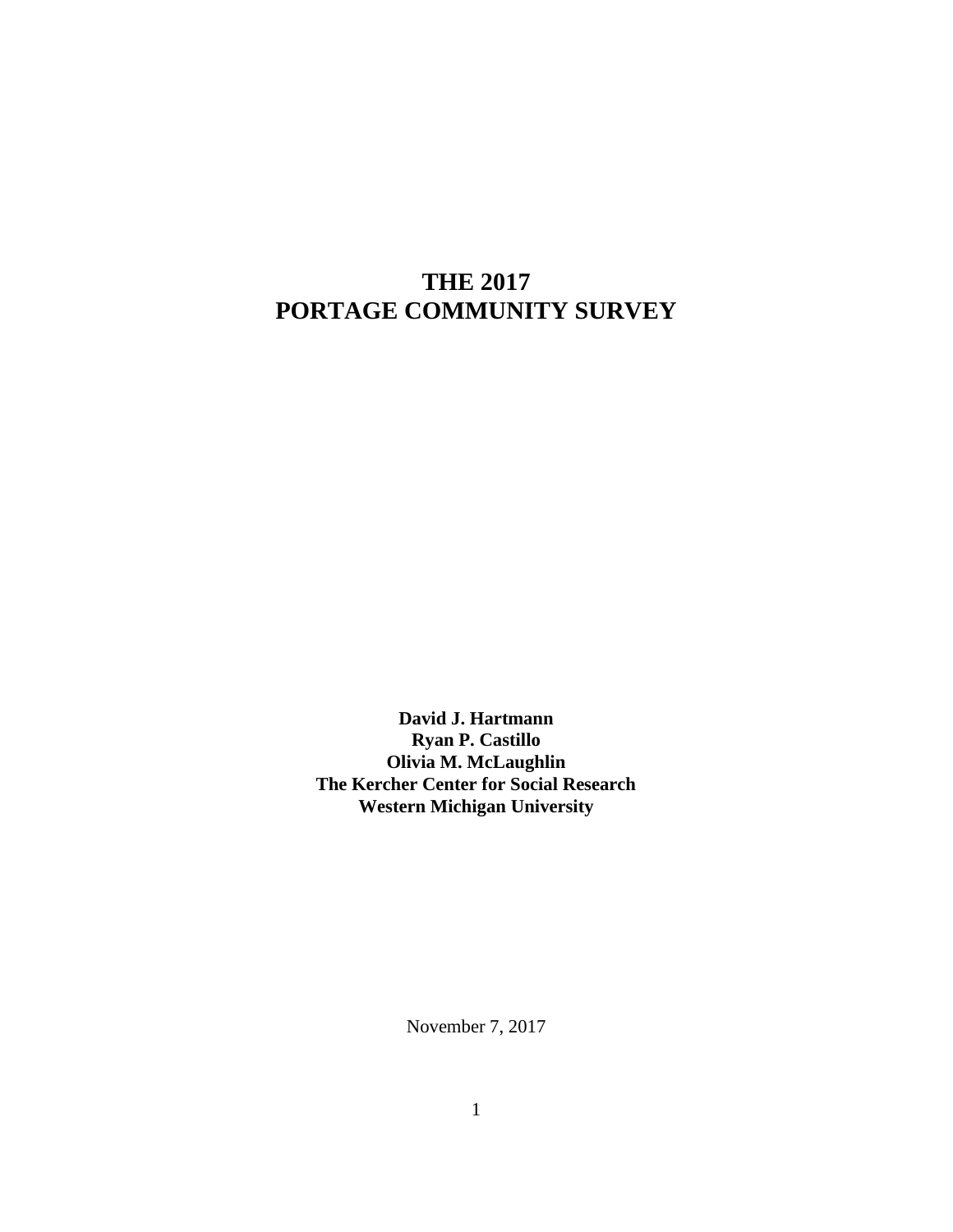## **CONTENTS**

|                                                     | 3              |
|-----------------------------------------------------|----------------|
|                                                     | 5              |
|                                                     | 5              |
|                                                     | 5              |
|                                                     | 6              |
|                                                     | $\overline{7}$ |
|                                                     | $\overline{7}$ |
|                                                     | 8              |
|                                                     | 9              |
|                                                     | 9              |
|                                                     | 10             |
|                                                     | 10             |
|                                                     | 11             |
|                                                     | 12             |
|                                                     | 12             |
|                                                     | 13             |
|                                                     | 13             |
|                                                     | 14             |
| Appendix A: Research Instrument, with Frequency and |                |
|                                                     | 15             |
|                                                     | 26             |
|                                                     | 112            |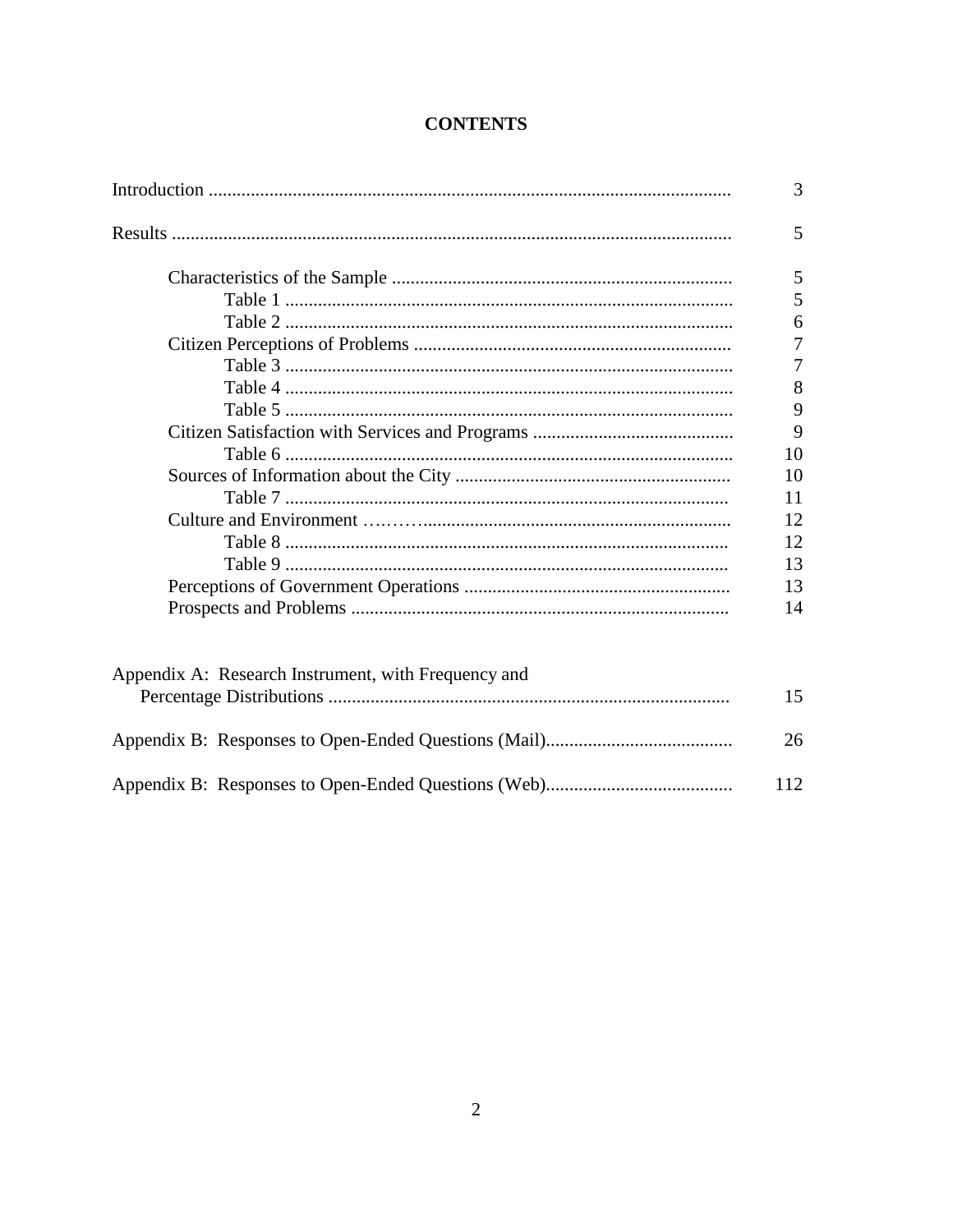## **Introduction**

The 2017 Portage Community Survey is the twenty-seventh citizen survey carried out by the Kercher Center for Social Research for the City of Portage. The survey was administered annually from 1986 until 2009, was next administered in 2011, and has since been conducted after a three year lag. As in previous years, the survey attempts to measure citizens' viewpoints on city services and issues. The first survey, in 1986, was administered through the mail. After that, until 2008, all subsequent surveys utilized a random-digit-dialing telephone approach, as it was faster and generally produced a representative sample. In 2008, the City Council decided to return to a mail approach. Since it proved to be successful, a mail approach was also used for the 2009 through 2014 surveys, and for the current iteration. This year a web based survey was also done so that response quality could be compared with the mail version. The two versions were made as comparable in form and in the procedures used to elicit response as was possible.

As before, the survey instrument was initially drafted by the staff of the City. It was reviewed by a Council committee, the Council, and the KCSR, and ultimately approved by the Council. Most of the survey items were adapted from previous versions of the instrument in order to permit comparisons over time. Some additional items were also included to address citizens' attitudes toward current issues facing the city.

The 2017 survey instrument was reviewed over the summer, and the data collection process began on September 13th with a letter, on City letterhead over the signature of the mayor, to each of the 2000 people in the mail sample. That letter informed them of the nature of the survey and requested their participation. A week later, the survey packets were put in the mail. Each packet contained a cover letter, again on City letterhead and over the mayor's signature, reminding the respondent of the purpose and importance of the survey, plus the survey instrument itself, and a postage paid envelope for return to the Kercher Center at WMU. An invitation to complete the survey online was also mailed at the same time to a separate sample of 2,000 residents.

For the mail survey, data entry and coding began at the end of September, shortly after the first responses were received at the KCSR, and continued through October 25th. A total of 702 completed surveys were received, though only 683 were received and entered by the cut-off date. In addition to the 702 completions, 197 mailings were returned to the City due to bad addresses. This produces a response rate of 38.9 percent. This is consistent with the last four surveys in 2008, 2009, 2011 and 2014 which all used the mail protocol followed here. This is a relatively robust response rate for this kind of survey and definitely enhances our confidence in the results. Moreover, response distributions on demographic and substantive indicators have been highly stable from year to year. The web-based response rate was lower with 262 responses and 196 undeliverable invitations for a rate of 14.5%. This is obviously substantially lower than the mail version, though close in comparison to past research in which web-based survey respondents were similarly recruited.<sup>1</sup> The demographic characteristics of responders to the two versions are

 $\overline{a}$ 

<sup>1</sup>For an example of research in which web-based survey respondents were recruited via mail, see:

Miller, T. I., M. M. Kobayashi, E. Caldwell, S. Thurston, and B. Collett. 2002. "Citizen Surveys on the Web: General Population Surveys of Community Opinion." *Social Science Computer Review* 20(2):124-136.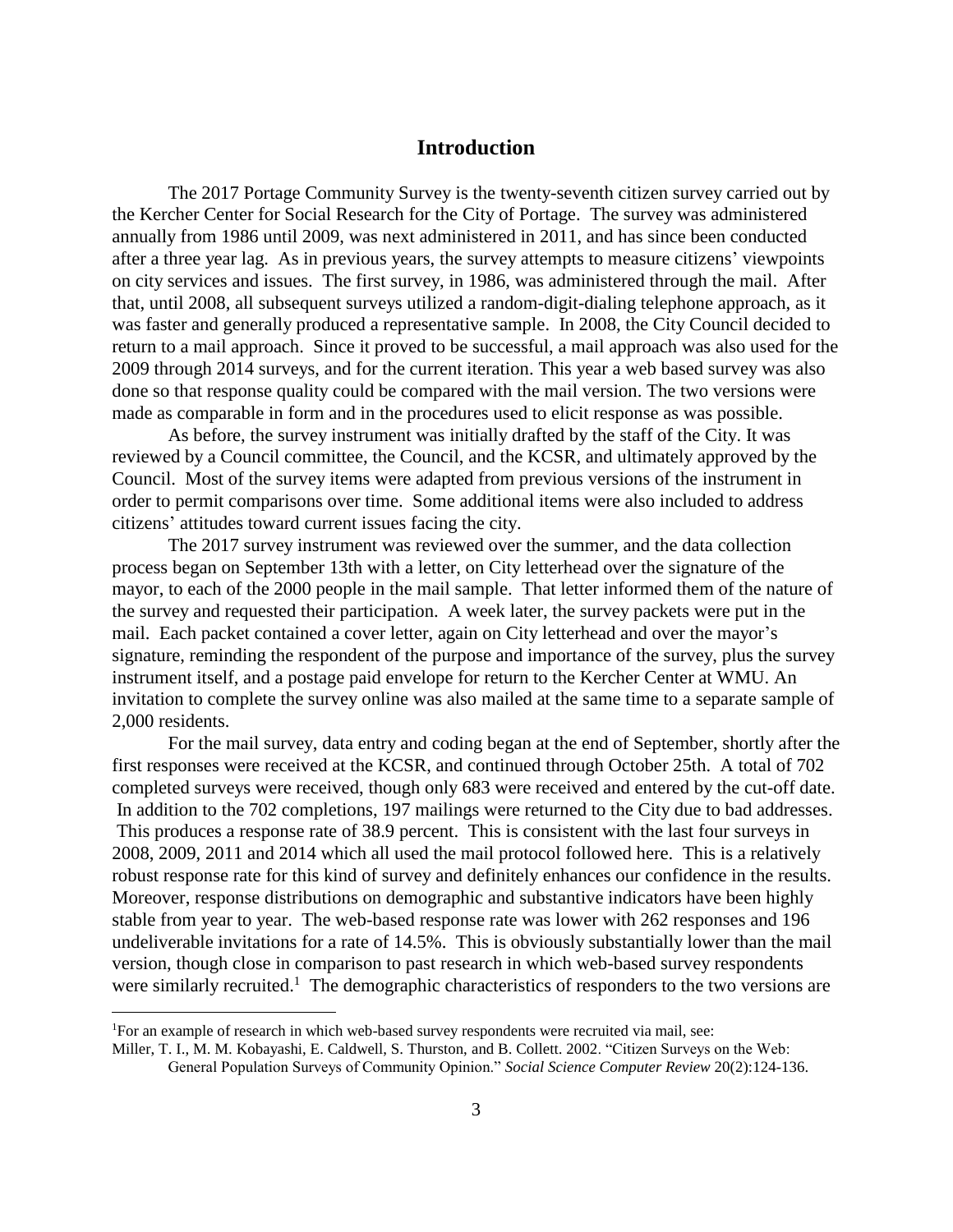compared below.

With a 2010 Census count of more than 46,000 for the City of Portage, a random sample of 683 respondents is more than sufficient to represent the adult population of the City with the required 95% level of confidence and sampling error of plus or minus 5% which has always been used for this work (that level of precision actually requires slightly fewer than 400 responses). Frequency distributions have been run for each item on the survey. **Appendix A** contains a copy of the survey instrument with the frequency and percentage distributions for each item for both the mail and online versions. In addition, the responses to open-ended items were sorted by question number, then alphabetized and edited for readability. **Appendix B** contains the responses to the open-ended items with online responses following the mail responses.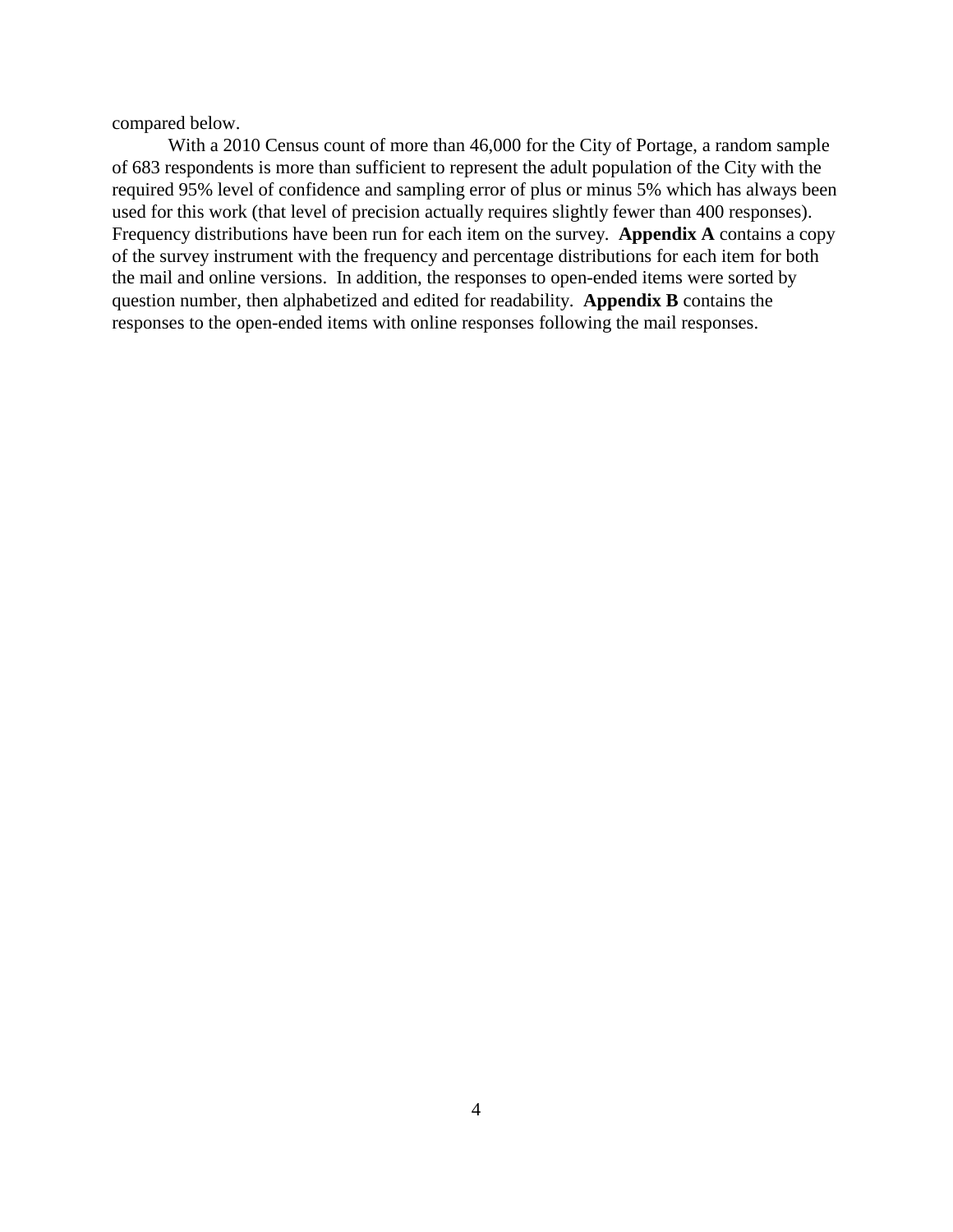## **Results**

#### **Characteristics of the Sample**

In survey research, it is necessary to collect demographic information about the sample of respondents in order to determine if the sample is indeed representative of the larger population of interest. This year, it was anticipated that the mail sample would be similar to the 2014 sample, as well as to the target population, given that the data collection approach is the same. The names and addresses were randomly drawn by a sampling company, and the response rate is high, suggesting that the mail approach again worked well. The demographics of the web version are compared to the mail to see if systematic differences obtain.

Although minor variations in the distribution of demographic characteristics invariably occur from year to year, these variations are generally within the confidence bands associated with samples collected using these kinds of systematic approaches. Table 1 presents the results concerning the number of years lived in Portage, the type of residence, and the area of the city where respondents live. These indicators are fairly stable with the vast majority of respondents continuing to be long-time residents who live in single family homes and a strong plurality residing in the northwest quadrant of Portage.

|                        | 2017 | Web  | 2014 | 2011 |
|------------------------|------|------|------|------|
|                        | $\%$ | $\%$ | $\%$ | $\%$ |
| Years Lived in Portage |      |      |      |      |
| Less Than 5 Years      | 14.4 | 14.9 | 6.6  | 7.9  |
| 5 Thru 9 Years         | 11.1 | 11.9 | 8.9  | 12.1 |
| 10 or More Years       | 74.5 | 73.2 | 84.5 | 80.0 |
|                        |      |      |      |      |
| Type of Residence      |      |      |      |      |
| Single Family          | 81.3 | 84.2 | 86.2 | 84.9 |
| Apt/Condo/Mobile/Other | 18.6 | 15.8 | 13.8 | 15.1 |
|                        |      |      |      |      |
| Area of City           |      |      |      |      |
| Northwest              | 46.6 | 45.1 | 43.7 | 46.6 |
| Northeast              | 9.8  | 13.0 | 10.1 | 10.9 |
| Southwest              | 15.5 | 15.0 | 17.6 | 16.0 |
| Southeast              | 28.1 | 26.9 | 28.6 | 26.5 |

#### **Table 1. Residential Characteristics of the Sample: 2017, 2014, 2011**

In a parallel fashion, Table 2 below shows the age, education, family income, and gender distributions for the 2017, 2014, and 2011 surveys. About 59% of the mail respondents report having a college or graduate degree, this is only slightly higher than previous surveys, but fully two-thirds of the web respondents so report. That difference is statistically significant. The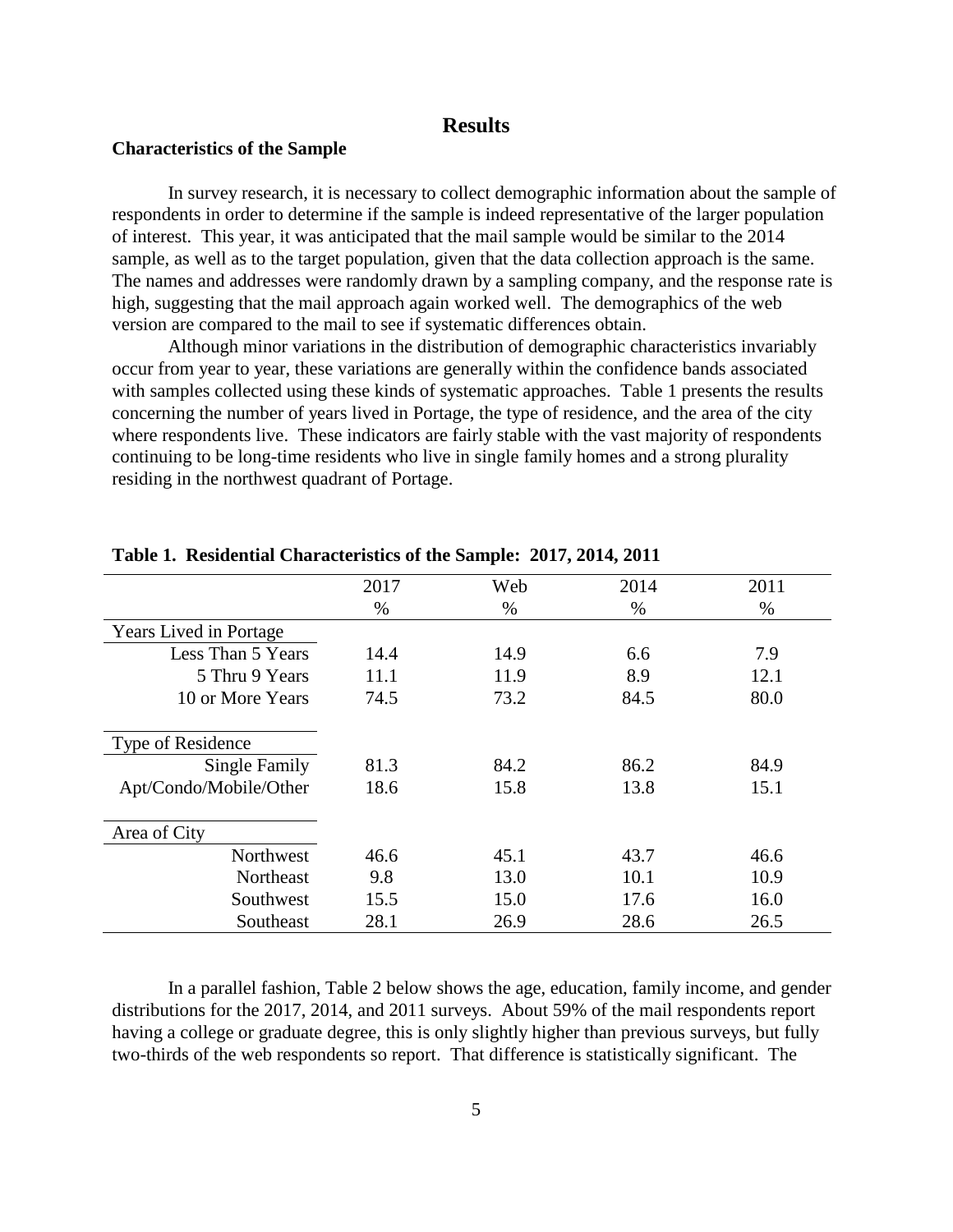proportion of respondents over the age of 60 is somewhat higher for the mail respondents but the difference is not large enough to be statistically significant. We speculated last time (in 2014), that the mail protocol in general, and increasingly so, is a less attractive protocol for younger residents. This trend is certainly worth monitoring and even though the online distribution was not statistically distinct, it certainly was in the expected direction with more young(er) respondents and fewer older ones. The gender makeup of the mail sample, with 56.4% male and 43.6% female, is similar to previous mail surveys and to the online sample. Finally, the income distribution of the online sample is slightly higher (significantly so in statistical terms) than the mail sample. Overall, the 2017 survey participants continue to be middle-aged or older, highly educated, and relatively affluent. Indeed, the percentage of respondents having a family income of under \$25,000 remained small and stable, and the proportion with incomes over \$100,000 increased somewhat to 33% in the mail sample and 38% in the online sample.

|                        | 2017 | Web  | 2014 | 2011 | Census <sup>1</sup> |
|------------------------|------|------|------|------|---------------------|
|                        | $\%$ | $\%$ | $\%$ | $\%$ | $\%$                |
| Age                    |      |      |      |      |                     |
| Less Than 40 Years     | 15.9 | 20.9 | 5.5  | 10.0 | 37.1                |
| 40 Thru 59 Years       | 32.8 | 34.3 | 30.3 | 37.2 | 37.4                |
| 60 or More Years       | 51.3 | 44.8 | 64.2 | 52.8 | 25.5                |
| Education*             |      |      |      |      |                     |
| High School or Less    | 9.3  | 5.4  | 14.9 | 15.7 | 26.6                |
| Some College/Technical | 32.2 | 27.9 | 30.4 | 31.5 | 33.7                |
| <b>College Degree</b>  | 58.5 | 66.6 | 54.7 | 52.8 | 39.7                |
| Family Income*         |      |      |      |      |                     |
| Less Than $$25,000$    | 10.4 | 3.4  | 10.8 | 12.2 | 19.7                |
| \$25,000 Thru \$99,999 | 56.5 | 58.3 | 62.9 | 63.6 | 58.3                |
| \$100,000 or More      | 33.1 | 38.4 | 26.3 | 24.2 | 21.8                |
| Gender                 |      |      |      |      |                     |
| Male                   | 56.4 | 58.9 | 56.6 | 54.8 | 47.0                |
| Female                 | 43.6 | 41.1 | 43.4 | 45.2 | 53.0                |

#### **Table 2. Respondent Personal Characteristics: 2017, 2014, 2011**

 $12010$  census for age and gender. Five year estimate (2008-2012) from American Community Survey for education and income. \*Significant differences were found between the 2017 mail and web surveys for education  $(p < .10)$  and income  $(p < .01)$ .

The vast majority of Portage residents who responded to this survey identified themselves as White/non-Hispanic, though both the mail (91%) and online samples (89%) were lower than in previous years (96.9% in 2014, 94.6% in 2011, 94.4% in 2009, 96.3% in 2008). About 1.5% of the mail sample and 3.2% of the online sample identified as Black or African American (0.9%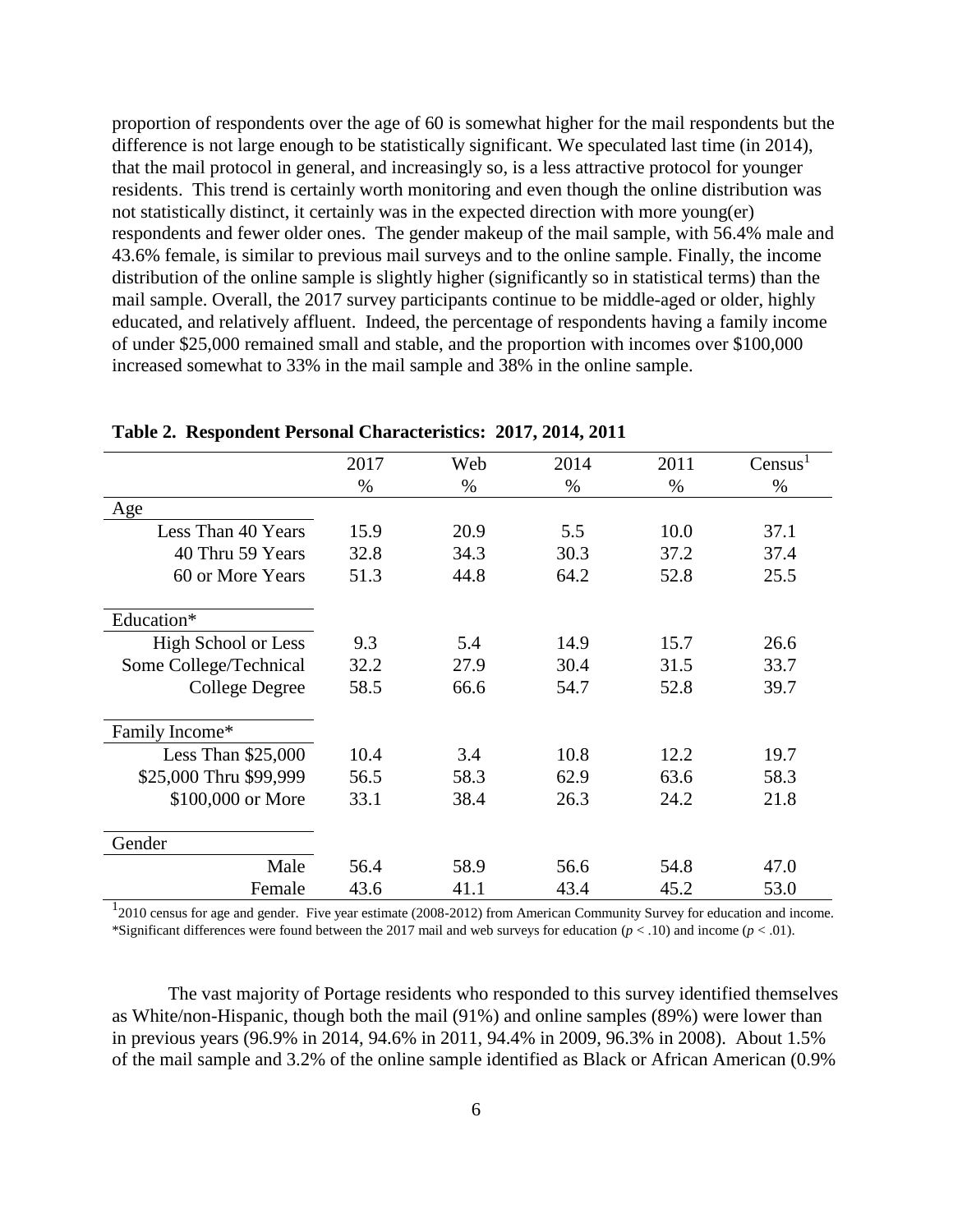in 2014, 1.8% in 2011, 1.4% in 2009, 0.7% in 2008), and 0.8-0.9% as Hispanic.

We no longer asked the "Internet at home" questions in the current iteration since a high availability of high-speed access had been established by 2014 (90.3% of respondents had some access in 2014, while over two-thirds [67.8%] had access through cable). Access to high-speed Internet service in Portage was sufficient to try the online survey this year with the results largely confirming adequate access.

Because the sample is larger and because it is probably more comparable to previous surveys, responses to the mail survey are presented in the text unless it is specifically noted that the response is from the web survey. Of course, web responses are reproduced in the tables and are available in Appendix A.

#### **Citizen Perceptions of Problems**

Throughout the survey instrument, the respondents were asked if they felt particular issues were problems in Portage, and if so, whether they perceived the problems to be "slight," "moderate," or "severe" (see **Appendix A, Qs 23, 24, 30, 31, 32, 33, 34**). For each item, point values were assigned to each of the categories (1 for "no problem," 2 for "slight problem," 3 for "moderate problem," and 4 for "severe problem"). The number of respondents who selected the category was multiplied by the appropriate point value, the products were then totaled and divided by the number of respondents. This procedure results in a weighted mean score. In Table 3 below, issues are organized from the most problematic at the top, to the least problematic at the bottom. The rankings are based on the mean scores, which are displayed in parentheses - the higher the mean score, the more problematic the issue. Finally, the percentages in the table include all responses in the "slight," "moderate," and "severe" categories, and therefore represent the cumulative percentage of respondents who felt the issue was some level of problem.

|                               | 2017           | Web            | 2014           | 2011           |
|-------------------------------|----------------|----------------|----------------|----------------|
| <i>Issue</i>                  | Rank<br>%      | Rank<br>%      | Rank<br>%      | Rank<br>$\%$   |
| Traffic-Westnedge             | $1(2.09)$ 68.9 | $1(2.04)$ 71.7 | $1(2.05)$ 69.9 | $1(1.99)$ 67.6 |
| <b>Drinking Water Quality</b> | $2(1.55)$ 34.4 | $2(1.62)$ 38.6 | $3(1.53)$ 33.7 | $3(1.55)$ 34.2 |
| Home/Yard Conditions          | $3(1.37)$ 26.6 | $3(1.46)$ 31.8 | $2(1.58)$ 44.7 | $2(1.64)$ 48.0 |
| <b>Police Protection</b>      | $4(1.19)$ 13.4 | $4(1.19)$ 13.4 | $6(1.15)$ 11.2 | $6(1.18)$ 13.3 |
| <b>Substance Abuse</b>        | $5(1.17)$ 12.4 | $5(1.19)$ 12.5 | $4(1.32)$ 20.1 | $4(1.32)$ 22.8 |
| <b>Underage Drinking</b>      | $6(1.14)$ 10.1 | 6(1.06)<br>4.6 | $5(1.23)$ 17.8 | $5(1.22)$ 16.7 |
| <b>Fire Protection</b>        | $7(1.05)$ 3.4  | 7(1.04)<br>2.6 | $7(1.04)$ 2.7  | $7(1.06)$ 4.1  |

**Table 3. Perceived Problems in Portage: 2017, 2014, 2011** 

The obvious result from Table 3 is that the rankings of the 2017 mean scores largely mirror the rankings for the mean scores for 2011 and 2014. Indeed, the level of concern as reflected by the weighted mean scores, are also remarkably stable and remarkably low. Only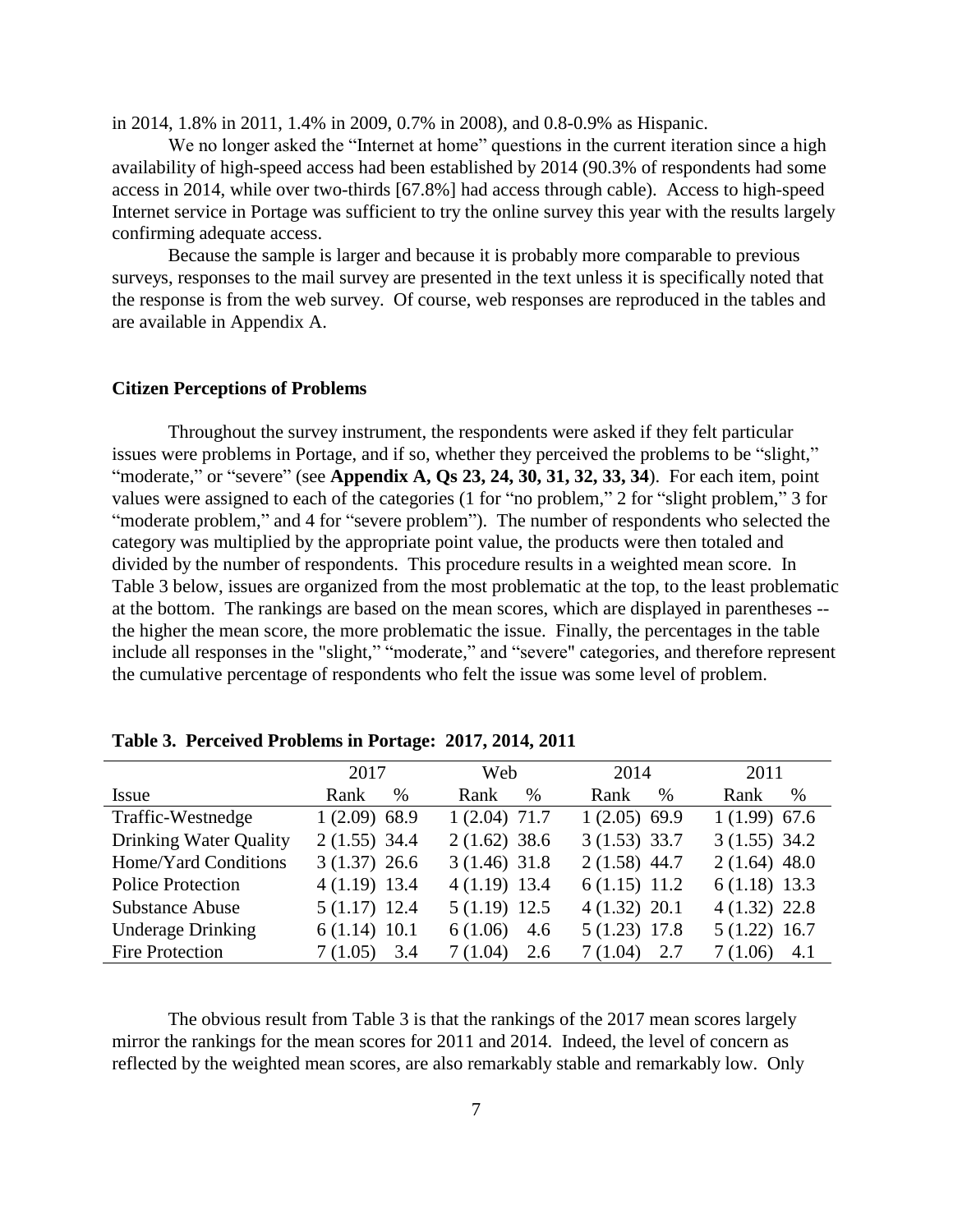traffic on Westnedge had a mean above 2. The rates of concern over police and fire protection remain, as they have throughout the years, very low. Concern over substance abuse also appears to have dropped somewhat (about 20% listed it as a problem in 2014 but only 12% now).

While the response of "severe problem" is included above in Table 3, it is isolated in Table 4. The dominant result for this part of the analysis continues to be that the proportions of respondents reporting issues as severe problems continue to be small. Traffic flow on South Westnedge took over the top spot in this table, with drinking water quality second and all others far lower. The percentages are small even for the top two problems with less than 10%. As always, the rates for Police and Fire protection show that basically zero percent of residents identify them as a severe. Also, while the South Westnedge traffic flow response of "severe" remains below what it had been years ago, it is a bit higher (7.4% compared to 5.0%) than in 2011 and 2014. The 44% who indicated a problem with streets other than Westnedge (Q. 35) is up a bit from 2014 but comparable to the rate in 2011 (42.5%).

|                          | 2017         |     | Web |        |   | 2014         |   | 2011   |
|--------------------------|--------------|-----|-----|--------|---|--------------|---|--------|
|                          | Rank<br>$\%$ |     |     | Rank % |   | Rank<br>$\%$ |   | Rank % |
| Traffic-Westnedge        |              | 8.2 | 3   | 4.0    |   | 5.8          |   | 6.0    |
| Drinking Water Quality   | 2            | 6.8 |     | 6.2    |   | 2.7          |   | 4.0    |
| Home/Yard Conditions     | 3            | 2.8 | 2   | 4.2    |   | 7.4          |   | 5.0    |
| Substance Abuse          | 4            | 1.1 | 4   | 1.2    | 4 | 2.0          | 4 | 1.3    |
| <b>Police Protection</b> | 5            | 1.1 |     | 0.9    |   | 0.4          |   | 0.7    |
| Fire Protection          | <sub>6</sub> | 0.4 |     | 0.0    | 6 | 0.3          | h | 0.6    |
| <b>Underage Drinking</b> |              | 0.3 | h   | 0.6    |   | 0.0          |   | 0.4    |

**Table 4. Percent Rating as Severe Problem in Portage: 2017, 2014, 2011<sup>1</sup>**

 $<sup>1</sup>$  Issues in Table 4 are organized from most problematic at the top, to least problematic at the bottom (for the current</sup> year).

The condition of homes and yards in their neighborhood was perceived to be a severe problem by only about 3% of residents and three quarters of the respondents indicated (**Appendix A**, Q. 31) that the situation is about the same as it was five years ago with another 15% (mail) saying it is better. Also, the percentage reporting that their neighborhood declined in the past five years was lower at 10% (mail) than in 2014 (12.4%), 2011 (17.2%) and 2009  $(16.2\%)$ .

Table 5 on the following page shows that about half of respondents (47% mail, 50% web) feel there is a deer problem in Portage. Vehicle collisions and property damage were both listed by substantial numbers of respondents and concern about diseases was listed by 16% of the mail respondents.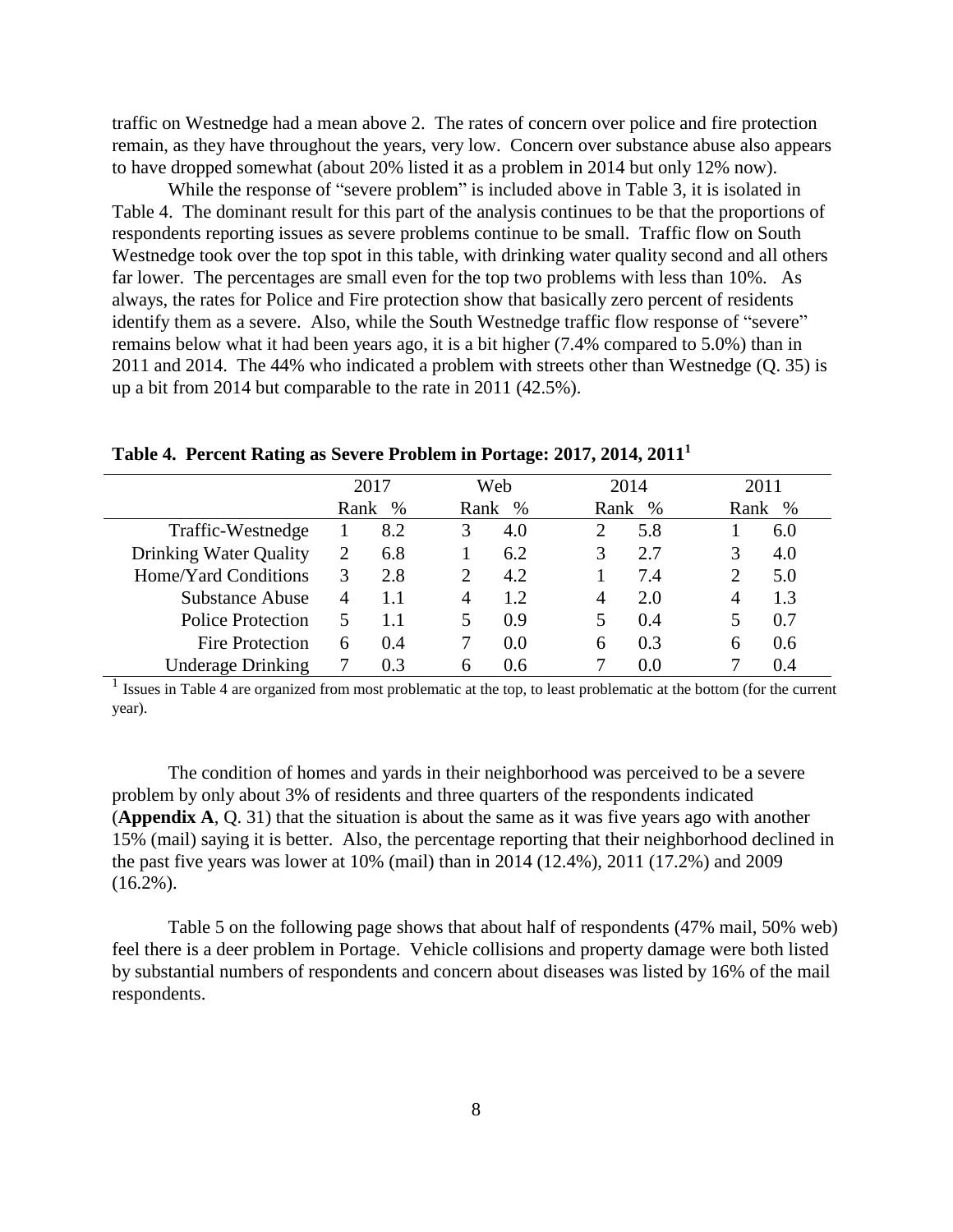|                         |      | Mail | Web  |     |
|-------------------------|------|------|------|-----|
|                         | %    | N    | $\%$ | N   |
| Feel there is a problem | 47.3 | 293  | 50.2 | 122 |
|                         |      |      |      |     |
| Concern                 |      |      |      |     |
| Deer/Vehicle Collisions | 41.5 | 222  | 43.0 | 52  |
| <b>Property Damage</b>  | 35.7 | 191  | 35.5 | 43  |
| <b>Diseases</b>         | 16.6 | 89   | 4.1  |     |
| Other                   | 6.2  | 33   | 17.4 | 21  |

#### **Table 5. Perceived Problem with Deer Population in City Limits: 2017<sup>1</sup>**

 $1$ Due to a design error in the web survey that did not allow respondents to "check all that apply" for their concerns with the deer population, the percentage columns for both surveys reflect the proportion of total responses represented by each concern.

#### **Citizen Satisfaction with Services and Programs**

This section focuses on the level of satisfaction that Portage residents have expressed with regard to selected city services and programs (see **Appendix A, Qs** 1, 2, 5, and 14-20, 22). In Table 6 - on the next page - rank was again calculated using mean responses. For each item, point values were assigned to each of the five categories (1 for "very satisfied," 2 for "somewhat satisfied," 3 for "neutral," 4 for "somewhat dissatisfied," and 5 for "very dissatisfied"). The number of respondents who selected the category was again multiplied by the appropriate value, the five products were then totaled and divided by the number of respondents to produce the weighted mean for that item. The lower the mean score, the higher the level of satisfaction.

The first observation about these items is the fact that in most instances a substantial number of respondents had not participated in the program or used the service. This was true especially for the Senior Center, 911 Services, and Service and Recreation Programs with 75%, 73% and 69% not responding respectively. These items are therefore reported in **Appendix A** but not included in Table 6. In addition, the non-response to items dealing with Bikeways/Trailways (29% not responding), and Brush Collection (26% not responding), were also definitely higher than desirable. Such levels, and indeed all of those above even 15 percent, raise a concern about the generalizability of the results. In fact, by that standard, only two of the items, Snow Removal and the Condition of Pavement, received acceptable rates of response.

The top five services are all very closely rated with Curbside Recycling taking the top spot with an average score of 1.20 and with almost 96% choosing either "very satisfied" or "somewhat satisfied." The sixth rated service was Condition of Parks which still had an average rating of 1.47 and over 90% choosing "very satisfied" or "somewhat satisfied." These same six services were in the top six spots in the past two surveys. As we said in 2014 and 2011, there was only minor reshuffling. Also as in previous years, respondent satisfaction with almost all city services and programs is high, so that even those services at or near the bottom - the Condition of Streets and Snow Removal - were regarded as satisfactory by substantial majorities of the respondents. The bottom rated service, the Condition of Streets, actually showed an improved rating since 2014 with the percent satisfied rising from about 58% to about 72%.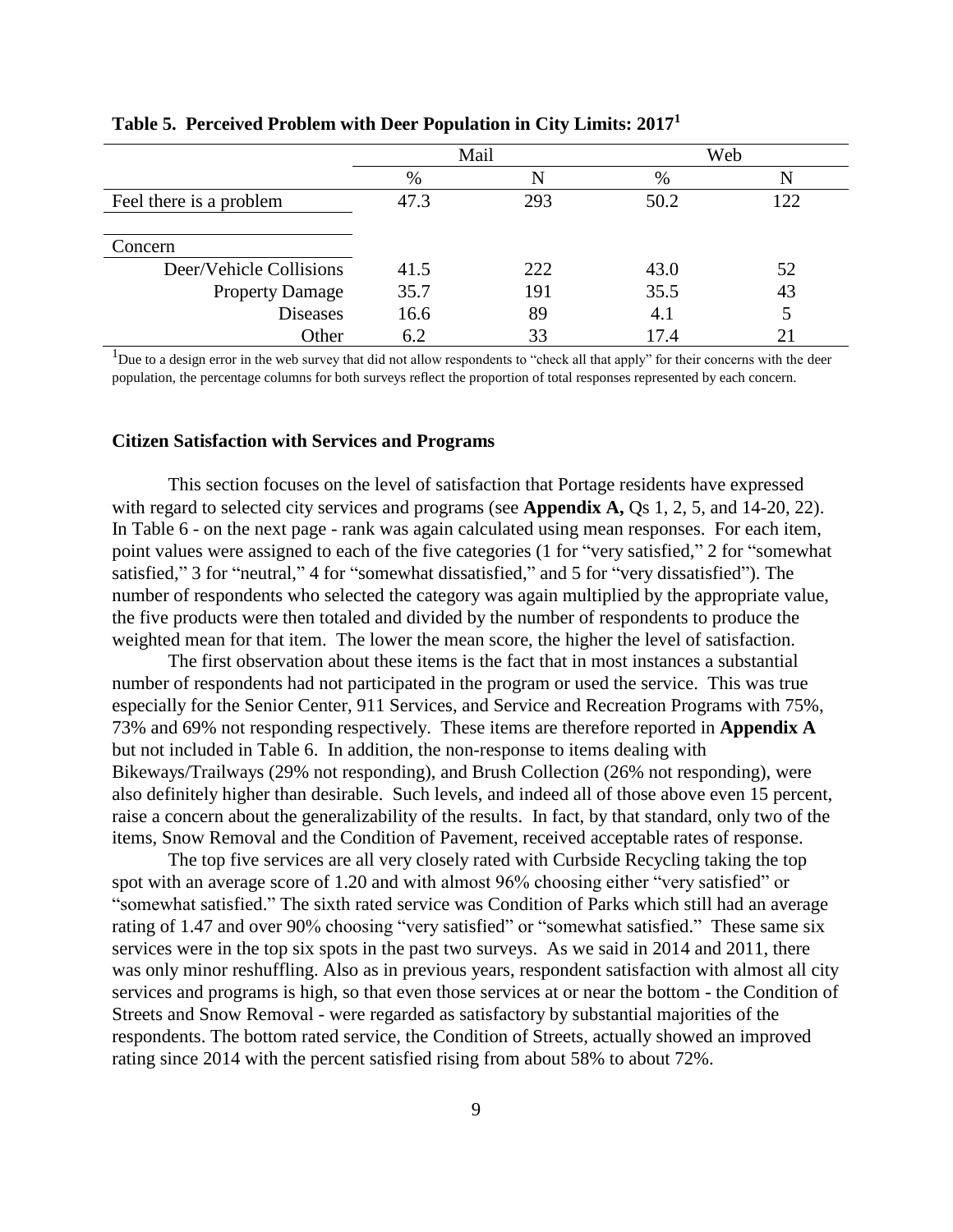|                             | 2017           |   | Web                |   | 2014            |      | 2011               |   |
|-----------------------------|----------------|---|--------------------|---|-----------------|------|--------------------|---|
|                             | Rank           | % | Rank               | % | Rank            | $\%$ | Rank               | % |
| <b>Curbside Recycling</b>   | $1(1.20)$ 95.8 |   | $1(1.17)$ 96.0     |   | $1(1.26)$ 95.9  |      | $2(1.31)$ 92.8     |   |
| Spring Clean Up             | $2(1.33)$ 94.5 |   | $2(1.23)$ 96.2     |   | $2(1.35)$ 93.4  |      | $4(1.40)$ 92.8     |   |
| Bikeways/Trailways          | $3(1.35)$ 94.4 |   | $3(1.35)$ 93.8     |   | 4 $(1.41)$ 92.3 |      | $(1.31)$ 95.1<br>1 |   |
| <b>Brush Collection</b>     | $4(1.38)$ 93.7 |   | 4 $(1.37)$ 95.6    |   | 6(1.59)86.7     |      | 6(1.63)87.3        |   |
| Fall Leaf Pickup            | $5(1.43)$ 93.6 |   | $5(1.41)$ 93.4     |   | $5(1.44)$ 91.6  |      | $5(1.52)$ 90.9     |   |
| <b>Condition of Parks</b>   | $6(1.47)$ 90.4 |   | $6(1.49)$ 91.7     |   | $3(1.40)$ 92.6  |      | $3(1.39)$ 92.2     |   |
| Snow Removal                | 7(1.96)80.7    |   | $7(2.08)$ 77.0     |   | $7(2.20)$ 73.9  |      | $(2.08)$ 76.3<br>7 |   |
| <b>Condition of Streets</b> | $8(2.25)$ 71.8 |   | $(2.34)$ 68.3<br>8 |   | 8 (2.59) 58.3   |      | $(2.56)$ 61.7<br>8 |   |

**Table 6. Satisfaction with City Services and Programs: 2017, 2014, 2011<sup>1</sup>**

 $<sup>1</sup>$  Issues in Table 6 are organized from the most satisfaction at the top, to the least satisfaction at the bottom for the</sup> current year. The ranking is based on the mean response for each issue, which is displayed in parentheses. The percentages who responded either "very satisfied" or "somewhat satisfied" are also provided.

As was the case in previous years, a substantial proportion of the respondents in this year's survey reported that they had direct contact with city employees during the past year (72.9%). Moreover, of those respondents who did report such contact, 61.5% (68.3% web based) reported that they were "very satisfied." Another 20.5% indicated they were "somewhat satisfied" with the quality of service they received. Those few (2.9% in 2017, 2.8% in 2014, 3.1% in 2011) that were "very dissatisfied" were also asked why they were dissatisfied. These responses are in **Appendix B**, Question 21.

Only about 25% of the respondents indicated that they had utilized services offered at the Portage Senior Center. This figure has been fairly stable since 2009. Of those in the 2017 survey who have used these services, 81.8% reported that they were either "very satisfied" or "somewhat satisfied." This is identical to the figure in 2014 and was 89.1% in 2011 and 83.1% in 2009.

## **Sources of Information about the City**

This year as in 2011 and 2014, in addition to items that asked respondents about their sources of information concerning City government, a second set of items was added concerning their preferred sources of information. In each case, the respondents were provided with a list of options and asked to choose all that they use. Since respondents could select multiple responses, the number of responses exceeds the number of cases. Therefore, proportions of both cases and responses are presented in order to explain the results. The figures in the Percent of Responses columns are the proportions of the total responses represented by each information source. The figures in the Percent of Cases columns are the proportions of the respondents that selected each information source. The results are reported below in Table 7.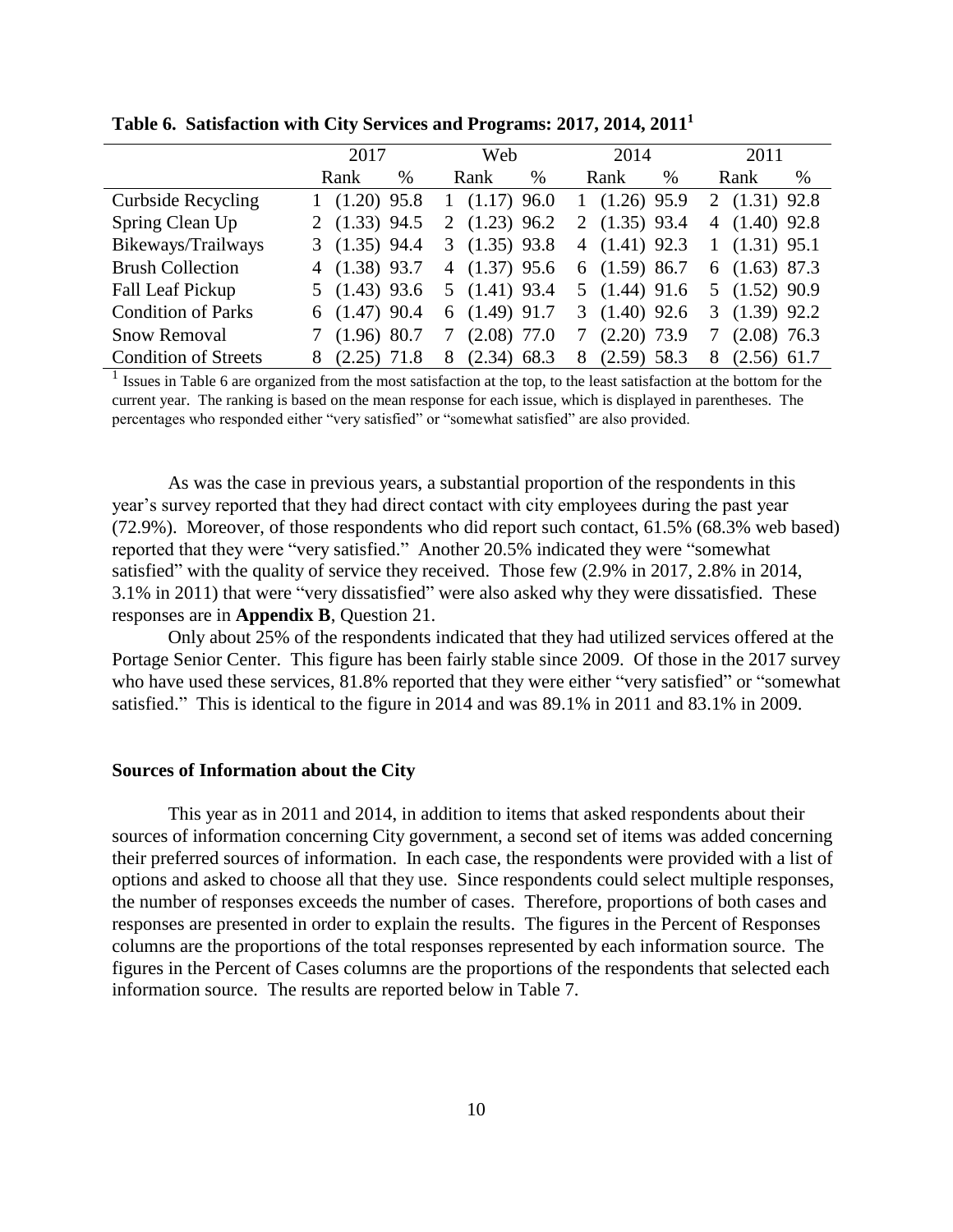|                                |           | Mail       | Web       |                          |           |                |           |                          |  |
|--------------------------------|-----------|------------|-----------|--------------------------|-----------|----------------|-----------|--------------------------|--|
|                                | Current   |            | Preferred |                          | Current   |                | Preferred |                          |  |
|                                | $\%$      | $\%$       | $\%$      | $\%$                     | $\%$      | $\%$           | $\%$      | $\%$                     |  |
|                                | Responses | Cases      | Responses | Cases                    | Responses | Cases          | Responses | Cases                    |  |
| City Website                   | 11.8      | 31.5       | 11.8      | 26.1                     | 12.9      | 38.9           | 10.9      | 25.6                     |  |
| Portager<br>Newsletter         | 32.7      | 87.4       | 36.4      | 80.5                     | 31.1      | 93.9           | 36.9      | 86.3                     |  |
| Public Media<br><b>Network</b> | 2.5       | 1.9<br>6.6 |           | 4.3                      |           | 3.0<br>9.2     |           | 4.2                      |  |
| <b>City Employees</b>          | 2.0       | 5.5        | 1.5       | 3.2                      | 2.8       | 8.4            | 2.3       | 5.3                      |  |
| Kzoo/Portage<br>Gazette        | 13.0      | 34.7       | 12.5      | 27.6                     | 10.6      | 32.1           | 9.6       | 22.5                     |  |
| <b>Online Local News</b>       | 12.3      | 32.8       | 10.7      | 23.8                     | 15.2      | 45.8           | 14.0      | 32.8                     |  |
| Local TV/Radio                 | 17.6      | 47.1       | 17.3      | 38.3                     | 15.3      | 46.2           | 14.5      | 34.0                     |  |
| Social Media                   | 6.3       | 16.8       | 6.3       | 13.9                     | 7.8       | 23.7           | 8.8       | 20.6                     |  |
| Other                          | 1.1       | 3.0        | 0.9       | 1.9                      | 1.0       | 3.1            | 1.1       | 2.7                      |  |
| None                           | 0.6       | 1.6        | 0.7       | 1.6                      | 0.0       | 0.4            | 0.0       | 0.0                      |  |
| Total                          | 100%      | ۰          | 100%      | $\overline{\phantom{a}}$ | 100%      | $\overline{a}$ | 100%      | $\overline{\phantom{a}}$ |  |

**Table 7. Information Sources about City Government: 2017**

In 2014, only the *Portager*, the *Gazette*, and local TV/Radio received over 10% of responses and were classed as the major sources of information. While they are still the top three, the City Website, and Social Media now also had over 10% with 31.5% on current usage for the former and 16.8% for the latter. As was true last time, it is clear that many respondents have multiple sources of information, and that more than 80% of them selected the *Portager*.

The respondents were also asked how important *The Portager* and the City website are as sources of information about what is going on in Portage city government. Regarding *The Portager*, the results are virtually identical to those from 2014, 2011, 2009 and 2008, and with Table 7. This year, nearly all of the respondents (94.5%) indicated it was either "very important" or "somewhat important," and only 5.5% indicated that *The Portager* was "not important." These results are almost identical to 2014 and comparable to those of previous years. The proportions indicating either "very important" or "somewhat important" were – 94.7% in 2014, 93.4% in 2011, 95.1% in 2009, and 93.7% in 2008.

With respect to the item regarding the importance of the City website as a source of information, a substantial proportion of the respondents were unable to respond - 29% compared to 35% in 2014 (but only 13% for the web survey). This represents a substantial drop from ten years ago (48.6% in 2007). As was the case in 2014 and before, those that were able to respond to the item were largely positive. This year, 84.6% of the respondents indicated that it was "very important" or "somewhat important" compared to 78.3% in 20143 and 75.1% in 2011.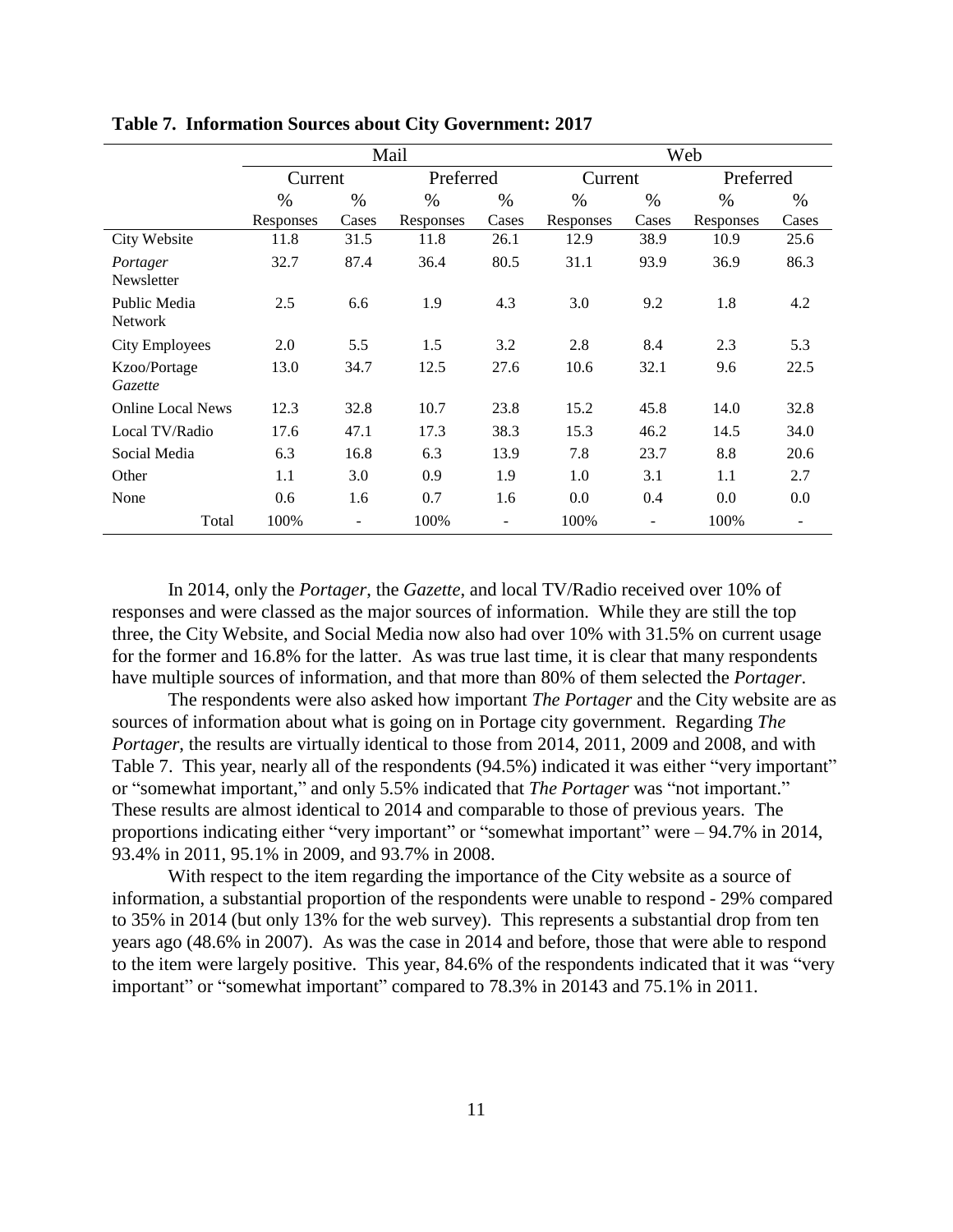#### **Culture and Environment**

In the last several surveys, respondents were asked to evaluate the city's efforts with respect to making arts and entertainment opportunities available (see Q. 8 – **Appendix A**). The respondents could indicate that the city was doing "too much," "just enough," or "too little." Table 8 below displays the results and, while the differences are small, an interesting shift that started last time (in 2014) continued. Again, there was an increasing plurality (now more than 5:1) indicating that "too little" rather than "too much" was being done (of course, the overwhelmingly more popular response remained "just enough").

| Making Arts/Entertainment Opportunities Available | <b>Too</b> |    | Just   |     | Too    |     |
|---------------------------------------------------|------------|----|--------|-----|--------|-----|
|                                                   | Much       |    | Enough |     | Little |     |
|                                                   | $\%$       | N  | %      | N   | $\%$   | N   |
| 2017                                              | 4.6        | 26 | 69.5   | 389 | 25.9   | 145 |
| Web                                               | 5.0        | 11 | 64.8   | 142 | 30.1   | 66  |
| 2014                                              | 4.6        | 21 | 79.3   | 365 | 16.1   | 74  |
| 2011                                              | 9.0        | 68 | 81.3   | 614 | 9.7    | 73  |

#### **Table 8. Ratings of City Efforts on Key Issues: 2017, 2014, 2011<sup>1</sup>**

 $<sup>1</sup>$  In 2011, respondents were asked to rate city efforts in making "cultural" opportunities available.</sup>

With regard to issues related to the environment, in 2017 82.3% indicated that they have participated in the weekly Curbside Recycling Program. This is consistent with the surveys since 2008 (for example, the figure was 83.4% in 2014) and substantially higher than the rates obtained before that (73.9% in 2007 and 75.6% in 2006). Similarly, 74.4% (72.4% in 2014) indicated that they had used the curbside brush collection, which is higher than in earlier years (e.g., 61.8% in 2008 and 54.0% in 2007). Along with the previously reported levels of satisfaction, these trends suggest a stable pattern of high use and utility. With respect to household hazardous waste disposal, the rate of use of the disposal center is again stable, though, of course, at a lower level approximating 38% (34% in 2014, 34.5% in 2011, 34.8% in 2009 and up only marginally from 31.9% in 2008).

Table 9 addresses two new sets of questions on medical marihuana. The first set asked about support for dispensaries. About 43% of mail respondents were opposed to licensing dispensaries in Portage, while 39% supported them for the use of Portage residents only and about 18% supported them for the use of all customers without regard to place of residence. The second set shows that 46% of respondents opposed any licensing for growing/processing/testing or transport while 35% supported such operations for the use of Portage residents only and 19% supported such operations in support of wider populations (web responses appear to be slightly more supportive on both sets of questions).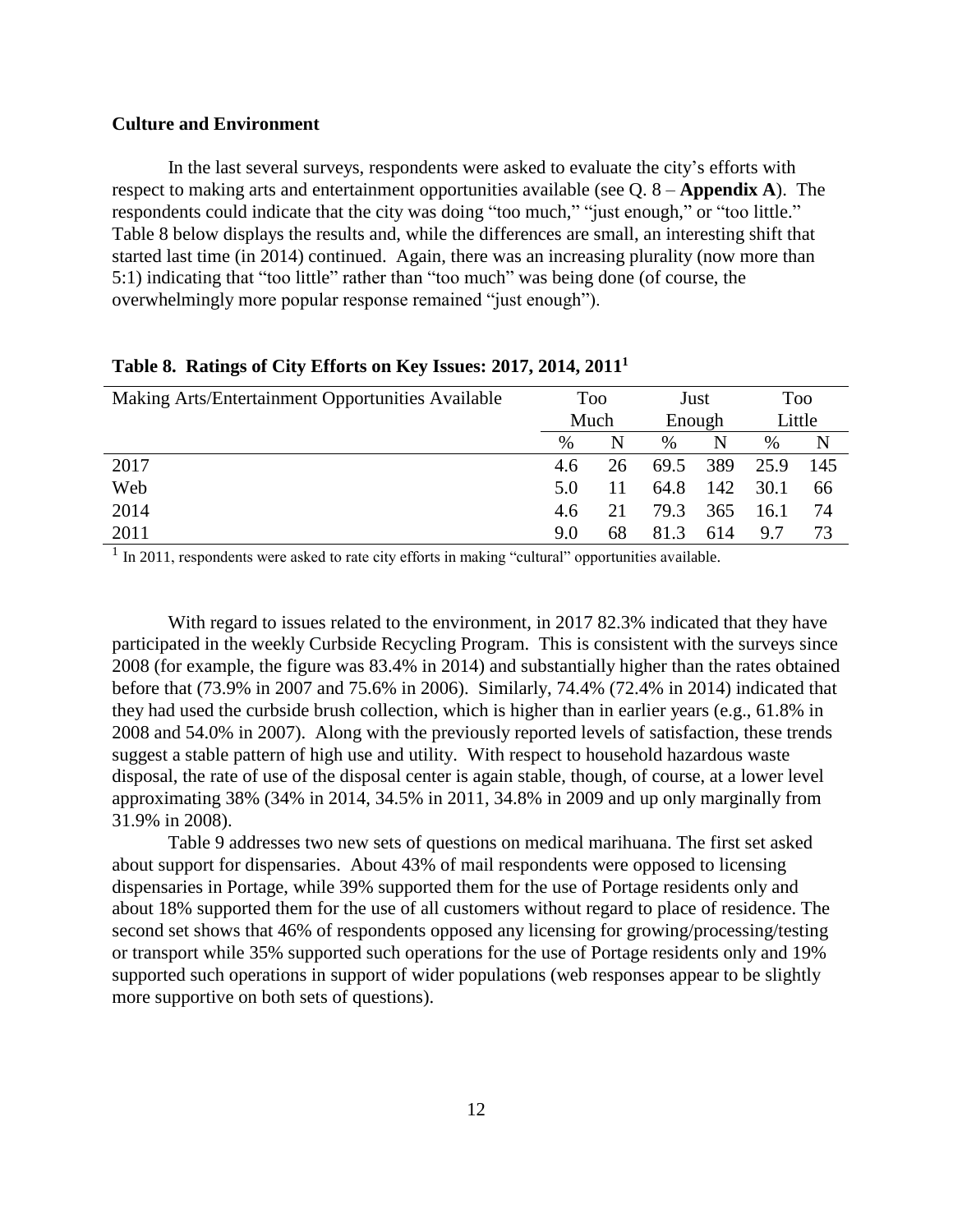| Level of Support                     | Not at All            |     | For Portage |     | For All |     |
|--------------------------------------|-----------------------|-----|-------------|-----|---------|-----|
|                                      | <b>Residents Only</b> |     | Customers   |     |         |     |
|                                      | $\%$                  | N   | %           | N   | $\%$    | N   |
| Dispensaries                         |                       |     |             |     |         |     |
| Mail                                 | 43.1                  | 269 | 39.1        | 244 | 17.8    | 111 |
| Web                                  | 32.5                  | 78  | 44.6        | 107 | 22.9    | 55  |
|                                      |                       |     |             |     |         |     |
| Growing/Processing/Testing/Transport |                       |     |             |     |         |     |
| Mail                                 | 46.4                  | 288 | 35.1        | 218 | 18.5    | 115 |
| Web                                  | 36.0                  | 86  | 39.3        | 94  | 24.7    | 59  |

#### **Table 9. Support for Medical Marihuana: 2017**

#### **Perceptions of Governmental Operations**

An area of ongoing interest relates to the citizens' perceptions of the ways that governmental operations take place in Portage. Several items focus on this issue. As before, an overwhelming majority (87.5%) felt they were getting good services for their tax dollars (89.4% in 2014, 87.7% in 2011, 85.1% in 2009, 85.4% in 2008).

A new section added in 2014 and continued this year contained questions on "Potential New or Expanded Services." These were not well-specified proposals but rather content areas for possible exploration with the explicit lead-in that specific levels of costs and services have yet to be developed. The first question asked about support for a second household junk collection (Q. 37). About 29% agree or strongly agree that they would support such a proposal with about 53% opposed or strongly opposed and 17% neutral.

The next question (Q. 38) was on support for a new senior center if private money could be secured in addition to public funds. Here about 39% gave a supporting answer, 28% an opposing answer, and 33% were neutral. The third question (Q. 39) asked about support for a new senior center that would also accommodate the needs of non-seniors in the community. About 34% supported, 36% opposed and 30% were neutral. Finally, Q. 40 outlined the current funding formula for nonprofit human services in Portage and asked about increasing the level of support. About 48% supported this, with 27% opposed and 26% neutral.

In another section of the survey, residents were asked about support for three initiatives. The first (Q. 6) concerned the use of public funds to purchase open space from the Michigan Department of Natural Resources with the intention of preserving it as part of the Portage Park system. About 73% supported this with 27% opposed (the web responses appear slightly more favorable). Question 7 described that user fees at the Millennium Ice Rink do not offset costs and asked about eliminating public funding; only 32% favored this elimination with 68% opposed. Finally, Question 9 asked about using city resources to support diversity event funding. Appendix A shows that 45.5% supported this initiative, with 54.5% opposed.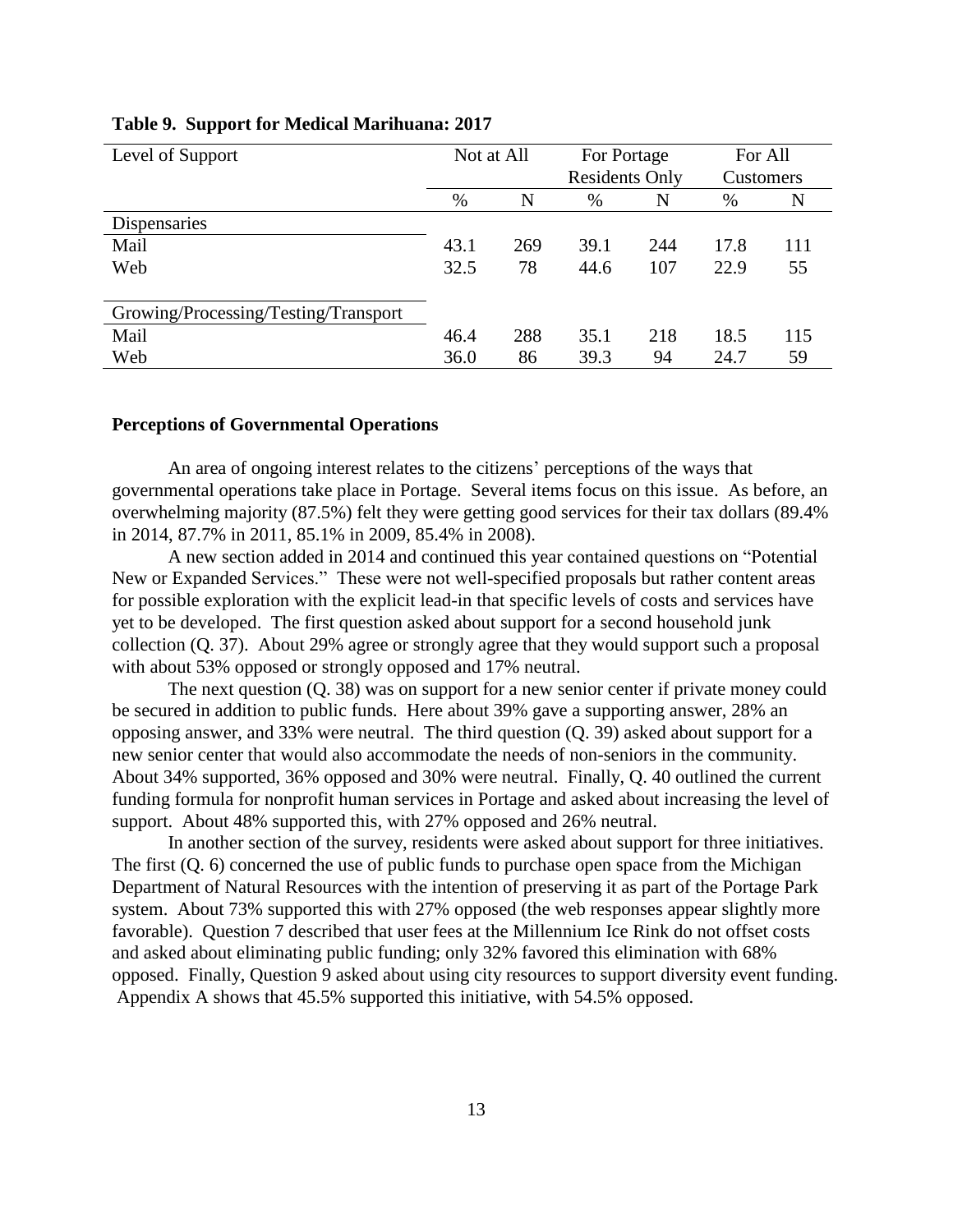#### **Prospects and Problems**

In addition to the item asking about services to be reduced (noted above), two other major open-ended questions were included in this year's survey instrument, as they have been in the past. The first asked for the best two features of Portage, and the second asked for the single most important problem facing the City. All of the responses to these two questions are in **Appendix B**, Questions 41 and 42. In addition, in both the mail and web survey, space was provided for respondents to offer any comments, concerns or suggestion to the city. These are also found in **Appendix B**, as Question 51 – Final Comments.

A final note of caution is offered again as it is every year of the survey. That is that one should respect but not over-react to the open-ended responses. First, it is quite common for people to take such opportunities to simply "vent" about a particular issue or matter that is of particular concern to them. This is frequently the origin of the idiosyncratic comments. More importantly, however, the bulk of open-ended responses tend to be at the extremes of opinion – either positive or negative. Relatively few are "middle of the road" in character. Therefore, responses to open-ended questions are seldom representative of the attitudes or opinions of the majority of people. Consequently, while they can be useful as examples or for specific public relations efforts, they should be treated with great caution in the process of making decisions about policy.

Finally, the experiment to gather information from a web survey had mixed success. The response rate was lower but the responses and demographics were similar to the larger (and more expensive) mail survey. It is likely that the protocol used for sake of strict comparability to the mail version, which required asking people to type a URL into their browser, reduced response. A hot link is preferred in web surveys, but because we did not have a strictly comparable email list to work from and compare to the mail list, this method was not employed. A compromise such as asking people to go to the Portage website and click a survey button with a password might yield a higher response.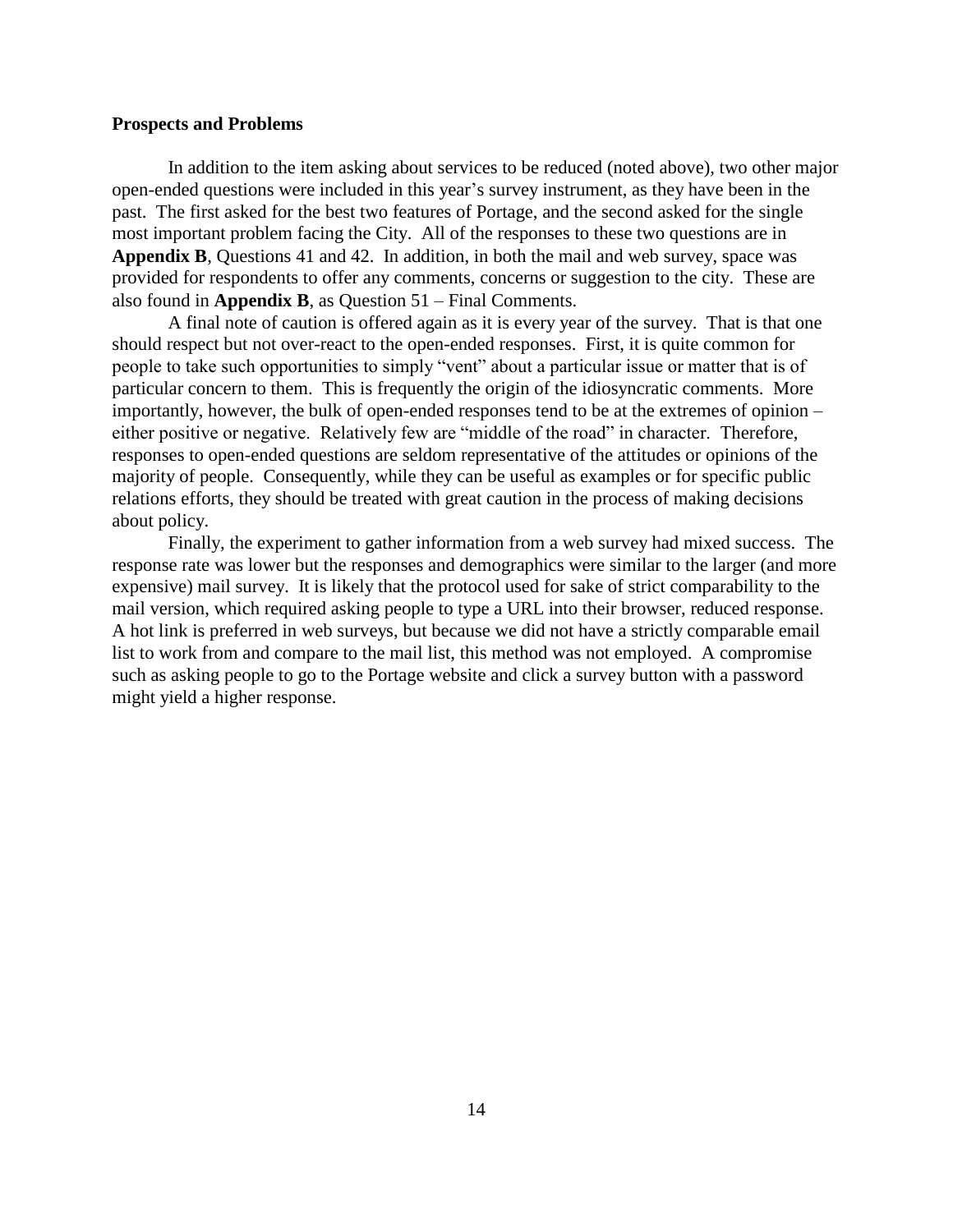## **Appendix A**

## **Research Instrument with Frequency and Percentage Distributions**

## **2017 PORTAGE COMMUNITY SURVEY**

**Please check the box next to the answer that best represents your opinion or experience. Skip any question you do not want to answer. There is space at the end for comments.**

#### **CULTURE & ENVIRONMENT**

First, we would like to know how you feel about conditions throughout the City of Portage in general.

| 1. How satisfied are you with the condition of city parks? |     | Mail   | Web           |           |
|------------------------------------------------------------|-----|--------|---------------|-----------|
| $\Box$ Very satisfied                                      | 372 | 66.1%  |               | 155 64.0% |
| $\Box$ Somewhat satisfied                                  | 137 | 24.3   | 67            | 27.7      |
| $\Box$ Neutral                                             | 40  | 7.1    | 12            | .5.O      |
| $\Box$ Somewhat dissatisfied                               | 11  | 2.0    | 5             | 2.1       |
| $\Box$ Very dissatisfied                                   | 3   | 0.5    | $\mathcal{R}$ | 12        |
| $\Box$ Have not visited/Don't know                         |     | 16.5%] | 120           | 7.6%1     |

2. If you have participated in any of the recreation programs offered by the city (such as softball leagues, Ramona Park Beach, etc.), how satisfied are you with these programs?

| $\Box$ Very satisfied                   | 111           | 54.7% 36 41.4%                      |           |       |
|-----------------------------------------|---------------|-------------------------------------|-----------|-------|
| $\Box$ Somewhat satisfied               | 54            | 26.6                                | 32        | 36.8  |
| $\Box$ Neutral                          | 30            | 14.8                                | 14        | -16.1 |
| $\Box$ Somewhat dissatisfied            |               | 2.5                                 | 4         | 4.6   |
| $\Box$ Very dissatisfied                | $\mathcal{R}$ | 1.5                                 | $-1 - 11$ |       |
| $\Box$ Have not participated/Don't know |               | $[473 \t 69.3\%]$ $[170 \t 64.9\%]$ |           |       |

#### 3. Do you feel there is a problem with the deer population within the Portage City limits?

| $\Box$ Yes (go to Question 4)  | 293 47.2% 122 50.2%            |  |
|--------------------------------|--------------------------------|--|
| $\Box$ No (skip to Question 5) | 315 52.6 121 49.8              |  |
| $\Box$ Don't know              | $[79 \t11.6\%]$ $[18 \t6.9\%]$ |  |

4. If you feel there is a problem with the deer population within the Portage City Limits, which of the following identifies your concerns? (Check all that apply.)\*

| $\perp$      | Deer / vehicle collisions          |     | $222 \t 75.8\%$ - - |                          |  |
|--------------|------------------------------------|-----|---------------------|--------------------------|--|
| $\mathsf{L}$ | Damage to private property         |     | 191 65.2            | <b>Contract Contract</b> |  |
| LΙ           | Diseases hosted and spread by deer | 89. | -30.4               | $\sim$ $ \sim$           |  |
|              | Other (See Appendix B)             | 33. | 11.3                | $\sim$ $ \sim$           |  |

\*Note: distribution of web survey responses are not shown due to a design error

that did not permit respondents to "check all that apply" regarding their concerns with the deer population in Portage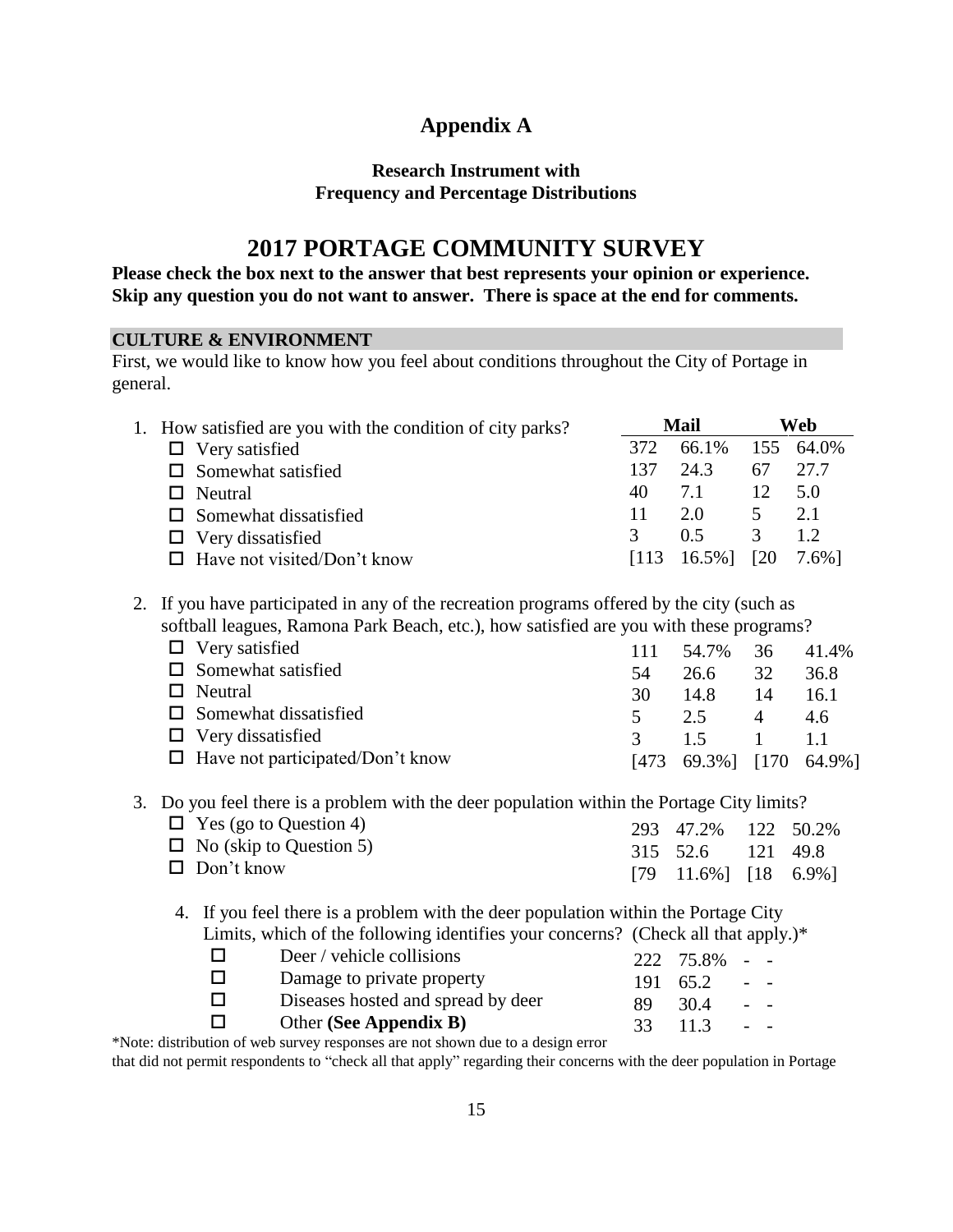| 5. If you have used any of the city bikeways or trailways within the last year, how satisfied |                                                                                            |                |        |            |        |  |  |
|-----------------------------------------------------------------------------------------------|--------------------------------------------------------------------------------------------|----------------|--------|------------|--------|--|--|
|                                                                                               | are you with the condition of these facilities?                                            |                |        |            |        |  |  |
|                                                                                               | $\Box$ Very satisfied                                                                      | 353            | 73.8%  | 159        | 75.4%  |  |  |
|                                                                                               | $\Box$ Somewhat satisfied                                                                  | 98             | 20.5   | 39         | 18.5   |  |  |
|                                                                                               | Neutral                                                                                    | 18             | 3.8    | 5          | 2.4    |  |  |
|                                                                                               | $\Box$ Somewhat dissatisfied                                                               | 5              | 1.9    | 7          | 3.3    |  |  |
|                                                                                               | $\Box$ Very dissatisfied                                                                   | $\overline{4}$ | 0.8    |            | 0.5    |  |  |
|                                                                                               | $\Box$ Have not used/Don't know                                                            | [199]          | 29.1%] | [49]       | 18.7%] |  |  |
| 6.                                                                                            | Would you support the use of public funds to purchase open space from the Michigan         |                |        |            |        |  |  |
|                                                                                               | Department of Natural Resources with the intention of preserving it as part of the Portage |                |        |            |        |  |  |
|                                                                                               | Parks system?                                                                              |                |        |            |        |  |  |
|                                                                                               | $\square$ Yes                                                                              | 397            | 72.7%  | 174        | 80.2%  |  |  |
|                                                                                               | $\Box$ No                                                                                  | 149            | 273    | $\Delta$ 3 | 10 R   |  |  |

| $\square$ No      | 149 27.3 43 19.8                 |  |
|-------------------|----------------------------------|--|
| $\Box$ Don't know | $[121 \t17.7\%]$ $[45 \t17.2\%]$ |  |

7. The user fees received at the Ice Rink at Millennium Park do not completely offset the expenses to operate and maintain the rink. Do you think the city should eliminate public funding for the Ice Rink at Millennium Park?

| $\Box$ Yes        | 169 32.1% 68 31.3%               |  |
|-------------------|----------------------------------|--|
| $\Box$ No         | 358 67.9 149 68.7                |  |
| $\Box$ Don't know | $[143 \t20.9\%]$ $[45 \t17.2\%]$ |  |

8. Do you feel that the city is doing too much, just enough or too little in making arts and entertainment opportunities available in Portage?

| $\Box$ Too much    | 26 | 4.6% 11 5.0%                     |  |
|--------------------|----|----------------------------------|--|
| $\Box$ Just enough |    | 389 69.5 142 64.8                |  |
| $\Box$ Too little  |    | 145 25.9 66 30.1                 |  |
| $\Box$ Don't know  |    | $[114 \t16.7\%]$ $[43 \t16.4\%]$ |  |

9. Would you support the use of city resources to support diversity event funding?

| $\Box$ Yes        | 242 45.5% 103 49.8%                                                                      |  |
|-------------------|------------------------------------------------------------------------------------------|--|
| $\square$ No      | 290 54.5 104 50.2                                                                        |  |
| $\Box$ Don't know | $\begin{bmatrix} 132 & 19.3\% \end{bmatrix}$ $\begin{bmatrix} 55 & 21.0\% \end{bmatrix}$ |  |

10. If you have city water, is there a problem with the quality of the drinking water?

| $\Box$ No, it is not a problem              | 405 65.6% 148 61.4%                                                                   |  |
|---------------------------------------------|---------------------------------------------------------------------------------------|--|
| $\Box$ Yes, slight problem                  | 125 20.3 51 21.2                                                                      |  |
| $\Box$ Yes, moderate problem                | 45 7.3 27 11.2                                                                        |  |
| $\Box$ Yes, severe problem (See Appendix B) | 42 6.8 15 6.2                                                                         |  |
| $\Box$ Don't have city water/Don't know     | $\begin{bmatrix} 50 & 7.3\% \end{bmatrix}$ $\begin{bmatrix} 20 & 7.6\% \end{bmatrix}$ |  |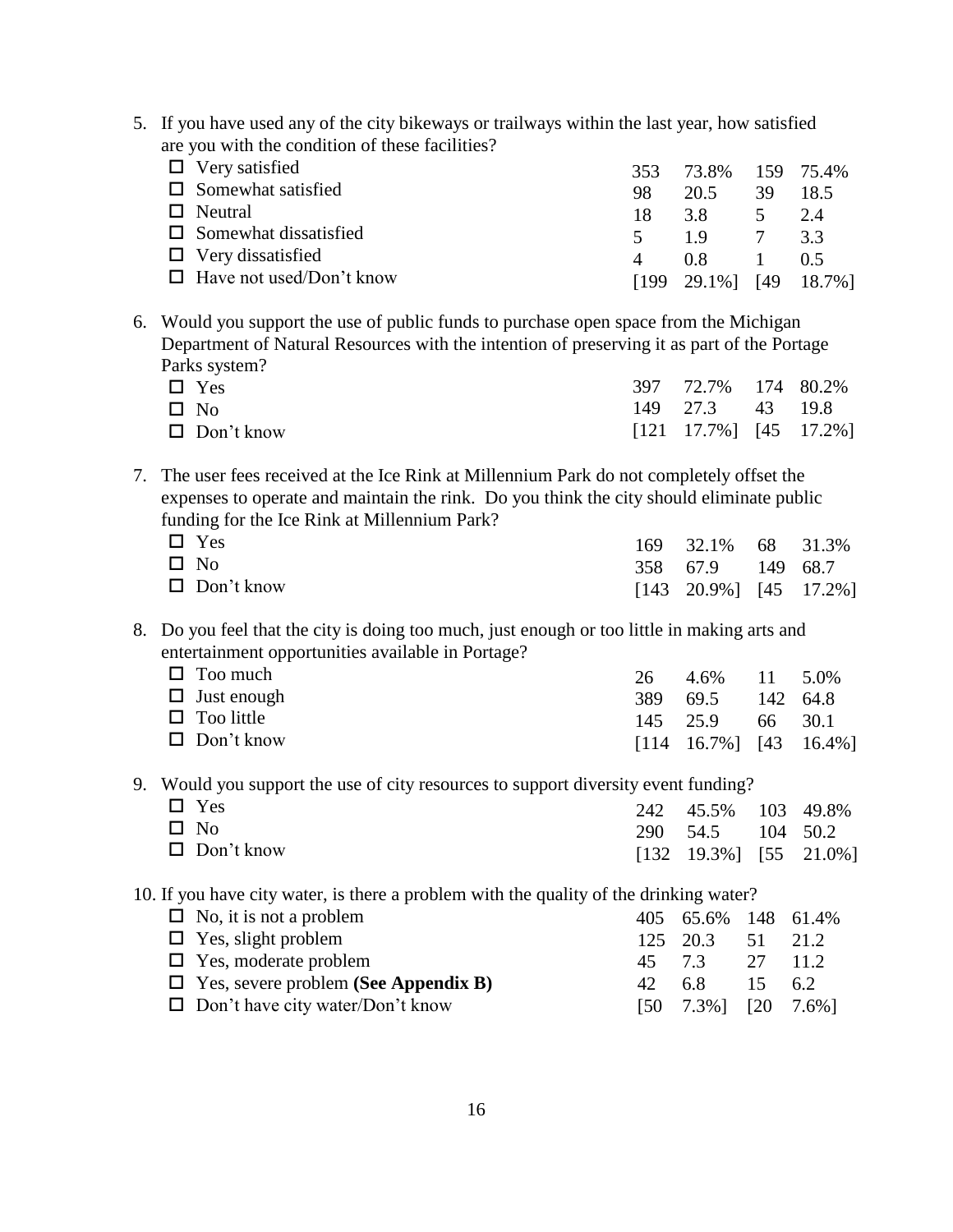| 11. Have you utilized the Kalamazoo County Household Hazardous Waste Center in the last year? |  |  |  |
|-----------------------------------------------------------------------------------------------|--|--|--|
|-----------------------------------------------------------------------------------------------|--|--|--|

| $\square$ Yes     | 246 37.6% 108 42.0%                                                                  |  |
|-------------------|--------------------------------------------------------------------------------------|--|
| $\square$ No      | 408 62.4 149 58.2                                                                    |  |
| $\Box$ Don't know | $\begin{bmatrix} 17 & 2.5\% \end{bmatrix}$ $\begin{bmatrix} 5 & 1.9\% \end{bmatrix}$ |  |

## **HUMAN SERVICES**

The Michigan Legislature passed laws to allow for a pharmaceutical model of Medical Marihuana in the State of Michigan. The state will begin issuing licenses for marihuana dispensaries, growing operations, processing facilities, testing facilities and transportation operations at a level approved by the local municipality, beginning December 15, 2017.

12. Would you support having medical marihuana dispensaries in Portage?

| $\Box$ | No, not at all                                                                                                            | 269             | 43.1%     | 78          | 32.5%         |
|--------|---------------------------------------------------------------------------------------------------------------------------|-----------------|-----------|-------------|---------------|
| Ц      | Yes, at a level adequate to serve City of Portage<br>residents                                                            | 244             | 39.1      | 107         | 44.6          |
| ш      | Yes, at a level adequate to serve City of Portage<br>residents and also customers from other communities                  | 111             | 17.8      | 55          | 22.9          |
| Ц      | Not sure/Don't know                                                                                                       | [49             | $7.2\%$ ] | $\sqrt{22}$ | 8.4%]         |
|        | 13. Would you support the growing, processing, testing and transportation of medical                                      |                 |           |             |               |
|        | marihuana in Portage?                                                                                                     |                 |           |             |               |
|        | $\Box$ No, not at all                                                                                                     | 288             | 46.4%     | 86          | 36.0%         |
| Ц      | Yes, at a level adequate to serve City of Portage<br>residents                                                            | 218             | 35.1      | 94          | 39.3          |
| ш      | Yes, at a level adequate to serve City of Portage<br>residents and also dispensaries in other communities                 |                 | 115 18.5  | 59          | 24.7          |
| $\Box$ | Not sure/Don't know                                                                                                       | $\overline{53}$ | 7.8%]     | $\sqrt{22}$ | 8.4%]         |
|        | 14. If you have utilized the services offered at the Portage Senior Center, how satisfied are you<br>with these services? |                 |           |             |               |
| Ц      | Very satisfied                                                                                                            | 95              | 57.6%     | 32          | 50.8%         |
| Ц      | Somewhat satisfied                                                                                                        | 40              | 24.2      | 15          | 23.8          |
| ⊔      | Neutral                                                                                                                   | 25              | 15.2      | 13          | 20.6          |
|        | Somewhat dissatisfied                                                                                                     | 3               | 1.8       | 3           | 4.8           |
|        |                                                                                                                           |                 | $\sim$    | $\sim$      | $\sim$ $\sim$ |

 $\Box$  Very dissatisfied  $\Box$  Have not used/Don't know 2 1.2 0 0.0 [510 74.7%] [197 75.2%]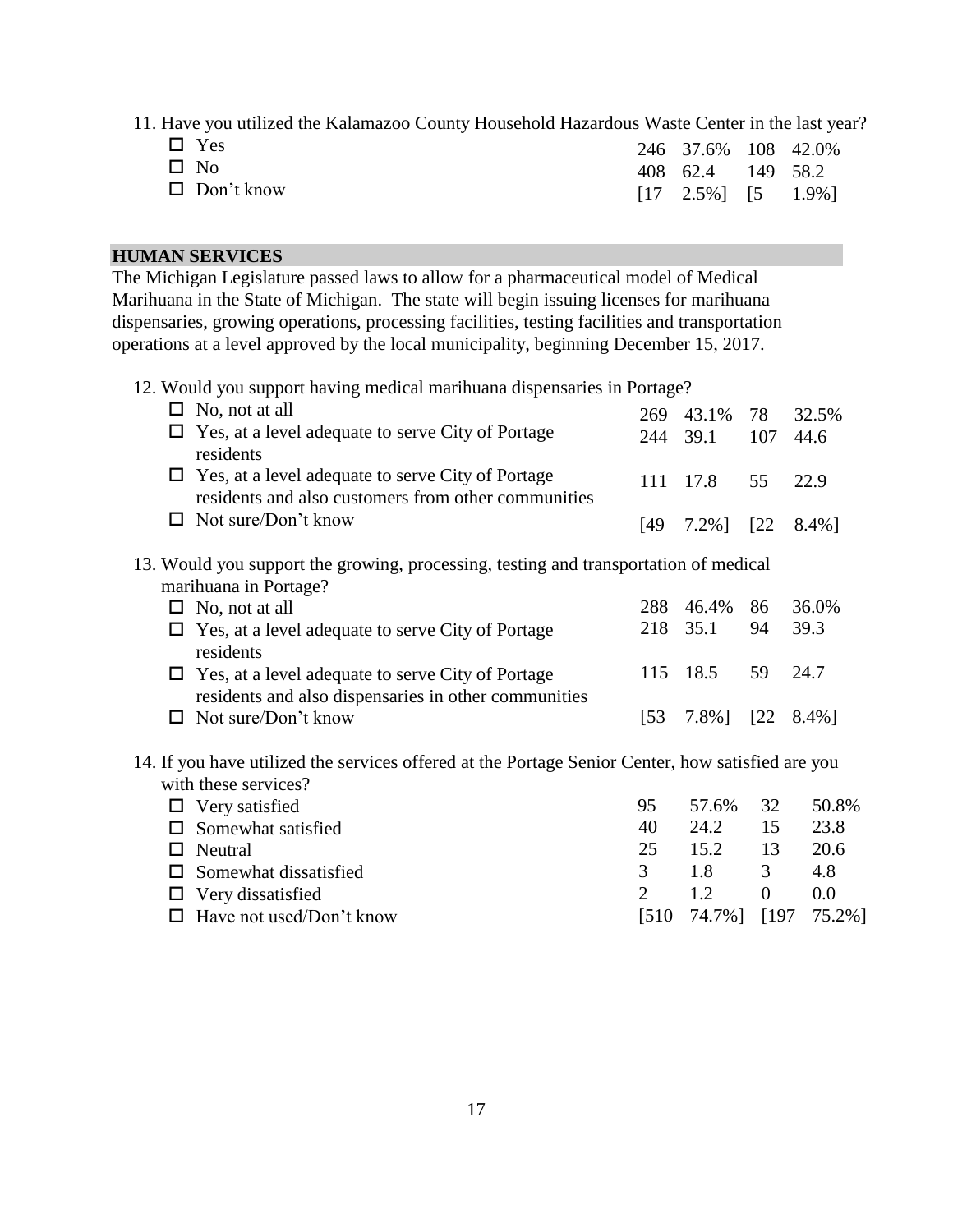### **MUNICIPAL SERVICES**

Next, we would like to ask you several questions regarding services offered by the City of Portage.

15. If you have utilized the Fall Leaf Pickup Program in the last year, how satisfied are you with the program?

| $\Box$ Very satisfied                   | 370 69.2% 147 69.3%              |  |
|-----------------------------------------|----------------------------------|--|
| $\Box$ Somewhat satisfied               | 131 24.5 51 24.1                 |  |
| $\Box$ Neutral                          | $11 \quad 2.1 \quad 7 \quad 3.3$ |  |
| $\Box$ Somewhat dissatisfied            | 17 3.2 6 2.8                     |  |
| $\Box$ Very dissatisfied                | 6 1.1 1 0.5                      |  |
| $\Box$ Have not participated/Don't know | $[139 \t20.4\%]$ $[50 \t19.1\%]$ |  |

16. If you have utilized the Spring Cleanup Program (household junk collection) in the last year, how satisfied are you with the program?

| $\Box$ Very satisfied                   |                 | 405 77.4% 178 83.6%              |                |         |
|-----------------------------------------|-----------------|----------------------------------|----------------|---------|
| $\Box$ Somewhat satisfied               |                 | 89 17.0                          |                | 27 12.7 |
| $\Box$ Neutral                          | 12 <sup>7</sup> | 2.3                              | $\overline{4}$ | -19     |
| $\Box$ Somewhat dissatisfied            |                 | $10 \t 1.9$                      | 2              | 0.9     |
| $\Box$ Very dissatisfied                |                 | 1.3                              | $\mathcal{D}$  | -0.9    |
| $\Box$ Have not participated/Don't know |                 | $[149 \t21.8\%]$ $[48 \t18.3\%]$ |                |         |

17. If you have utilized the weekly Curbside Recycling Program in the last year, how satisfied are you with the program?

| $\Box$ Very satisfied                   |        | 479 87.1% 199 89.2%              |                |     |
|-----------------------------------------|--------|----------------------------------|----------------|-----|
| $\Box$ Somewhat satisfied               | 48.    | 8.7                              | 15 6.7         |     |
| $\Box$ Neutral                          | 11     | 2.0                              | $\overline{4}$ | 1.8 |
| $\Box$ Somewhat dissatisfied            |        | 1.3                              | $\overline{4}$ | 1 X |
| $\Box$ Very dissatisfied                | $\sim$ | 0.9                              | $\sim$ 1       | 0.4 |
| $\Box$ Have not participated/Don't know |        | $[121 \t17.7\%]$ $[39 \t14.9\%]$ |                |     |

18. If you have utilized the Curbside Brush Collection Program, how satisfied are you with the program?

| $\Box$ Very satisfied                   |     | 352 71.1% 146 71.9%              |         |
|-----------------------------------------|-----|----------------------------------|---------|
| $\Box$ Somewhat satisfied               |     | 112 22.6                         | 48 23.6 |
| $\Box$ Neutral                          | 19. | 3.8 2 1.0                        |         |
| $\Box$ Somewhat dissatisfied            | 8   | 1.6 $5 \t 2.5$                   |         |
| $\Box$ Very dissatisfied                | 4   | $0.8$ 2 1.0                      |         |
| $\Box$ Have not participated/Don't know |     | $[175 \t25.6\%]$ $[59 \t22.5\%]$ |         |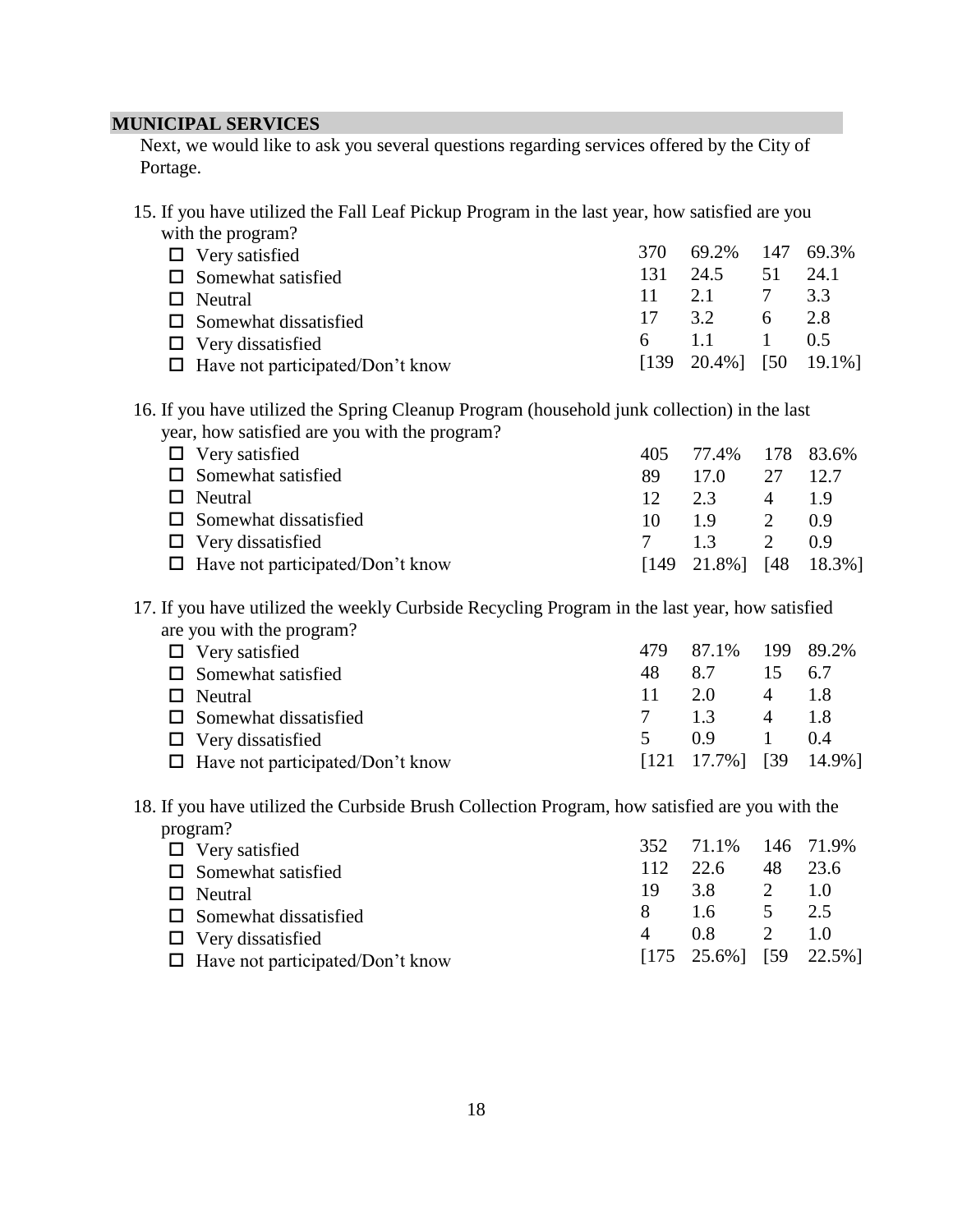| 19. How satisfied are you with the street snow removal?                                       |                   |           |                     |           |
|-----------------------------------------------------------------------------------------------|-------------------|-----------|---------------------|-----------|
| $\Box$ Very satisfied                                                                         | 266               | 41.0%     | 91                  | 35.5%     |
| $\square$ Somewhat satisfied                                                                  | 258               | 39.8      | 106                 | 41.4      |
| $\Box$ Neutral                                                                                | 37                | 5.7       | 18                  | 7.0       |
| Somewhat dissatisfied<br>$\Box$                                                               | 63                | 9.7       | 30                  | 11.7      |
| Very dissatisfied<br>$\Box$                                                                   | 25                | 3.9       | 11                  | 4.3       |
| Don't know<br>□                                                                               | [21]              | $3.1\%$ ] | $\left[5\right]$    | $1.9\%$ ] |
|                                                                                               |                   |           |                     |           |
| 20. How satisfied are you with the condition of the pavement on roads and streets in Portage? |                   |           |                     |           |
| $\Box$ Very satisfied                                                                         | 165               | 24.8%     | 59                  | 22.5%     |
| Somewhat satisfied<br>$\Box$                                                                  | 313               | 47.0      | 120                 | 45.8      |
| $\Box$ Neutral                                                                                | 67                | 10.1      | 32                  | 12.2      |
| Somewhat dissatisfied<br>$\Box$                                                               | 100               | 15.0      | 37                  | 14.1      |
| Very dissatisfied<br>$\Box$                                                                   | 21                | 3.2       | 14                  | 5.3       |
| $\Box$ Don't know                                                                             | $\lceil 7 \rceil$ | $1.0\%$ ] | [0]                 | $0.0\%$ ] |
|                                                                                               |                   |           |                     |           |
| 21. If you have had any direct contact with Portage city employees over the past year, how    |                   |           |                     |           |
| satisfied were you with the quality of service received from the employee?                    |                   |           |                     |           |
| Very satisfied<br>$\Box$                                                                      | 294               | 61.5%     | 110                 | 68.3%     |
| $\Box$ Somewhat satisfied                                                                     | 98                | 20.5      | 28                  | 17.4      |
| $\Box$ Neutral                                                                                | 57                | 11.9      | 13                  | 8.1       |
| Somewhat dissatisfied<br>$\Box$                                                               | 15                | 3.1       | 5 <sup>5</sup>      | 3.1       |
| $\Box$ Very dissatisfied (See Appendix B)                                                     | 14                | 2.9       | 5                   | 3.1       |
| Have had no contact/Don't know<br>$\Box$                                                      | $[185$            | 27.1%]    | $[100$              | 38.2%]    |
| 22. If you have utilized the 9-1-1 emergency dispatch services in Portage, how satisfied were |                   |           |                     |           |
| you with the service?                                                                         |                   |           |                     |           |
| Very satisfied<br>$\Box$                                                                      | 139               | 77.7%     | 45                  | 76.3%     |
| $\Box$ Somewhat satisfied                                                                     | 19                | 10.6      | 7                   | 11.9      |
| Neutral<br>$\Box$                                                                             | 12                | 6.7       | $\overline{4}$      | 6.8       |
| Somewhat dissatisfied<br>□                                                                    | 5                 | 2.8       | $\mathfrak{Z}$      | 5.1       |
| Very dissatisfied                                                                             | $\overline{4}$    | 2.2       | $\boldsymbol{0}$    | 0.0       |
| Have not used/Don't know                                                                      | [497]             | 72.8%]    | $\lceil 201 \rceil$ | 76.7%]    |
|                                                                                               |                   |           |                     |           |
| 23. Do you think there is a problem with the level of police protection in Portage?           |                   |           |                     |           |
| $\Box$ No, it is not a problem                                                                | 483               | 86.6%     | 187                 | 86.6%     |
| Yes, there is a slight problem                                                                | 52                | 9.3       | 19                  | 8.8       |
| Yes, moderate problem<br>$\Box$                                                               | 17                | 3.0       | 8                   | 3.7       |
| Yes, severe problem<br>ப                                                                      | 6                 | 1.1       | $\overline{2}$      | 0.9       |
| Don't know                                                                                    | $[121$            | 17.7%]    | $[45$               | 17.2%]    |
|                                                                                               |                   |           |                     |           |
|                                                                                               |                   |           |                     |           |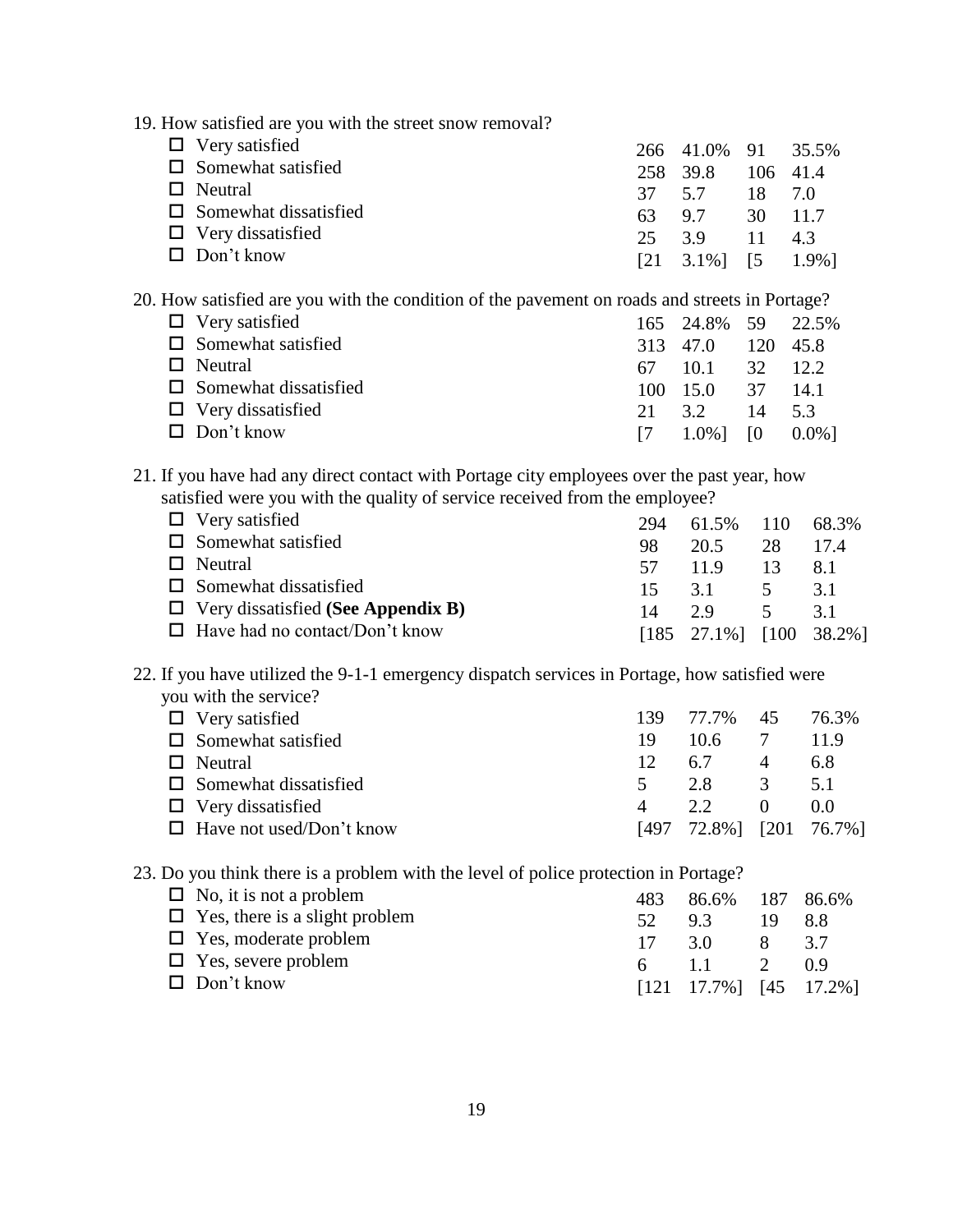24. Do you think there is a problem with the level of fire protection in Portage?

| $\Box$ No, it is not a problem                                            | 512   | 96.6%  |             | 190 97.4% |  |  |  |
|---------------------------------------------------------------------------|-------|--------|-------------|-----------|--|--|--|
| $\Box$ Yes, slight problem                                                | 14    | 2.6    | 3           | 1.5       |  |  |  |
| $\Box$ Yes, moderate problem                                              | 2     | 0.4    | 2           | 1.0       |  |  |  |
| $\Box$ Yes, severe problem                                                | 2     | 0.4    | $\Omega$    | 0.0       |  |  |  |
| $\Box$ Don't know                                                         | [149] | 21.8%] | [67]        | 25.6%]    |  |  |  |
| 25. Do you think you are getting good services for your city tax dollars? |       |        |             |           |  |  |  |
| $\Box$ Yes                                                                | 513   | 87.5%  | 206         | 86.9%     |  |  |  |
| $\Box$ No (See Appendix B)                                                | 73    | 12.5   | 31          | 13.1      |  |  |  |
| $\Box$ Don't know                                                         | [89   | 13.0%] | $\sqrt{25}$ | 9.5%]     |  |  |  |
|                                                                           |       |        |             |           |  |  |  |

#### **COMMUNICATIONS**

Now we would like to ask you several questions regarding how you obtain information about what is going on in the community. For the following questions, choose the response(s) that best reflect your opinion or experience.

26. How do you *currently* obtain information about what is going on in Portage city

government? (Check all that apply.)

| $\Box$ City website                                  | 213  | 31.5%    | 102 | 38.9%     |
|------------------------------------------------------|------|----------|-----|-----------|
| $\Box$ <i>Portager</i> newsletter                    | 592  | 87.4     | 246 | 93.9      |
| $\Box$ Public Media Network (Cable Access)           | 45   | 6.6      | 24  | 9.2       |
| $\Box$ Contact with city employees                   | 37   | 5.5      | 22  | 8.4       |
| $\Box$ Kalamazoo Gazette / Portage Gazette           | 235  | 34.7     | 84  | 32.1      |
| $\Box$ Online local news outlets (e.g., MLive, WWMT) |      | 222 32.8 | 120 | 45.8      |
| $\Box$ Local television and / or radio               | 319  | 47.1     | 121 | 46.2      |
| $\Box$ Social media (e.g., Facebook, Twitter)        | 114  | 16.8     | 62  | 23.7      |
| $\Box$ Other (See Appendix B)                        | 20   | 3.0      | 8   | 3.1       |
| $\Box$ None of the above                             | [11] | $1.6\%$  |     | $0.4\%$ ] |

27. What is your *preferred* method of obtaining information about what is going on in Portage city government? (Check all that apply.)

| $\Box$ City website                                  |     | 26.1%   | 67  | 25.6%     |
|------------------------------------------------------|-----|---------|-----|-----------|
| $\Box$ <i>Portager</i> newsletter                    | 545 | 80.5    | 226 | 86.3      |
| $\Box$ Public Media Network (Cable Access)           | 29  | 4.3     | 11  | 4.2       |
| $\Box$ Contact with city employees                   | 22  | 3.2     | 14  | 5.3       |
| $\Box$ Kalamazoo Gazette / Portage Gazette           | 187 | 27.6    | 59  | 22.5      |
| $\Box$ Online local news outlets (e.g., MLive, WWMT) | 161 | 23.8    | 86  | 32.8      |
| $\Box$ Local television and / or radio               | 259 | 38.3    | 89  | 34.0      |
| $\square$ Social media (e.g., Facebook, Twitter)     | 94  | 13.9    | 54  | 20.6      |
| $\Box$ Other (See Appendix B)                        | 13  | 1.9     |     | 2.7       |
| $\Box$ None of the above                             |     | $1.6\%$ |     | $0.0\%$ ] |
|                                                      |     |         |     |           |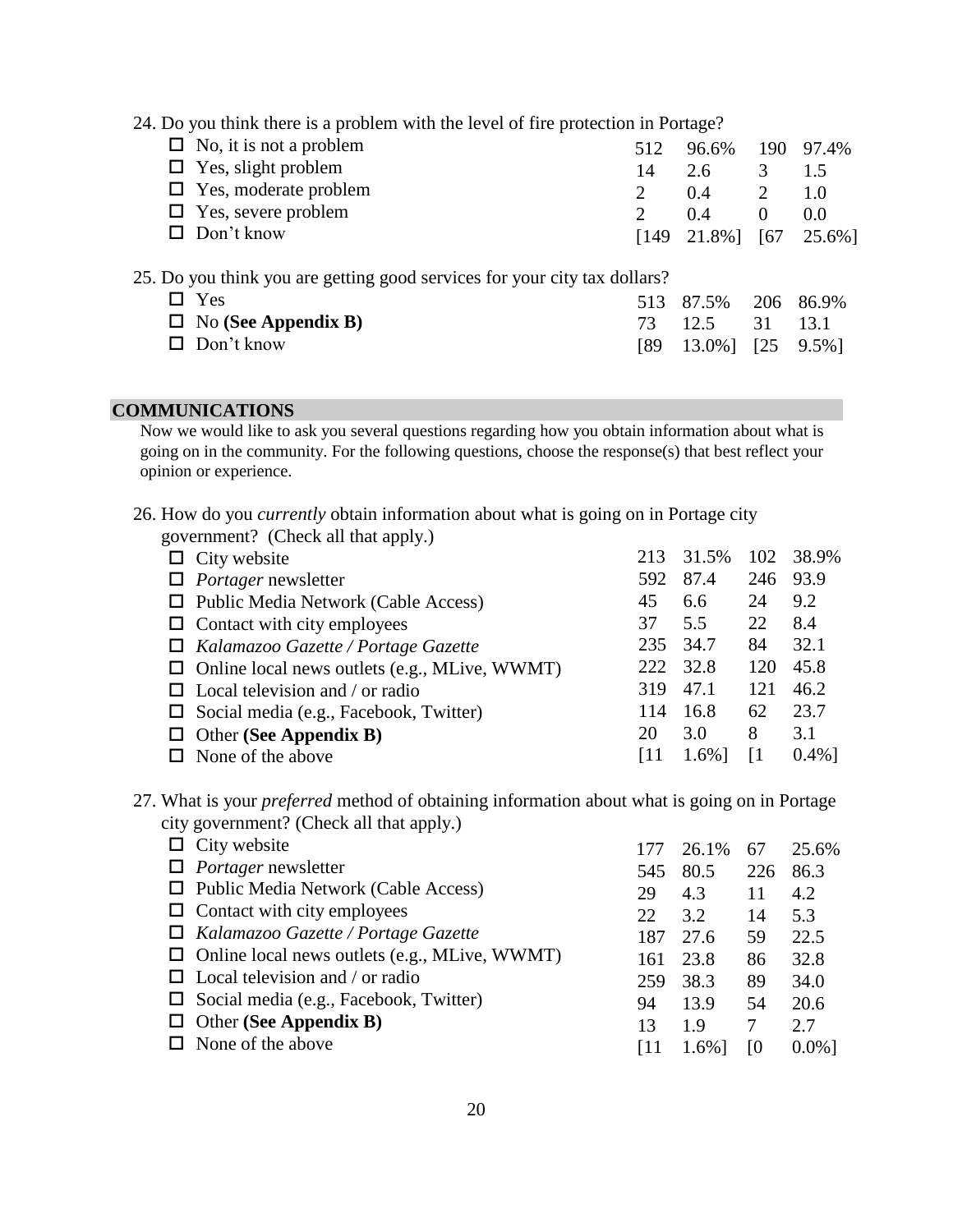28. As a source of information about what is going on in Portage city government, how important is the *Portager* newsletter?

| $\Box$ Very important     | 432 67.4% 173 67.1%                                                                  |  |
|---------------------------|--------------------------------------------------------------------------------------|--|
| $\Box$ Somewhat important | 174 27.1 75 29.1                                                                     |  |
| $\Box$ Not important      | 35 5.5 10 3.9                                                                        |  |
| $\Box$ Don't know         | $\begin{bmatrix} 33 & 4.8\% \end{bmatrix}$ $\begin{bmatrix} 2 & 0.8\% \end{bmatrix}$ |  |

29. As a source of information about what is going on in Portage city government, how important is the City of Portage website?

| 210 44.2% 102 44.9%              |
|----------------------------------|
| 192 40.4 102 44.9                |
| 73 15.4 23 10.1                  |
| $[198 \t29.0\%]$ $[34 \t13.0\%]$ |
|                                  |

## **NEIGHBORHOODS**

We would like to ask you some general questions regarding the condition of your neighborhood. Please choose the response that best reflects your opinion or experience.

30. Is there a problem with the condition of homes and yards in your neighborhood?

|              | $\Box$ No, it is not a problem                                             | 491            | 73.4%     | 178               | 68.2%     |
|--------------|----------------------------------------------------------------------------|----------------|-----------|-------------------|-----------|
| ш            | Yes, slight problem                                                        | 129            | 19.3      | 57                | 21.8      |
| ⊔            | Yes, moderate problem                                                      | 30             | 4.5       | 15                | 5.7       |
| Ц            | Yes, severe problem (See Appendix B)                                       | 19             | 2.8       | 11                | 4.2       |
| $\mathbf{L}$ | Don't know                                                                 | [9             | $1.3\%$ ] | $\lceil 1 \rceil$ | $0.4\%$ ] |
|              | 31. Has the condition of your neighborhood changed in the last five years? |                |           |                   |           |
| LΙ           | It is better than it was                                                   | 90             | 15.0%     | 28                | 12.1%     |
| Ц            | It is about the same                                                       | 450            | 75.0      | 172               | 74.5      |
| ш            | It is worse than it was                                                    | 60             | 10.0      | 31                | 13.4      |
| ш            | Don't know                                                                 | [77]           | 11.3%]    | $\sqrt{31}$       | 11.8%]    |
|              | 32. Is there a problem with illegal drug use in your neighborhood?         |                |           |                   |           |
|              | $\Box$ No, it is not a problem                                             | 333            | 87.6%     | 147               | 87.5%     |
| Ц            | Yes, slight problem                                                        | 33             | 8.7       | 12                | 7.1       |
| Ц            | Yes, moderate problem                                                      | 10             | 2.6       | $7\phantom{.0}$   | 4.2       |
| Ц            | Yes, severe problem                                                        | $\overline{4}$ | 1.1       | 2                 | 1.2       |
|              | Don't know                                                                 | [296]          | 43.3%]    | [93]              | 35.5%]    |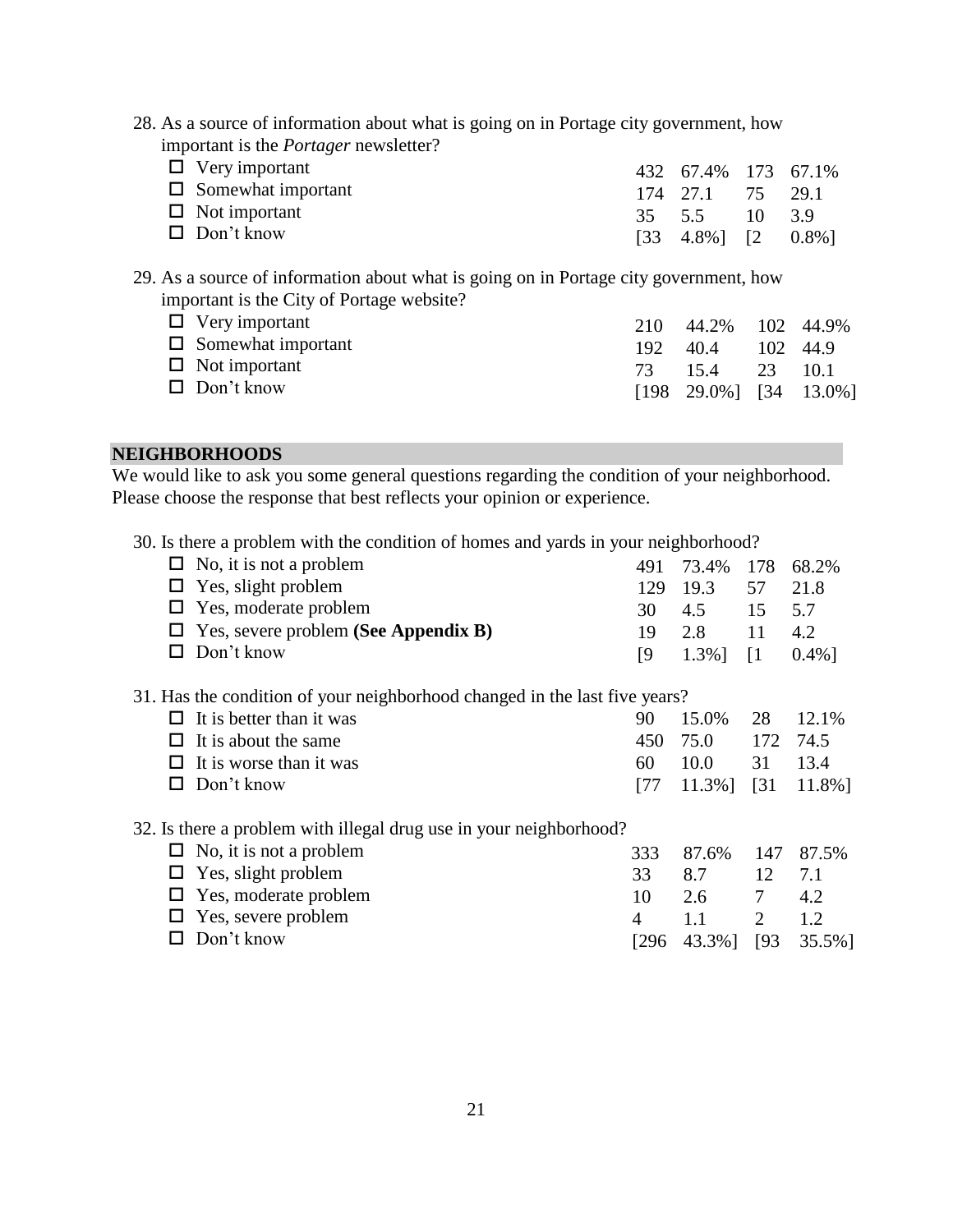33. Is there a problem with underage drinking in your neighborhood?

| $\Box$ No, it is not a problem |                   | 349 89.9% 166 95.4%                |          |      |
|--------------------------------|-------------------|------------------------------------|----------|------|
| $\Box$ Yes, slight problem     | 25                | 6.4                                | 6        | 3.4  |
| $\Box$ Yes, moderate problem   | 13                | 3.4                                |          | 0.6  |
| $\Box$ Yes, severe problem     | $\sim$ 1.0 $\sim$ | 03                                 | $\sim$ 1 | -0.6 |
| $\Box$ Don't know              |                   | $[290 \t 42.5\%]$ $[88 \t 33.6\%]$ |          |      |
|                                |                   |                                    |          |      |

## **TRANSPORTATION**

Now we would like to know about your experience with transportation within the City of Portage.

34. Is there a problem with the flow of traffic on South Westnedge Avenue?

| $\Box$ No, it is not a problem |        | 204 31.1% 71 28.3%                                                                   |                |  |
|--------------------------------|--------|--------------------------------------------------------------------------------------|----------------|--|
| $\Box$ Yes, slight problem     |        | 241 36.8 109 43.4                                                                    |                |  |
| $\Box$ Yes, moderate problem   |        | 156 23.8 61 24.3                                                                     |                |  |
| $\Box$ Yes, severe problem     | 54 8.2 |                                                                                      | $10 \quad 4.0$ |  |
| $\Box$ Don't know              |        | $\begin{bmatrix} 19 & 2.8\% \end{bmatrix}$ $\begin{bmatrix} 9 & 3.4\% \end{bmatrix}$ |                |  |

35. Is there a problem with the flow of traffic on any Portage streets other than South Westnedge Avenue?

| $\Box$ Yes (See Appendix B) | 255 43.8% 103 44.4%             |  |
|-----------------------------|---------------------------------|--|
| $\Box$ No                   | 327 56.2 129 55.6               |  |
| $\Box$ Don't know           | $[93 \t13.6\%]$ $[28 \t10.7\%]$ |  |

36. Have you used public transportation in Portage (e.g., Metro Transit, County Connect Demand Service)?

| $\Box$ Yes        | 42 6.5% 13 5.3%                                                                       |  |
|-------------------|---------------------------------------------------------------------------------------|--|
| $\Box$ No         | 605 93.5 231 94.7                                                                     |  |
| $\Box$ Don't know | $\begin{bmatrix} 26 & 3.8\% \end{bmatrix}$ $\begin{bmatrix} 16 & 6.1\% \end{bmatrix}$ |  |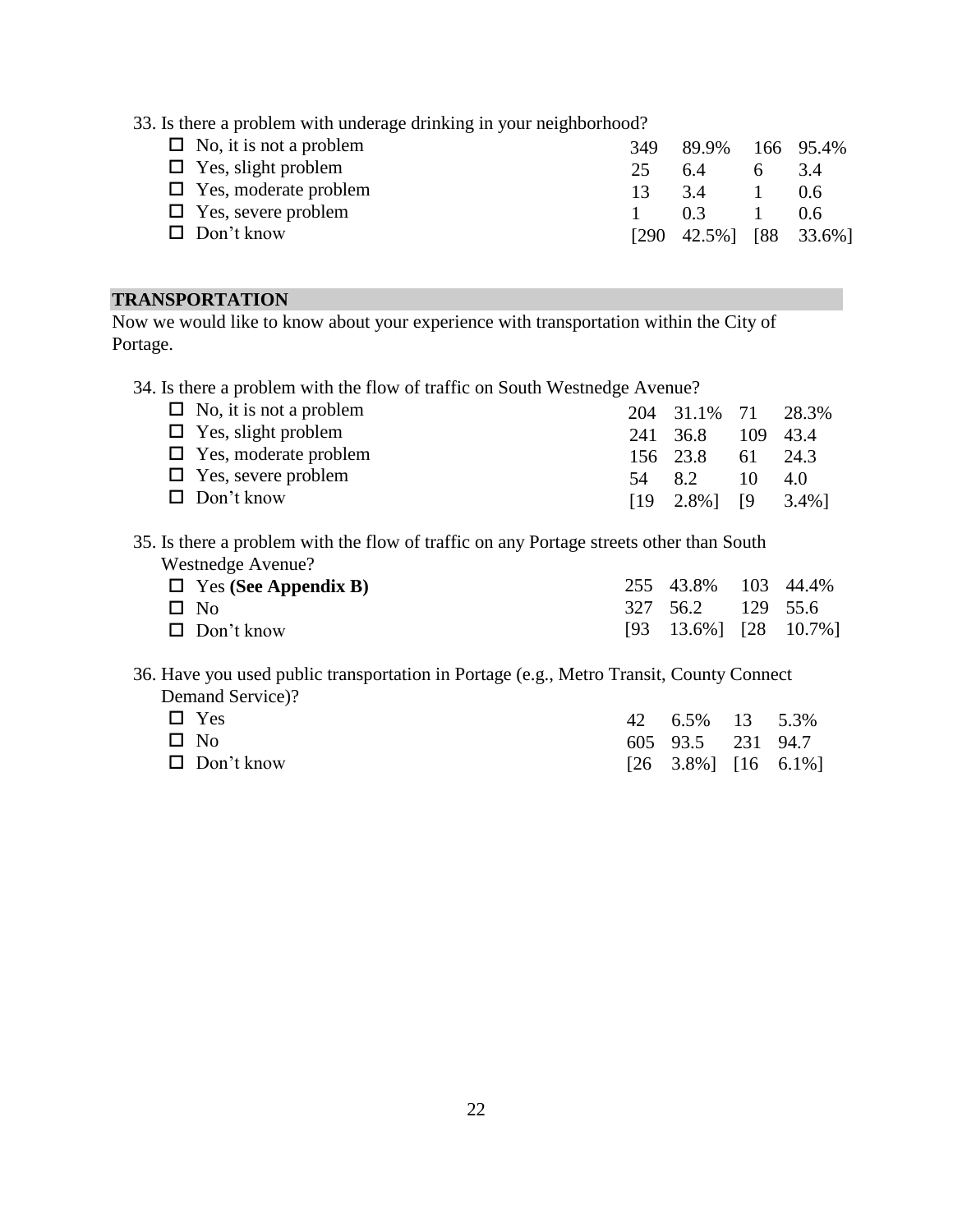#### **POTENTIAL NEW or EXPANDED SERVICES**

The City of Portage is interested in gauging support for the following potential new or expanded services. Although detailed proposals specifying levels of cost and service have yet to be developed, the city would like to obtain a level of citizen interest before proceeding.

37. I would support the addition of a second household junk collection in the fall even if it cost me more in taxes or fees.

| $\Box$ Strongly agree    | 68.  | 11.4% 32 12.6%      |         |
|--------------------------|------|---------------------|---------|
| $\Box$ Agree             |      | 105 17.6            | 55 21.7 |
| $\Box$ Neutral           |      | 102 17.1            | 46 18.1 |
| $\Box$ Disagree          |      | 175 29.3            | 66 26.0 |
| $\Box$ Strongly disagree |      | 148 24.7            | 55 21.7 |
| $\Box$ No opinion        | [74] | $10.8\%$ ] [7 2.7%] |         |

38. In addition to funds pledged by private donors, I would support the use of public funds to establish and maintain a new senior center in Portage.

| $\Box$ Strongly agree    | 62   | 10.6% 37 15.2% |        |                    |
|--------------------------|------|----------------|--------|--------------------|
| $\Box$ Agree             |      | 165 28.3       | 73     | 29.9               |
| $\Box$ Neutral           |      | 192 32.9       | 81     | 33.2               |
| $\Box$ Disagree          |      | 106 18.2       | 32     | -13.1              |
| $\Box$ Strongly disagree | 58   | 99             | 21 8.6 |                    |
| $\Box$ No opinion        | [82] | 12.0%]         |        | $[18 \quad 6.9\%]$ |

39. I would support the creation of a new senior center that would also accommodate the needs of non-seniors in the community.

| $\Box$ Strongly agree    | 43  | 7.2%       | 26 | 10.4%                                      |
|--------------------------|-----|------------|----|--------------------------------------------|
| $\Box$ Agree             | 160 | 26.7       | 70 | 28.1                                       |
| $\Box$ Neutral           | 179 | 29.9       | 74 | 29.7                                       |
| $\Box$ Disagree          | 140 | 23.4       | 54 | 21.7                                       |
| $\Box$ Strongly disagree | 77  | 12.9       | 25 | 10.0                                       |
| $\Box$ No opinion        | 172 | $10.5\%$ ] |    | $\begin{bmatrix} 13 & 5.0\% \end{bmatrix}$ |

40. Nonprofit human services in Portage (e.g., YMCA, Youth Development Center, Portage Community Center) currently receive support in the form of a set proportion of the City budget. That proportion has been set at .55% of the city budget for more than 20 years. I would support increasing the amount given to human service agencies in Portage.

| $\Box$ Strongly agree    |    | 78 12.6% 39 15.5%                         |        |         |
|--------------------------|----|-------------------------------------------|--------|---------|
| $\Box$ Agree             |    | 216 35.0                                  |        | 83 33.1 |
| $\Box$ Neutral           |    | 158 25.6 71 28.3                          |        |         |
| $\Box$ Disagree          |    | 102 16.5 37 14.7                          |        |         |
| $\Box$ Strongly disagree | 63 | 10.2                                      | 21 8.4 |         |
| $\Box$ No opinion        |    | $[55 \quad 8.1\%] \quad [11 \quad 4.2\%]$ |        |         |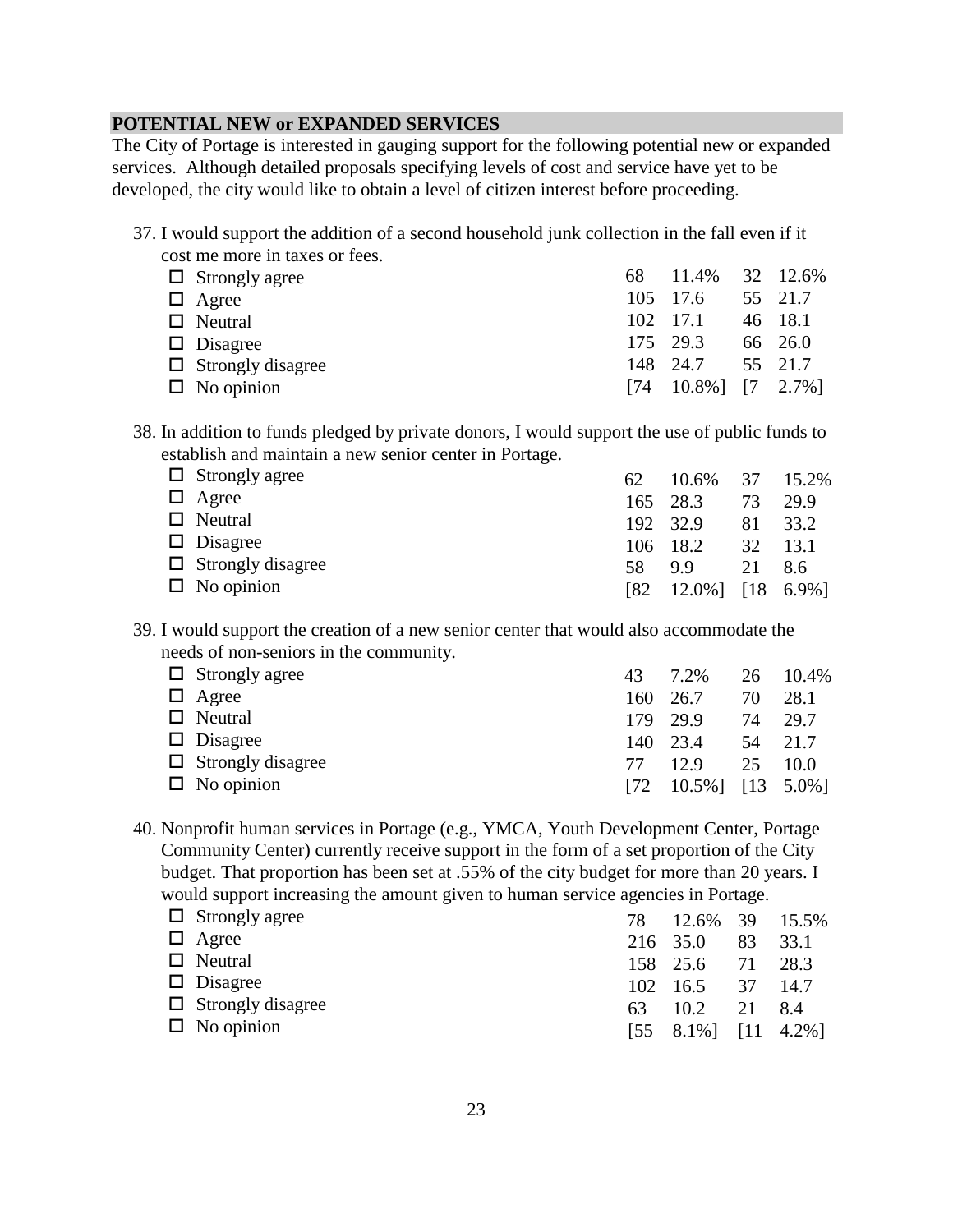## **GENERAL OPINION**

Please take this opportunity to let us know how you feel about the City of Portage.

- 41. In general, what do you feel are the best two features of Portage? **(See Appendix B)**
- 42. Looking at the next ten years, what do you think is the single most important problem facing Portage? **(See Appendix B)**

## **DEMOGRAPHICS**

Finally, we would like to know a little more about you. Please answer the following questions honestly and to the best of your knowledge. Remember that all information provided is anonymous and cannot be associated with your identity.

43. About how many years have you lived in Portage?

| $\Box$ | Less than 1 year                                           | 10                | 1.5%      | 3                 | 1.1%      |
|--------|------------------------------------------------------------|-------------------|-----------|-------------------|-----------|
| □      | 1 to 4 years                                               | 87                | 12.9      | 36                | 13.8      |
| □      | 5 to 9 years                                               | 75                | 11.1      | 31                | 11.9      |
| □      | 10 or more years                                           | 503               | 74.5      | 191               | 73.2      |
| ◻      | Don't know                                                 | $\lceil 1 \rceil$ | $0.1\%$ ] | $\lceil 1 \rceil$ | $0.4\%$ ] |
|        |                                                            |                   |           |                   |           |
|        | 44. Are you male or female?                                |                   |           |                   |           |
|        | $\Box$ Male                                                | 373               | 56.4%     | 152               | 58.9%     |
| ◻      | Female                                                     | 288               | 43.6      | 106               | 41.1      |
|        |                                                            |                   |           |                   |           |
|        | 45. What is your age, please? Are you                      |                   |           |                   |           |
|        | $\Box$ 29 years or younger                                 | 25                | 3.7%      | 8                 | 3.1%      |
| ◻      | 30-39                                                      | 82                | 12.2      | 46                | 17.8      |
| $\Box$ | 40-49                                                      | 91                | 13.6      | 45                | 17.4      |
| ◻      | 50-54                                                      | 55                | 8.2       | 18                | 6.9       |
| $\Box$ | 55-59                                                      | 74                | 11.0      | 26                | 10.0      |
| $\Box$ | 60 years or over                                           | 344               | 51.3      | 116               | 44.8      |
| ◻      | Don't know                                                 | [1]               | $0.1\%$ ] | $\lceil 1 \rceil$ | $0.4\%$ ] |
|        | 46. How would you classify your racial or ethnic heritage? |                   |           |                   |           |
| ப      | White/non-Hispanic                                         | 593               | 91.1%     | 224               | 88.9%     |
| □      | <b>Black/African American</b>                              | 10                | 1.5       | 8                 | 3.2       |
| $\Box$ | Alaskan Native, American Indian, Eskimo                    | $\mathbf{1}$      | 0.2       | $\boldsymbol{0}$  | 0.0       |
| ◻      | Asian American or Pacific Islander                         | 6                 | 0.9       | 6                 | 2.4       |
| □      | Hispanic                                                   | 6                 | 0.9       | $\overline{2}$    | 0.8       |
| □      | International/non-US resident                              | $\mathbf{1}$      | 0.2       | $\boldsymbol{0}$  | 0.0       |
| $\Box$ | Multiracial                                                | 14                | 2.2       | 6                 | 2.4       |
| □      | Other (See Appendix B)                                     | 20                | 3.1       | 6                 | 2.4       |
| ◻      | Don't know                                                 | [6]               | $0.9\%$ ] | $\overline{3}$    | $1.1\%$ ] |
|        |                                                            |                   |           |                   |           |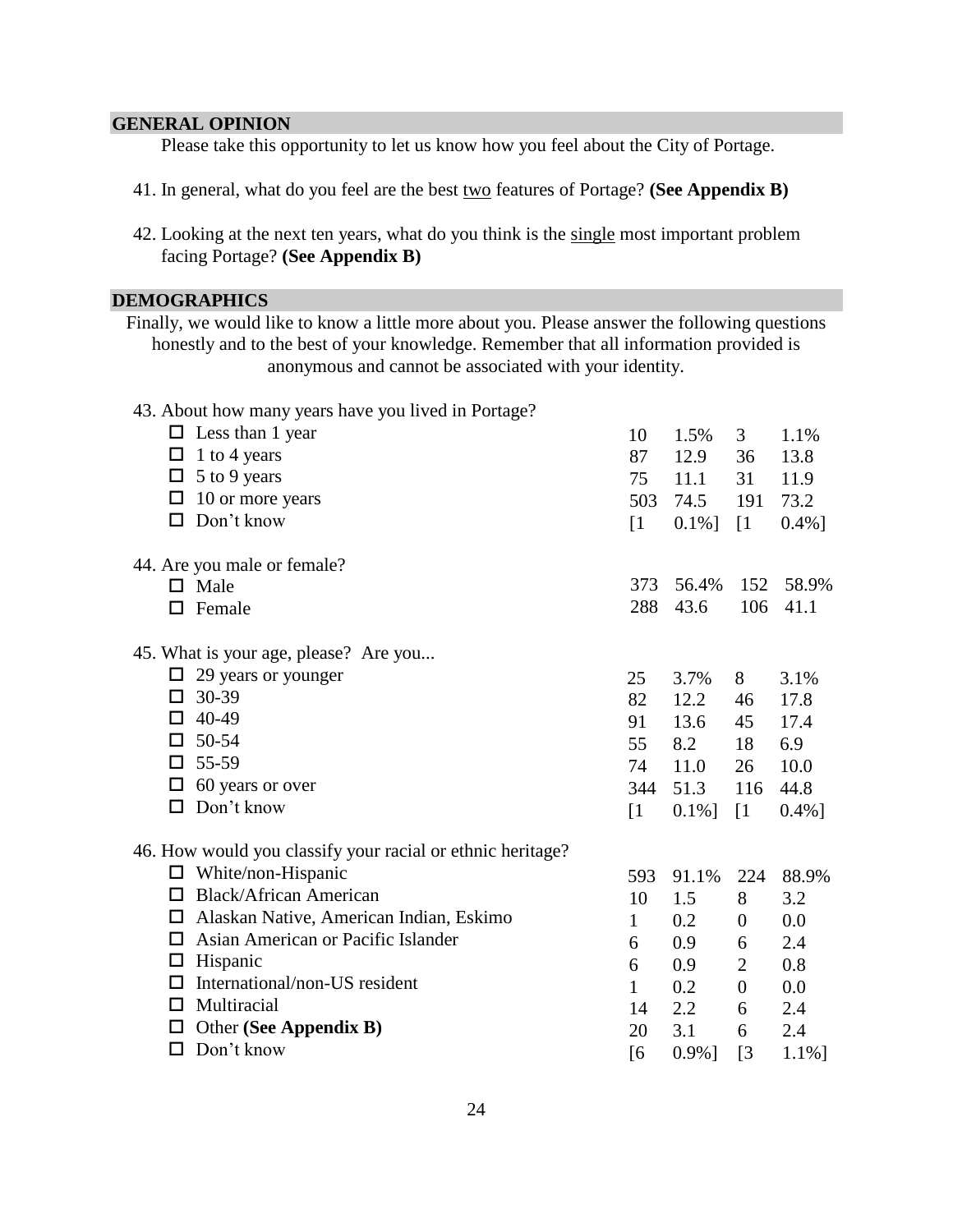| High school or less<br>62<br>9.3%<br>5.4%<br>14<br>ப<br>Some college/technical school<br>32.2<br>27.9<br>72<br>216<br>ப<br>Bachelor's degree<br>33.7<br>217<br>32.4<br>87<br>ப<br>Graduate degree<br>175<br>32.9<br>26.1<br>85<br>ப<br>Don't know<br>$\lceil 2 \rceil$<br>$0.8\%$ ]<br>$0.3\%$ ]<br>$\sqrt{2}$<br>48. Which of the following best describes where you live?<br>Single-family home<br>219<br>81.3%<br>84.2%<br>544<br>ப<br>Mobile home<br>7<br>1.0<br>0.0<br>$\theta$<br>ப<br>48<br>7.2<br>Apartment<br>17<br>6.5<br>◻<br>Condominium<br>53<br>7.9<br>21<br>8.1<br>ΙI<br>3<br>Other (See Appendix B)<br>17<br>2.5<br>1.2<br>ப<br>Don't know<br>[0]<br>$0.0\%$ ]<br>$0.4\%$ ]<br>П<br>$\lceil 1 \rceil$<br>49. Using Centre Avenue and South Westnedge Avenue as dividing streets, do you live in the<br>northwest, northeast, southwest, or southeast portion of Portage?<br>Northwest (Near Crossroads Mall)<br>45.1%<br>304<br>46.6%<br>114<br>□ |   | 47. What is the highest level of education you have completed? |    |     |    |      |
|-------------------------------------------------------------------------------------------------------------------------------------------------------------------------------------------------------------------------------------------------------------------------------------------------------------------------------------------------------------------------------------------------------------------------------------------------------------------------------------------------------------------------------------------------------------------------------------------------------------------------------------------------------------------------------------------------------------------------------------------------------------------------------------------------------------------------------------------------------------------------------------------------------------------------------------------------------------------|---|----------------------------------------------------------------|----|-----|----|------|
|                                                                                                                                                                                                                                                                                                                                                                                                                                                                                                                                                                                                                                                                                                                                                                                                                                                                                                                                                                   |   |                                                                |    |     |    |      |
|                                                                                                                                                                                                                                                                                                                                                                                                                                                                                                                                                                                                                                                                                                                                                                                                                                                                                                                                                                   |   |                                                                |    |     |    |      |
|                                                                                                                                                                                                                                                                                                                                                                                                                                                                                                                                                                                                                                                                                                                                                                                                                                                                                                                                                                   |   |                                                                |    |     |    |      |
|                                                                                                                                                                                                                                                                                                                                                                                                                                                                                                                                                                                                                                                                                                                                                                                                                                                                                                                                                                   |   |                                                                |    |     |    |      |
|                                                                                                                                                                                                                                                                                                                                                                                                                                                                                                                                                                                                                                                                                                                                                                                                                                                                                                                                                                   |   |                                                                |    |     |    |      |
|                                                                                                                                                                                                                                                                                                                                                                                                                                                                                                                                                                                                                                                                                                                                                                                                                                                                                                                                                                   |   |                                                                |    |     |    |      |
|                                                                                                                                                                                                                                                                                                                                                                                                                                                                                                                                                                                                                                                                                                                                                                                                                                                                                                                                                                   |   |                                                                |    |     |    |      |
|                                                                                                                                                                                                                                                                                                                                                                                                                                                                                                                                                                                                                                                                                                                                                                                                                                                                                                                                                                   |   |                                                                |    |     |    |      |
|                                                                                                                                                                                                                                                                                                                                                                                                                                                                                                                                                                                                                                                                                                                                                                                                                                                                                                                                                                   |   |                                                                |    |     |    |      |
|                                                                                                                                                                                                                                                                                                                                                                                                                                                                                                                                                                                                                                                                                                                                                                                                                                                                                                                                                                   |   |                                                                |    |     |    |      |
|                                                                                                                                                                                                                                                                                                                                                                                                                                                                                                                                                                                                                                                                                                                                                                                                                                                                                                                                                                   |   |                                                                |    |     |    |      |
|                                                                                                                                                                                                                                                                                                                                                                                                                                                                                                                                                                                                                                                                                                                                                                                                                                                                                                                                                                   |   |                                                                |    |     |    |      |
|                                                                                                                                                                                                                                                                                                                                                                                                                                                                                                                                                                                                                                                                                                                                                                                                                                                                                                                                                                   |   |                                                                |    |     |    |      |
|                                                                                                                                                                                                                                                                                                                                                                                                                                                                                                                                                                                                                                                                                                                                                                                                                                                                                                                                                                   |   |                                                                |    |     |    |      |
|                                                                                                                                                                                                                                                                                                                                                                                                                                                                                                                                                                                                                                                                                                                                                                                                                                                                                                                                                                   | ப | Northeast (Near the airport)                                   | 64 | 9.8 | 33 | 13.0 |
| Southwest (Near the state game area)<br>101<br>38<br>15.5<br>15.0                                                                                                                                                                                                                                                                                                                                                                                                                                                                                                                                                                                                                                                                                                                                                                                                                                                                                                 |   |                                                                |    |     |    |      |

 $\Box$  Don't know 50. Which of the following categories represents your total family income for the last year before [8 1.2%] [7 2.7%]

183 28.1 68 26.9

 $\square$  Southeast (Near the lakes)

taxes?  $\Box$  Less than \$25,000  $60 \t 10.306 \t 8.3406$ 

| $\Box$ Less than \$25,000   | $60 \quad 10.3\% \quad 8 \quad 3.4\%$                                                 |    |         |
|-----------------------------|---------------------------------------------------------------------------------------|----|---------|
| $\Box$ \$25,000 to \$49,999 | 110 19.0                                                                              | 40 | - 16.9  |
| $\Box$ \$50,000 to \$74,999 | 126 21.7                                                                              |    | 49 20.7 |
| $\Box$ \$75,000 to \$99,999 | 91 15.7                                                                               |    | 49 20.7 |
| $\Box$ \$100,000 or more    | 192 33.3 91 38.4                                                                      |    |         |
| $\Box$ Don't know           | $\begin{bmatrix} 34 & 5.0\% \end{bmatrix}$ $\begin{bmatrix} 11 & 4.2\% \end{bmatrix}$ |    |         |

51. Please indicate below any other comments, concerns, or suggestions you may have for the City of Portage. **(See Appendix B)**

**That was the last question! Thank you for your time and assistance. Just put the survey in the postage-paid return envelope and drop it in the mail.**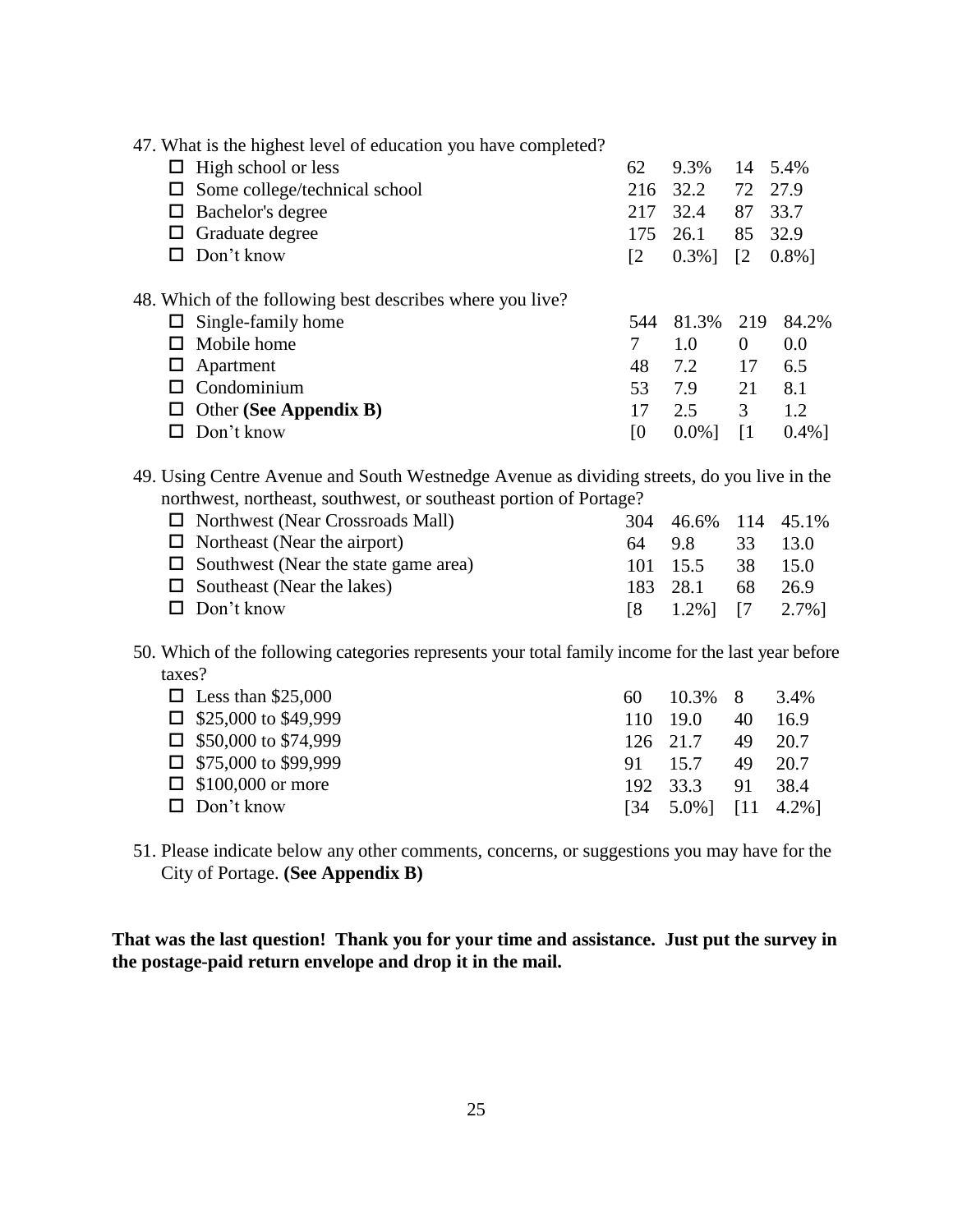## **Appendix B (Confidential: for Council and Designees only)**

## **2017 Portage Community Survey (Mail) Responses to Open-ended Questions**

## **4. If you feel there is a problem with the deer population within the Portage City Limits, which of the following identifies your concerns? [Other – specify]**

Along trails (small dog) safety

Available space to naturally support the population

Concern for the animals

Deer are losing their dwelling

Deer displaced from natural habitat

Deer droppings in yard

Deer in residential areas with high traffic

Deer may attract predators, and some residents may shoot firearms at them

Dissention as part of resolution. Inability of town to directly address issue

Don't want to have to remove a dead deer

Eat plants and flowers

Garden damage

Hack of city council to address

Herds getting too larger so they are not as healthy

I feel there are probably too many deer in the West Lake Preserve and consequently overflowing to neighborhoods

Increasingly difficult for deer to find suitable habitats to raise young.

Leave scat on lawn

No population control

No predators

Not a major problem, but don't like our landscaping eaten

On E Centre Ave between Portage Road and Sprinkle Road after 12:00 AM

Please reduce the population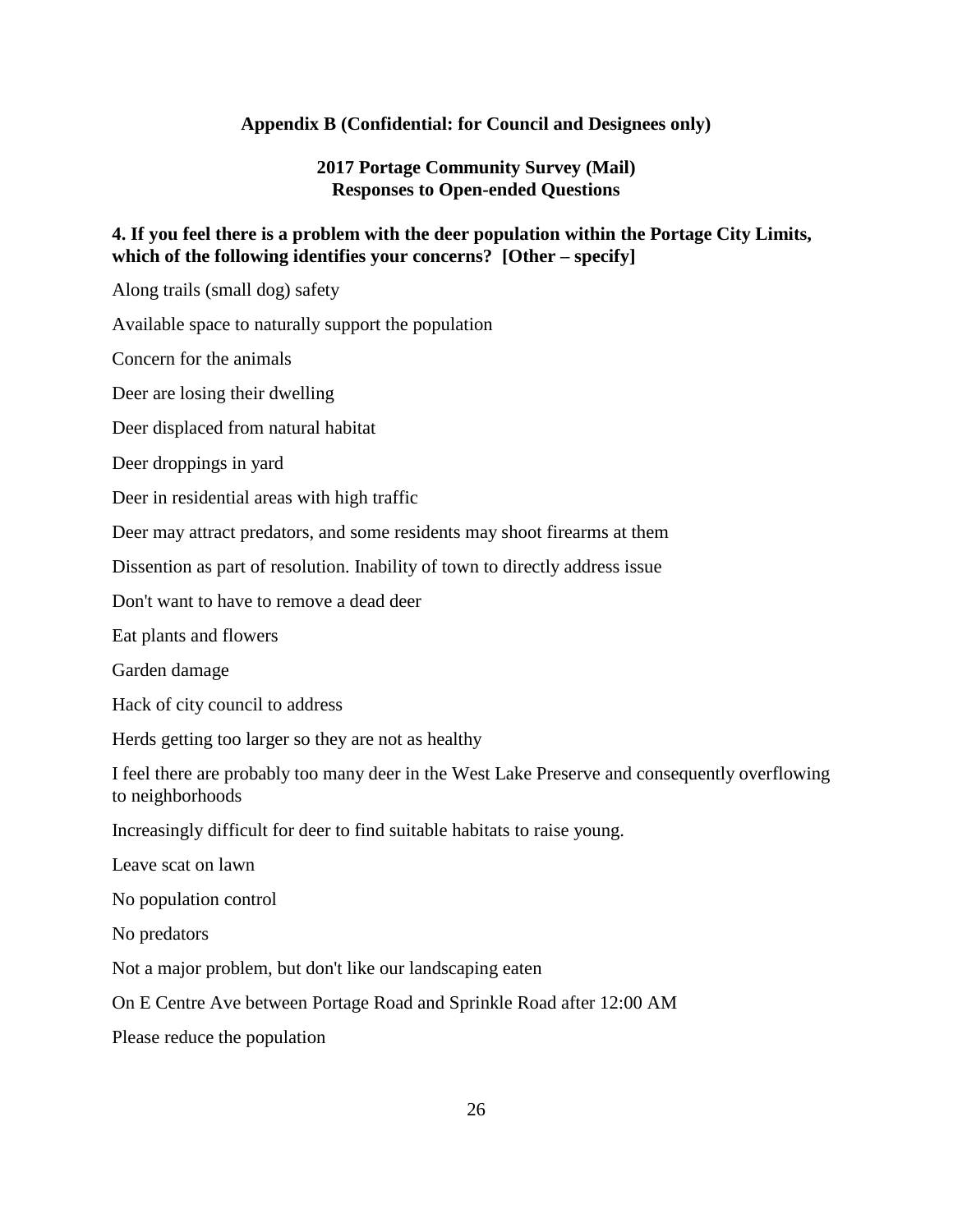Please! Cull several hundred! Quality of life for the deer Romence, Center, and Lovers Lane area Seeing deer in busy areas The deer are like pets and don't fear people. There's just so many, they need to get out of the city. They have nowhere to go. They continue to multiply Too much development is killing their habitat We live by celery flats and watch the deer and turkeys out our kitchen window. The city of portage has taken all of their natural habitat away from them.

You are taking away the deer's homes causing them to populate portage

## **10. If you have city water, is there a problem with the quality of the drinking water? [Yes, severe problem – specify]**

Alternates between brown and full of chemicals. Needs to be run through a filter before its drinkable.

Calcification, smelly like sewer and chlorine

Calcium build up in hot water heater screens

Cannot drink the water as is! Have to use additional filters or other water. Black mold permeates the system

Chlorine levels equal that of our pool

Deplorable, and is town still paying for waters poor quality?

Fluoride is being added to the city's well water that already contains fluoride. The city is wasting our tax money. Fluoride is a neurotoxin. We are being duped.

Fluoride - look it up

Hard! Taste chlorine. Terrible.

High iron content

I am anti-fluoride and unhappy with taste and odor.

I don't use city water for drinking or cooking

I double filter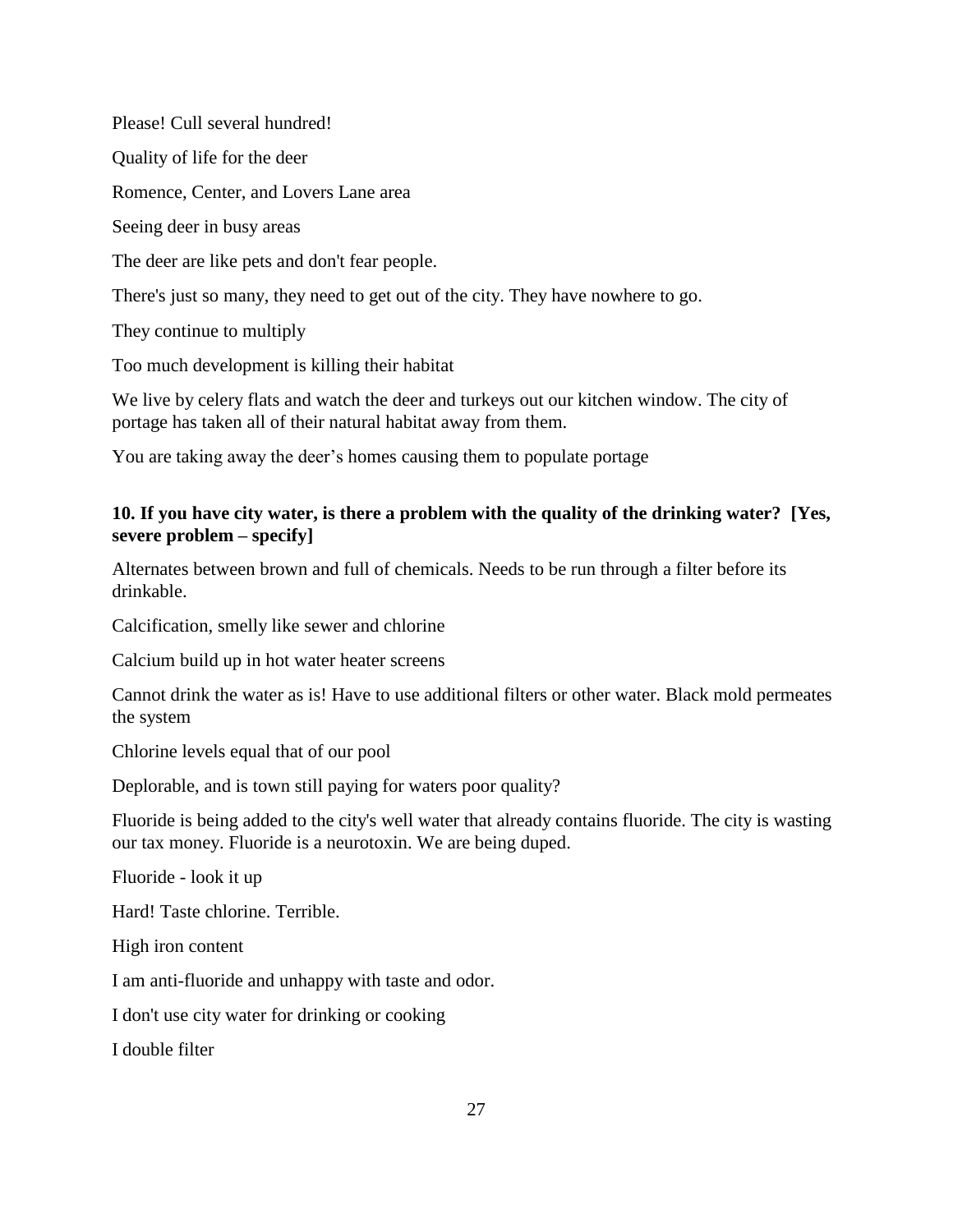I filter all of my water! Chemicals, heavy metal, floride, bleach, prescription drugs Iron/rust Iron/rust in water require additional in home filters It seems very hard Large amount of calcium build up in water Lime - terrible Low water pressure Our water tests high for magnesium and shower turns black Rust Rust, bad city pipes. We pay triple what Kalamazoo pays for worse service. Smell, color, hardness. Shouldn't have to pay for such poor quality! Smells So hard! We now have a softener system. Not everyone can afford one. Taste is bad. Do not drink it. Tastes like chemicals Tastes nasty - like chemicals in water Tastes terrible The sediments, rust/iron is heavy. We spend hundreds of dollars per year on filtration. The standards for quality are not sufficient - I buy bottled water system that is pure Too much chlorine Too much iron in water Very hard Very high in iron; we use a hot water softener system and a filter pitcher in the kitchen Very rusty We have Kalamazoo water that from time to time is very discolored. Why can't we have portage water? We live here! We have rusty water quite often. Causes problem washing clothes

Yes I still get sick if I drink it or cook with it. I do clean with it.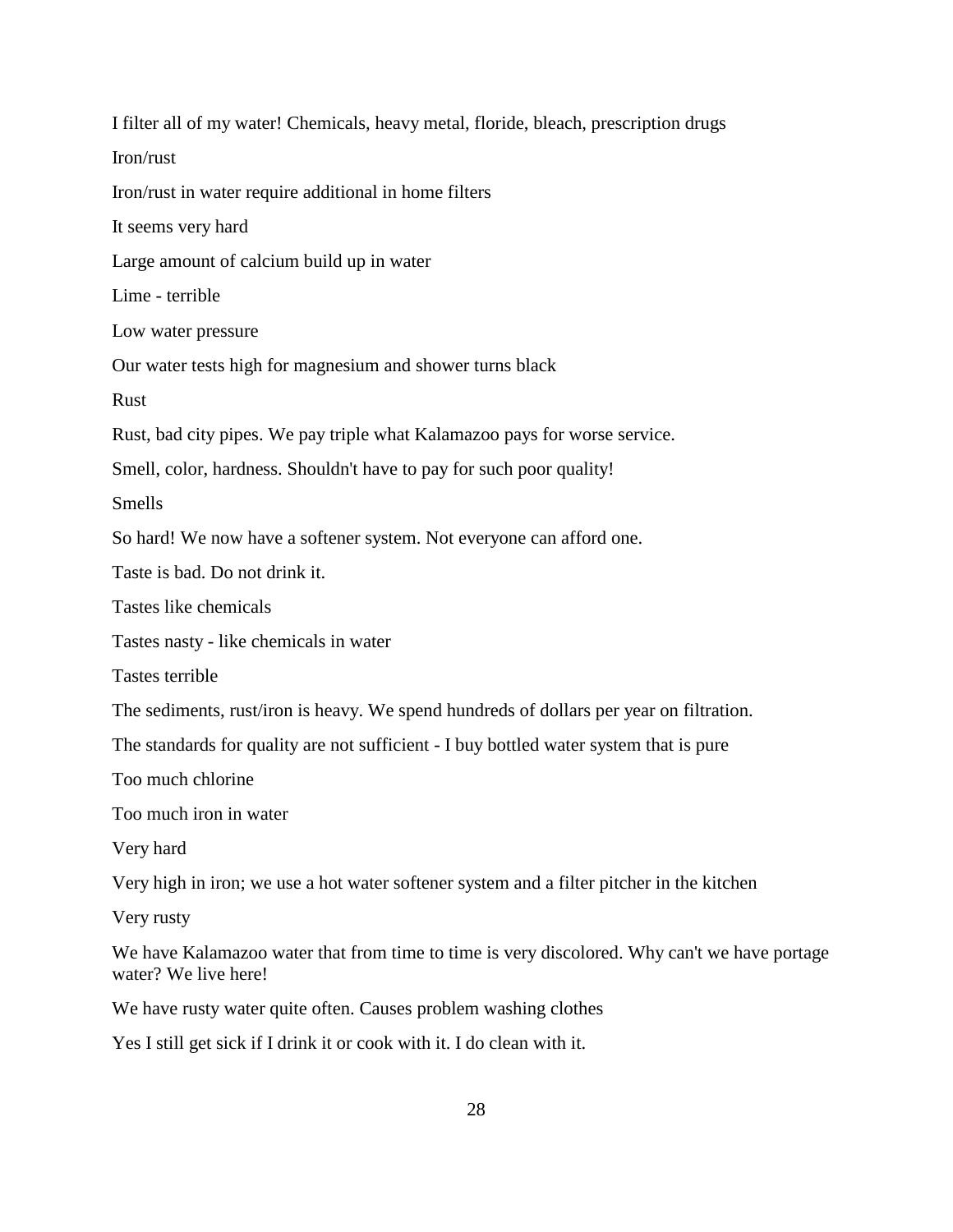## **21. If you have had any direct contact with Portage city employees over the past year, how satisfied were you with the quality of service received from the employee? [Very dissatisfied – specify]**

City plow ran over my mailbox on purpose, city very rude and replacement offer was a joke.

Disorganized, city records out of date.

Do not communicate what their next step is going to be

I felt the employee made light of my situation and was rude, also did little to help

I'm not rich enough or live in the right neighborhood so I've been informed my concerns are of no importance

Portage police respond quickly but do not follow up on crimes

Some new hires in the fire department. Road department have not been good to work with.

The city cut a damaged tree on our property and city employees were not helpful, did not follow up, refused to help

The planning development group is totally business unfriendly and the staff is arrogant, cocky, and useless. Especially the director!!

They try to placate only. They are not helpful!

Traffic engineer--rude and unhelpful!

Tried to get left turn light going at Oakland and Shaver by corner shopping mall.

Waiting for the city to fix my front yard like they said they would. From Oct 2016

Was told I was not getting sidewalks and now I have two on my property. Very unhappy I was lied to!

Water department employees are very rude

When I bought I wanted to make the driveway safer, you're answer: I don't care

#### **25. Do you think you are getting good services for your city tax dollars? [No – specify]**

Although some services are adequate, they are not premium... but the tax rate is. The amount of tax does not reflect the service.

Although there is money allocated to boulevards that seem to take a lot of maintenance

Business "unfriendly" city, arrogant idiots running the city

City seems to contract work of less than professional organizations. The repaving of our street caused major [illegible] in our driveway as contractor admittedly used wrong equipment as do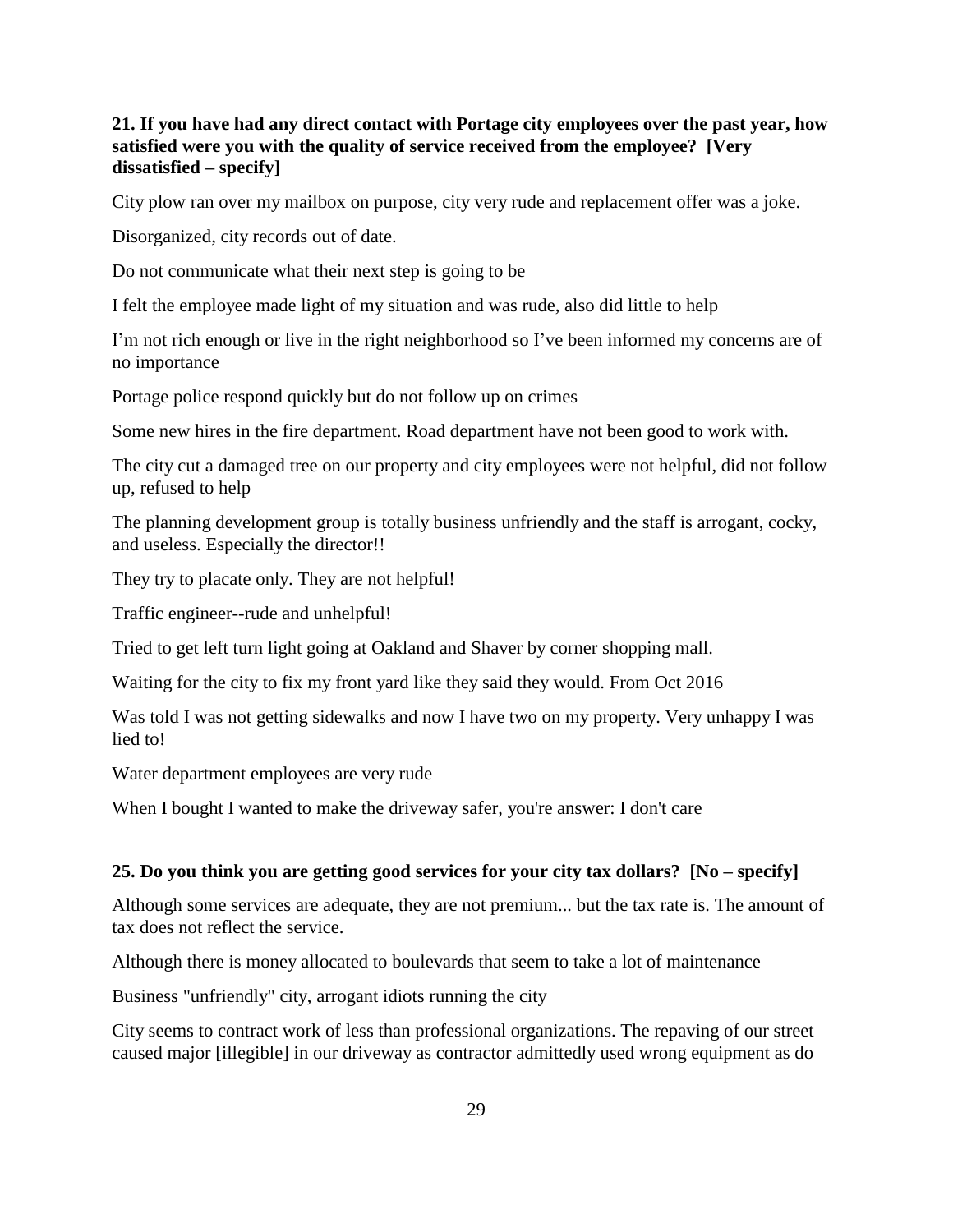sidewalks on our street. Rebuild of filter system last Nov. caused wooded area on Zylman to be flooded until mid-July.

Every project has to grow, become uncontrollable

For the size of the community and services offered, we pay very high taxes. We have considered moving to neighboring communities to lower our taxes. Our main concern is the amount we pay for city water/sewer services.

Have no say in what is built. If we vote it down it's built anyway

I believe our taxes are too high!

I don't use 90% of the services offered

I live in Sterling Oaks. We receive no city services.

I live just outside the city limits so I don't pay taxes

I pay portage taxes no services in my development by portage no street lights, snow removal on streets, no leaf pick up etc.

i wish we had speed bumps or 15 mph speed limit. People drive 40 in a 25 zone and I have given up walking my dogs on my own street, Lakeview Drive

Less services, more taxes. Question should have had different response scales than yes-no-don't know

Living on a private drive. I don't use city programs--question 15-18

Look. I live on private estate and pay tax only on carport and shed but owners pay tax on land. The trucks are out doing pickups all around me. Why can't they at least do 1 leaf and 1 yearly household goods pickup? We are seniors and have to haul away stuff??

Loudness - unsafe - loud lawn mowers, slamming doors, unsafe lockage of apartments, manager condescending, snow removed from sidewalk now too infrequent, no salting, piles of snow and water left everywhere, let neighbors bang on walls with no penalty, manager rude and Uncooperative

Many streets are in poor condition, but sidewalks are going in where no one will actually use them. Also, need proactive enforcement of ordinances (property despair, dogs off leash/barking/not cleaned up after, etc.), and need more emphasis on stopping distracted driving.

More diversity

More towards the schools

My road never gets plowed in the winter. Should have junk pickup twice a year. Water is expensive for the quality.

My summer tax bill is just a killer for me. I am a senior on a small, fixed income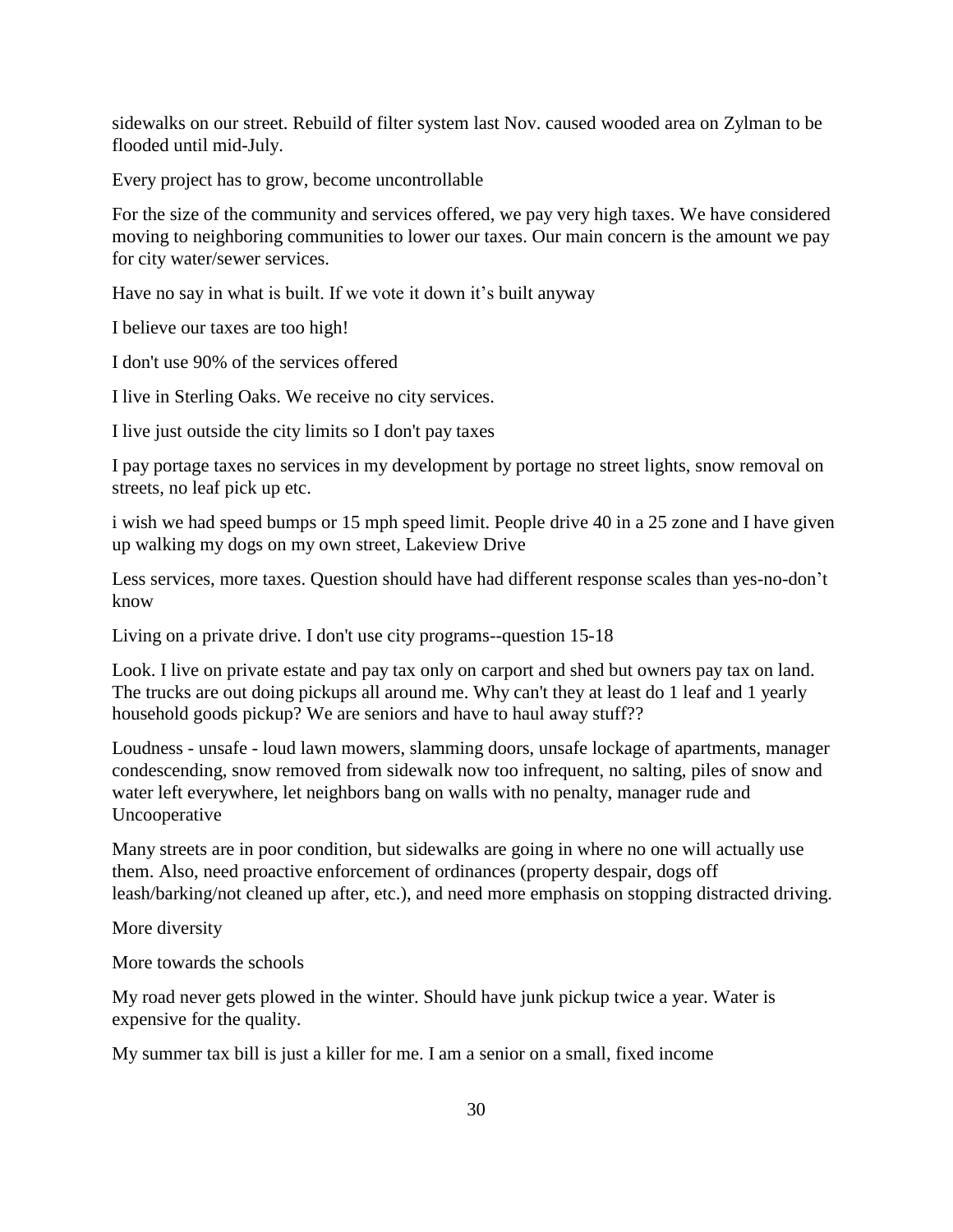Need more opportunities to drop off brush in Portage

Need street lighting. Can't get our gutter pan at the end of our driveway repaired

No good stores in the mall. Why there are so many banks and credit unions.

Not even close. Basic services are poor at best let alone anything extra

Not seeing the perks. Have to pay for all local services i.e., trash pickup, cut down trees, shovel myself etc...

Our street become flooded w/any heavy rain, happens multiple times per year. Reported nothing done!

Police not stopping at red light, running and speeding

Portage residents are overtaxed.

Property taxes are too high. There's obviously not enough staff for the police department. Facilities are too hard to rent. You've allowed too many banks to take a foothold in Portage.

Property taxes seem to be higher than what I would expect for city this size

Protect neighborhoods!

Removal of snow in the winter

Rent home

Road conditions. Garbage on the side of the roads. Have 2 household junk collections.

Roads bad, snow plows erratic, police never stop speeders

Rusty water has been an annoying problem for years

Services are good, but overpriced. Highest taxes I've ever paid! Too much money is wasted on glamorous educational facilities.

SEV is too high

Sidewalks could be better; snow removal fast and parking on road in winter enforced

Snow removal and rising taxes

Snow removal for cul-de-sac streets is terrible

Snow removal has been poor

Some streets need more why do manhole covers always feel like pot holes? Need to do a much better job of making them the same level as the street. They always seem to sink after a while.

Sometimes the city acts more like an HOA-likes to control +spend \$on wasted "monitoring"

Somewhat. Our taxes are too high for the services we are provided. The city needs to spend at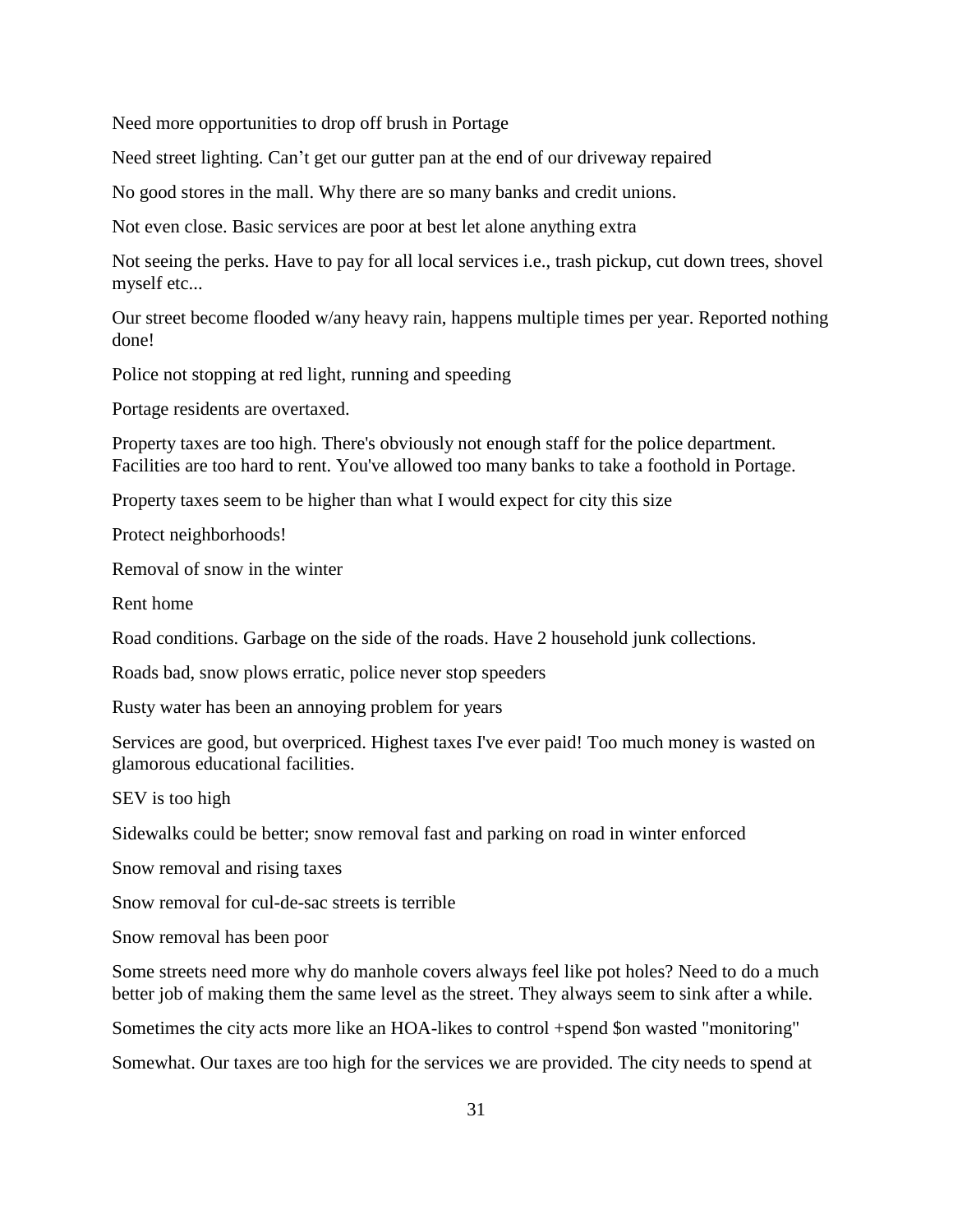current tax levels. If and when costs increase we should possibly look at cutting or reducing programs instead of tax increases.

Summer taxes way too high

Taxes are extremely high

Taxes are outrageous!!!

Taxes are too high

Taxes are way too high on our properties. Too high

Taxes keep rising, water bills increasing-- need to lower!

Taxes relative to other areas are very high

Taxes too high

The city is totally corrupt, wastes money like sport. If something is a horrible idea, costs a lot of money, makes no sense, does no good, the city will do it.

The snow removal and road conditions are bad enough I could go on!

Think a more efficient in P/U leaves-leaf vacuum trucks instead of scraping street surfaces.

Too many jobs are not getting done. They have too much going on at once

Too many frou frou beauty projects rather than attention to roads and tress

Too much money is spent repaving road without defects

Too much money put into fire department.

Too often the city council makes decisions based on what they feel is best rather than what people want.

Very disappointed-- no crime statistics available online.

Wasting money on boulevards is a travesty! Increasing cost for maintenance and snow removal. Also short turnouts create a hazard at peak drive times.

Why do I have to pay for services I don't use? Let the people who use them pay for them.

Wish there were more adult recreation programs besides football. Basketball, volleyball, etc. as well as more adult education opportunities.

Would like to see garbage service included by one company instead of multiple trucks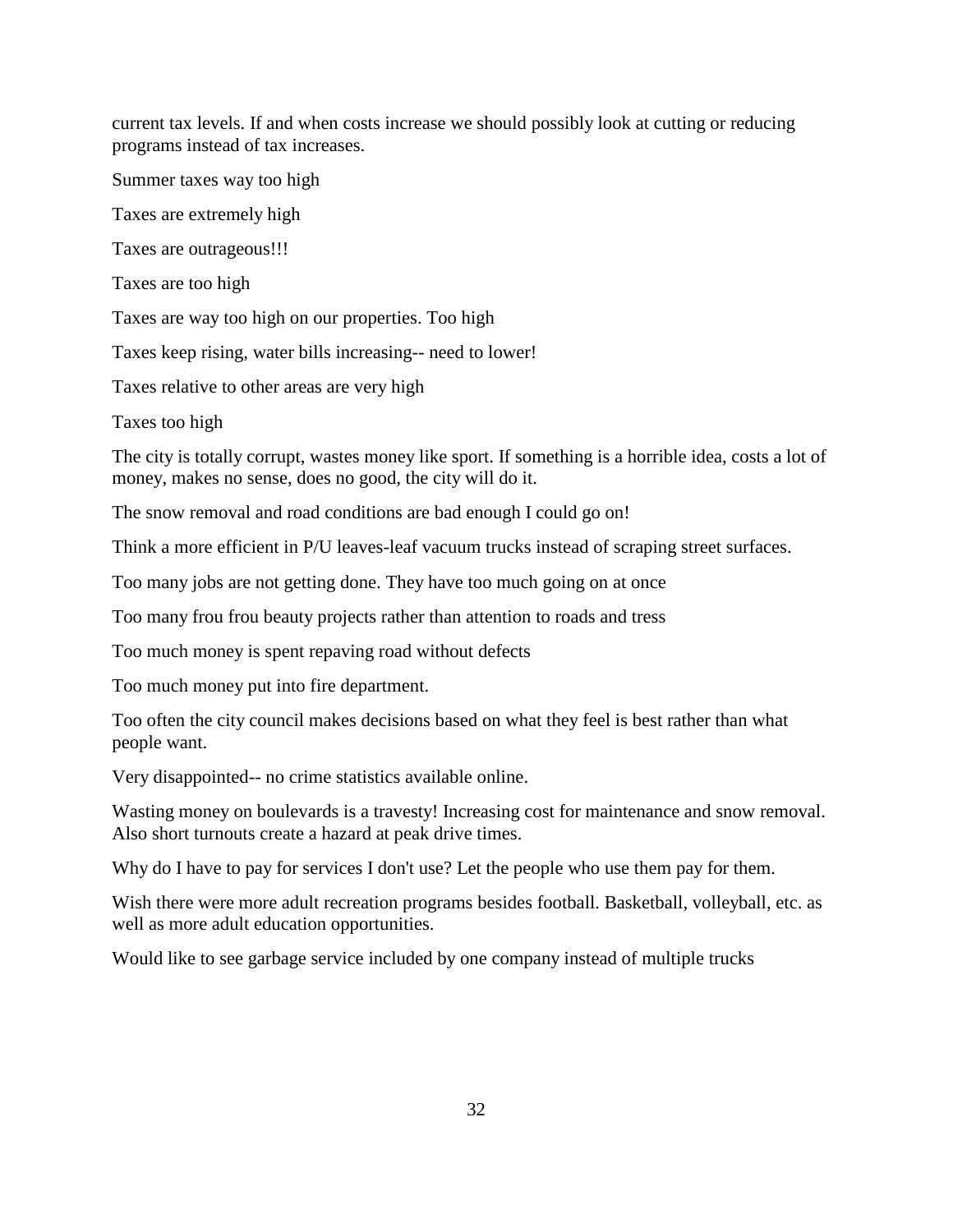## **26. How do you** *currently* **obtain information about what is going on in Portage city government? [Other – specify]**

City of Portage app

Family & friends

Friends

Friends

Friends and coworkers

Michigan radio

Mlive - the City of Portage social media is lacking

Monthly calendar of Portage Public Library

Our public library

Portage Senior Center info. contacts

Posted info in libraries

Posters, etc.

Rumor mill

Talk with my neighbors!

Word of mouth from residents

Word of mouth, directly from leaders

## **27. What is your** *preferred* **method of obtaining information about what is going on in Portage city government? [Other – specify]**

Direct mailings Email Family & Friends Friends and coworkers Local "magazines"- Spark, Good News Love to get emails of local events Neighborhood chat Neighbors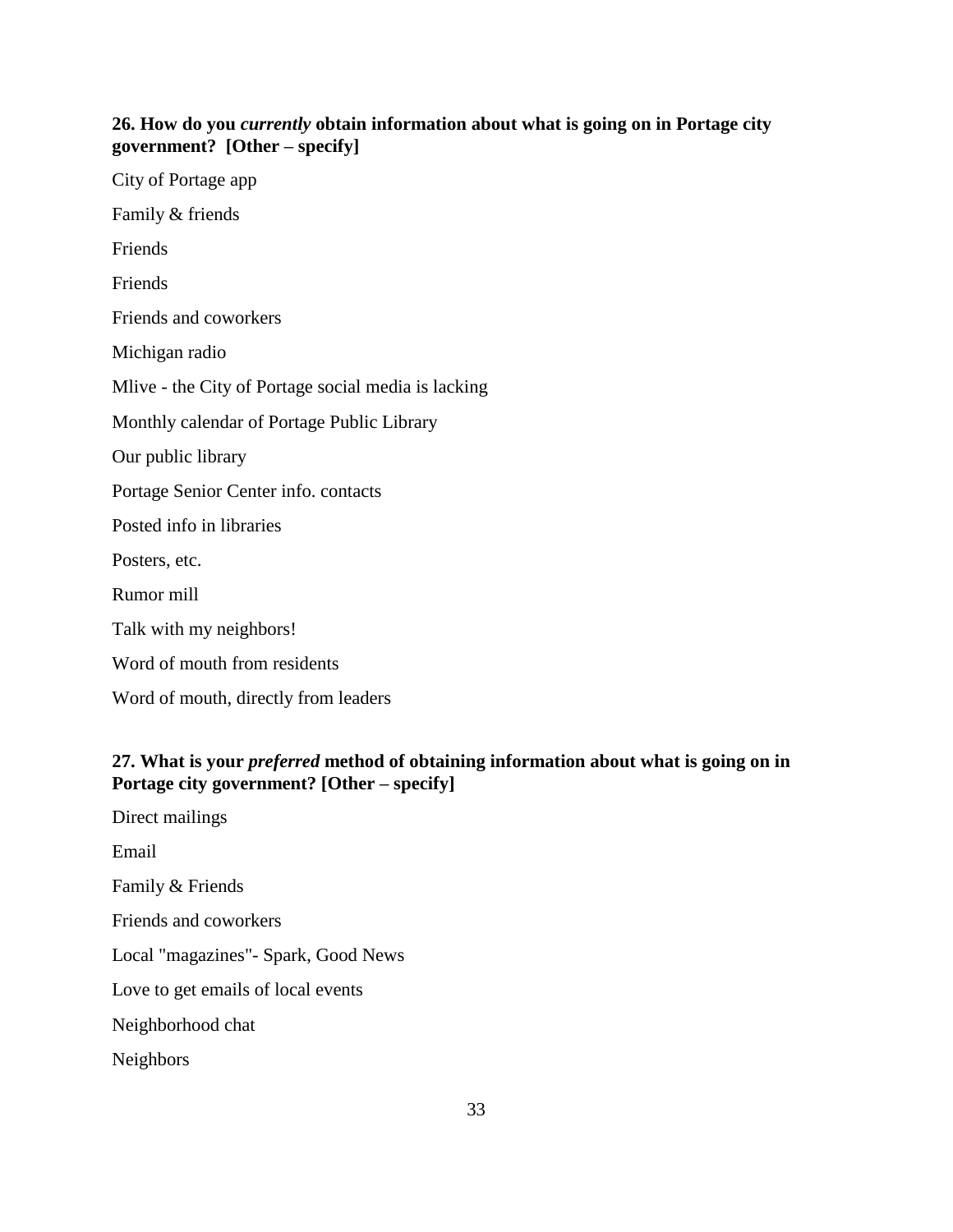Would prefer an email

Written notices!

## **30. Is there a problem with the condition of homes and yards in your neighborhood? [Yes, severe problem – specify]**

A few burn leaves in yard. Junk cars are at one of the corner lots.

A house across the street from circle K has too many over grown trees. And it's not enough street lights

Boats, cars, and junk - excessive for number of residents... 3530 Wedgwood (for example)

Homes appear to be abandoned (not maintained), irregular traffic in and out with a variety of vehicles.

House looks unsafe, dilapidated

Junk cars, trash

Junk in yards; un-mowed lawns; looks junky

Junked or unrepaired cars in yards

Land with tall grass under power tower; length of trails

Landlord and tenants not caring to upkeep property. Tenant told me "why should I care if the landlord doesn't?"

Milham Meadows leaves trash in hallways and sidewalks and volume is too loud

Neighbor has tons of scrap in backyard

Next door neighbor has several tree limbs which have crossed over the fence, resulting in the dropping of maple leaves and seeds. Several request have been made with no resolve.

People burn all the time, dogs bark, roosters crow, city does nothing

People don't take care of their yards

Platts in Portage are governed by restrictions that ensure a well maintained appearance. Older neighborhoods are allowed to deteriorate because of all the junk sitting around. Yards.

Too many boats and campers parked in front yards

Too many cars are parked in driveways and front lawns.

Unoccupied home (over 5 years) in poor condition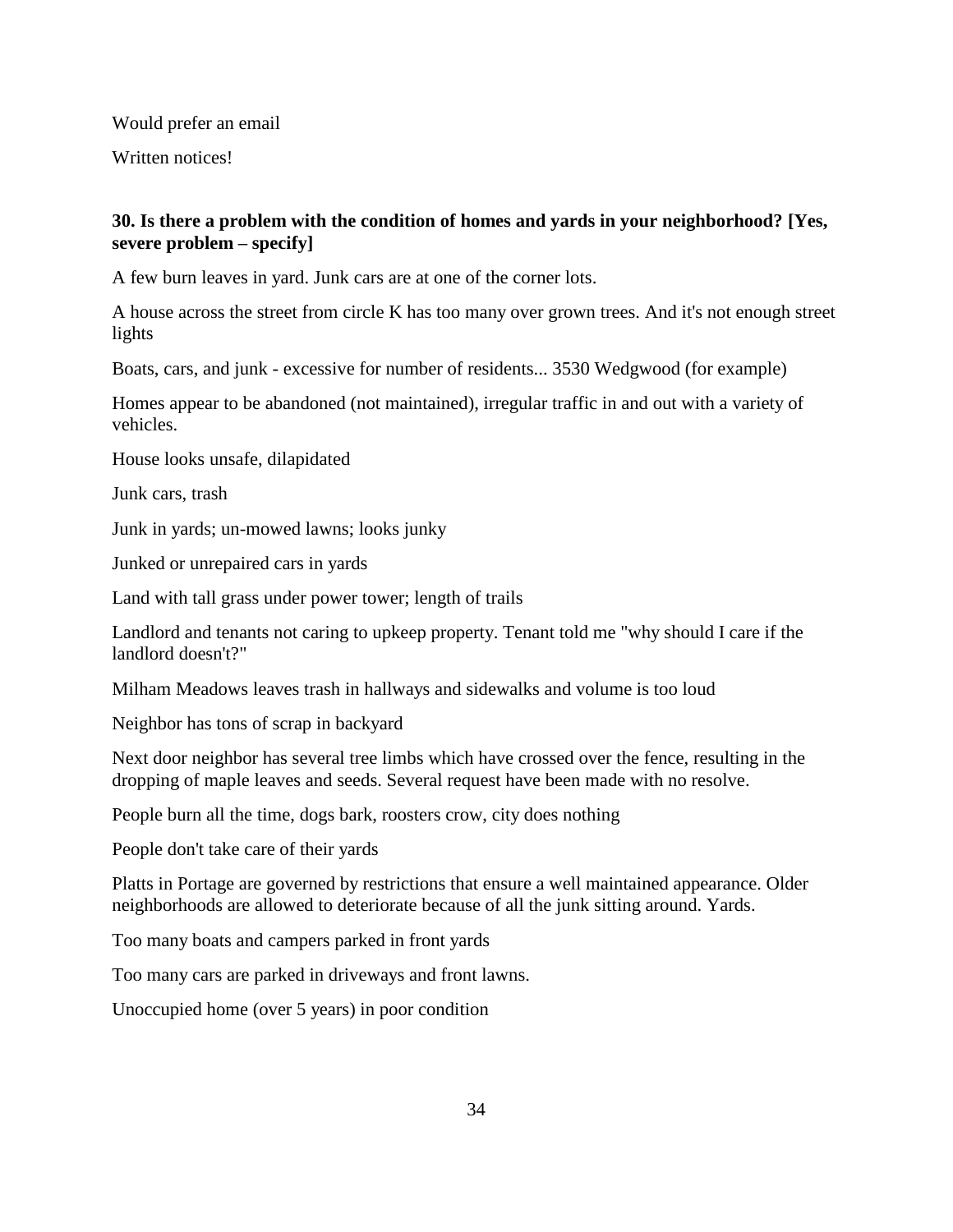## **35. Is there a problem with the flow of traffic on any Portage streets other than South Westnedge Avenue? [Yes – specify]**

12th and Centre - even with new arrow, big backup south bound turning left. AM going to school.

12th and Center. Milham and Oakland. Milham west bound really bad. Centre added too many lights.

12th and Milham

Angling, Romence

At times, Romence west of Westnedge

Bacon Rd and portage

Brookwood on to Centre

Cars go too fast on Sprinkle Rd.

Cars race down our road

**Centre** 

Centre

Centre

Centre (occasionally)

Centre and Shaver, Forest Dr. (any road around the lakes), Centre and Portage Rd., Centre and Lovers Lane; the new lights on Centre really don't have the visibility that they should, get rid of the median trees. The new bike clearance ordinance is ridiculous (and I ride a bike)

Centre around 12th Centre Ave Centre Ave Centre Ave Centre Ave Centre Ave Centre Ave - speed limit is too slow. Congestion on Shaver Road Centre Ave during school Centre Ave, timing of traffic signals Centre Ave.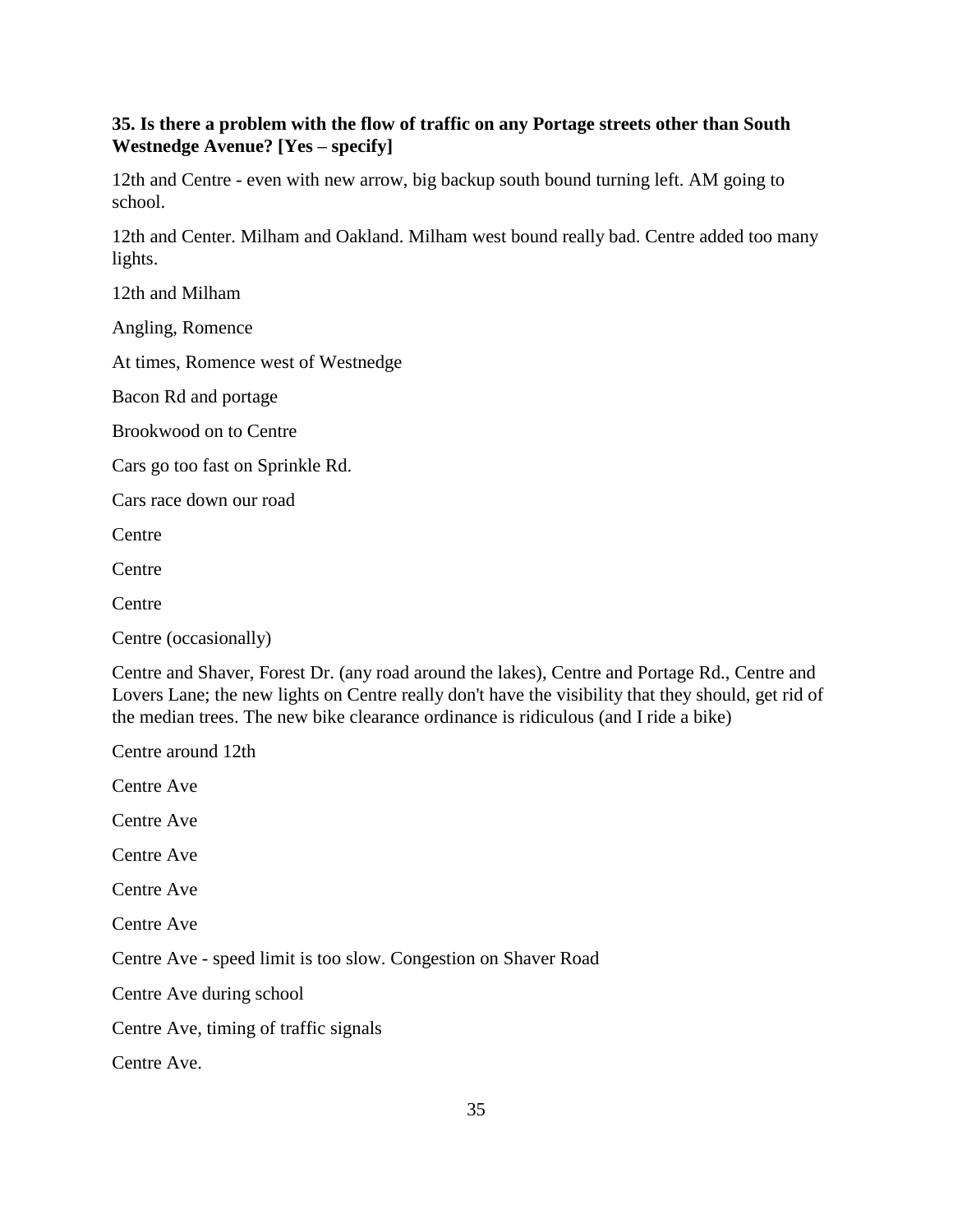Centre Ave.

Centre Ave. bridge and 131

Centre Ave/Shaver

Centre b/w Oakland and Lovers

Centre between Oakland and 131

Centre between Oakland and highway - too many lights

Centre is too busy. Oakland drive needs more lanes.

Centre Road (too fast); getting out on Romence from Windemere Street

Centre Road, Romence

Centre St.

Centre Street

Centre Street

Centre Street

Centre street, especially at 131 at rush hour.

Centre west of Oakland

Centre!!!

Centre, Currier Drive use depend on Centre Street. No way to get out without going onto Westnedge or Centre. Hate the light at PCHS not blinking at night.

Centre, Milham

Centre, Portage Rd., Lovers Ln

Centre, portage.

Centre, Romence, Milham

Centre, Sprinkle

Centre.Traffic lights could be better timed

Centre/Shaver

Computer controlled lights should be removed and standard stop lights put back in

Constitution Blvd, Light changes from yellow to red in 3 seconds. Speed limit 35-impossible to stop safely

Construction sites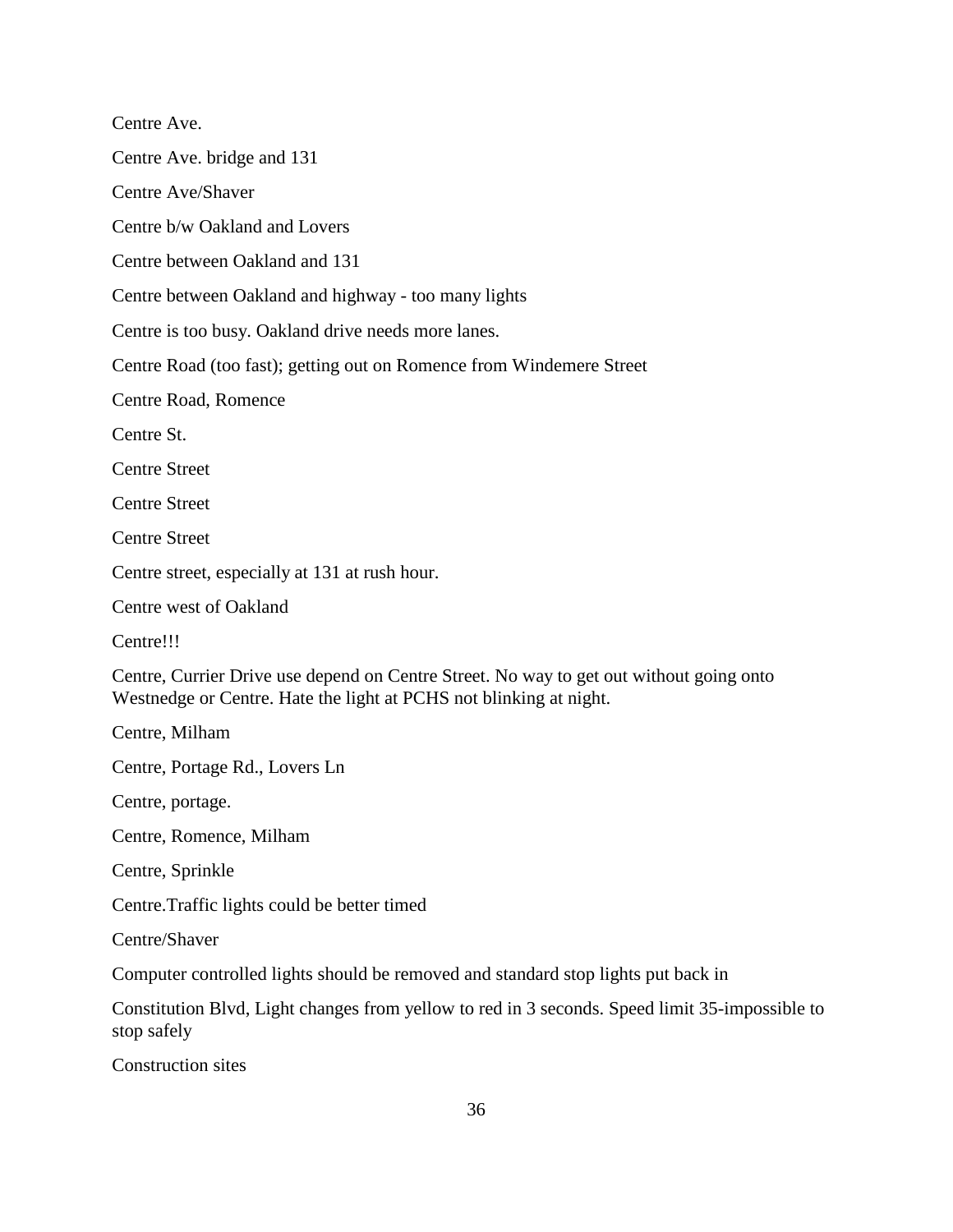Depends on the time and the time of year

Do not enforce no heavy trucks on Vanderbilt Ave.

E. Osterhout and Portage Rd

Feel we need lights on 131 and center for a left turn

Holiday Traffic Congestion

I-94 / 131 N interchange at 5 PM on weekdays

Idaho +Oregon when schools lets out

Idaho and Oregon streets before and after school

Idaho entering PNHS and middle school. More entry and exit points needed.

Intersection of Oakland Drive and Centre; very confusing going north and south (turn vs straight) and east bound Centre turning lane backs up significantly impeding east bound traffic from going straight

Intersections at milham near PNHS

It depends on the direction of travel. Heading south seems to flow better on N/S streets

Kilgore

Lakeview Drive, speed too fast dangerous!!!

Large puddles can cause traffic to slow on Portage Road after a heavy rain

Light @ Bender & Portage

Light at Milham and Constitution is not good. Missed waiting traffic all the time.

Light at Zylman and Sprinkle not long enough for Zylman traffic. I can't get off my road onto Sprinkle in the mornings. Traffic never clears in both directions for left turn.

Lights on Sprinkle are not times appropriately.

Lovers Lane

Lovers Lane-Traffic 10-20 MPH to Fast

Lovers Ln and Centre - Lovers Ln to short traffic light

Many neighborhood streets connection to main streets create problems to access main roads

Milham

Milham

Milham (Oakland to Westnedge)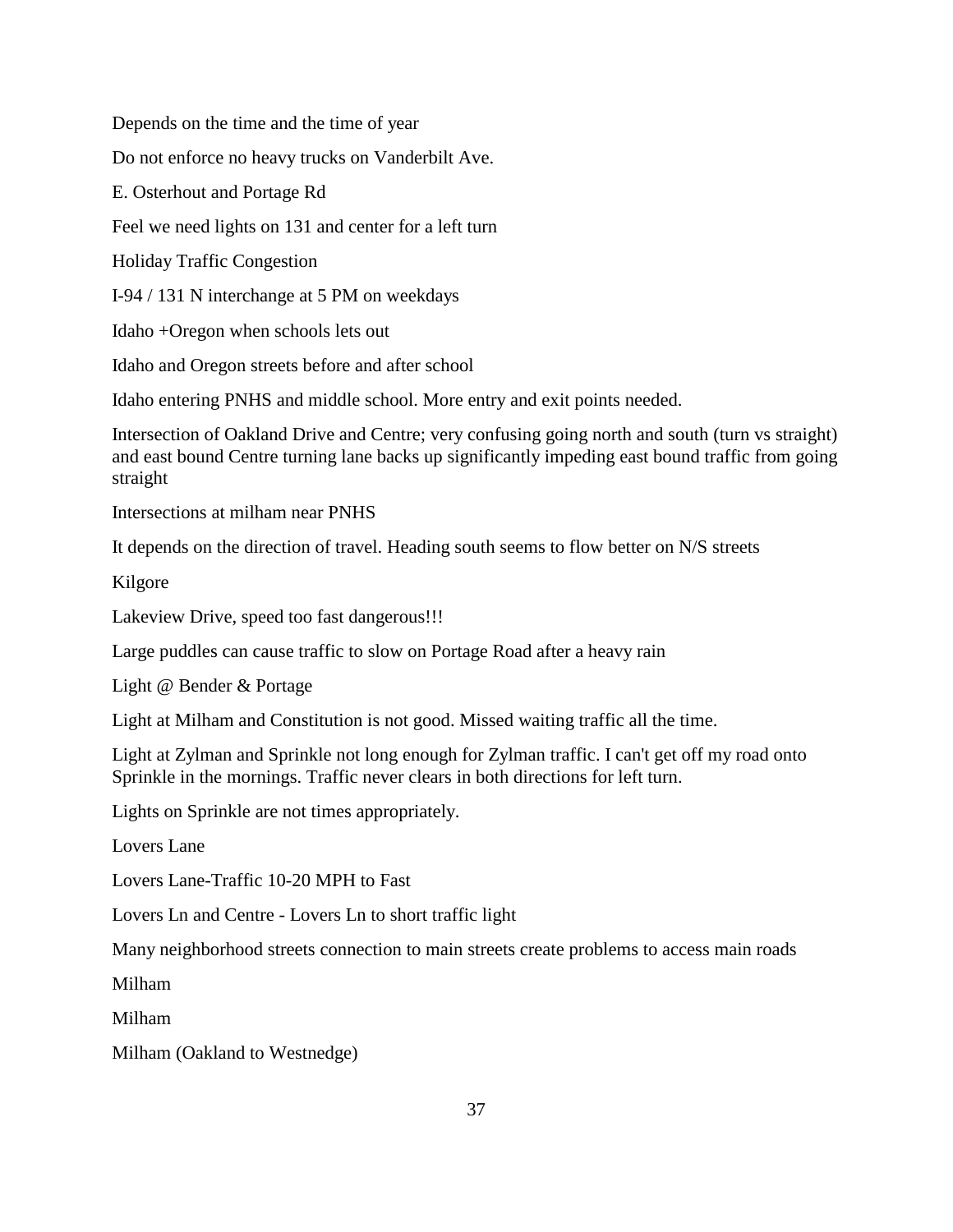Milham @ Westnedge

Milham and Idaho and Oregon

Milham and Oakland

Milham and Oakland

Milham and Oakland

Milham and Oakland Drive intersection

Milham at 5-6 PM

Milham at Oakland, Centre at Shaver, Portage Central Middle School, Melody at Shaver

Milham Ave starting at Angling

Milham Ave too much at times

Milham Avenue

Milham between Oakland and 12th should be 40 mph or 45 mph. In residential neighborhoods, speeding is a constant problem.

Milham Road

Milham Road

Milham, Center, Oakland Drive

Milham, Romance wait too long at Westnedge light to turn to allow Milham and Romence traffic to move

Milham, Romence

Milham/Oakland

Milham/Oakland and Centre/Oakland

Minham & Oakland. Can't get out of subdivision during peak hours

Moorsbridge by schools

Moorsbridge Road

New Hamsphier drive, used as S Westnedge cut off street, is in very bad shape-- please repair!

No left turn arrow ever on Oakland and Shaver

Not happy with 2 new lights on W. Centre, impedes flow

Oakland

Oakland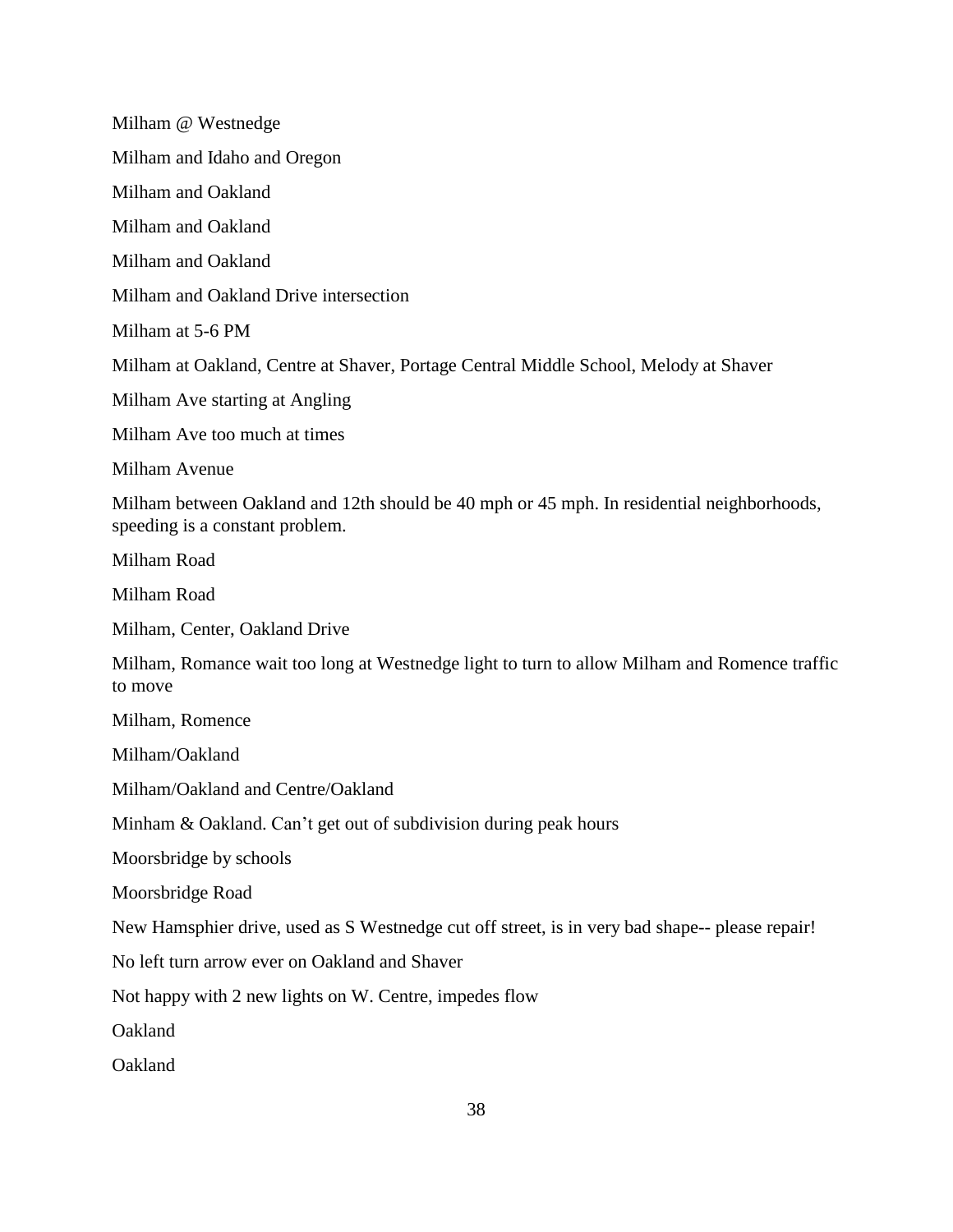Oakland

Oakland

Oakland

Oakland

Oakland

Oakland

Oakland

Oakland

Oakland & Milham

Oakland @ 94

Oakland @ Milham

Oakland and center

Oakland and Centre

Oakland and Centre -light is too short. Sometimes 7 sec. for Oakland to cross Centre - 1-3 cars! 7 or 10 wait!

Oakland and Milham

Oakland and Milham

Oakland and Milham intersection. Oakland and I-94

Oakland and Milham where people push over into the apartments and make a line but dont turn into the apartments

Oakland at 5:00 pm

Oakland at I94 interchange

Oakland at specific AM/PM hours

Oakland b/w Centre and I-94

Oakland backs up

Oakland- between Milham and 94

Oakland Dr

Oakland Dr

Oakland Dr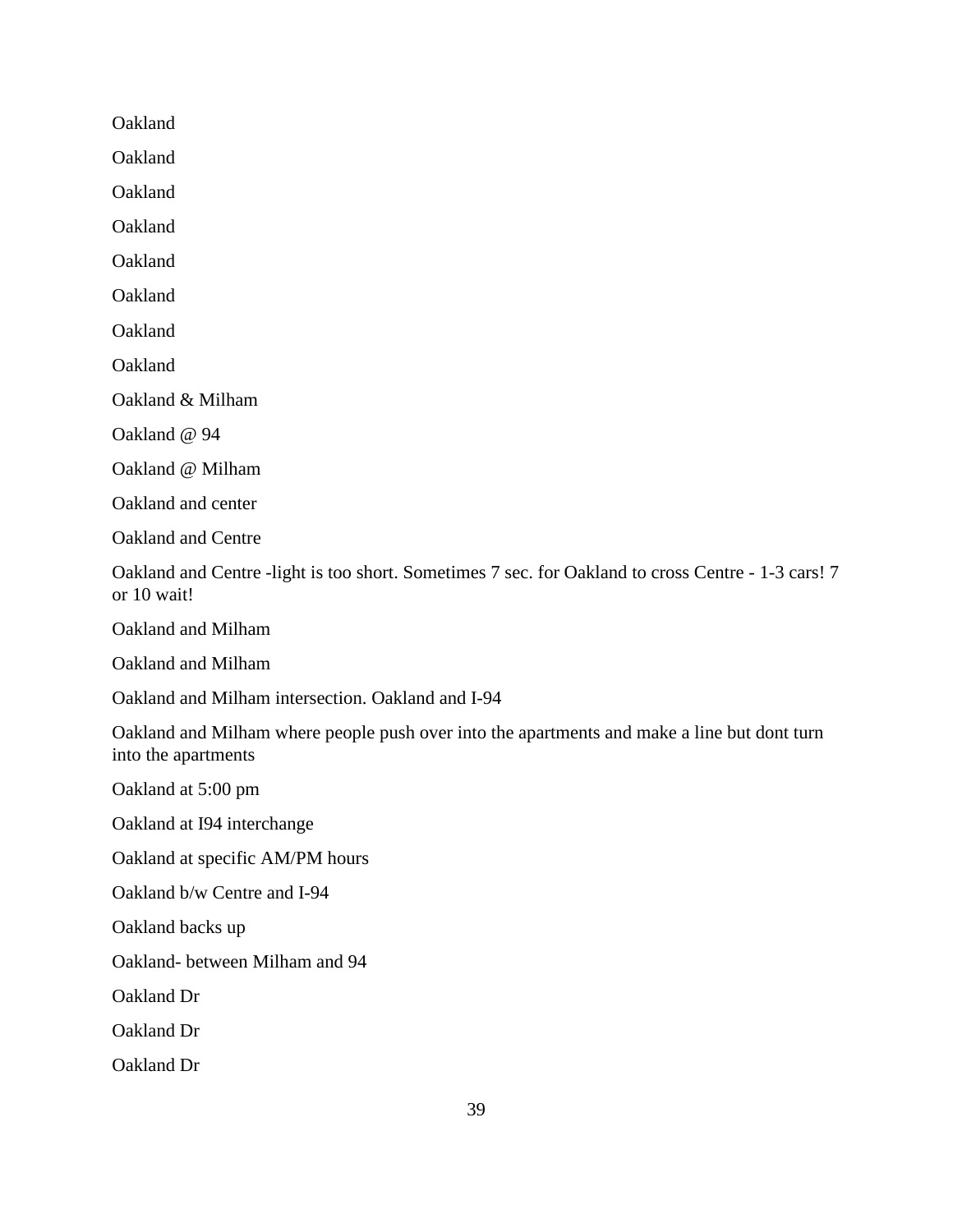Oakland Dr.

Oakland Dr. - has really become much more busy. Difficult to enter Oakland from side streets - Romence to Centre Roads

Oakland Dr., Milham and Romence - during high traffic time - approximately 7:50-8:30 AM and 3:45-6:00 PM

Oakland Dr.-sometimes

Oakland Drive

Oakland Drive

Oakland Drive

Oakland Drive

Oakland Drive

Oakland drive

Oakland drive

Oakland drive

Oakland drive

Oakland drive

Oakland drive

Oakland Drive

Oakland Drive

Oakland Drive

Oakland Drive

Oakland Drive

Oakland Drive - getting congested. Kilgore-Westnedge area

Oakland drive and Milham

Oakland Drive and Milham in afternoons (3-6 PM)

Oakland Drive and Milham Road

Oakland drive and Milham where Oakland goes down to 1 lane. Lots of walkers there.

Oakland Drive and Osterhout/Osterhout and Portage Road

Oakland drive got pretty busy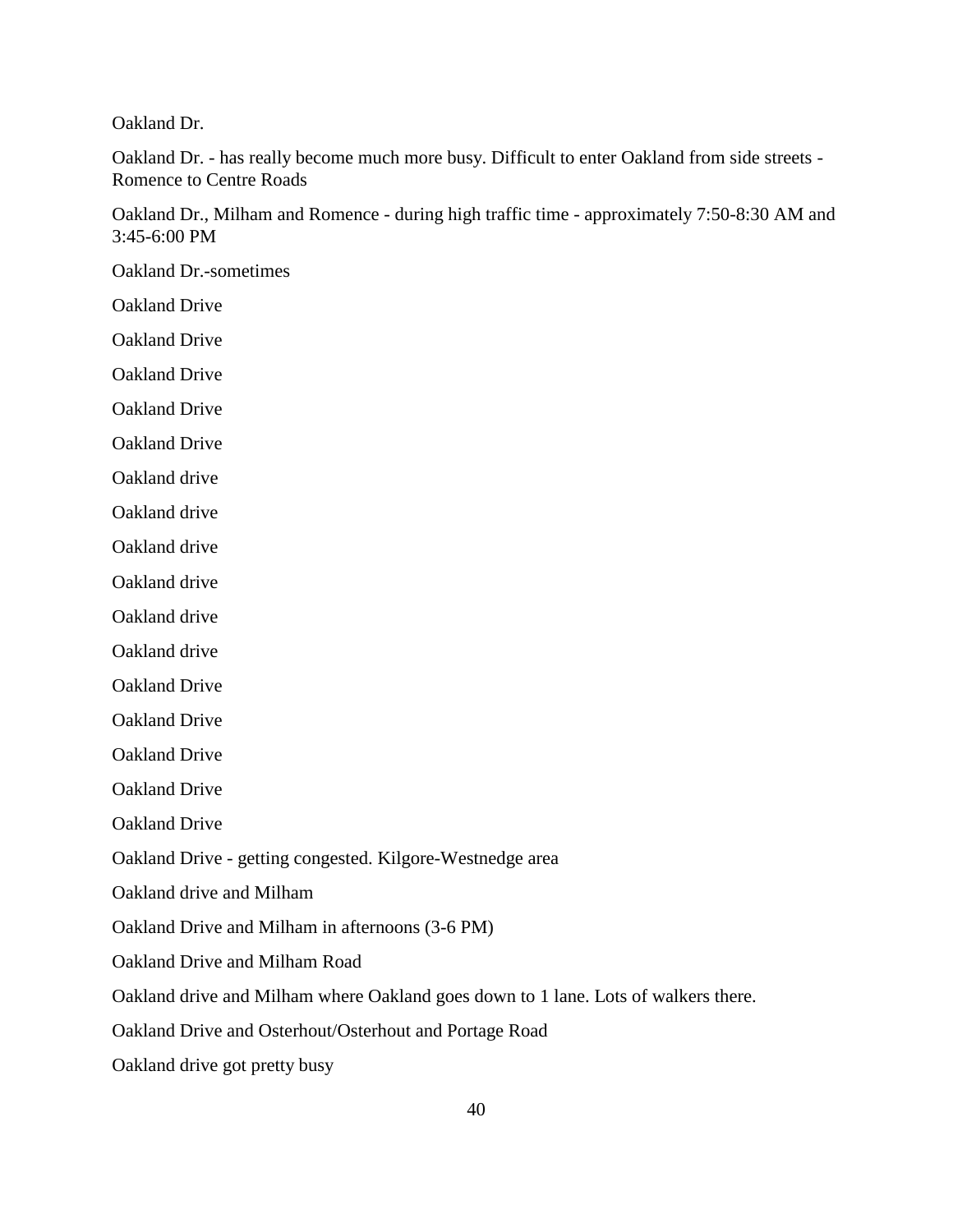Oakland Drive occasionally

Oakland drive south

Oakland Drive to Milham traffic backups, side street blocked by traffic on Oakland, can't turn out

Oakland Drive, Milham

Oakland Drive, West Centre, Milham - west of Westnedge to Oakland Drive

Oakland Drive Milham to Kilgore

Oakland is congested

Oakland, Angling

Oakland, Kilgore

Oakland, Milham, Romence

Oakland. Center @ Shaver

Oakland/Milham

Oakland; hard to turn out of Schuring

Osterhout and S. Westnedge line of vision makes it very difficult to cross Osterhout, by car or walking! The turn lanes increases the speed!

People speed in 35 mph zones on Centre between Shaver and Lovers lane

Portage and Sprinkle

Portage and Stanley (Portage Road needs a turn lane)

Portage Ave.

Portage by airport and Milham by high school

Portage by I94

Portage near Osterhaut

Portage Rd

Portage Rd

Portage Rd

Portage Rd

Portage Rd b/t Centre & Cork

Portage Rd, by 94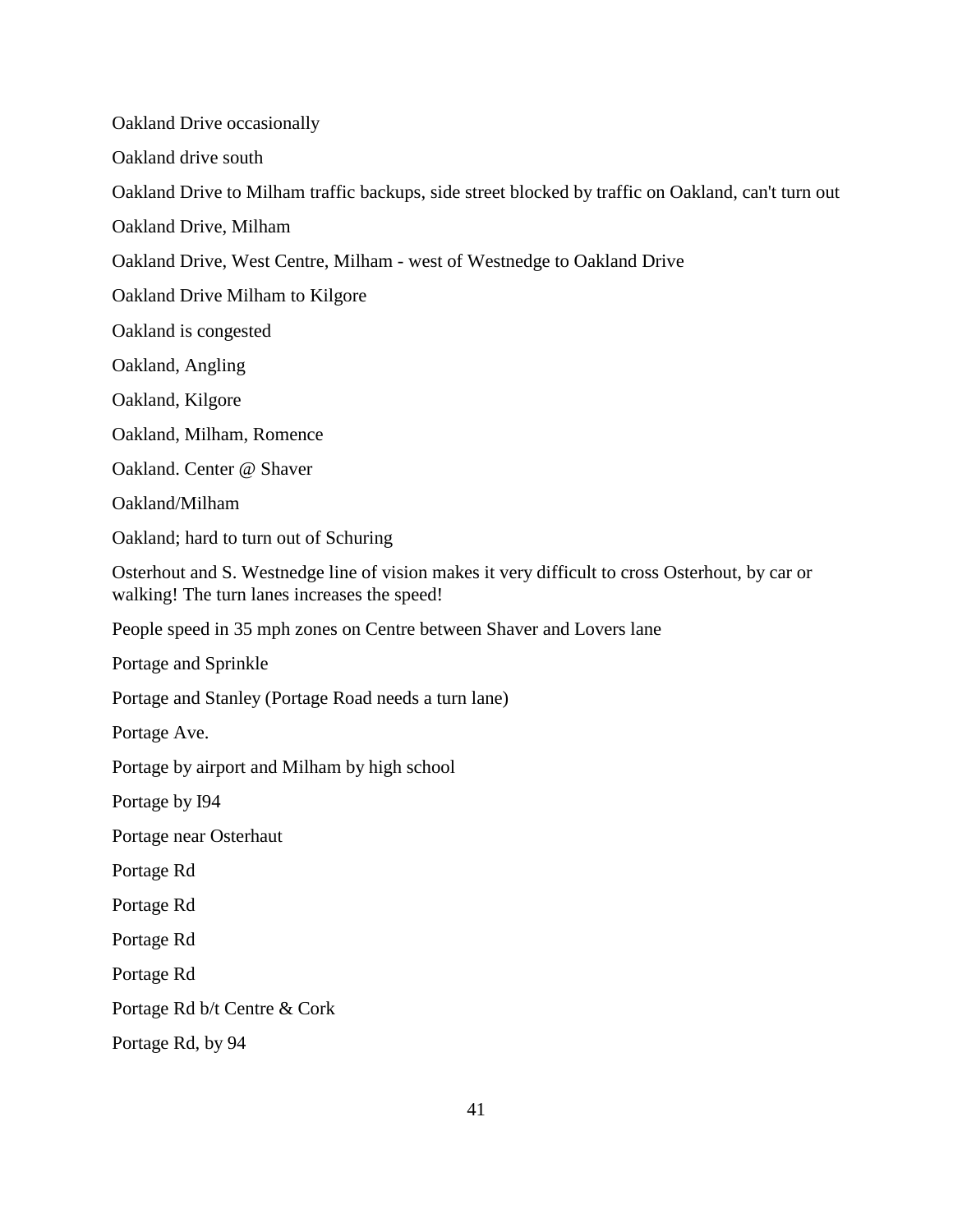Portage Rd, Center St. Milham.

Portage Road

Portage Road

Portage road

Portage Road has been closed since June. The length of the closures is not appropriate. Osterhout was closed for too long as well.

Portage road near I-94 constantly backs up.

Portage Road, Sprinkle Road, Oakland Drive

Portage Road.

Portage Street - speed and running yellow/red lights at Milham, Romence, and Centre Street

Portage, Oakland, Shaver/ Westnedge

Putting bicycles on Portage

Romence

Romence (between Lovers and Oakland)

Romence (Westnedge to Oakland) Ex. traffic flow excessive and hinders exit/entrance to home street. Stronger lights

Romence and Sprinkle left turn signal - no blinking yellow/red

Romence between Westnedge and Oakland

Romence during rush hours

Romence Rd.

Romence Road, Moorsbridge road-- speeders

Romence, Centre

Romence, Centre, Milham, Portage Rd.

Romence/Angling - Milham Ave

Roundabout at 12th and Milham, also 12th and Parkview

Same area driving too fast

School traffic at West Centre/Melody; South Westnedge; Need an improved traffic flow plan.

Schuring Road and Oakland Drive

Schuring and Oakland gets backed up with left turns.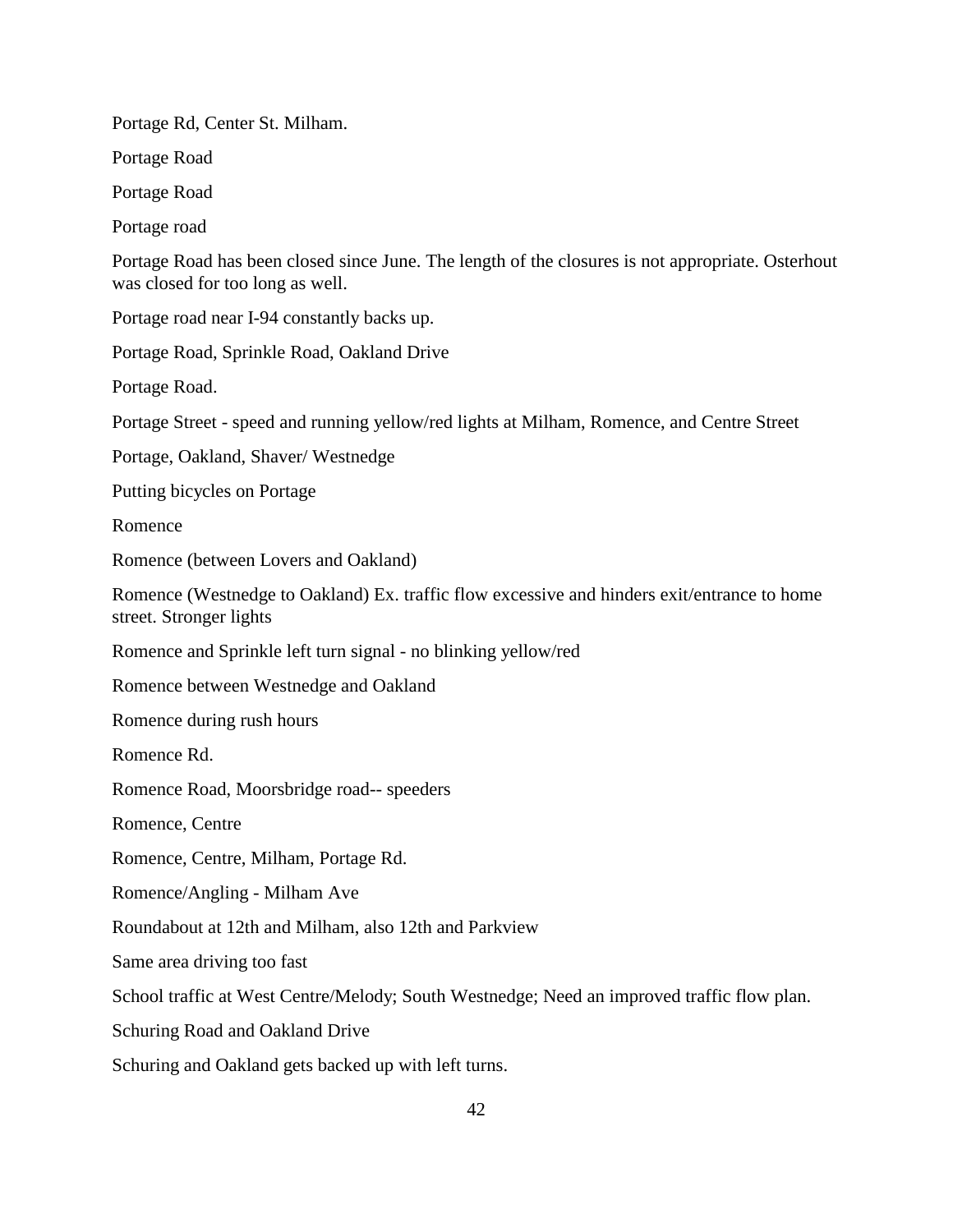Schuring Road-- cars and trucks travel faster than posted speed limit

Shaver

Shaver & Melody light too long at Walmart

Shaver Rd

Shaver Rd. south

Shaver, Oakland. Why work on both at the same time? Makes no sense. Portage Road now two lanes? Stupid idea and big waste of money.

Sometimes Portage

South Westnedge south of Centre Street - traffic congestion in mornings M-F with student drop off at Central Middle School

Southbound Oakland at Milham. People are hesitant to use right lane to go straight, so left lane is backed up with hardly anyone in RT. lane, How about a sign informing people to use both lanes and use "zipper" method to merge

Southbound Oakland near Milham

Sprinkle and Meredith

Sprinkle and Portage at certain times

Sprinkle Rd. turnaround if this is part of Portage - Portage Rd. by 94

Sprinkle Road

Sprinkle Road

Sprinkle Road. Oakland and I-94

Sprinkle Road/Centre light not long enough. Turn signal only stays green for very short time.

Sprinkle, Moorsbridge

Sprinkle/Oakland I94 and Milham

Stoplights are not well timed.

The new lights on Centre Ave have to be timed better or use vehicle sensors. Too much red going east and west.

The no left turn sign into city on Sprinkle Road needs to be a lot bigger. Almost wrecked 4 times by people not obeying that sign.

The turn signal and green light at Oakland and Centre is way too short.

Too much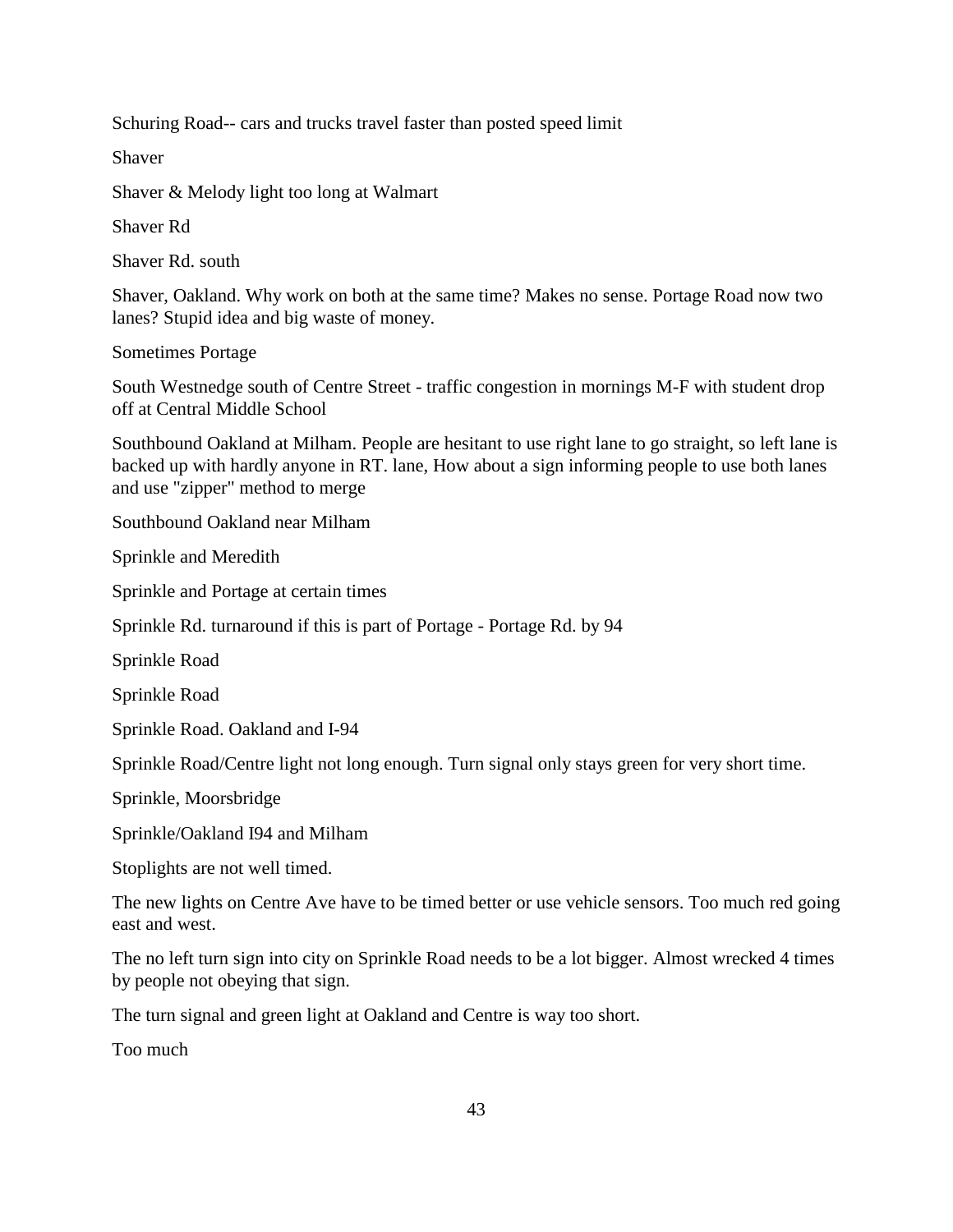Traffic is very congested on Oakland Dr. for traffic leaving Robinhood Dr. W Milham and Oakland drive-- 12th street W. Centre Ave. and Mooresbridge W. Milham around 7:30-9:30 AM W. Milham Ave West Centre Street West Milham Westnedge and Centre is a mess at rush hour, but what can you do?

Westnedge and Milam, Milham and Oakland

Why is it taking so long to do road construction on Portage Road South of Osterhout?

Winters. Dr too much, way too fast including city bus, FedEx and UPS and cars

## **41. In general, what do you feel are the best two features of Portage?**

"Small" city . Many choices of businesses-grocery, general + restaurants, etc.

# of cops + FD workers. I love seeing all of them. Pedestrian lights, BUT need more sidewalks + street lights

[Illegible] government; city services; bikeways; relatively low taxes; good cops and schools

[Illegible] in F.E. communties. Unity and diversity. Free enterprise. Low and high taxes and low crime in Portage.

[Illegible] & Parks

[Illegible]; Attraction of business/resturants/entertainment

1 - I have lived here for over 50 years and am very happy with our police departments

1) Bike/walk paths 2) lakes

1) Good schools 2) Attractive residential neighborhoods

1) Parks; 2) Schools

1) people 2) schools

1) The parks and trails,2) The police department

1) Trails and parks 2) Public works does a good job

1. A city built within its natural setting. 2. Easy access to surrounding communities because of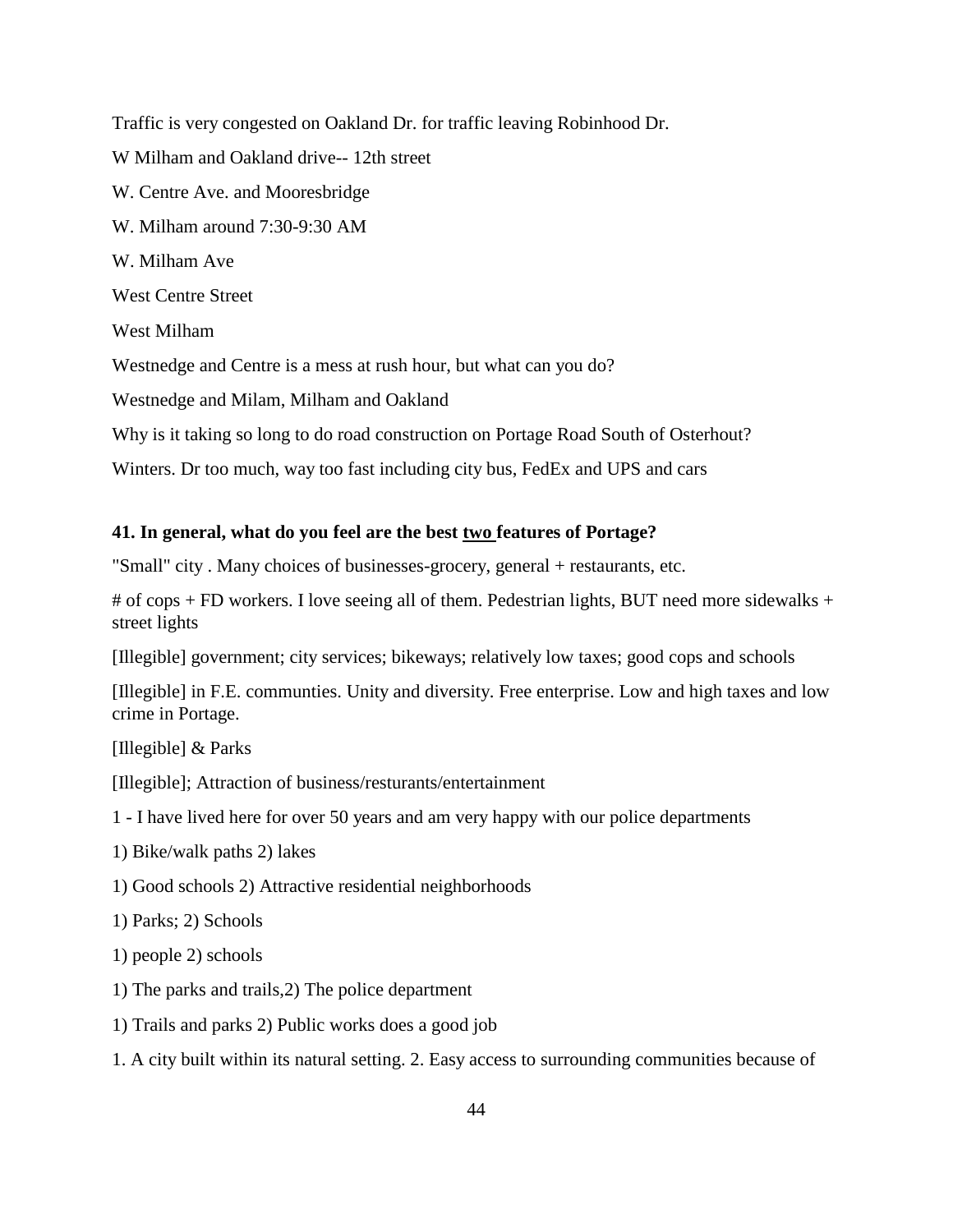highways close proximities.

1. A clean, well-kept community; 2. Activities for all ages, help for those who need it

1. A well run and honest city government. 2. Good city service available to all citizens.

1. Access to nature; trails, parks, reserves, lakes, etc. 2. Great school system and commitment to education.

1. Bike trails; 2. City management is progressive

1. Central location/proximity to other cities. 2. Variety of activities (cultural, sports, academia, etc.). 3. Comprehensive services available.

1. City government; 2. School system

1. Clean city with good services 2. Excellent shopping

1. Cleanliness + small town atmosphere 2. Very safe place to live

1. Close proximity to all types of retail services; 2. Overall it is a clean city

1. Commitment to recycling 2. Feeling "safe" here

1. Constant improvements everywhere. 2. Responsive city employees.

1. Continued growth in citizen income 2. Public education including PDL

1. Decent jobs. 2. Family friendly

1. Excellent schools 2. Excellent living

1. Excellent services - garbage, snow removal etc. We pay higher taxes than Texas Township, but we get much better services. 2. Schools

1. Good location to raise a family. 2. Good schools

1. I feel safe in Portage. 2. The city is clean and well kept.

1. IB program in schools; 2. Bike paths

1. It is surprisingly still safe to live here. 2. It is not quite as bad as Kalamazoo, though the city leaders are doing their best to bring it down, eventually be as awful as Kalamazoo.

1. Local attractions: lakes, parks, proximity to Kzoo, Detroit, Chicago. 2. Education level of residents; school system

1. Lots of nature areas; 2. Quiet neighborhoods

1. Many services (shopping, medical, dental, eye care, gasoline) 2. We feel safe in Portage.

1. Most of the trails are pretty nice. 2. The exit.

1. No city income tax. 2. Trails and bike paths.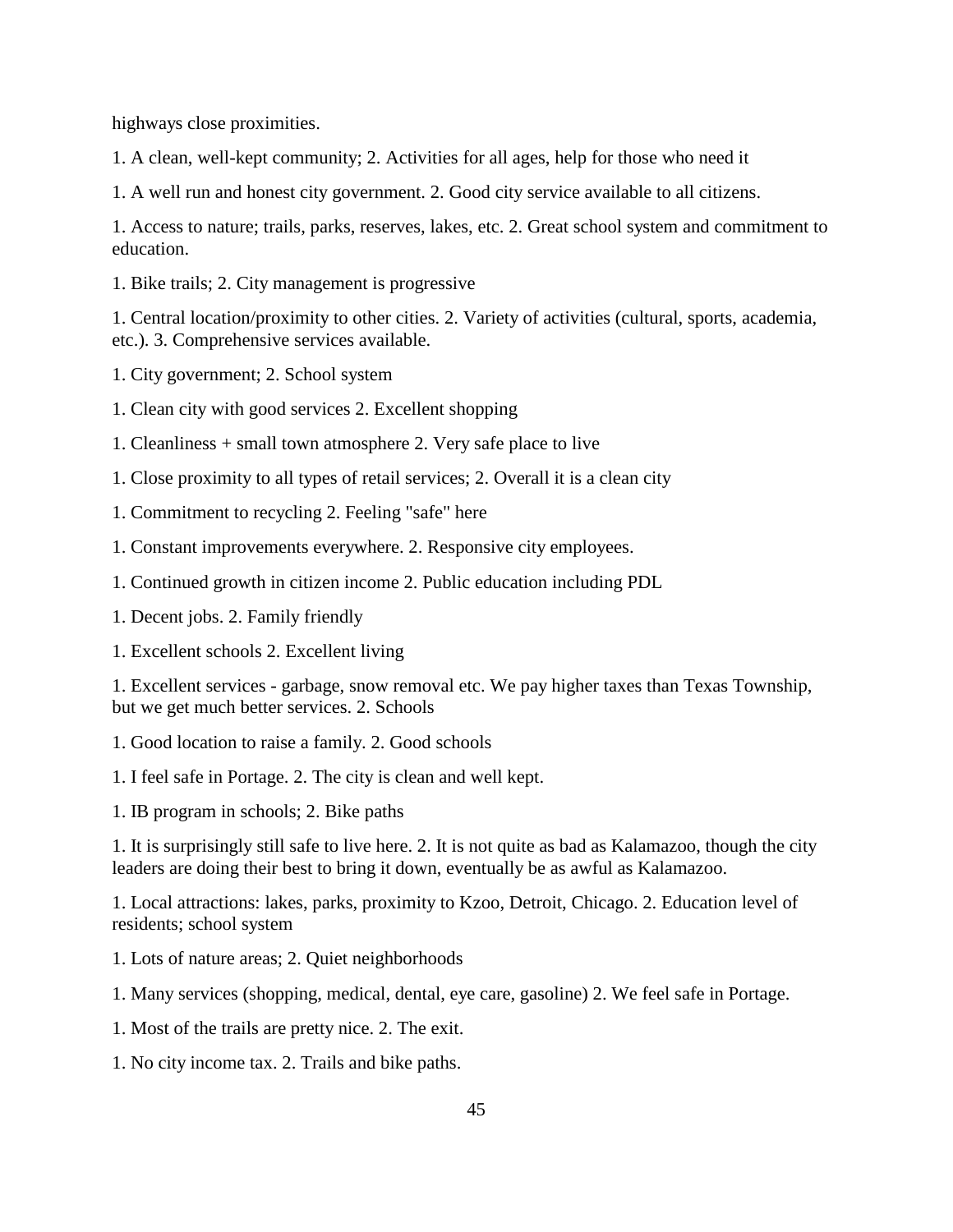1. Park and rec. system; 2. Schools

1. Park, walkways, library 2. Safety

1. Parks in general; Celery Flats specifically. 2. Bike trails

1. Parks, trails and bike paths. 2. Maintaining roads

1. Parks/bike paths - very outdoor friendly and well maintained. 2. Safe/clean/well maintained city to live and raise a family

1. Police patrols 2. 911 response

1. Preserved land areas. 2. Good education system.

1. Public safety and security. 2. Parks, hiking, jogging, and bikeways

1. Safety level of both police and fire. 2. The natural landscape of the city both plants and animals.

1. Safety. 2. Convenience to meet my needs.

1. Schools; 2. Public safety

1. Shopping/eating area; 2. Celery Flats/park area

1. The accessible walkways and bikeways. 2. The neighborhoods and community feel. 3. Ramona Park! (I had to have a third)

1. The condition of the roads. 2. The walk/bike trails. 3. The cleanliness of the streets.

1. The general upkeep of trees, flowers, clean up of litter, etc. 2. The popular businesses that have established themselves here. (Peace, Love and Donuts, Via Gelato, Chick Filet, Trader Joes, etc.)

1. The lakes 2. The friendly city

1. The parks and trails; 2. The pride most people show of their neighborhoods

1. The parks system. I love all of the great parks and trails. 2. The school system.

1. The well-kept parks and trails 2. Use of city services

1. Trail system 2. Yards and streets well maintained

1. Trails for walking, biking, etc. 2. Convenient,nearby access to groceries, hardware, restaurants, etc. - often within walking or biking distance for us.

1. Trees and parks and lakes. 2. Low crime - safe environment

1. Very family oriented city. 2. Clean, well-managed city

1. [Illegible] 2. City services-leave pickup, recycling, etc.

7 lakes, condition of main streets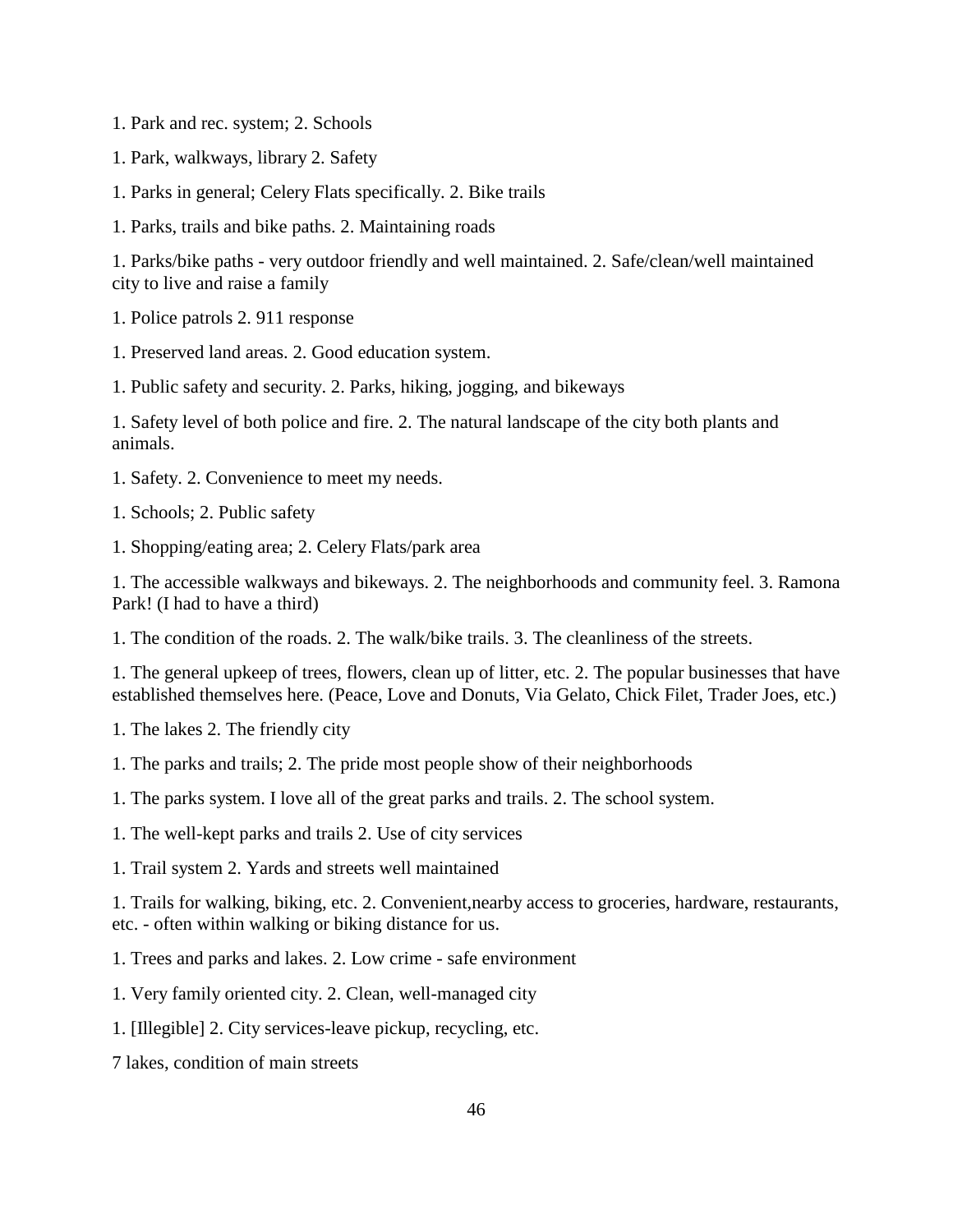A very nice place to live - clean and safe.

A. Library; B. The bike +walking paths

Accessibility to everything clean and groomed well

Ample shopping and the overall population is well educated and law abiding

Appearance is ice.

Awesome kid parks/ playgrounds, public schools

Balanced commercial/ residential development connected neighborhoods via sidewalks and bikeways

Beauty and convenience

Being away from town but close to things. Quiet.

Bicentennial bikeway

Big city shopping in a close area. Low crime.

Bike path + schools

Bike paths

Bike paths, parks, and summer music program

Bike paths, trails throughout the community, cleanliness of community

Bike paths, trail ways.

Bike paths/ neighborhood services

Bike paths/parks. Garbage/leaf/"junk" pickup

Bike paths/schools

Bike paths; great library

Bike trail system; clean

Bike trails and green space. Easy accessibility to all you could possibly need. Shopping, exercise, entertainment

Bike trails and parks

Bike trails and parks

Bike trails and property taxes

Bike trails, library

Bike trails, recycling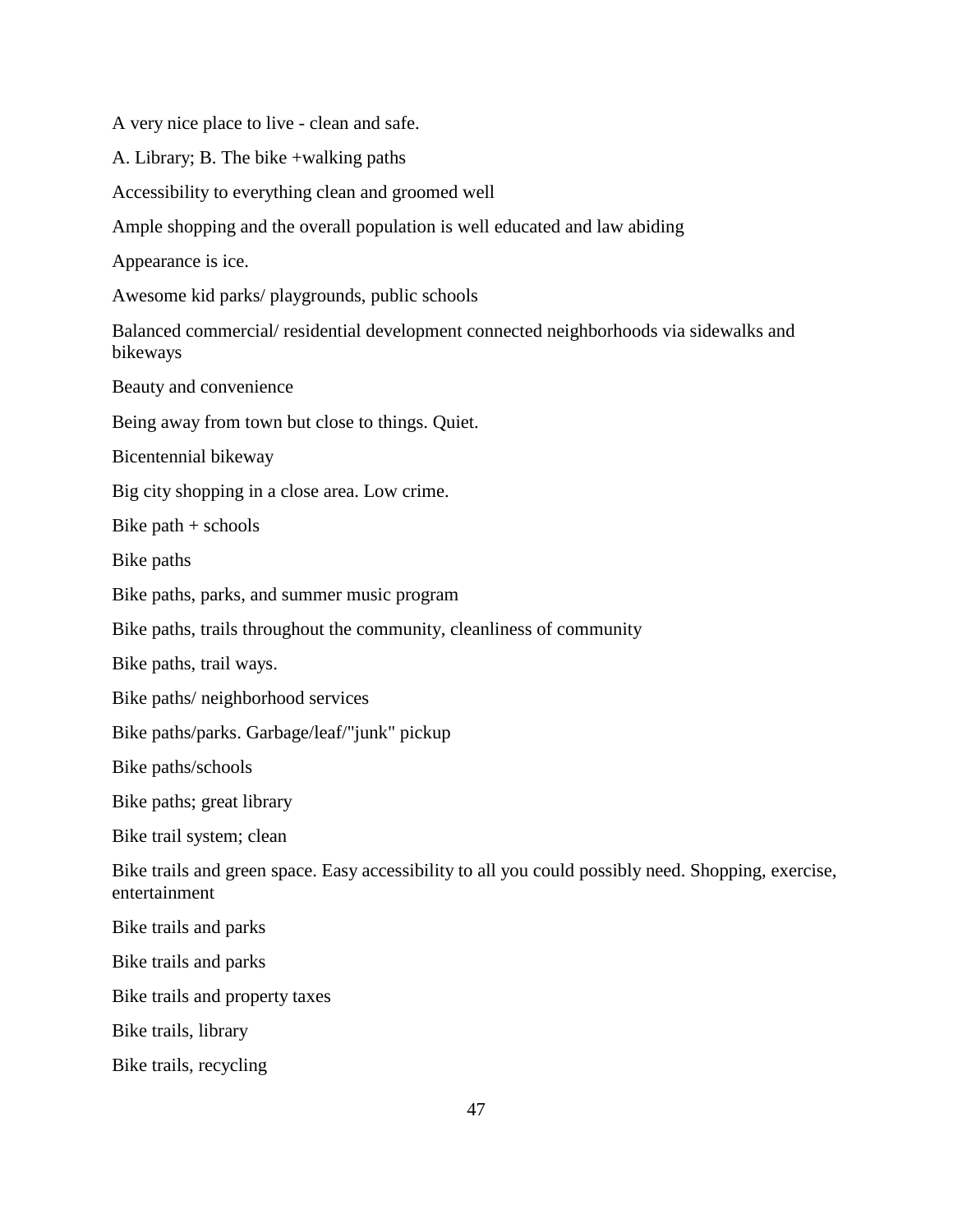Bike trails, Schools

Bike trails, well maintained

Bike trails. School system

Bike trails; Cleanliness

Bike trails; parks

Bike trails; parks and rec.

Bike trails; size

Bike, parks, hiking trails; fire dept.; schools

Bike/walking trails and library

Bikeway, trail ways, the professionalism of DPS

Bikeways and parks

Bikeways and parks system. Services especially brush, recycling, and leaves

Bikeways; parks/greenspace

Celery flats and other trails. Feel safe in my area. I live next to Sugarloaf Lake.

Celery flats. Leaf pick up and spring junk pickup.

Churches. We need Jesus. If more people understood that we are new creatures when we're saved there'd be a better portage... actually I'm happy to live here.

City feels active and fill of life.

City hall and services (police and fire) are close by.

City junk collection; senior center

City owned parks, bikeways, and trail ways

City parks and availability of stores/businesses

City parks and cleanups/ leaf pick up

City parks and trails. Brush and junk clean up.

City parks and trail ways, bikeways, library

City parks, variety of restaurants and breweries

City parks/walking trails; Growth of businesses

City parks; library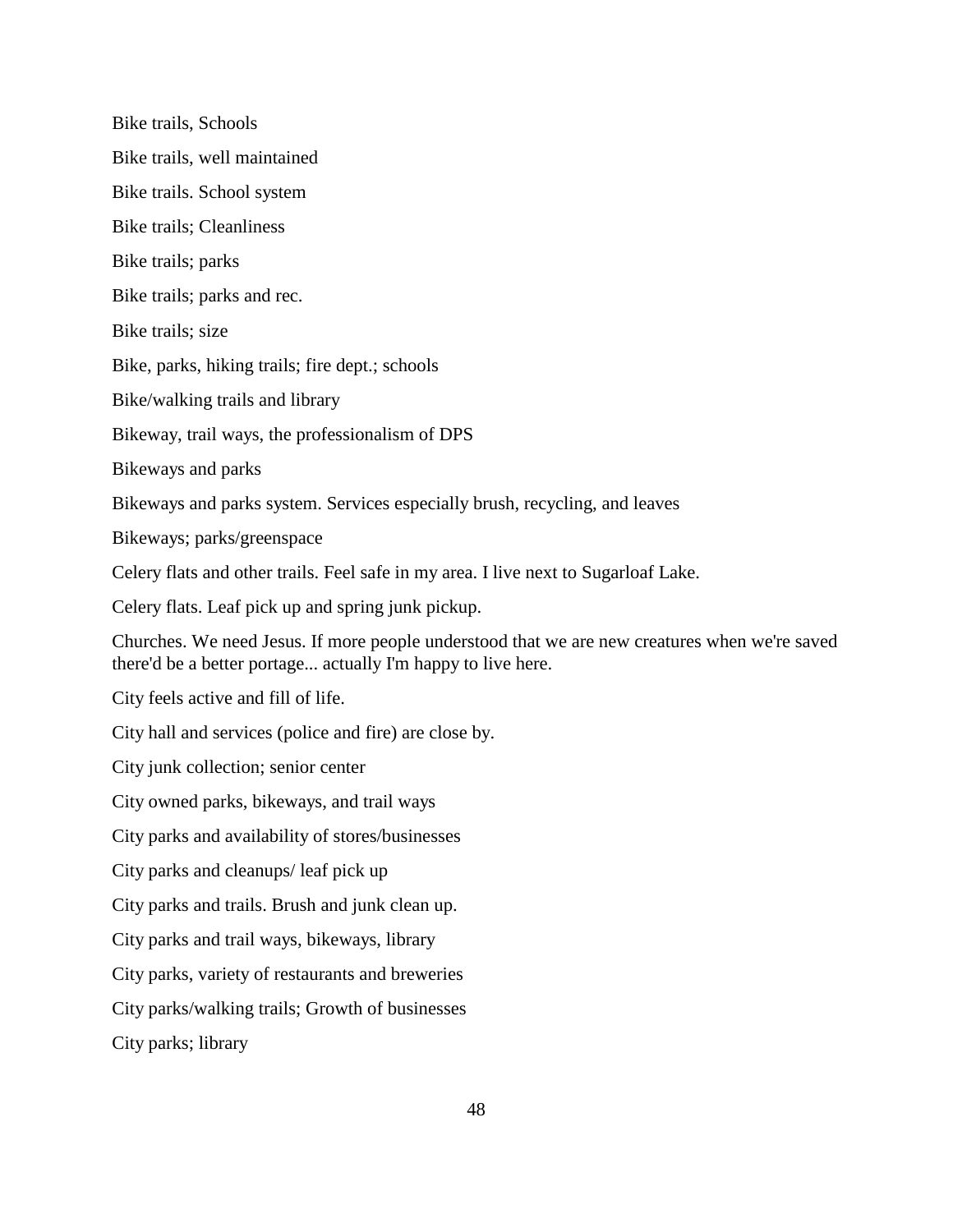City parks; schools

City services are good and appropriate for our taxes. We have lots to do for being a smaller city. It is still friendly and quaint.

City well maintained. Keeping new improvements going. City services (leaf and trash pickup)

Civil engineering and parks/trail ways

Clean and maintained well with a strong academic environment.

Clean and open. Portage is a city that is clean and spread out. This helps make it feel not crowded and very welcoming.

Clean and safe

Clean and safe environment

Clean city and good services

Clean communities / neighborhoods. Good roads.

Clean neighborhoods. Respectful people.

Clean neighborhoods; great curbside services

Clean parks and neighborhoods; school system

Clean roads and good

Clean streets, sidewalks and parks; prompt road repairs

Clean, planned

Clean, roads, family friendly

Clean, well maintained infrastructure

Clean. Reasonable taxes

Clean; Not overrun with traffic

Cleanliness; property tax exemption for low income homeowners

Cleanliness and caring. Great green spaces. Great schools.

Cleanliness and lower taxes

Cleanliness and shopping

Cleanliness, curb appeal by library

Cleanliness, people

Cleanliness, trees, most roads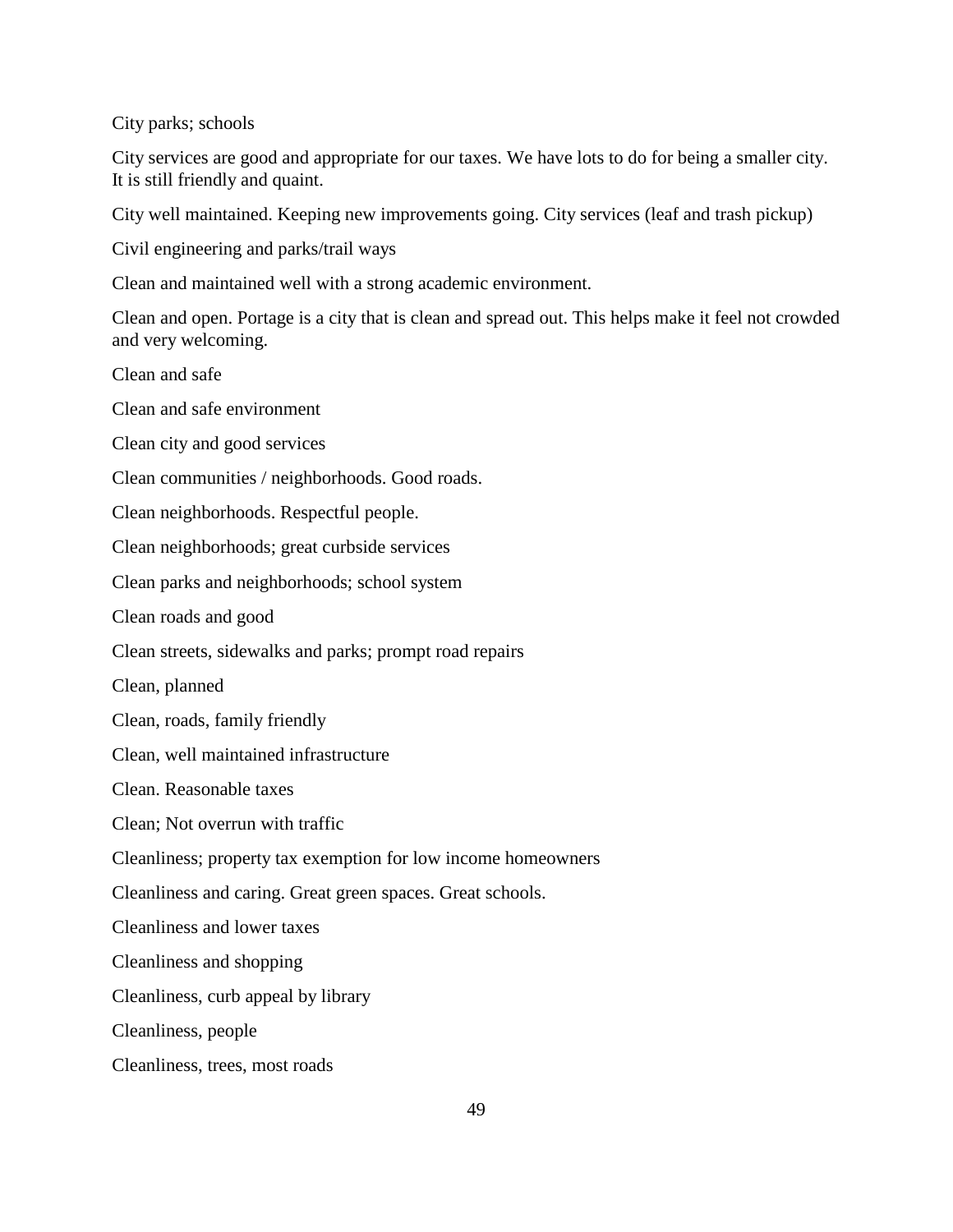Cleanliness; nice neighborhoods Close to everything Close to everything; quiet Close to larger cities via 94 and 131 Close to work and good roads College opportunities; medical facilities Comfortable living; safe Commercial shopping features. Cleanliness of city and countryside. Community events Community programs, schools Community support evidenced in school board issues; great parks & trails Condition of Parks & Trails. Cleanness of city Conservative growth & spending. Pretty good planning (such as taking care of storm water) Convenience of sopping + restaurants Convenience of shopping, library, access to interstates. Feel safe. Easy access highways; school system Easy access to highway; Safe and clean communities Easy to find any retail store needed. Hiking/biking trails - would love to see these expanded. Education provides; cleanliness of community Emergency services, parks and trails Excellent mayor - good city manager; well-run city Excellent public schools Excellent schools; excellent opportunities for outdoor activities/high quality of life. Excellent services (i.e., leaf pickup, recycling, police); road upkeep is excellent. Expanding retail; beautiful and clean city Fairly safe and family friendly Family neighborhoods; Great Shopping Family oriented values; well maintained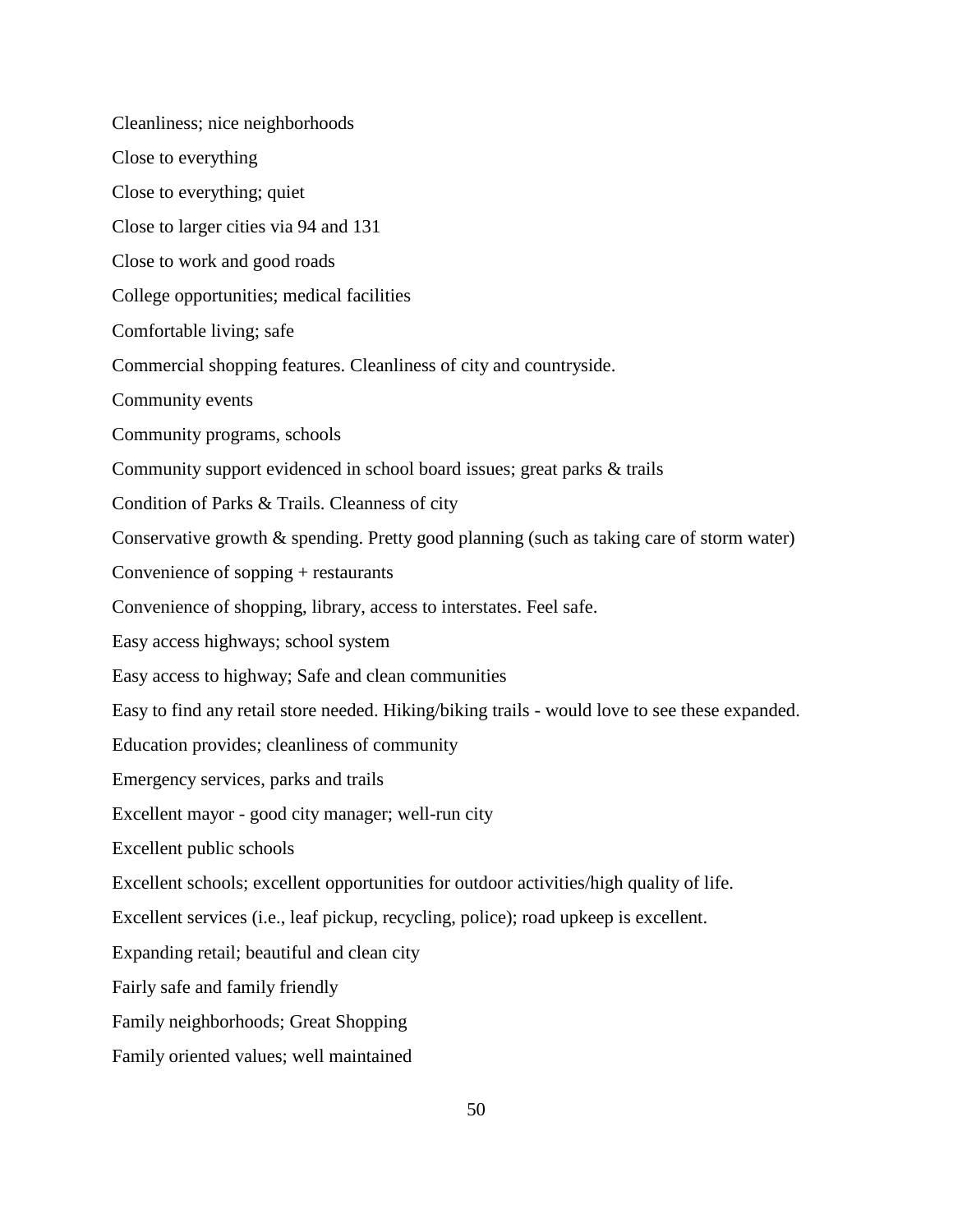Fantastic parks, trails, green spaces. Our amazing library! Fire dept. and their personnel, quietness For the most part it is a clean city! Good schools. Friendly and clean bike paths thru city. Schools are great that benefit students Friendly, secure Future growth; positive outlook General cleanliness. Public schools. General lack of crime; schools Good city services including safety pars and bike/walking trails Good mix of parks and nature scape with commercial property. I hope we continue to keep this balance. Good value and quality of life Good residents. Good services and government Good roads. Good shopping areas. Good schools, Easy to navigate Good schools, great lifestyle, well maintained city. Good schools; employment opportunities Good schools; Safe Gourdneck State Game Area and Portage Creek Great biking/running trails near me. Parks are nice for taking dogs to. Great dining; city services Great family friendly. Nice neighborhoods. Great family city. Great sports for kids/teens Great place to raise a family. Great school, safe city; bike/ walk trails Great schools and great parks Great schools. Close to Kazoo and WMU Great Schools; Nice safe neighborhoods Green spaces, schools

51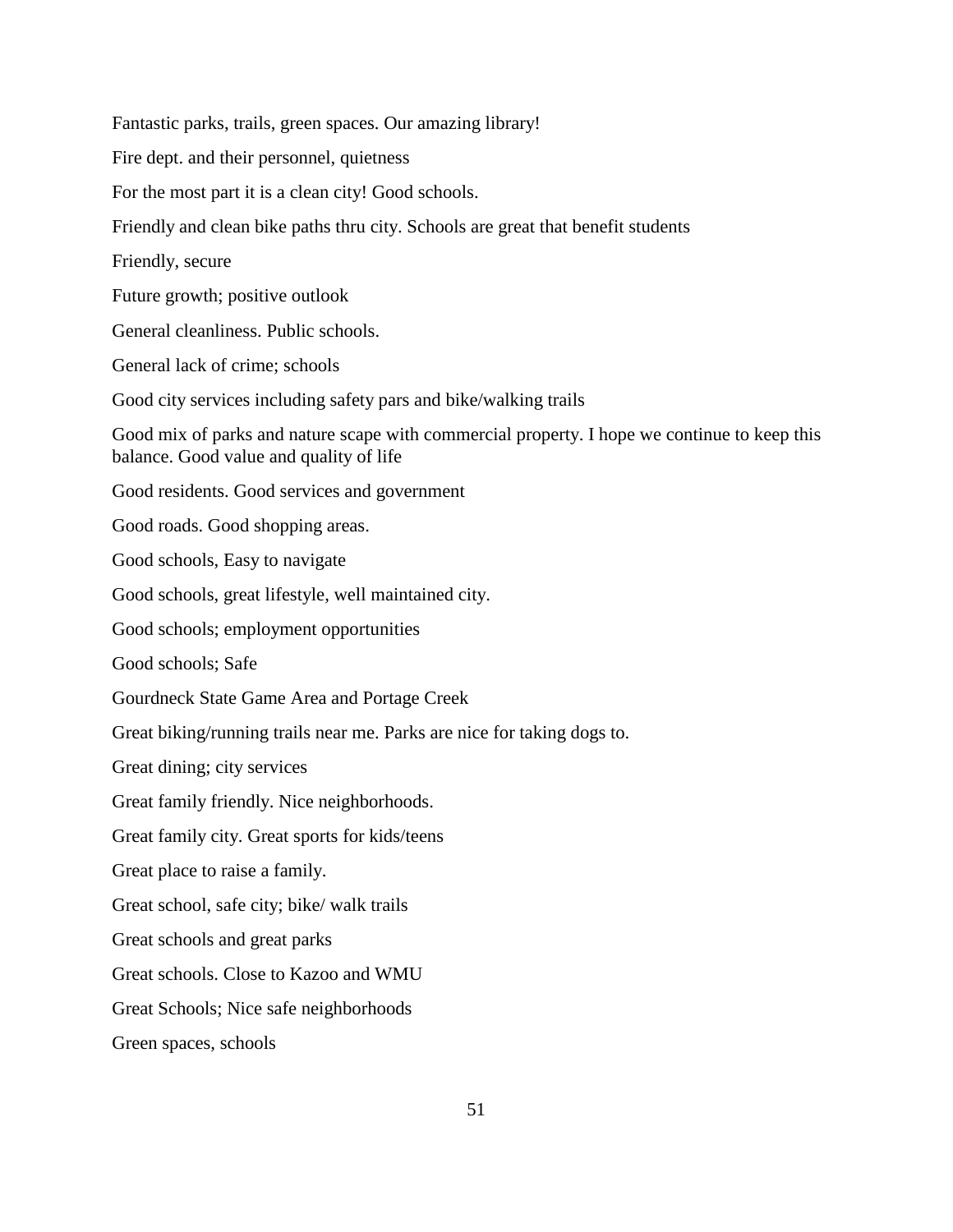Growth in business

Having a park setting in the middle of the city.

I am a new person in Portage. What pulled me here is the cute/nice little city that's clean and has great school ratings. It has natural resources like lakes. It has good shops and restaurants.

I am not originally from Portage but having lived here now for 50 years I find the "people" are so very kind! I think the homes are beautiful and good schools.

I enjoy summer concerts at the dome and other arts. I also enjoy living so close to shopping and the restaurants.

I feel Portage is a very friendly city. We have many pleasant, safe neighborhoods throughout the city to bring our families up in.

I feel that the many parks are a good feature for children in this area & families. 2) The area senior center-library & Farmers Market

I feel the city is safe, plenty to do

I like living in Portage. I am disappointed we keep building natural land when we have vacant buildings that can be removed and replaced. Don't building any more natural land-Reuse what we have already designed.

I live in Hearthside Apts and enjoy using Sr. Center, Library, Mall, and many restaurants.

I love our parks and recreation sites. Beautiful and very well maintained. We have great shopping/ retail

I love Portage's trails and landscape. All the beautiful plants and views. There is a safe feeling in the town and people for the most part are kind and friendly.

I love the city of Portage. I graduated from Portage High School and have resided here for 46 years. Love the improvements being made at Northern. They deserve all of this after 50 years of having to share.

I love the way Portage keeps up on the playground and the way the closing of the parks are monitored. I do love the special days for leaf and furniture pickup.

I-94 interchange and variety of diverse places to eat.

Interest in the citizens; continued improvement in infrastructure

It is a beautiful clean town. It has a variety of things to do as well as good shops and eateries

It is difficult to rank features

It is easy to get to everywhere. All of the public areas have plenty of tress or flowers or shrubs.

It's a clean city. Low crime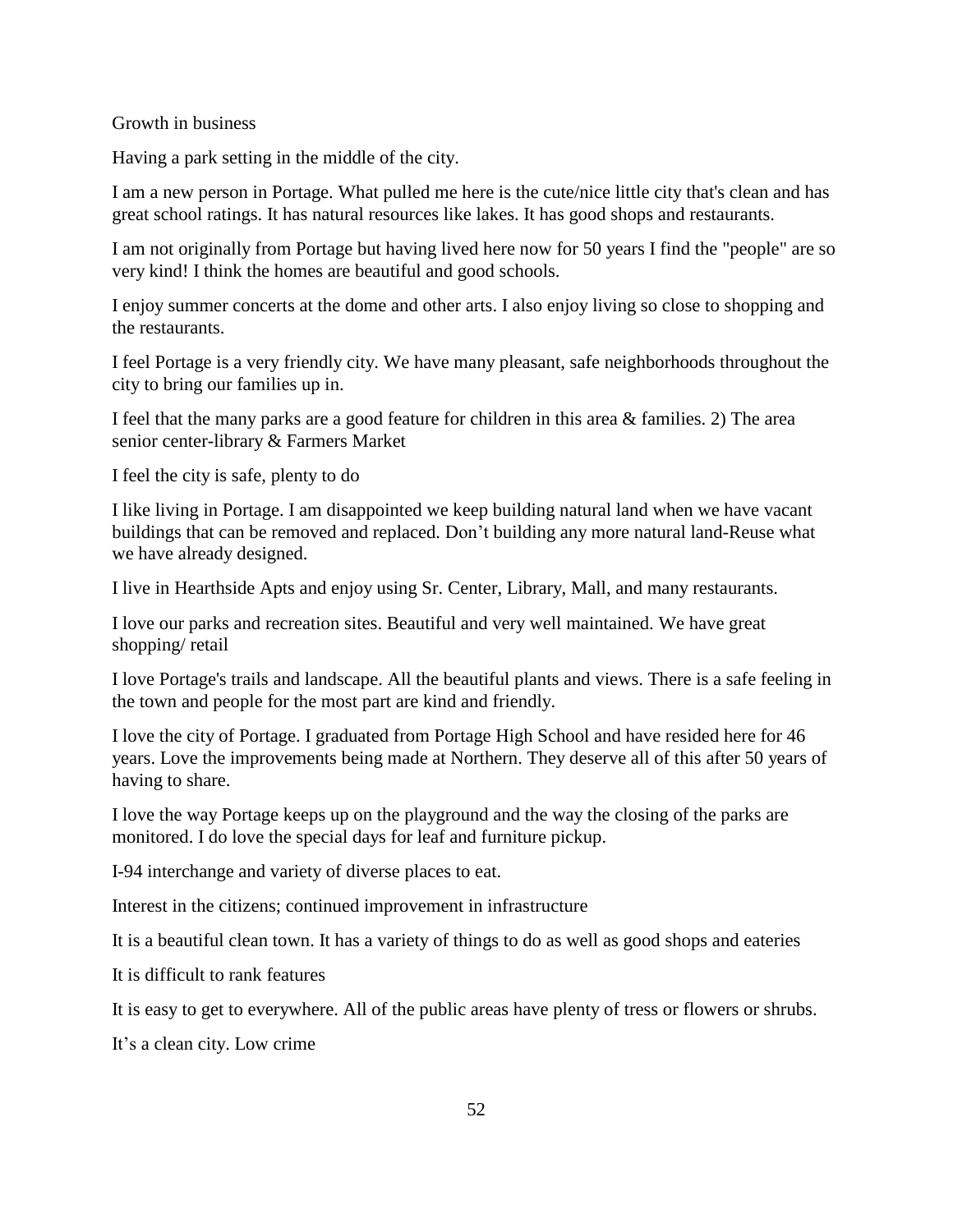It's clean and neat. I feel safe living in Portage so far.

It's fairly clean and orderly. Some good planners with basic ideas of how to help residents

It's not Kalamazoo. Parks/trails.

I've lived here 62 years - great place to live

Job opportunities and city parks. Schools

Just a nice and safe place to live.

Keep bike paths in good shape. Keep library updated

Keeping the streets cleaned and lawn maintained

Lakes, bike paths, air zoo

Lakes; Overall safe community

Large quantity of middle to upper income class families; large amounts of recreational park space.

Law and order. Convenience to retail, restaurants and highways

Leaf clean up and spring junk removal

Leaf pickup and recycling; running trails

Leaf pickups - recycling - parks

Library and bikeways

Library and its special programs. Great senior center for senior citizens

Library and staff; summer music series

Library flowers parks (dog parks)

Library services are excellent.

Library, parks- free

Library. Parks.

Library. Police Dept.

Library - good selection; electronic media pretty good. Trail system pretty good.

Loads of stones/ businesses. Great schools

Local businesses. Park system.

Location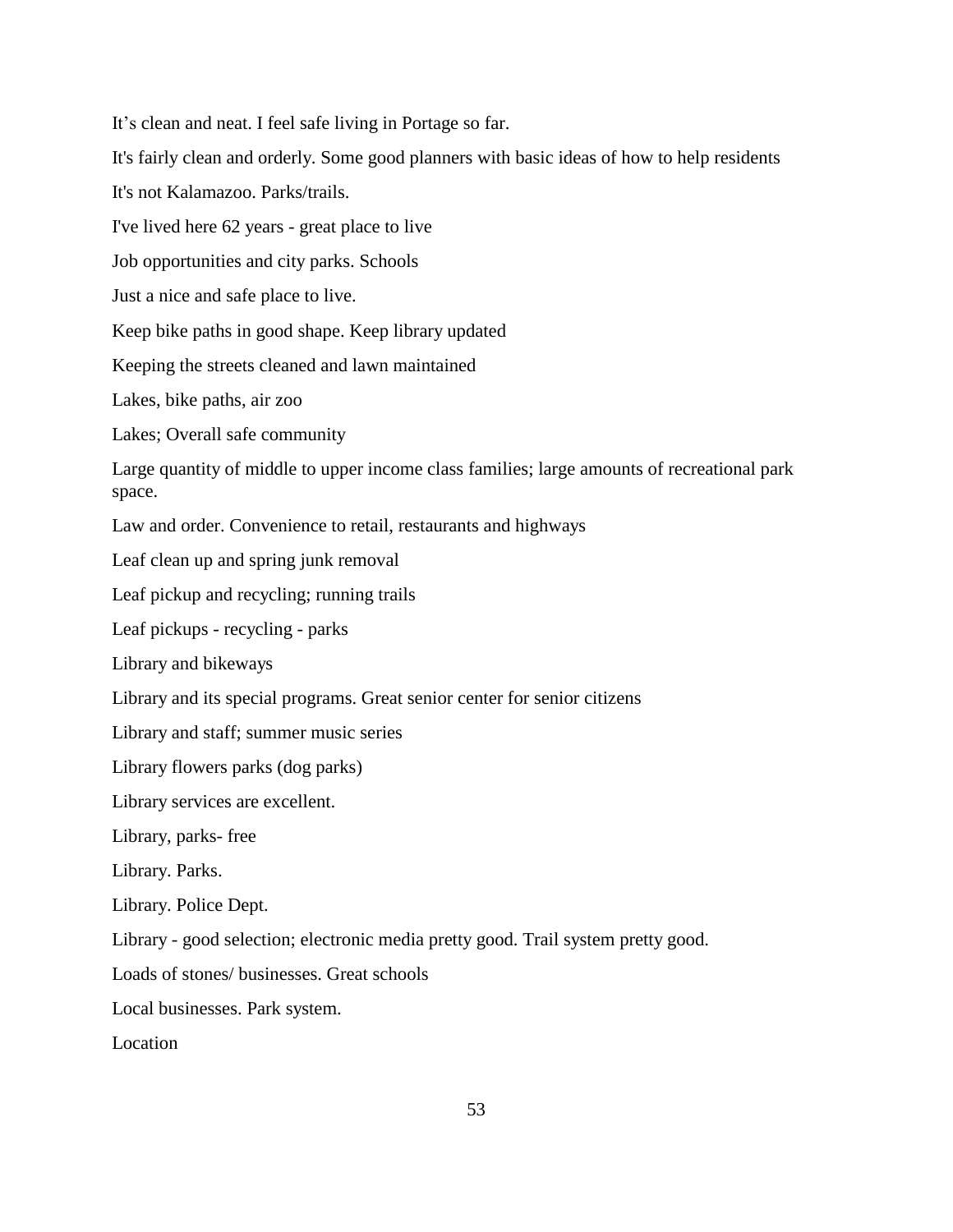Location of city hall + portage Public Library Location to store and businesses Location, conveniences Lots of parks and close proximity to a number of lakes with public access Lots of places to eat, great school program Lots of things to do; public services Love the many parks; Feel safe in our neighborhood Low crime and good schools Low crime and progressive Low crime and very safe. Nice variety of restaurants and shopping Low crime rate. Decent schools Low crime rate. Good school system. Low crime rates; ease of getting around Low crime, variety of trails and parks Low mileage rate compared to cities of comparable size. Good schools. Low taxes, sound fiscal management-no debt Low taxes. Road construction Low taxes; Parks + Recreation-Bike trails etc. Lower crime rate; great small town feel even though it's large Maintenance of city streets + infrastructure. Quality of our schools + opportunity to succeed Medical services Meijer store; street repair Moderate tax. It's not Norman, Oklahoma Moderate taxes; keeping Portage looking nice Most neighborhoods are nicely kept. Schools Nature areas; city services Nature and trails and easy access to everything safe community. Nature-trails, trees on sides of roads; services-leaf, junk, etc.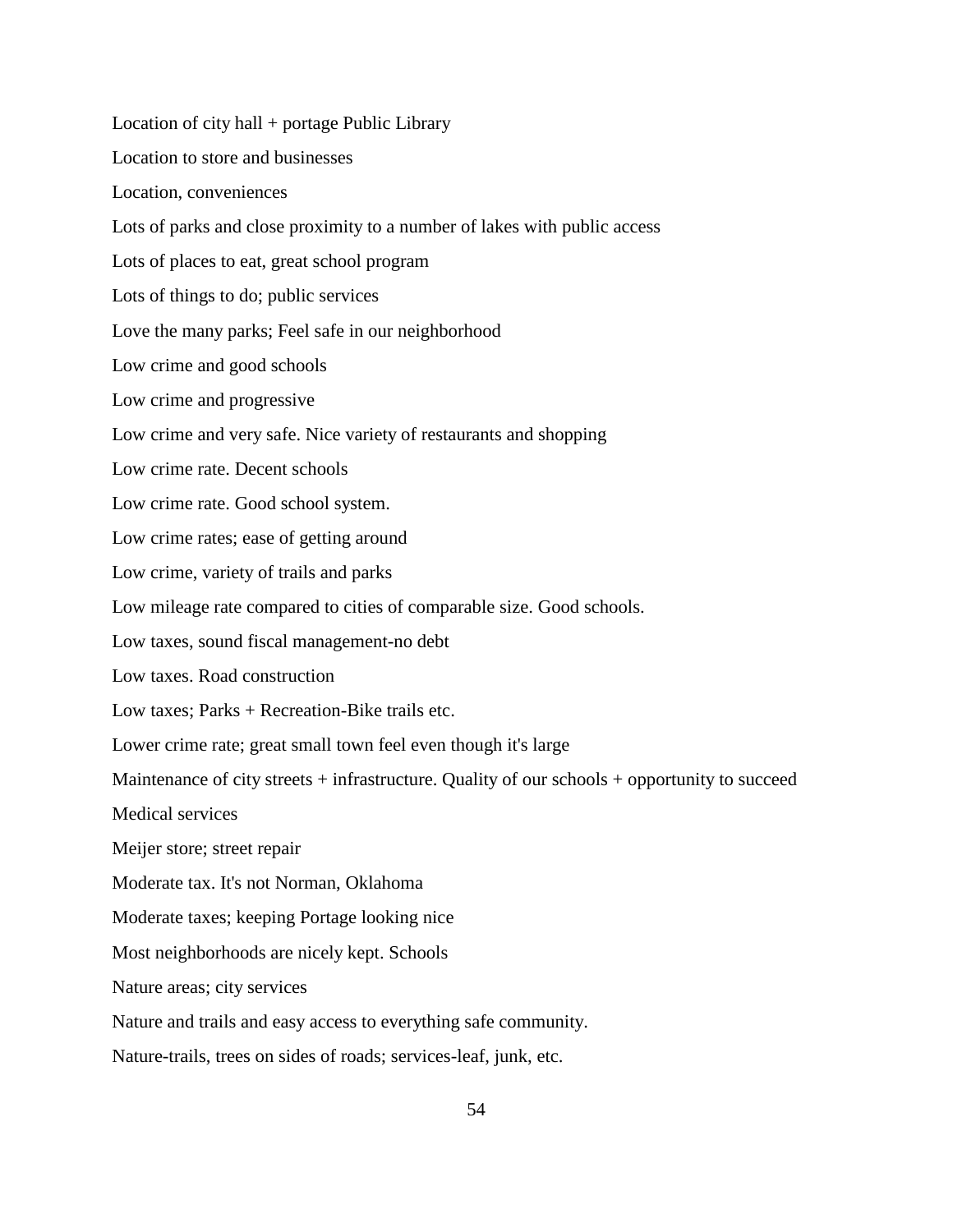Neighborhood-based schools. Generally crime free.

Neighborhoods; trails/bikeways

Nice city to live in. Like the trees.

Nice clean neighborhoods; close to everything I need

Nice modern schools. Portage is a very clean looking city.

Nice neighborhoods; pretty good roads (better than surrounding areas)

Nice parks; plenty of bike trails

Nice stores; nice restaurants

No major street problems. Very clean and organized on a daily basis

Not rundown like Kalamazoo, free parking better physical shape than Kalamazoo. No one way streets

Number of parks; quality neighborhoods

Organized; progressive

Our first responders - police and fire. A lot of opportunity in Portage.

Our lakes and parks

Our parks and bike paths and employees are so kind and informative and look out for residents. A+++ would not live anywhere else.

Out parks and roads

Overall services provided to the community - i.e., trash pickup, snow plowing, etc. Police and fire are excellent.

Park and trail system. Generally a good business climate.

Park like setting. Roads

Park system; city services - library

Park system; Overall atmosphere

Park system; schools

Park System; Services in general

Park systems. Street maintenance

Park/trail system and city recycling

Parking, recycling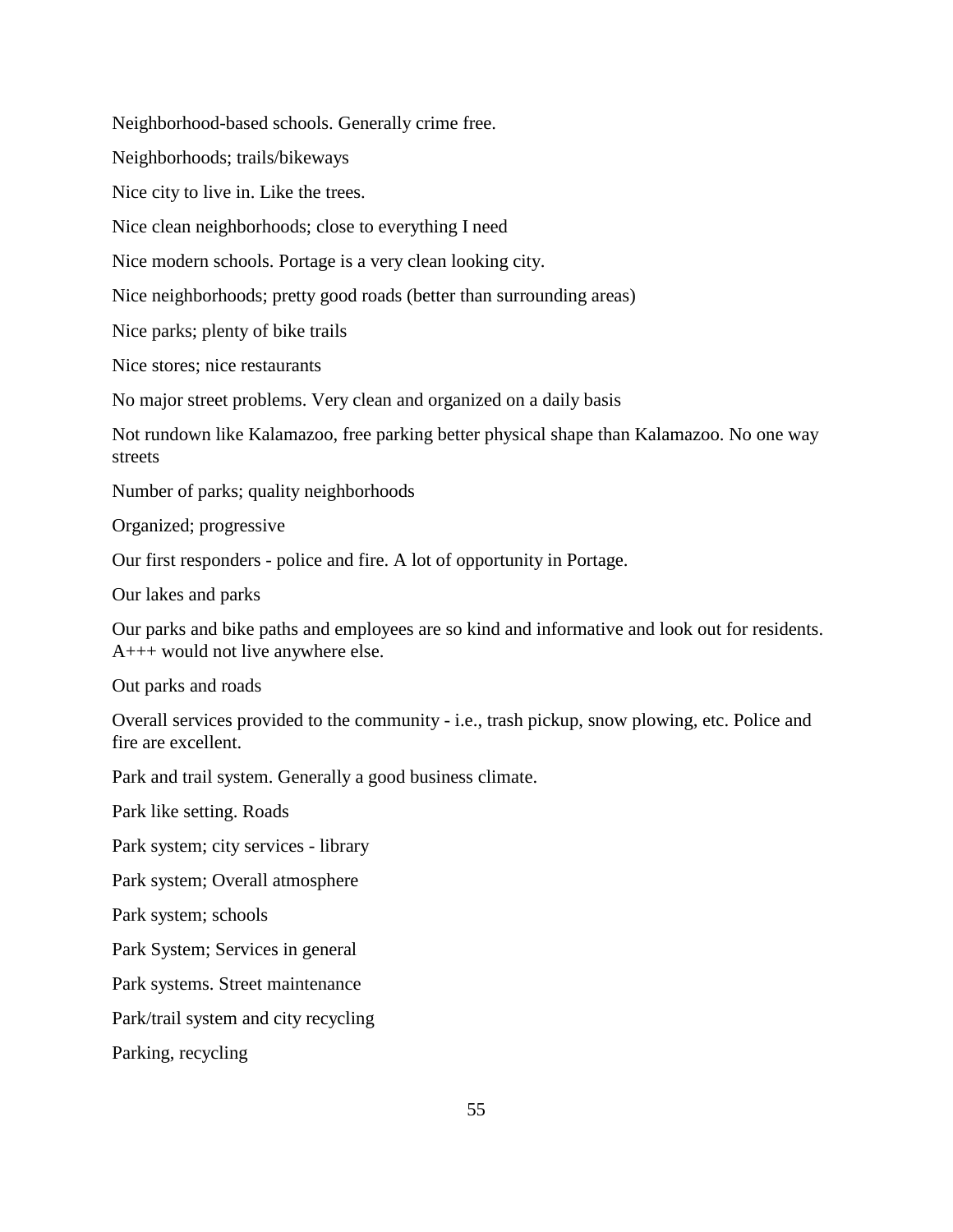Parks

Parks

Parks - how it is maintained

Parks & walking/biking paths; condition of city streets/schools & facilities

Parks (parks and bike paths); supportive and engaged city staff

Parks and bike paths

Parks and bike trails

Parks and bike trails

Parks and bike trails, library

Parks and bike trails/lanes; Portage Public Library

Parks and bikeways

Parks and general aesthetics of the neighborhood. Choice of restaurants and entertainment (mall, etc.)

Parks and library

Parks and most road conditions

Parks and public lands. Commercial property.

Parks and public safety officers (fire and police)

Parks and public services. Schools. Leaf and junk pick up.

Parks and restaurants/ stores

Parks and roadway landscaping

Parks and shopping mall.

Parks and the bike trails.

Parks and the Portage [illegible]

Parks and trail system. Safety

Parks and trails

Parks and trails

Parks and trails and library

Parks and trails. Spring junk pick up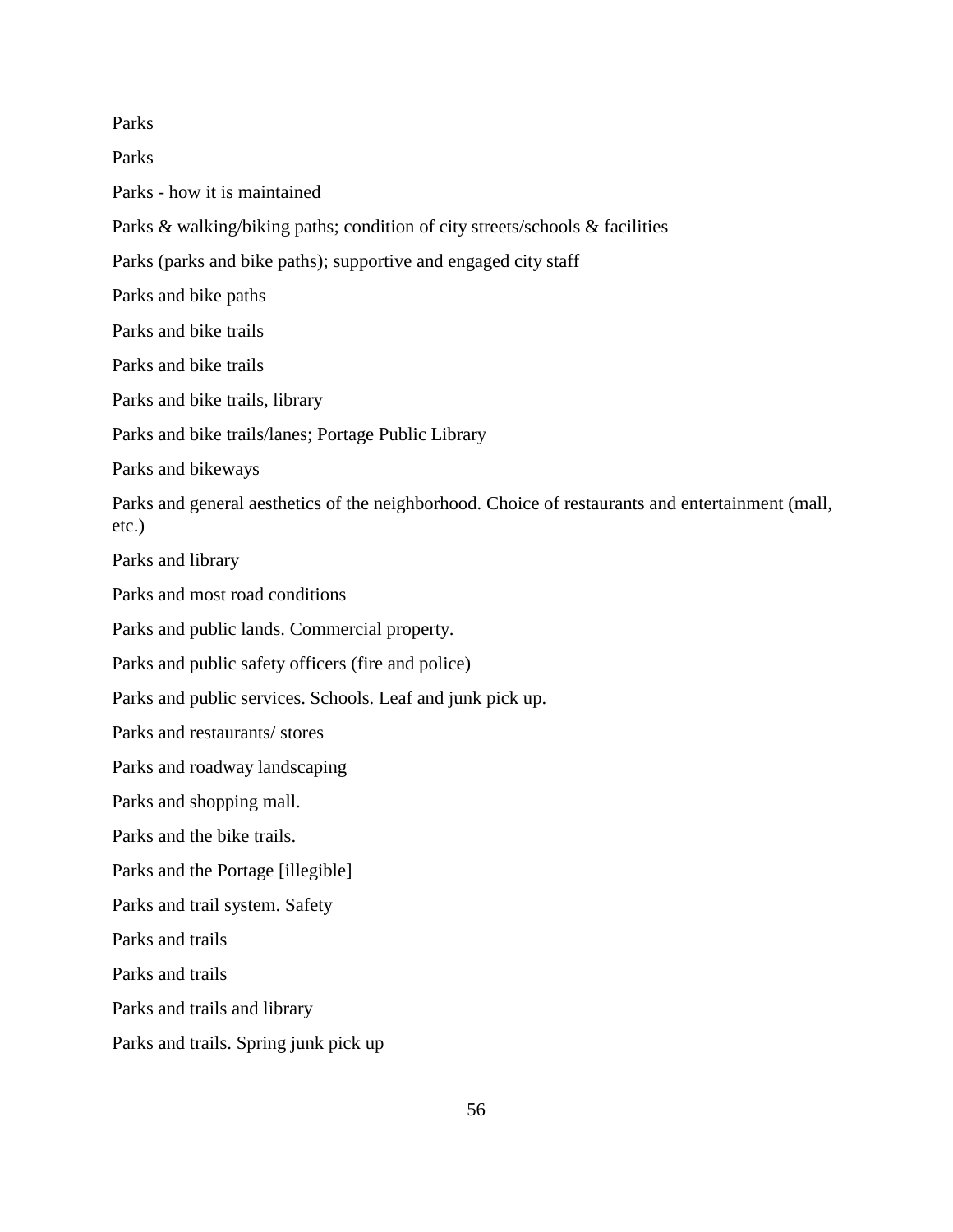Parks and trails; Great neighborhoods Parks department and the cleanup programs Parks including walkways and bike paths; Fire department Parks, bike trail system Parks, bike trails Parks, focus on the arts; schools Parks, green areas Parks, Library Parks, retail stores Parks, safe, growing diverse population Parks, schools Parks, trails, city is very well kept. Parks. Plenty of forest/ trees Parks. Well maintained roads. Parks/ green space Parks/ open space. Safe and secure city living in an urban area Parks/ trails, schools Parks/recreation/roads Parks/trails. Programs offered in the community Parks/trails; Police/fire Parks; city manager Parks; curbside programs Parks; trail system Parks; trails Parks-Library Schools

Peaceful. Easy to get around.

People are friendly; there is significant open space - even if in fully developed neighborhoods, there is open space.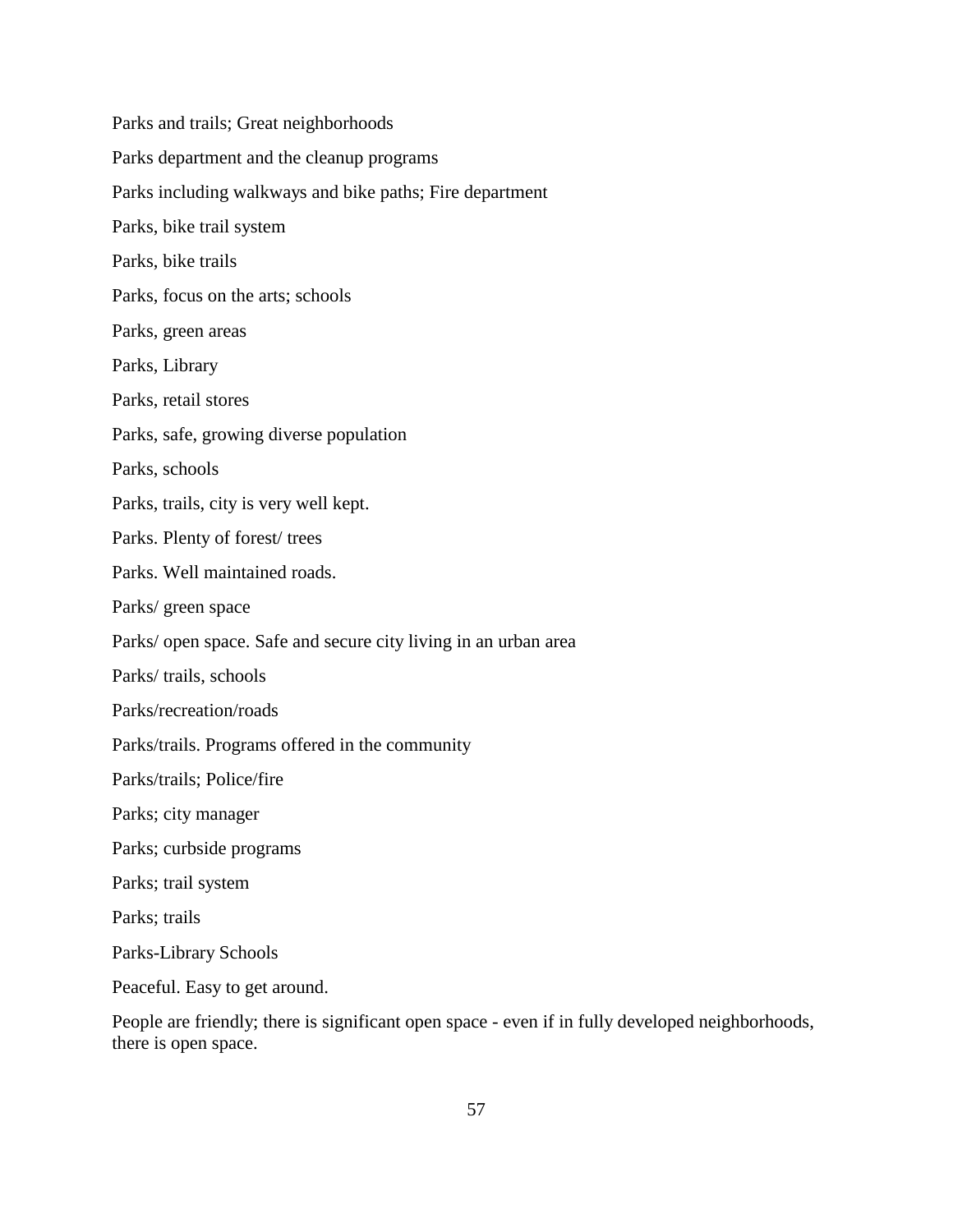People, access to everything Pleasant city and friendly population, great schools. Pleasing - well maintained community which has many services for citizens. Police and fire Police and fire dept. Police and fire, strong [illegible] values Police presence & amount of outdoor activities possibilities Police protection. City hall offices Police services/safe; generally clean Police, fire Police/ fire Police-fire; schools Portage parks, cleanliness of major areas Portage is a good looking / modern city. Good road systems and modern schools. Portage is beautiful city-very convenient to shopping and very proud to be living in this area. Portage is clean. Portage has trees Portage is clean. Shopping is close. Portage Libraries; Parks Portage Parks and the trails/pathways are part of the hominess/beauty of Portage. Portage Parks; Community cleanliness Portage Public Schools; The zoning Portage senior center. Public Library Portage Sr. Center; Parks Portage takes good care of city parks, buildings, common areas, etc. Pretty city - well run Pretty easy to navigate. Plenty of recreation areas. Pro-business and pro new business; easy access to everything

Proximity to businesses. Decent maintenance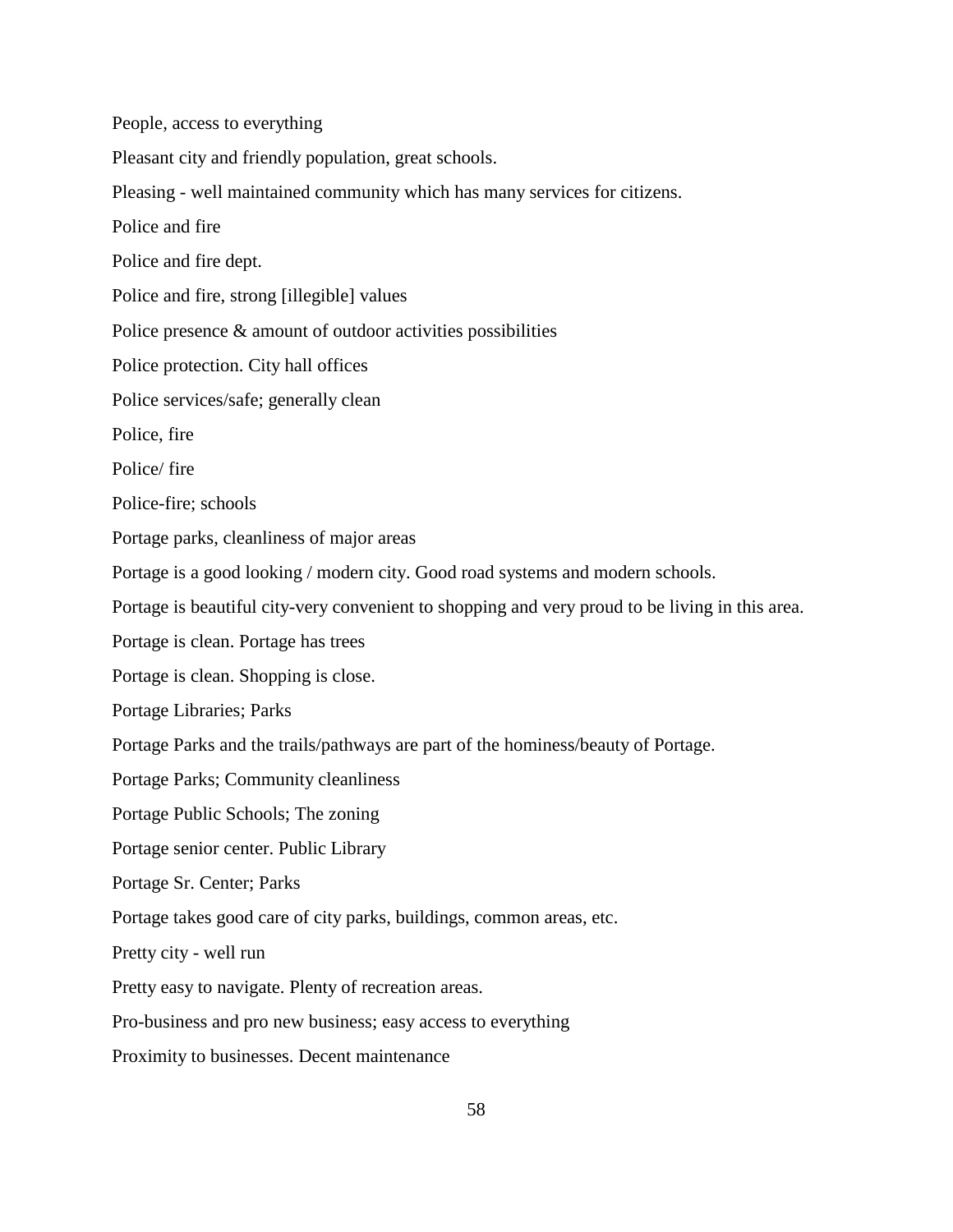Public library; park system Public schools and attractiveness of the city Public schools; great neighborhoods Public schools; low crime/safe Public services are excellent. Neighborhood. Quality of Life Quality of services; well-maintained neighborhoods Quality of the roads (road surfaces, landscapes); quality of the city parks Quiet town Recycling. Public Safety officers Residential taxes have been kept to a minimum compared to City of Kalamazoo; Portage Public Schools have earned very respectable credits for education. Response time for emergency services. It's very clean. Responsible public safety department. Convenience to shopping needs. Roads and police two biggest priorities. Both are solid in Portage. Running/biking trails. Brush/trash clean up. Safe and diverse. Safe city and attractive city (good roads, good shopping, good public areas/services) Safe community Good school system Safe community, recreation with trails and parks. Clean, good services Safe community. Good schools. Safe community; access to shopping Safe community; lots of parks/bikeways and trail ways Safe community; reliable public services Safe family environment and neighborhoods; Accessible parks and trials system Safe good parks Safe neighborhoods, ease of travel to different parts of the city and outside the city Safe neighborhoods, good schools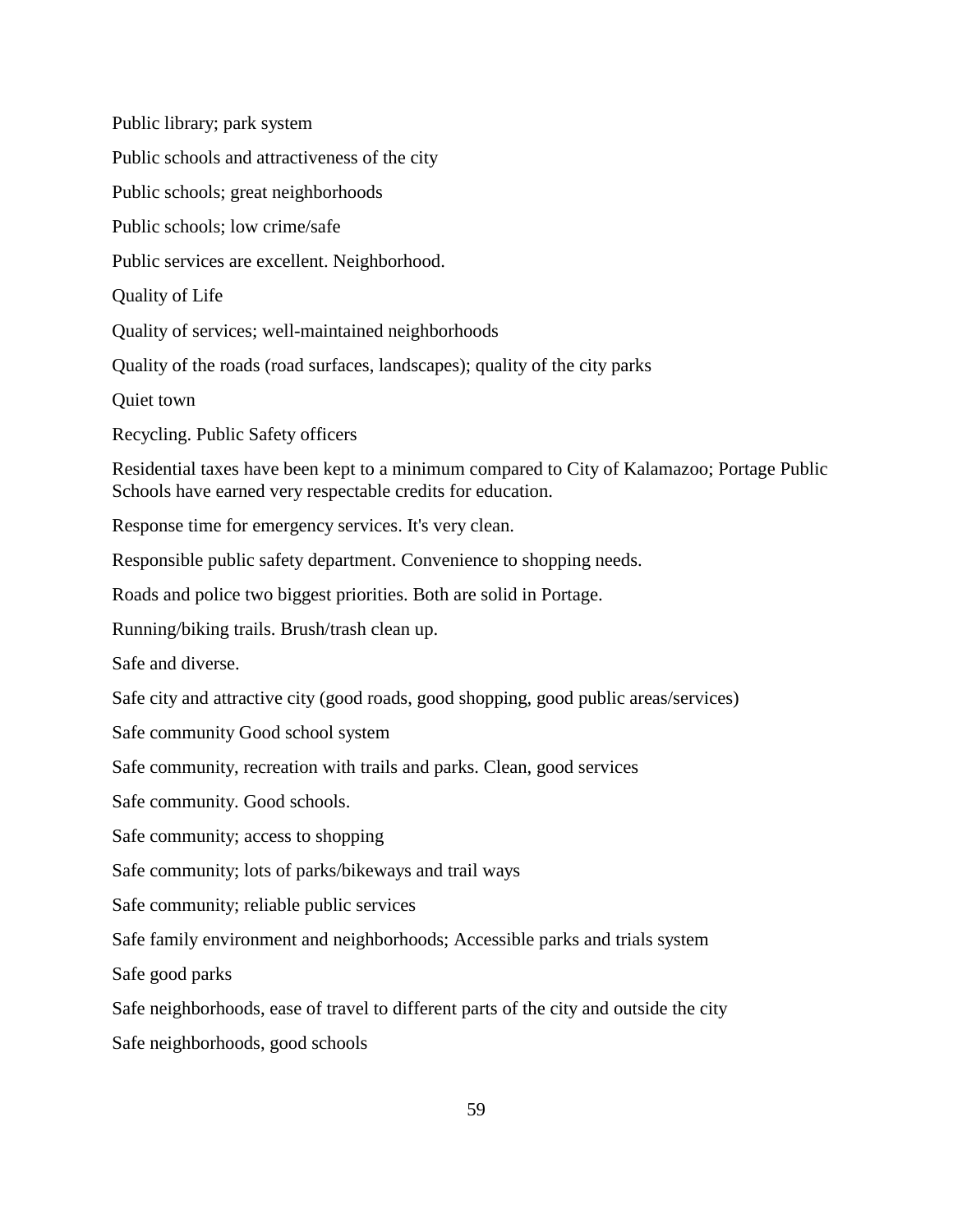Safe place to live so far. Safe place to live. Great schools Safe place to live; schools Safe! Clean Safe/clean neighborhoods; quality education Safe; variety stores, restaurants; churches Safety (police, fire, EMS, urgent car after hours, public transportation, etc.). Food and clothing banks. Safety and convenience to services Safety and junk pickup Safety and schools Safety, cleanliness Safety, family friendliness, parks Safety, panhandlers Safety, variety of opportunities for entertainment, activity, etc. Safety; parks Safety; well controlled city School district, when offered the recreation programs (music, festivals, etc.) School system and shopping and restaurants School system and the [illegible] awesome!! School system, close to everything School system; linear parks and biking trails School, stability School; God mix of nature and business/residential Schools **Schools** Schools Schools a safety Great Community!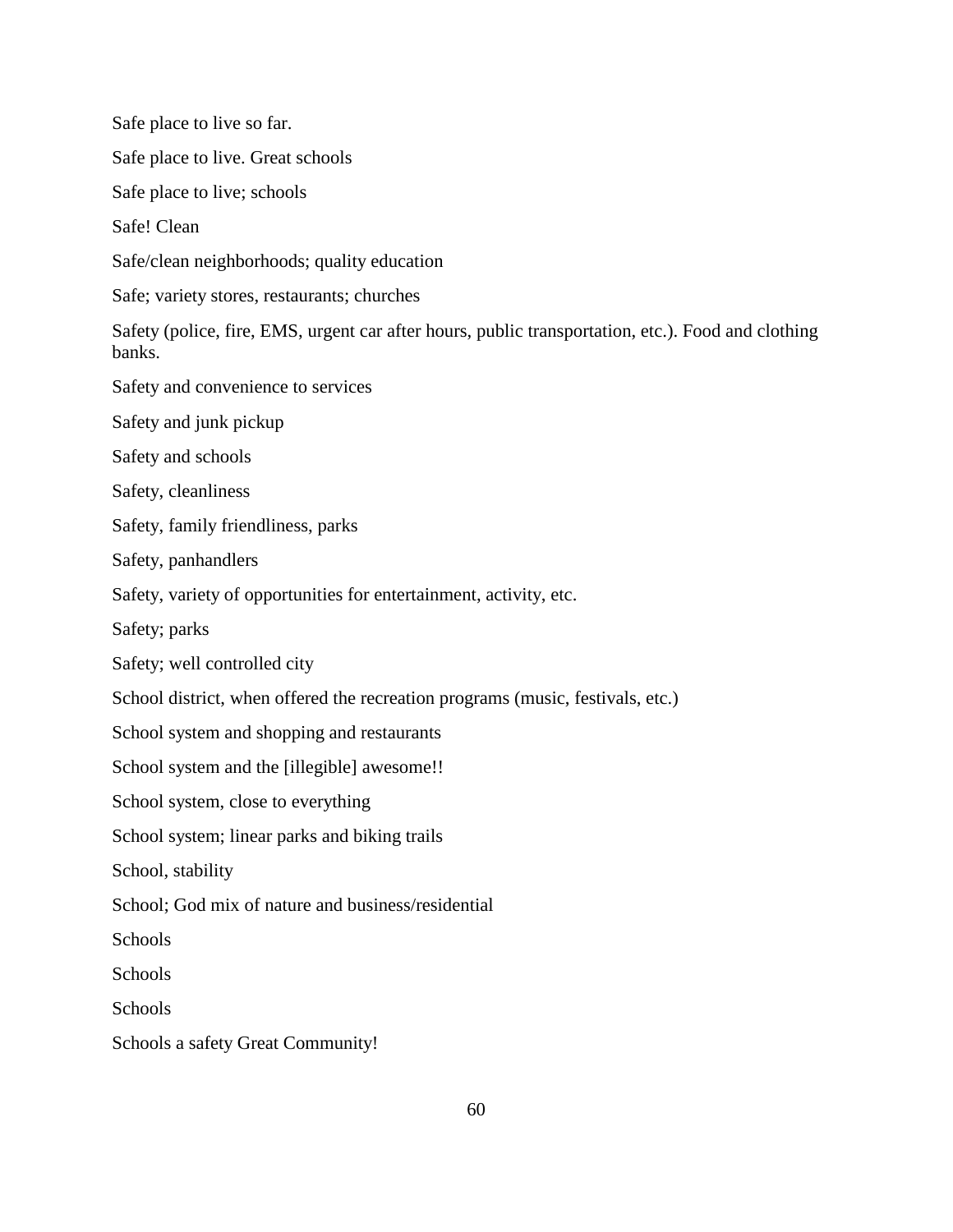Schools and business - industries Schools and churches Schools and cleanliness Schools and employment opportunity Schools and hiking/ bike routes Schools and park system Schools and parks Schools and parks. Planting of annuals and Christmas decorations Schools are great; many restaurants; the mall needs to open at 9:00 Schools! Public safety. Schools, Appearance Schools, bike trails Schools, city services Schools, houses are kept nice Schools, mall Schools, parks Schools, safety for its citizens Schools, trails Schools; bikeways (would like to see connecting routes between cities) Schools; Clean Schools; community neighborhood services Schools; community services; P.S. I love Portage - don't change too much! Schools; Parks and trails; Access to shopping Schools; parks/trails Schools; Public safety Schools; stores/merchant/food availability Schools; up keep Schools-Library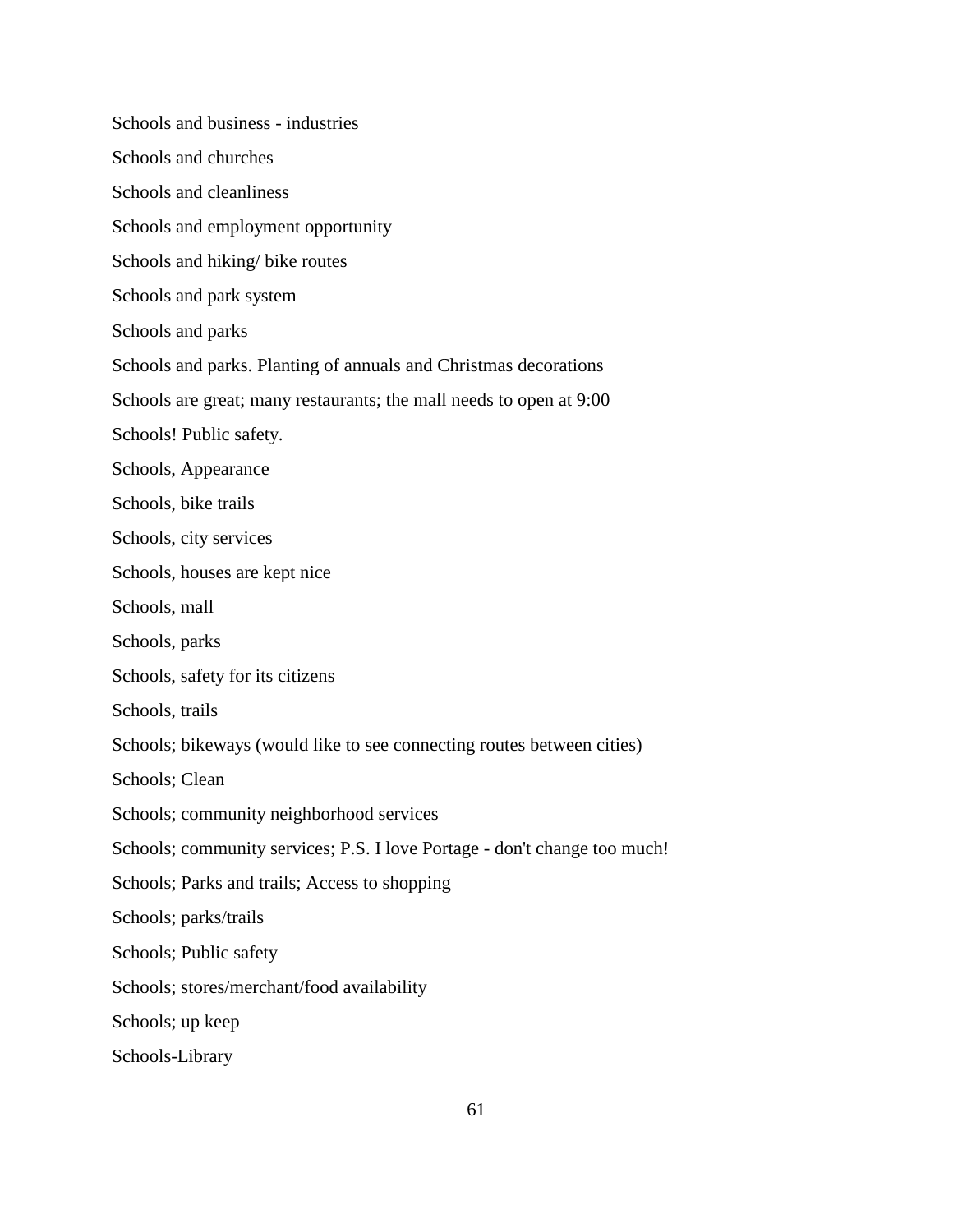Senior Center; yearly rubbish pickup Sense of community; Safety Sense of community; strong city staff Services offered are first rate: schools, fire, police, store, library, etc.; Maintenance of the community cleanliness and aesthetic, beauty of street corners, etc. Services; parks and trails Shopping and city parks Shopping and dining options. Shopping and eating places. Good roads Shopping, middle class neighborhoods Shopping/restaurants; parks/bike trails; curbside recycling program Single stream recycle is awesome. Parks and trail systems are excellent. Size (just big enough). Schools Size, city; No traffic except for Westnedge Ave. Small town feel; good balance of restaurants, pathways, goods and services Small town, convenient. Small town, good business. Speeding with no fear of getting a ticket. Everyone runs at 10 to 15 over "no police" Stable neighborhoods. Great shopping. Still small city atmosphere; safety Strong Public education system. Location between Chicago and Detroit Strong public safety; Commitment to safe biking Taxes and schools The affability of the citizens and communities within Portage and the availability of services of Kalamazoo (hospital, sports, etc.) The area lakes and also the shops/stores on Westnedge Ave The bike lanes and trails The bike paths and parks The bike tail and parks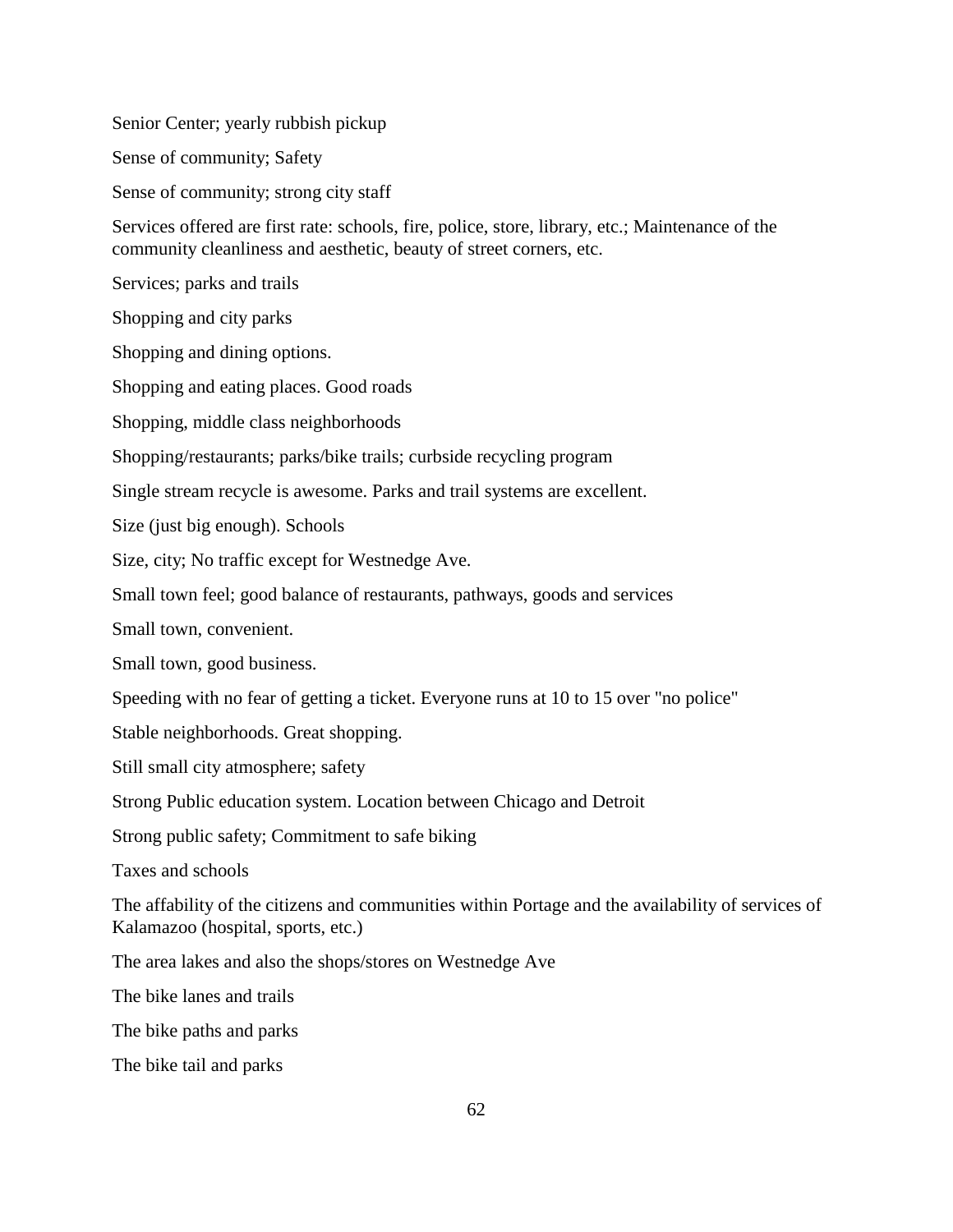The bike trail and how progressive and good the city government is, also supporting the library and portage schools.

The bikeways and the forest

The business growth; our police and fire departments

The Celery Flats, other trails and bike paths

The city is not too compressed and the requirement for trees keeps it beautiful. The city consistently tries to make repairs to streets that are in need.

The community is well maintained and fair taxes

The convenience and availabilities of a large city with the quaintness and comfort of a smaller city. Family values are still important.

The extensive trails, nature

The lakes and parks

The lakes and public parks/trails

The library and the lakes and parks.

The library and the trail system

The library; parks

The Library; the Parks

The mixture of people and nature/ natural resources or open land. Many of relative and out of state friends compliment on this as a plus. The established businesses along Westnedge.

The park system and locally owned businesses

The park system is wonderful and I appreciate all the pickup days (brush collection, junk day, recycling)

The park system; the school system

The parks & bikeways. Celery flats is beautiful

The parks & trails

The parks and lakes

The parks and trails. The senior center and farmers market

The people, the lakes

The planned open spaces. Attention to needs to Portage citizens.

The parks and lakes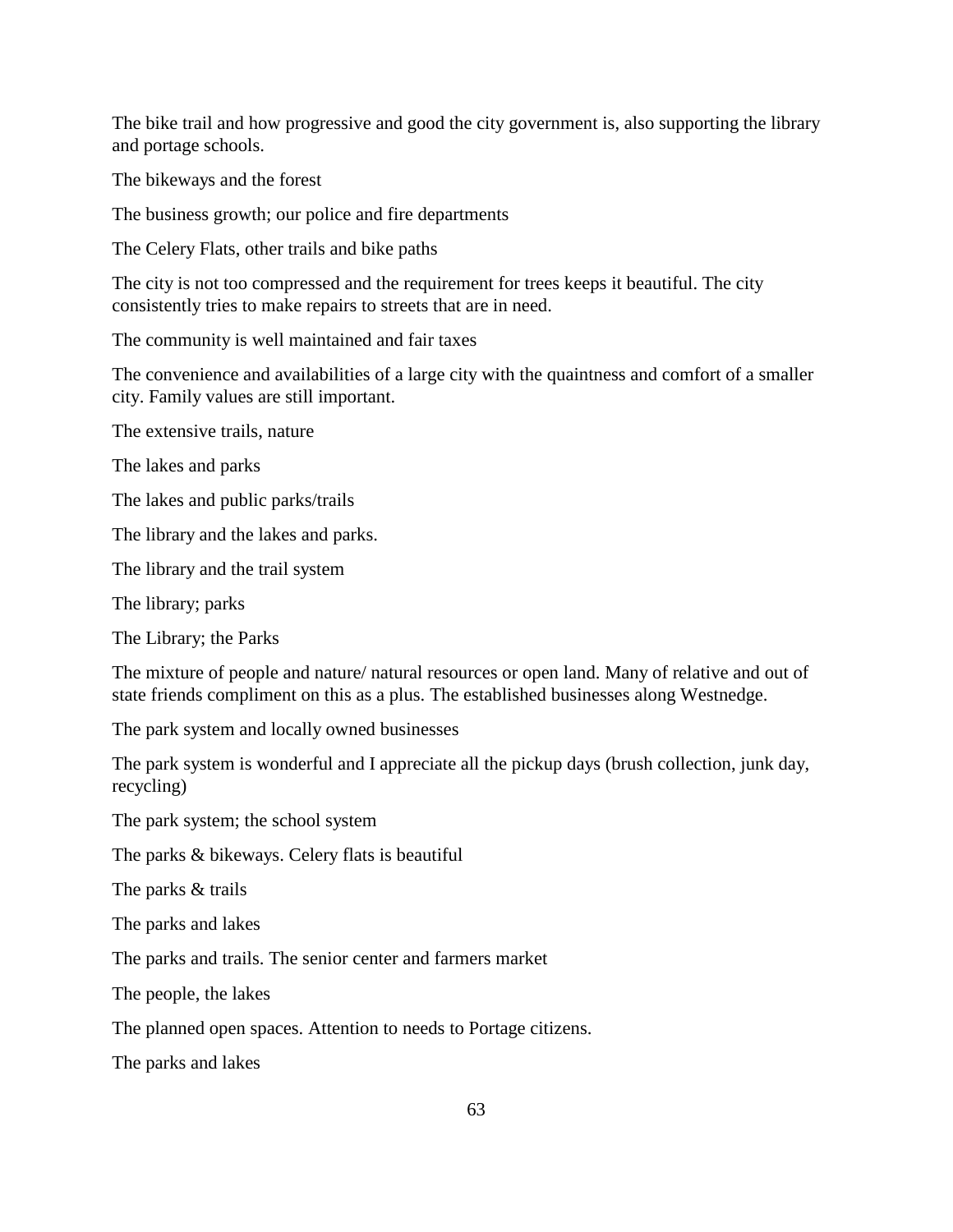The public parks and the trails to walk The school system and city parks and recreation. The school system; city services - police and snow removal The schools and convenience to everything The schools!!! The library!!! The schools; the trails and parks The services we get The trails and services. The walking/bike trails Traffic flow; working people Traffic patterns. Small town with good schools and close to two big cities! Trail system is good, not a lot of crime Trail system, Location Trail systems; parks Trails and bike paths; recycling program Trails and bikeways; Parks and lots of trees and green space Trails for biking/ hiking. Very happy of the new 5' distance law Trails; sports fields Variety and availability in the entire city Variety of stores and restaurants. Good athletic facilities. Variety of things to do (entertainment) and places to eat and shop. Very friendly neighborhoods. Ease of getting around Portage (no roundabouts) Walkability, access to grocery, taverns, and tree lined streets, neat/clean neighborhoods Walking and biking trails. Like that the area is clean and quite safe. Walking trails and sidewalks connectivity; Convenience to roads, amenities, services (we wouldn't live outside Portage or Kalamazoo city limits because of the drive in just to pick up food or access to emergency services)

Walking trails, parks

Walking trails; not out and about!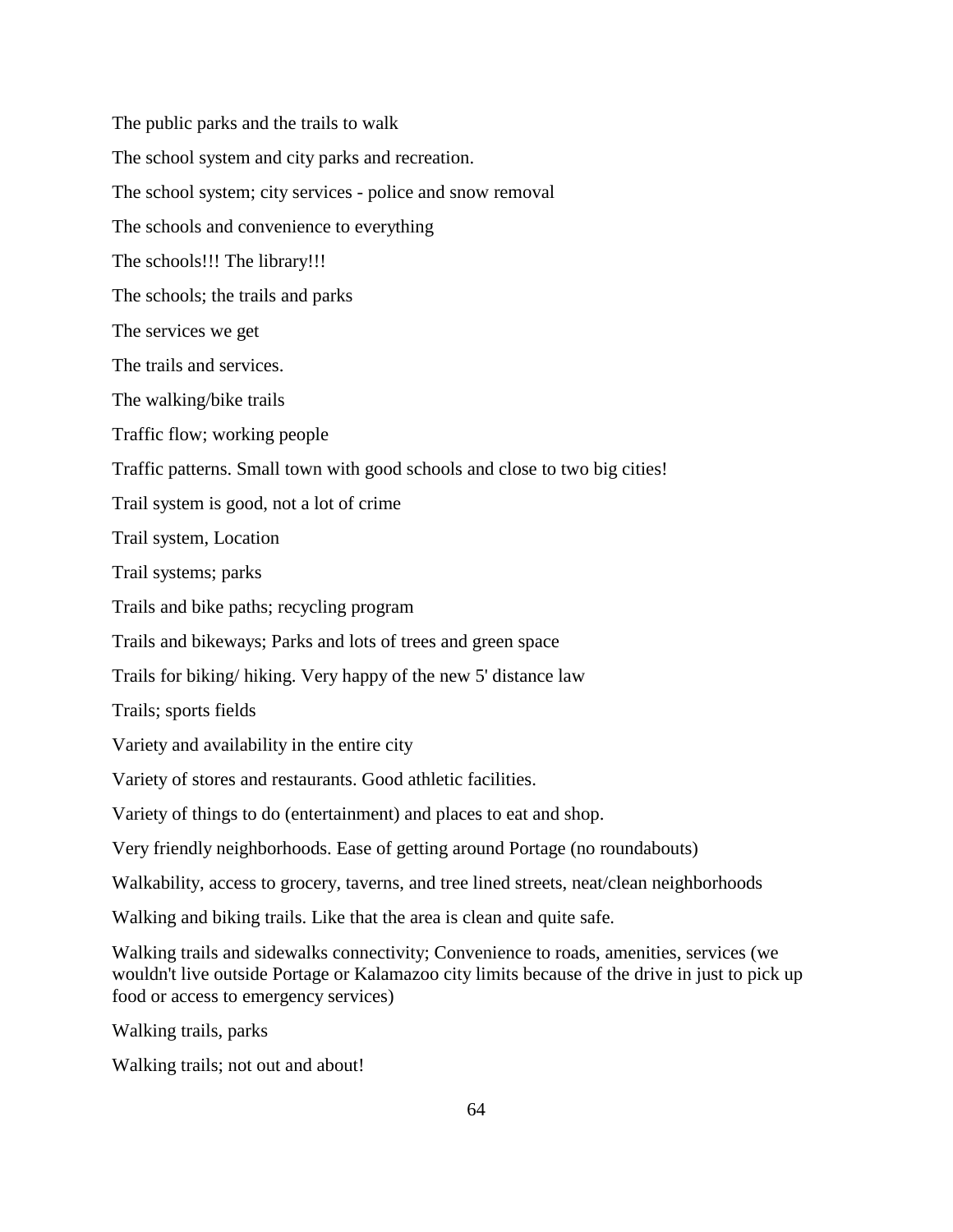Well maintained community and parks; cooperative city council

Well maintained; safe environment

Well taken care of; trees, parks, very good city government, Friendly people

Where I live everything that I need is close

Wonderful place to raise a family. Schools are very good; got 2 kids into universities of their choice

## **42. Looking at the next ten years, what do you think is the single most important problem facing Portage?**

[Illegible]; tax base

1) Marihuana (medical or otherwise) 2) Transgender access to girls bathrooms-this is a huge issue and should be prevented

1. Housing/apt. for people; 2. Housing - 1. Rent for the following (disabled, Section 8, Hud Home) 2. Ownership

1. Maintaining infrastructure. 2. Traffic congestion, population density.

1. Please no marijuana dispensaries, medical or otherwise

1. The feds forcing more low income housing with their rules and laws. 2. Losing focus on quality. Must enforce ordinances!

A protracted effort by town to maintain a non-adversarial stance with residents during the coming period of limited resources conflicted with unrealistic demands

Abandoned commercial properties. Especially along S. Portage Road.

Acceptance in diverse population, MM acceptance. Q's 12-14 - important improving area to keep younger generations around long term.

Addressing areas of poverty + economic insecurity

Advancing age of citizenry and attracting diverse industry and services (i.e., Amazon)

Affordable housing

Affordable housing

Affordable housing for senior citizens

Affordable senior housing

Affordable/quality senior housing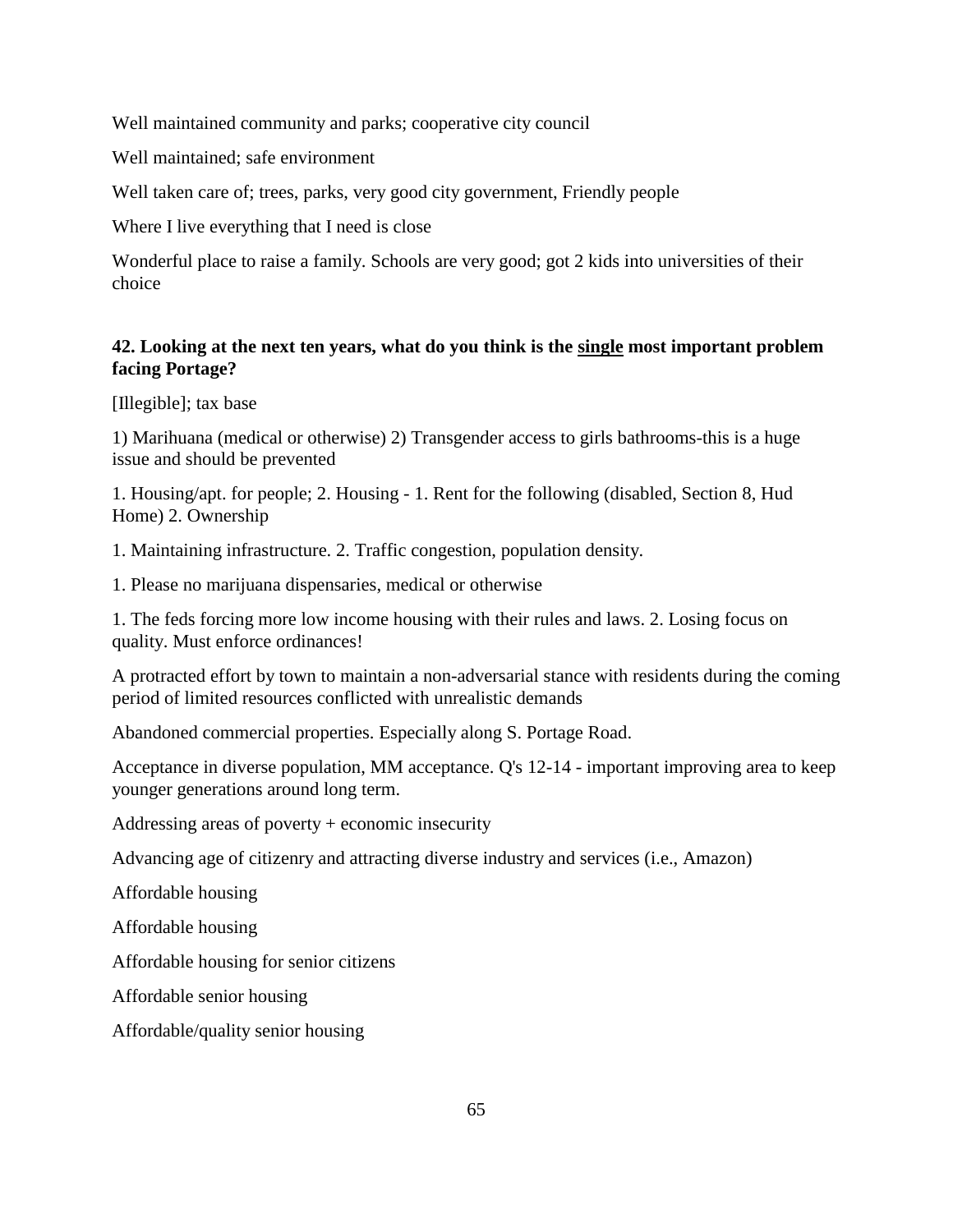Aging infrastructure

Aging infrastructure and aging population

Aging of the population

Aging population

Aging population needs (ramps, sidewalks, street lights); infrastructure improvements

Allowing more business traffic on S. Westnedge. Prior report adopted to not allow new business, city changed mind and allowed Walmart, etc., pay for report and don't follow advice.

Always producing good citizens through high school + college education!

An aging community

As someone who moves using a wheelchair + social security only income-rules out Medicaidwould appreciate additional activities/offerings for those, [illegible], who are limited and/or ruled out

As the city grows, traffic congestion seems to increase on the major roads.

Attracting new jobs and keeping the drinking water safe and lead free

Availability of new construction homes

Available jobs

Awareness of baby boomer residents

Bad management at Milham Meadows apartments. Too much loud noises, do not clean snow enough off sidewalks - not enough carports

Bad roads

Balance budget

Balancing growth and development

Being able to handle growth.

Being environmentally astute - stop chopping down trees!

Better bus service throughout the city. Particularly that are able to accommodate seniors with walkers! Most of us do not drive anymore!!

Bike safety, road conditions.

Balancing development with natural resources

Bringing new companies into area for jobs

Budget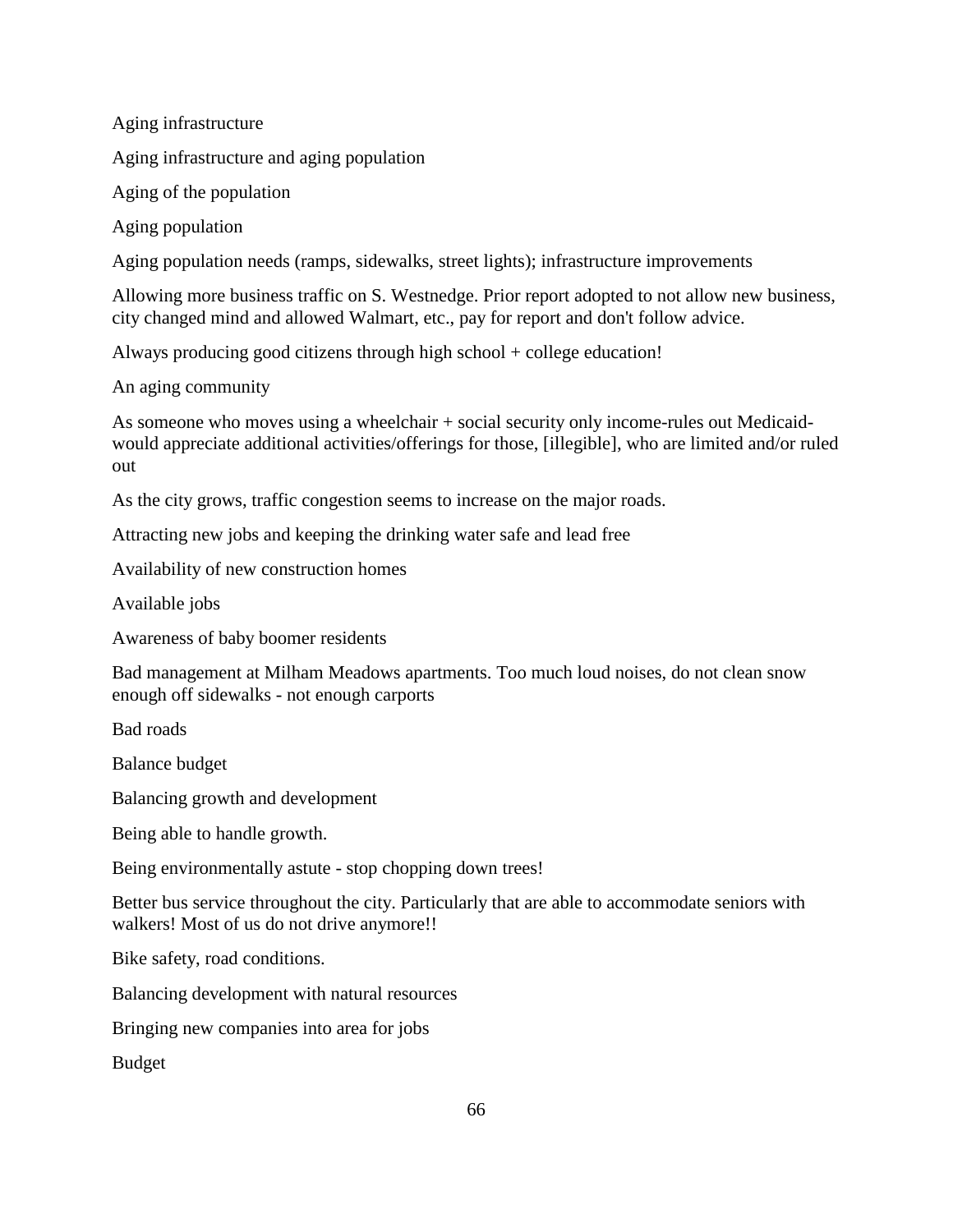Building more offices when existing spaces are empty.

Business growth in the limited landscape that's available to expand/grow

Bury electrical lines

Business growth and retention

Can't think of a thing

Can't think of anything! All good.

Can't think of one

Care for senior citizens

City council never says no to any business that wants to build here. How clogged do the roads need to get before you start putting the quality of life in Portage over tax revenue?

City might be growing too fast. Traffic will increase as population increases

City/school boundaries. We have a Portage mailing address, pay Portage taxes, but are in the Vicksburg school district :( We are closer to Lake Center elementary than any other school and we have 5 kids under 10

Clean drinking water, mental illness services, cost of living. These are all going to be major. Ultimately, drugs (use of drugs, sale of drugs) will greatly effect safety.

Clean water

Clean water; rivers, lakes, and streams seem to get worse and worse. Even the city water is getting worse.

Coming up and implementing strategic ways of reducing the influx of traffic on Oakland Dr.

Congestion on major streets

Connecting bike paths-- a white line on the side of the road does not safe bikeway. Planning for the growth of traffic

Conservative budgeting ... property taxes

Continual growth; support neighborhoods; safety and conditions

Continued escalation of property taxes

Continuing a good balance of commercial/industrial development and neighborhood/family areas.

Cost of housing is very high

Creating a downtown center/not being so spread out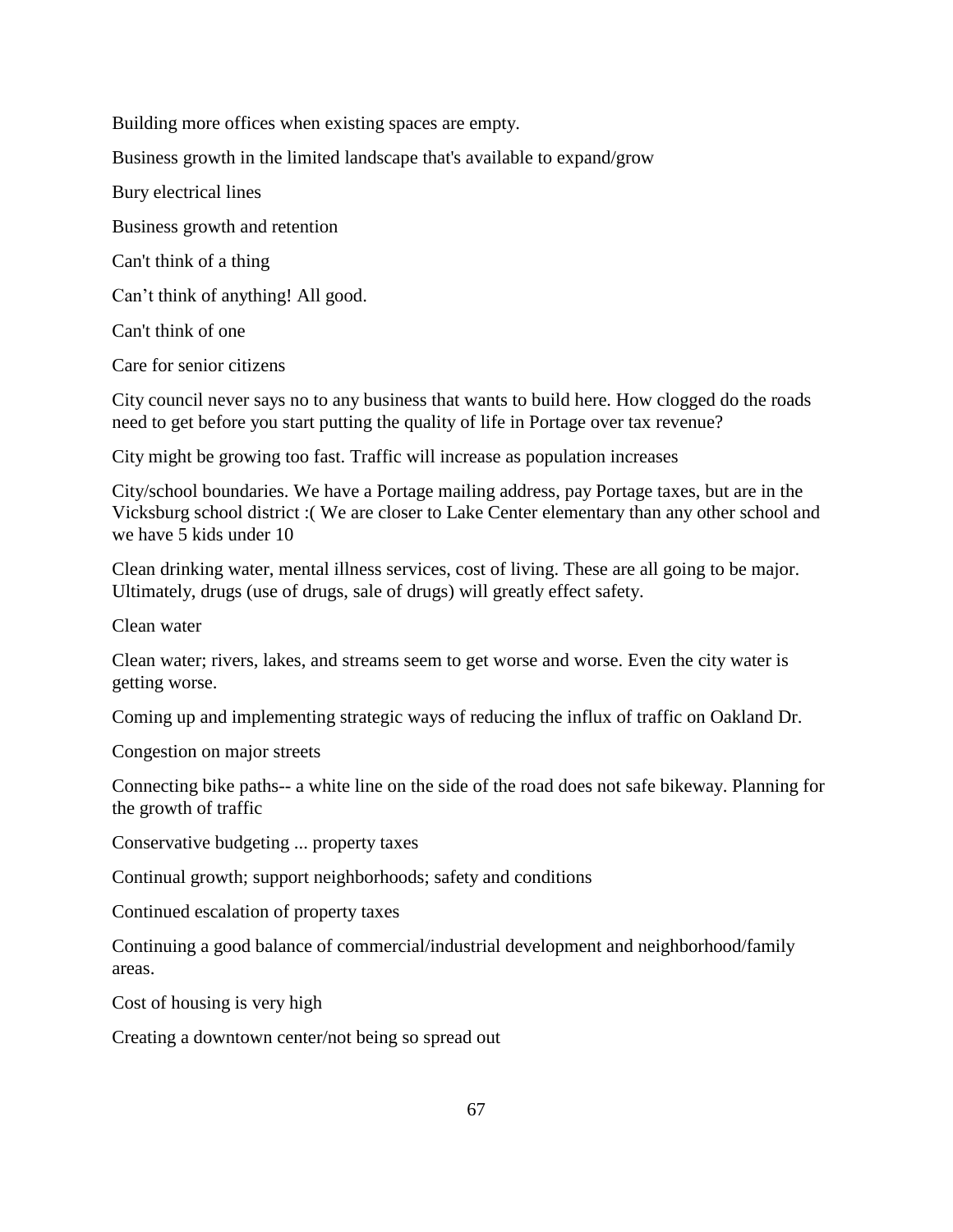Crime

Crime

Crime and drugs

Crime moving this way from Kalamazoo

Crime-- no reporting on crime statistics doesn't mean there is no crime. Fix it.

Crime!! All types. Lack of connection with police and neighborhood

Crime. Seems to be moving in.

Crime; providing excellent education

Crossroads Mall's stores leaving. Disruption in mall. Limits shopping Fri and Sat

Cutting down on drugs

Decaying and crumbling of neighborhood streets and dangerous sidewalks in many neighborhoods.

Decline of Crossroads Mall; attracting more industry/business opportunities

Decrease of middle class families.

Deer

Deer

Deer population

Deer population.

Deforestation

Degrading neighborhoods

Degrading neighborhoods

Designed so everything you need a car

Deteriorating infrastructure (roads, bridges, etc.)

Developing land where it is not needed

Development of older neighborhoods/low income homes

Diversity (lack of it)

Do away with the boulevard trees in the center of the road where a turn lane should be, they are dangerous

Do not overtax the property owners between city and schools millage they are getting out of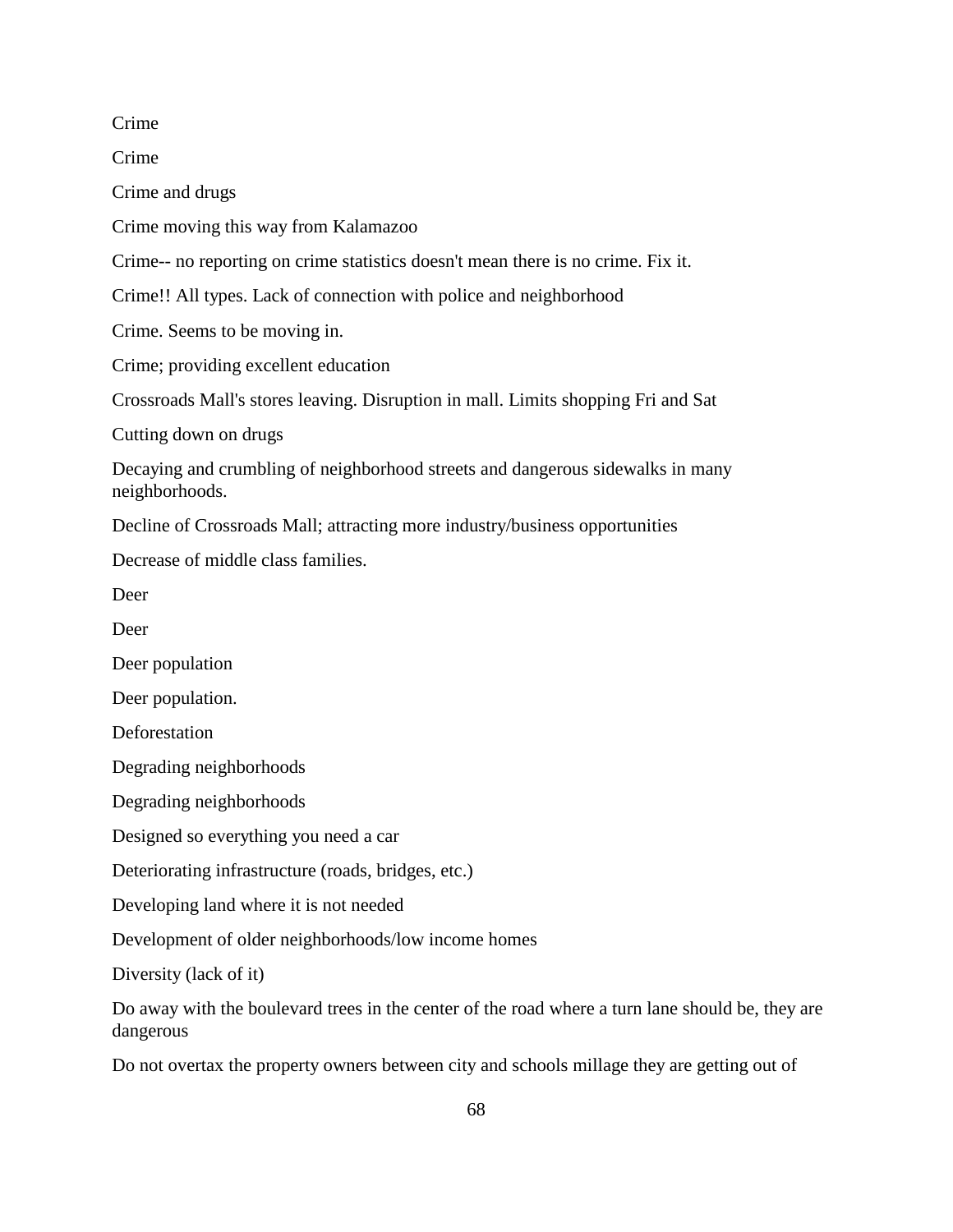control

Don't know

Don't know

Don't know

Don't know

Don't Know

Don't know?

Drug trafficking + teenage drinking

Drug use

Drug use

Drug use among youth. This seems to be a problem in neighboring communities. It is only a matter of time that this issue will reach Portage if we don't reach it first to counteract the problem.

Drugs

Drugs

Drugs and personal security

Drugs-- especially with children and adults.

Drugs in schools. Public transportation.

Drugs; increasing taxes

Drunk drivers

Empty retail shops (or not popular/outdated, e.g. Typewriter repair shop on S. Portage Road); high taxes

Ensure our water supply stays clean

Escalating property taxes

Excessive development leading to an ever increasing number of stoplights. Every time a new light goes up it takes even longer to get around town

Excessive taxes

Expansion +traffic issues especially on S Westnedge

Family demographics have changed to include more adults per household without allowing for sufficient space for people and vehicles.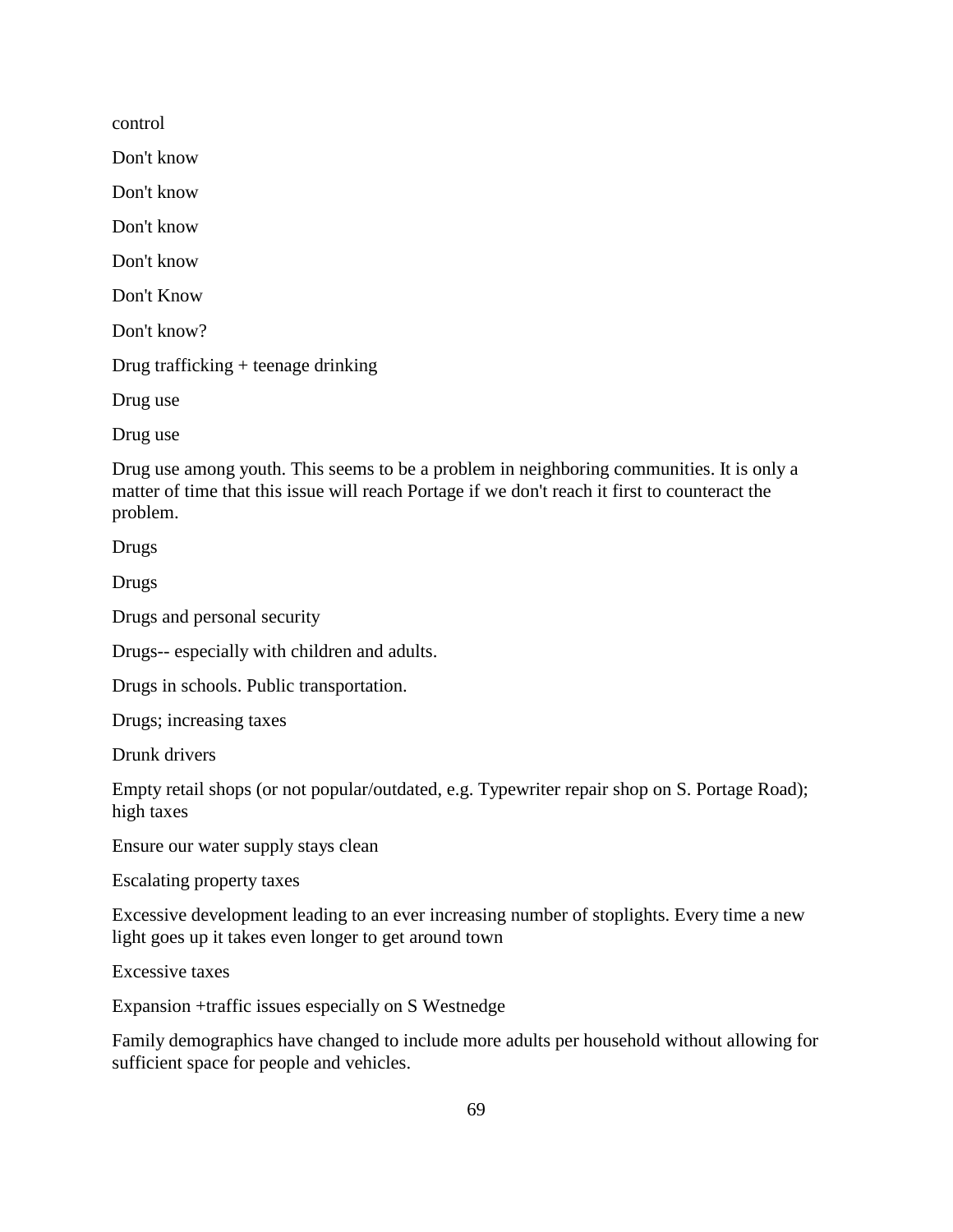Federal government

Fixing/repairing roads

Foreign influences

Getting rid of crimes altogether in Portage. Making Portage a finer city and a family city of Portage. Improving the Earth environment.

Government spending

Government takeover of thoughts and morals

Growth

Growth

Growth

Growth & construction; maintaining services without additional tax dollars

Growth (population and industrial)

Growth and keeping up with the demands it creates. We have the best schools and portage will continue to grow

Growth must be limited. Developers need to be limited. Environmental, sustainability, and resilience must be priorities. We need the city government to serve the people and not property developers.

Growth-- roads and paths keeping up in good working order

Growth will lead to problems with traffic flow and road conditions

Growth, need to slow down

Growth, Portage is expanding. But you need to learn from Lansing, Grand Rapids, and Detroit. What did they do wrong? How can we grow with integrity?

Growth and planning for it

Having a place and support for teens. They roam the streets too much

Having to pay more than our fair share for consolidated 911

Healthy economy

High Taxes!!

High water bills

Higher taxes for families on fixed incomes.

Homeless population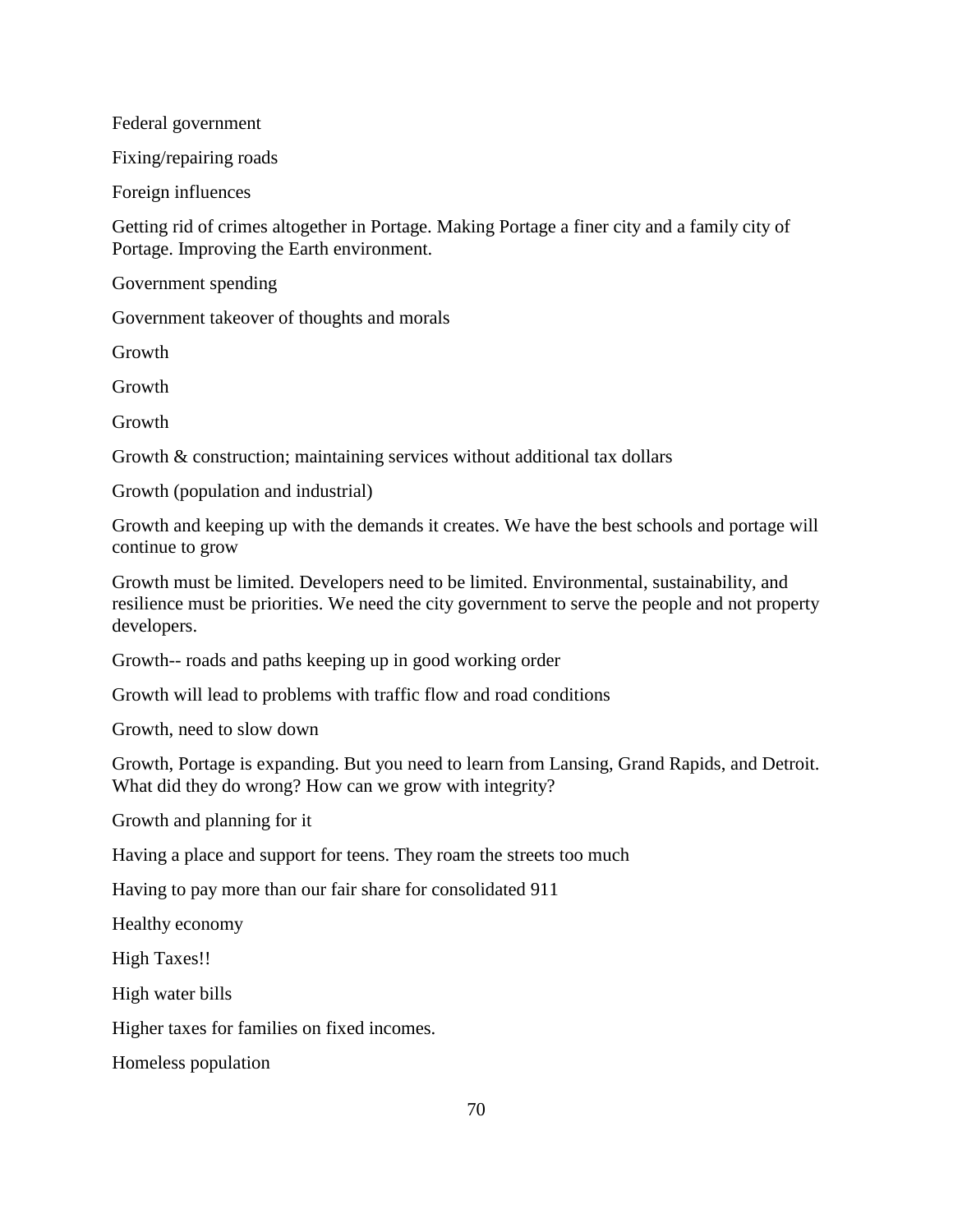Hope we can continue all the programs, leaf, curbside, brush pickups for a long time

Housing for low income residents-seniors/families/individuals

Houses getting older and not maintained in some older neighborhoods which brings in less desirable renters and low income families

Housing that is not being taken care of

How to manage growth

Human trafficking and child abduction. Lower income - water bill astronomical. Shouldn't have a base fee that high.

I cannot think of anything.

I don't have a clear opinion on this.

I don't know

I feel that growth is a problem for our community. Kalamazoo has a lot to offer families and Mattawan is growing and I don't want our community to suffer and hope we can keep our businesses in tact

I feel that there is a growing amount of poverty in the area and some homelessness. I would like to see something done to help these people. Maybe a homeless shelter, or better yet, housing for the homeless.

I heard the high school has a drug problem nicknamed "heroin high"... it was disturbing to hear from my 11 year old.

I think taxes are too high and people can't afford to live here. I think it is too expensive to live here and tolerate the planes until late at night. I am considering moving because of the noise.

I understand that our police can't be everywhere at the same time, so keeping on top of what seems like a spike in assaults in Portage (parks).

If taxes increase it will deter people from wanting to move into Portage

I'll be in Heaven then unless God wants me to live until I'm 98 years! The church needs to preach the gospel of Jesus. I know I'll go to heaven when I die. We all can know is we surrender our heart to HIM.

Illegal drug use

Implementing medical marijuana legalization and you should do it

In many cases much lacking parenting crime-I have been taking care of children in my home  $\&$ helping to raise my grandchildren. It starts when they are young-parenting is important

Increase in population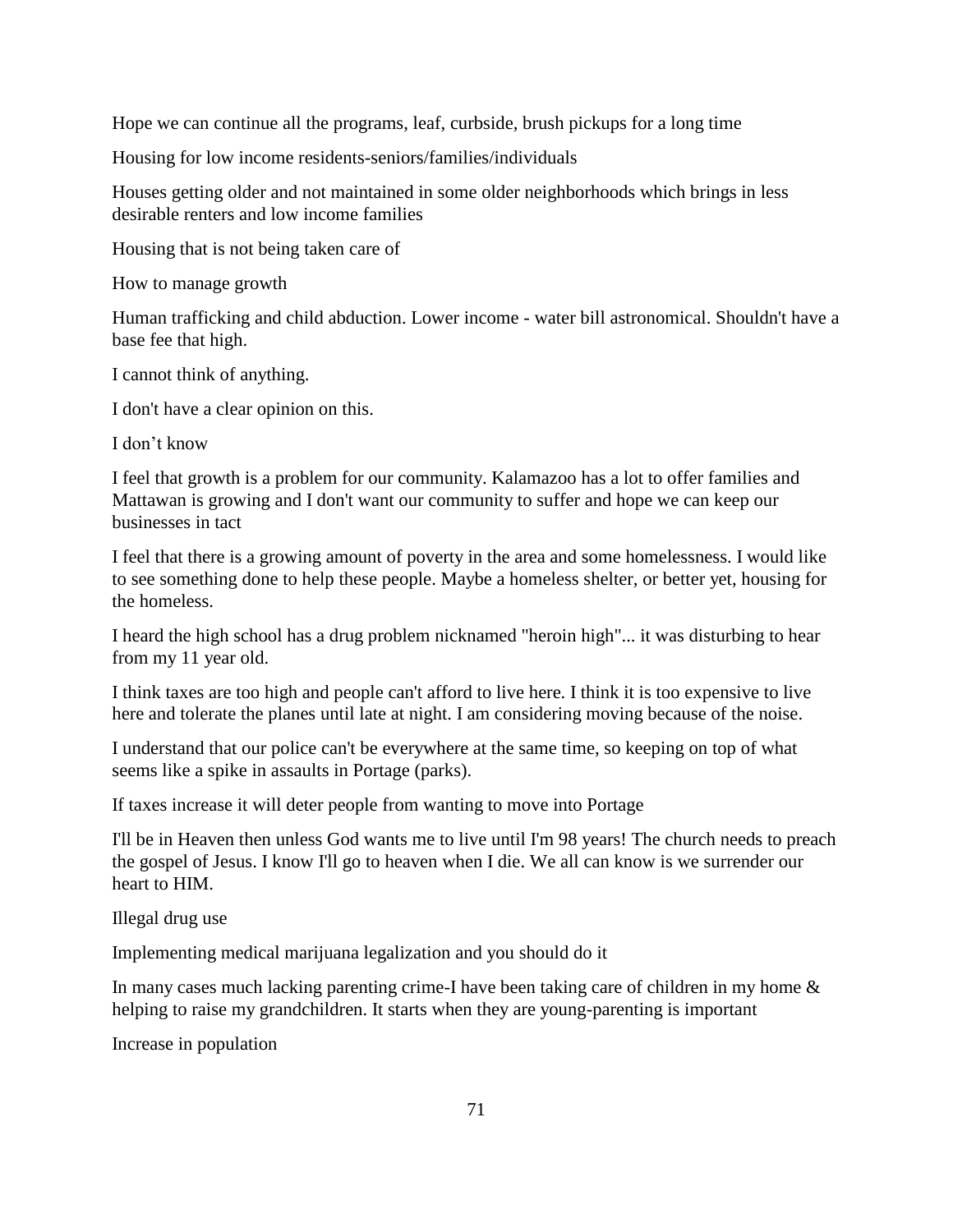Increase in residents (not a problem) which will lead to more transportation issues. Increased crime-multiple thefts/break-ins in our area Increased taxes Increased traffic flow Increasing cost of living Increasing crime, which decreases quality of life Increasing population Increasing poverty among population Increasing taxes every year Infrastructure Infrastructure: keeping up with a rapidly growing community. Infrastructure; building a vibrant "downtown" area It's good! Job and business growth Job sources Jobs for middle class Jobs, which create growth. Higher education jobs in particular Jobs; industry Keep crime down Keep improving schools and services Keep Pfizer and Striker corporate manufacturing presence strong Keeping business coming into the city Keeping business here so we can keep school competitive by maintaining tax base Keeping businesses in Portage Keeping crime down-clean safe neighborhoods. Access to jobs nearby Keeping crime low Keeping it a good city to raise a family. Good neighborhoods, etc.

Keeping it clean! Look at Meijer parking lot, and walking in neighborhoods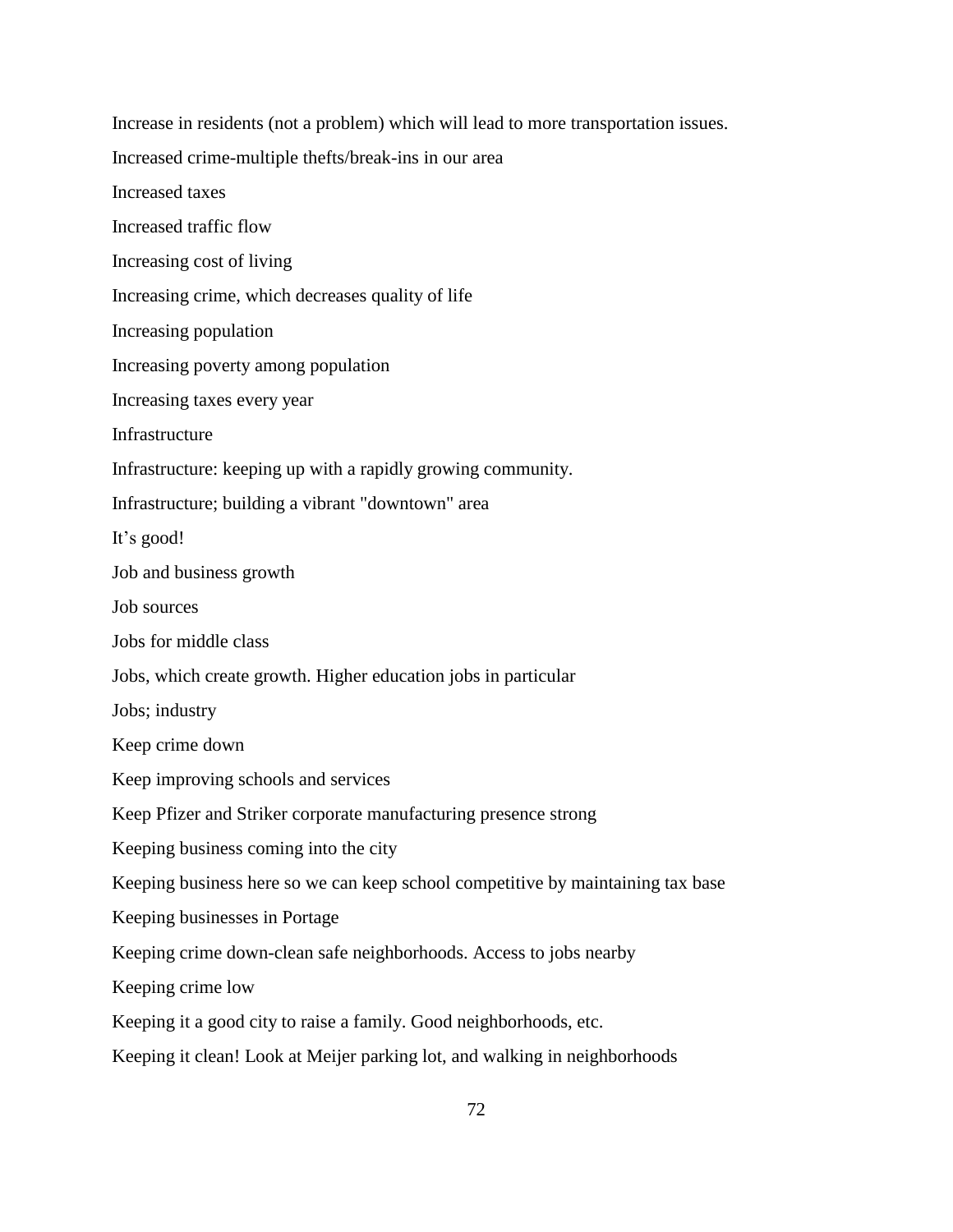Keeping job opportunities for our families to stay and prosper

Keeping neighborhood values stable or on the rise, preventing housing stock from degrading

Keeping open and free land for residents to enjoy

Keeping our schools excellent and being able to compete with areas like Mattawan

Keeping peace among increasing racial diversity.

Keeping rental properties in check to keep the right residential mix. Look around us - no rental controls in Kazoo/BC/Grand Rapids have ruined communities.

Keeping streets maintained and continue to beautify the city.

Keeping tax law

Keeping taxes and fees low

Keeping taxes as low as possible

Keeping the educational facilities up to handle our increasing population whilst controlling costs.

Keeping up with population increase

Keeping up with road repair.

Kids drug use

Kilgore traffic

Lack of crime information communicated to the public. Police are non-communicative and distant--no cooperation and in some cases no common sense. Not quick to help

Lack of downtown - too many strip malls; no real identity and focus

Lack of funding or cuts to education

Lack of funds due to the economy and job insecurity.

Lack of major businesses

Lack of police presence on side and neighborhood streets. Lots of speeders.

Lack of residential real estate for growth

Lack of space for homes

Legalize pot! Ok, ok. Be wary of Californication of neighborhoods-- tearing down modest homes to build monstrosities  $(4000 + sq. ft.)$ 

Legalizing marijuana - or dispensaries, etc. - bad business to get into these issues.

Limited room for new housing; if we lost Stryker or Pfizer the loss would be devastating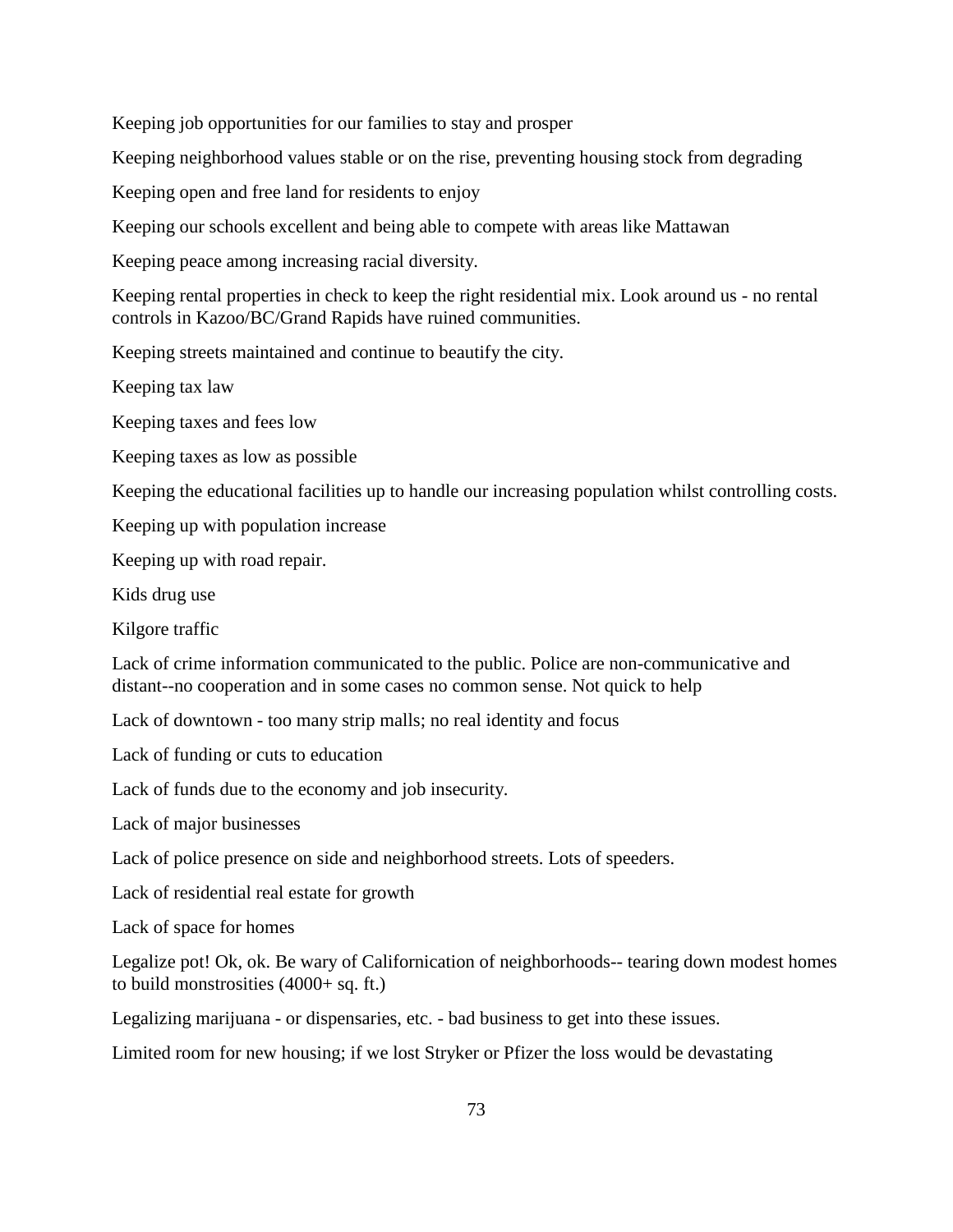Limiting Westnedge Ave. Let new businesses make and support other areas so they too can prosper and divert a lot of traffic flow.

Losing out to West side of Kalamazoo, downtown Kalamazoo

Loss of green space and over construction that [illegible] forests into neighborhoods and soil into paved streets

Loss of natural land. No longer the "tree city"

Loss of retail. Maintenance of entry level and blue collar employment

Loss of tax revenue from retail business due to internet purchase; empty buildings

Losing the wetlands for commercial building

Low income families unable to keep up and or repair their homes.

Maintain a fair, low tax base and low debt!

Maintain present

Maintaining residential (single family) home balance to increasing apartments, condos, and commercial

Maintaining adequate level of services

Maintaining an environment conducive to achieving retail growth & success

Maintaining businesses (feel there is a lot of commercial space that is abandoned/for rent)

Maintaining city infrastructure

Maintaining clean, well kept, updated neighborhoods

Maintaining infrastructure

Maintaining low taxes

Maintaining our aging infrastructure. Water/sewer and storm water collection systems.

Maintaining quality of housing and neighborhoods.

Maintaining quality of housing, i.e. keeping neighborhood to a high standard as well as apartments.

Maintaining quality schools

Maintaining strong moral compass, especially in schools.

Maintaining the excellent infrastructure and supportive services.

Maintaining the level of "niceness" that we have now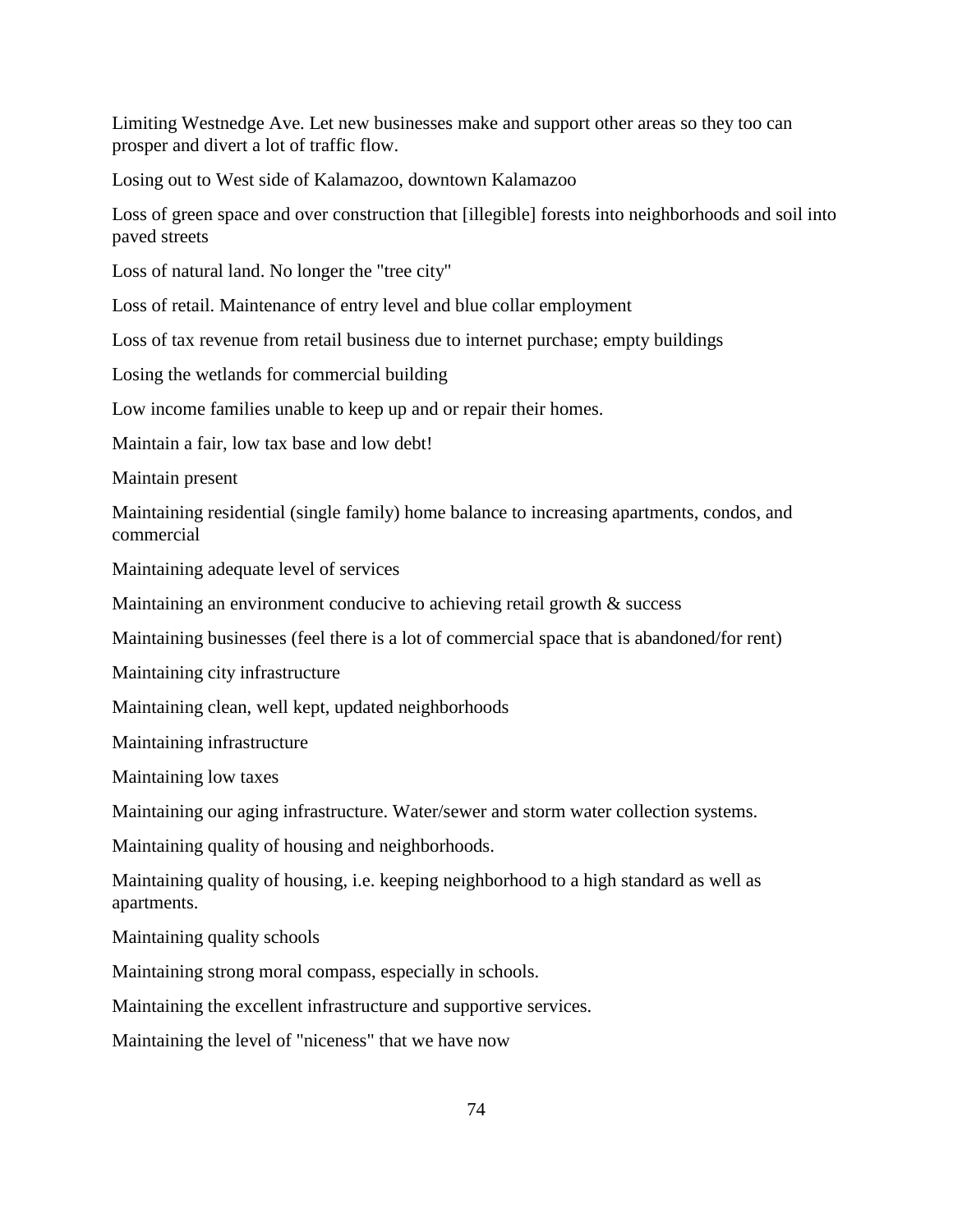Making sure there is a balance of new business and quality of life

Manageable growth

Managed growth

Managing growth

Managing growth

Managing growth wisely to preserve open space.

Managing growth, particularly traffic issues

Managing the industrial and residential traffic growth

Managing the taxpayer dollar

Money always an issue. Baby boomers and senior center

Money for schools to keep up with ever changing economic times/culture

More buildings and homes are being built and it isn't leaving much room for wildlife to go

More small business. There are a TON of chains on Westnedge. Would like to see more local spots

More youth programs

Moving toward green energy in a proactive way

Moving toward renewable energy/ reduce fossil fuel use.

Must lower property taxes

Nasime Ansari!!! Too many garbage trucks all day Monday.

Need a plan to develop a "center" to the city that promotes civic engagement. Shouldn't always be "sprawling" with growth. Make Shaver/Centre/Westnedge area?

Need for affordable housing (to attract a more diverse population)

Need to develop new businesses

Needs more of "downtown" like Kalamazoo - as more people shop online - the space where mall is - create a downtown?

Neighborhood blight and crime; homes in disarray bad

Neighborhood road conditions

New jobs and lower taxes

No AC in older elementary schools in hot months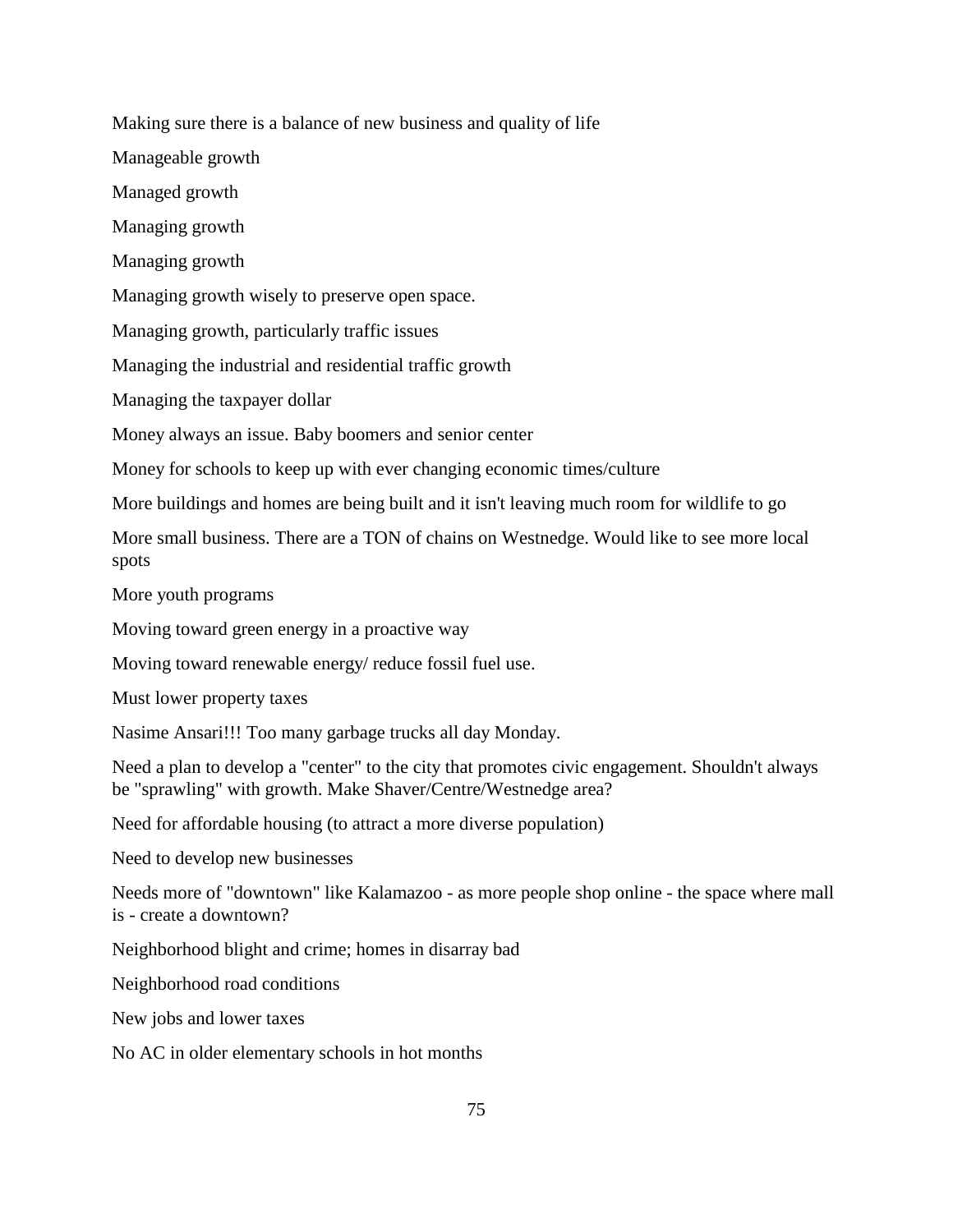No idea

No land left for all the rich developers to turn into high cost condos or housing, show me one neighborhood developed for housing of homes in the \$100,000 to \$30, 000 for lower income families in the last 10 years

No more subsidized housing, we have too much know

No new taxes!

No opinion

None

Not enough recreation for children.

Not expanding too much and losing the "small community feel" and all the nature we have around us. Seems like new complexes are going up everywhere! Too many!

Not having a cohesive and friendly community

Not sure

Not sure

Not sure

Older homes being purchased by slum lords and rented out to families/persons who commit crimes, have blight, use/deal drugs... Have no connection to the area and no care or concern for the neighborhood around them.

Opening up land for incoming residents

Over built

Overcrowding - the growth I've seen in past 12 years has driven me out of Portage. Leaving Portage very soon.

Over development

Over planning to bring too many businesses and people into the area can ruin a place too. We build much too much strip malls and office buildings for naught-they lay vacant--not a good sign and the money/ leases are way too high to keep many businesses.

Over population=traffic

Overall, there are not enough young people to work today, therefore it will be very hard for businesses to survive in the future

Overbuilding absorbing wetlands

Overcrowding Westnedge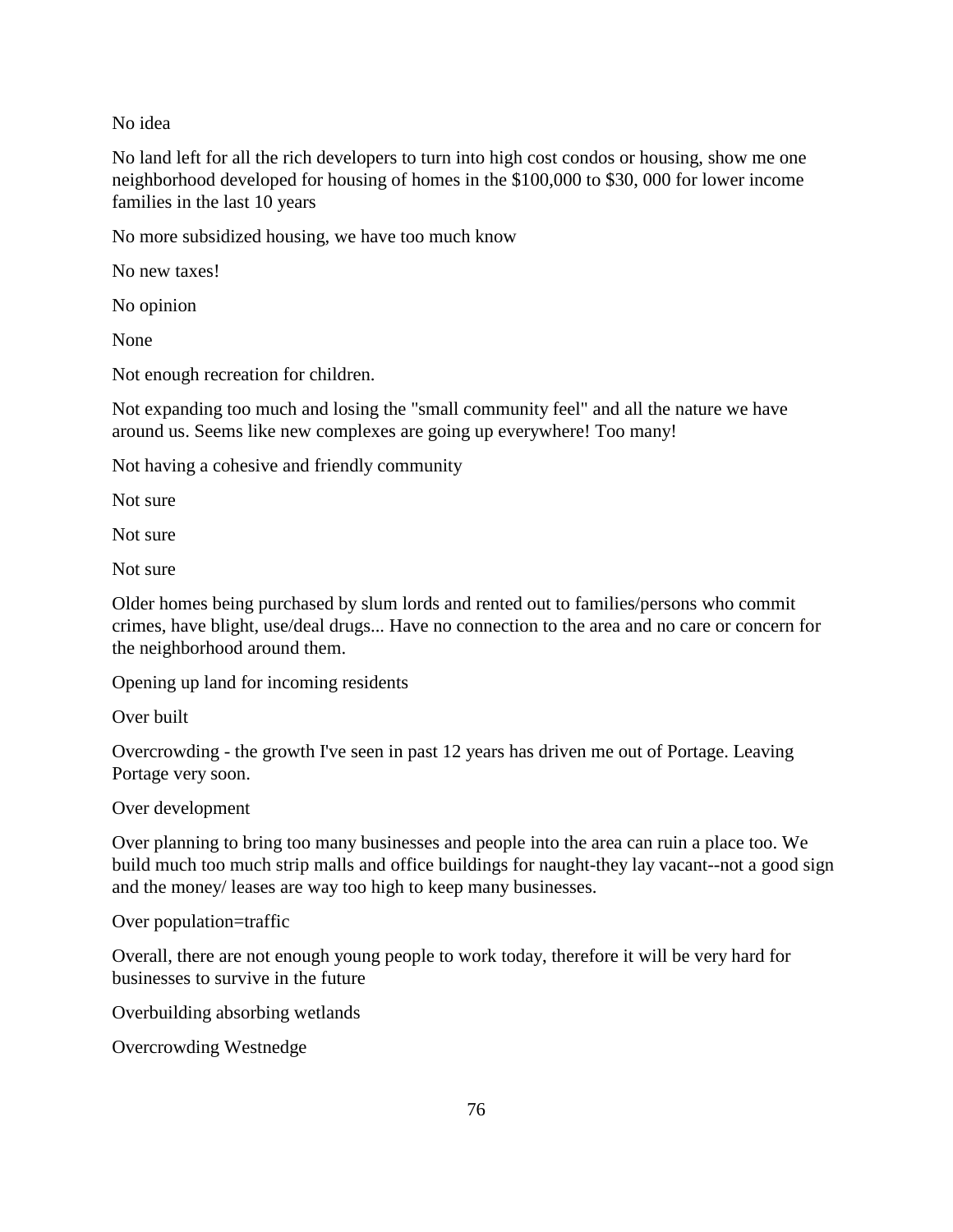Overdevelopment

Over-development on Portage Road

Overgrowth of population

Over-management

Overpopulation

Overpopulation, crime

Overpopulation, leading to increased congestion and building in an already very busy city.

Patricia Randall continuing on the city council

People driving and texting and people driving in turn lane.

Personally I would like to see more resources/ childcare for special needs children/ adults

Petty theft

Planning for growth

Planning for local development

Police protection, corruption

Police. We need more police on Lovers Lane. That's why the deer are getting hit. Driving too fast. With Stryker going in there will be twice as much traffic and more animals habitat being taken away.

Poor resale value of homes in neglected neighborhoods on South Westnedge

Population

Population

Population becoming denser +denser

Population explosion

Population growth - overcrowding

Population growth comes with more crime and more road rage

Population increase

Population increasing

Portage doesn't feel like a city. It feels like a suburb of Kalamazoo. There is no metropolitan area to support "downtown" life.

Portage senior center improvement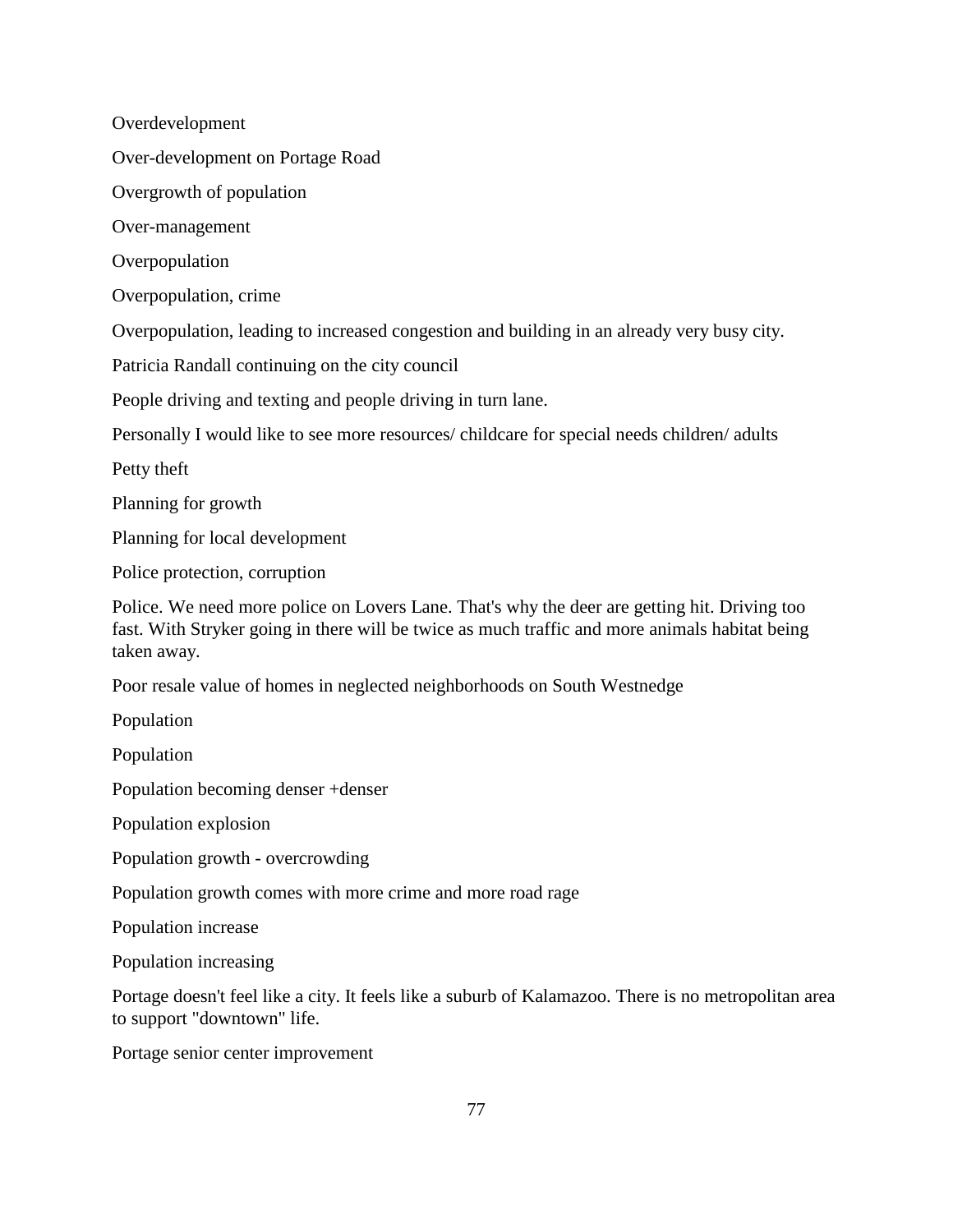Potential of a major employer (e.g., Pfizer or Striker) substantially cutting its workforce.

Potential property tax increases that can make living in Portage unaffordable

Preserving green spaces

Preserving the outdoor beauty while growing. I am thrilled to see our community grow and thrive. I do hope this can be balanced. For example - driving down Centre by 131 and Oakland looks very different today vs. 5 years ago. Business growth is fantastic. So far I do think that area still has the wooded feel that I love.

Private property maintenance; trees getting older and needs attention; facility for larger gathering - larger venues

Probably enough money to do all the things needed to keep doing the things needed

Probably increasing percentage of low income households

Probably online shopping affecting the stores and, hence, Portage's tax base. What will Westnedge become in the future? Better? Worse?

Probably the rundown look of neighborhoods. Yards with old cars next to the homes, lawns not taken care of and cars parking in the front yard.

Profiling and discrimination by police

Proper expansion planning

Property tax increase. Taxes are currently too high!

Property taxes are high - with the business growth and tax base, homeowners should get a break

Public low income housing

Public transportation - with no car, it is very difficult to get around Portage if you're old or poor

Public treasures (Parks) crime rate increase. No social life, no night life, minimal family activities. Horrible roads, too much low income housing

Raising children who are responsible, caring, involved, and informed about their community.

Roads/ traffic

Rec center for youth. Enforce blight in old neighborhoods and trailer parks

Reducing drug use in the community/schools

Rehab. for older buildings/services \$\$ Updates for fire/police (\$\$\$) services (also opioid epidemic)

Relatively high taxes forcing people to look other places for housing

Residential development--developers taking land, leaving shortage for residents/ potential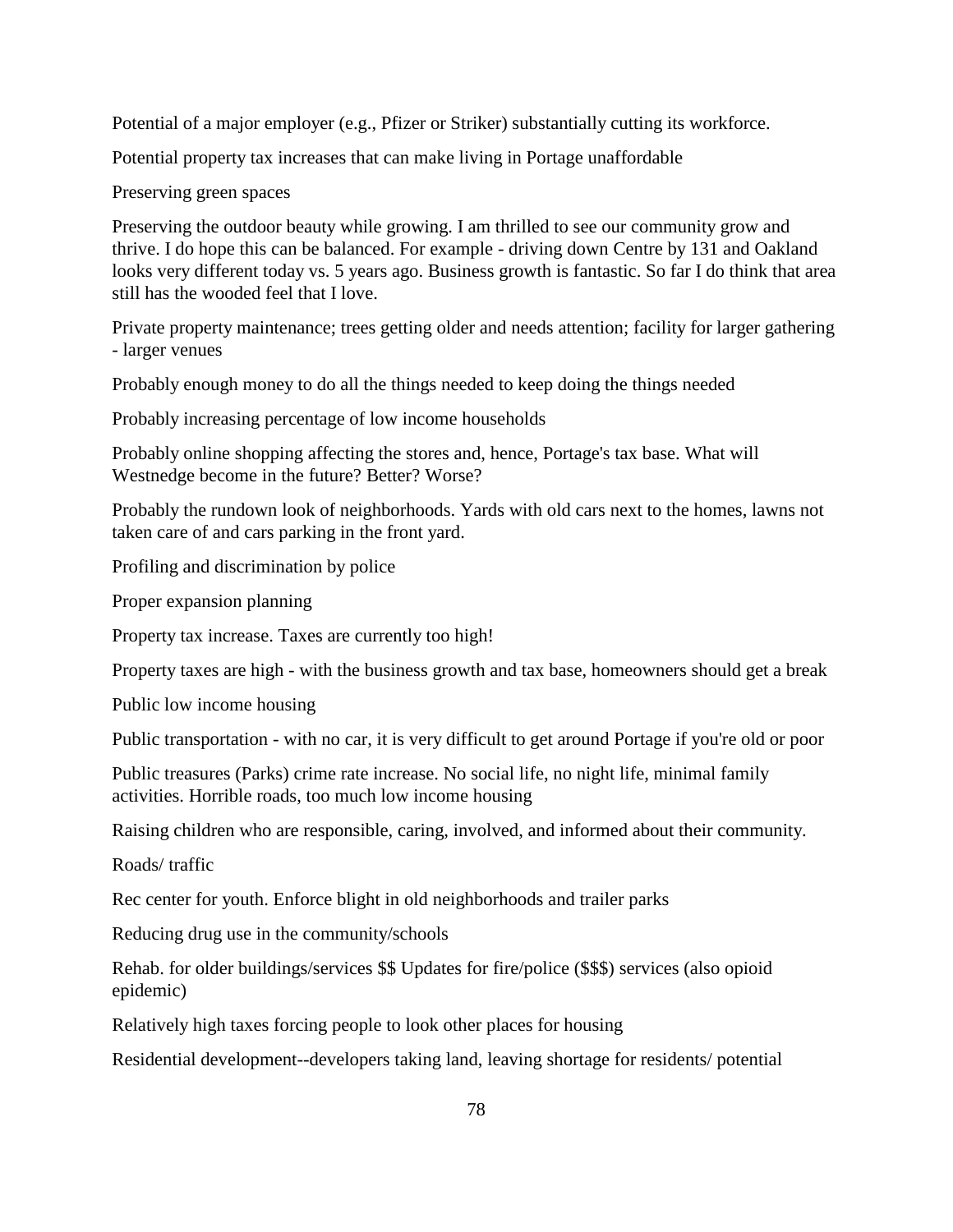residents to build homes. That leaves a house shortage and increases house prices (housing bubble)

Responsible budgeting and personal control by city officials. School population has run amok.

Retail stores closing, tax base loss

Retain younger population. I do see only the aged population or the retired ones here. Get companies to start business here; provide or plan out the waste spaces for business and there will be a good reason for younger generation to thrive here rather than move out.

Retaining current jobs and attracting new businesses to help maintain tax base.

Rising crime rates (especially in neighborhoods, but also in stores)

Rising taxes and fees

Road maintenance

Road maintenance and bikeways (I am not familiar with the workload at the police department or fire department)

Roads

Roads

Roads

Roads

Roads

Roads and infrastructure

Roads and potholes. Traffic on S Westnedge at the school blocking the road in the morning and afternoon cars line up. I have to leave my house to Melody to Shaver back on Centre. Out of my way because of this

Roads are not good

Roads; Health care - need more doctors

Roads-streets. Parking for city events

Roadways especially S. Westnedge, repairing streets from potholes

Room for residential housing (affordable)

Safe lanes for commuter bicyclists

Safe, affordable water

Safety and maintaining upkeep of neighborhoods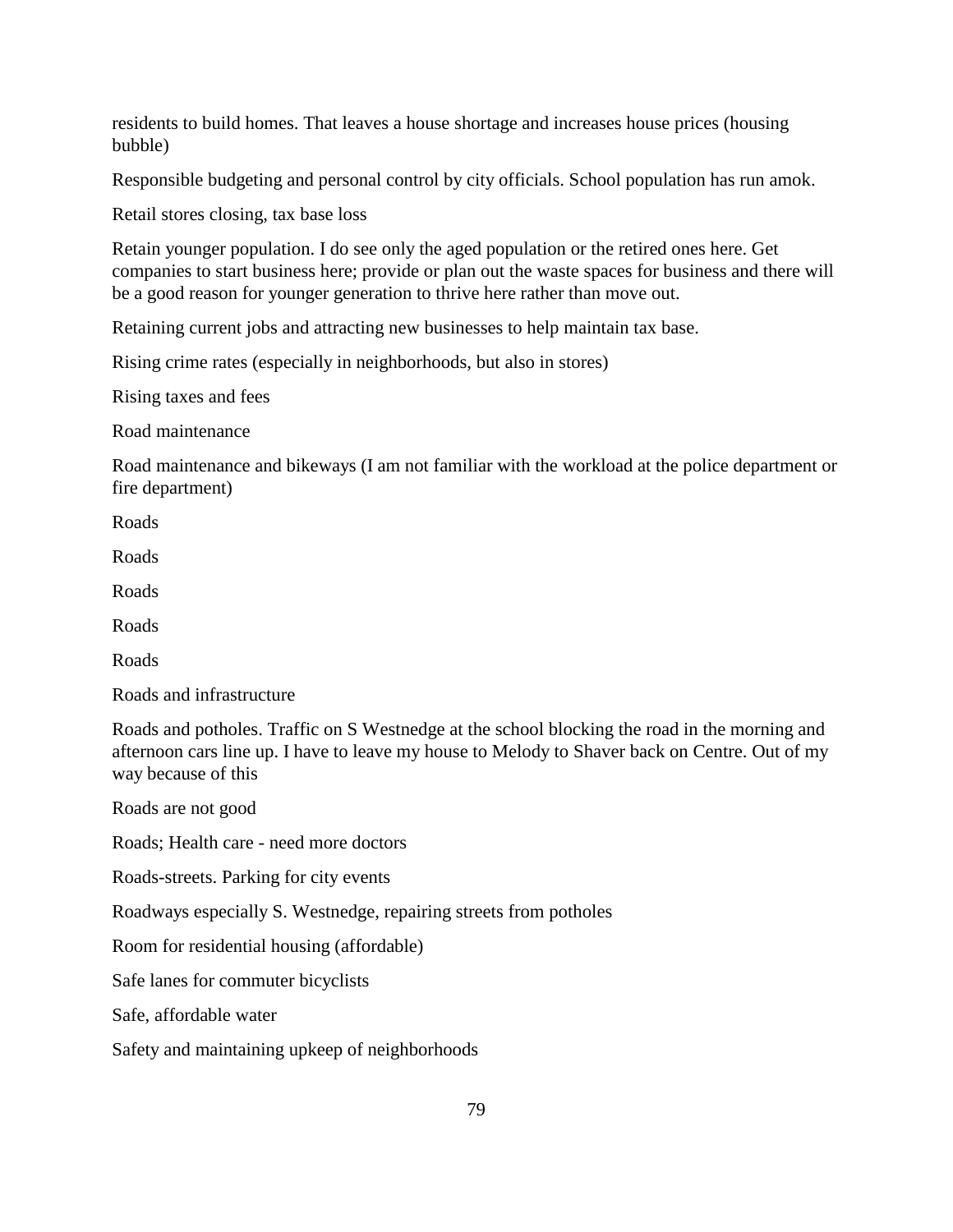Safety on city streets. In my neighborhood many vehicles drive at high rates of speed. ZERO police patrols. Many bikes on the roads, lights should be required.

Safety, congestion, overcrowding

Same as above plus maintenance of good school system.

School system

**Schools** 

Services and road conditions

Social issues - teens and drinking/drugs, homeless

South Westnedge traffic

Speed on streets, especially at s. Westnedge portage road at Lakeview

Speeders through residential areas. Not enough police in the areas.

Sprawling growth /w tax increase

Stop spending tax money on feel good projects-like boulevards

Street congestion

Street repairs

**Streets** 

Streets in my neighborhood are in poor condition

Stupid boulevards! Get rid of them and put in left turn lanes

Subsidized living

Tax breaks for companies

Tax hikes could impact community growth

Tax rates

Tax structures-- If I didn't like my home I would move to one of the outside communities where taxes are cheaper

Taxation, traffic, police lack of traffic enforcement

Taxes

Taxes

Taxes

Taxes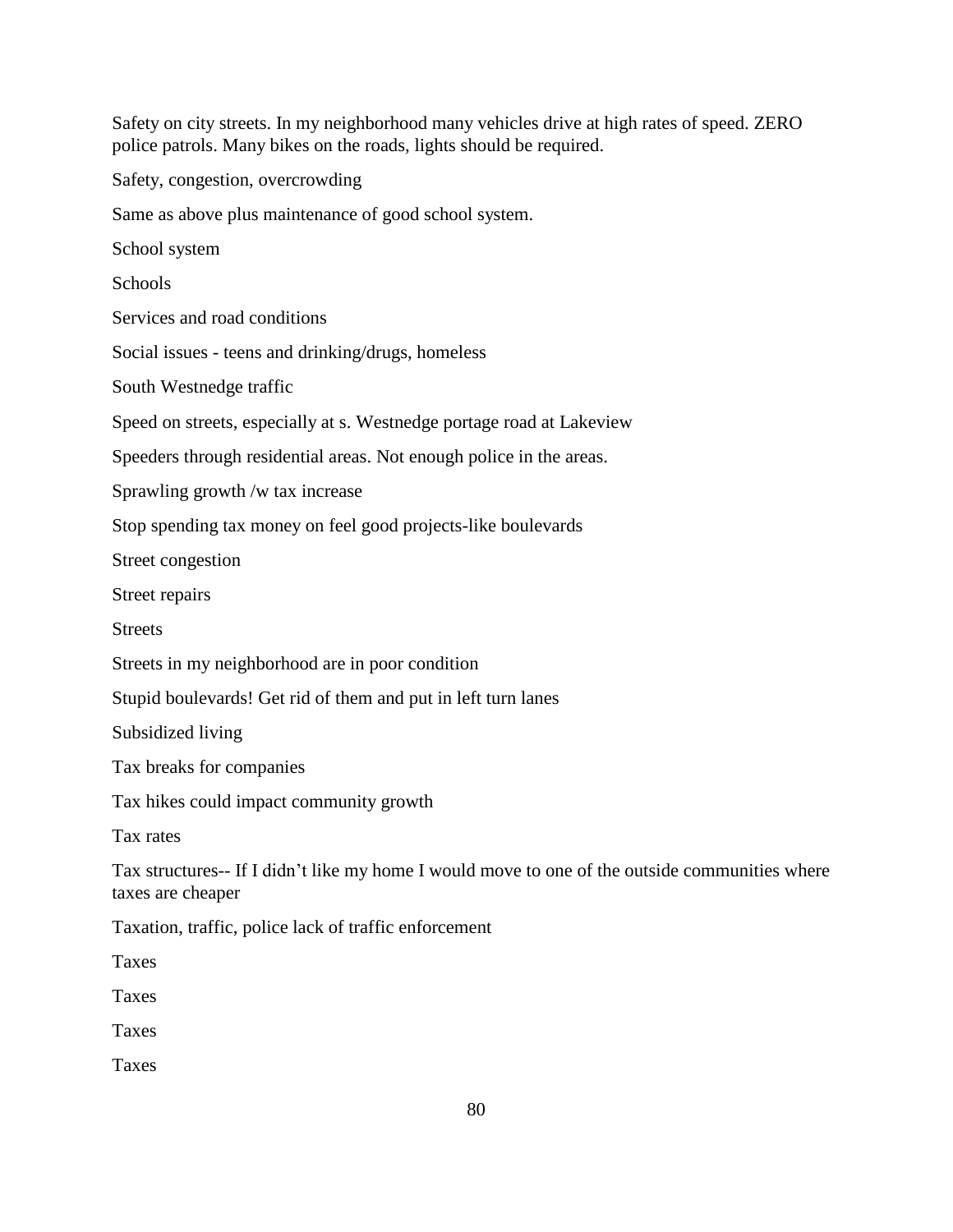Taxes and employment (going up/lack of)

Taxes and housing prices no longer being competitive with local area (specifically Kzoo)

Taxes being too high

Taxes consistently increasing

Taxes higher than city of Kalamazoo

Taxes that keep rising every year at a higher percentage rate than inflation. The electric grid seems to be getting old

Taxes!

Taxes!!!

Taxes, deer

Taxes; road conditions; traffic congestion on Westnedge

Teenage speeding, alcohol and drugs

Terrible government and planning and development run their [illegible] as they own the city- lousy, arrogant director!

Texting and driving

The city government is totally corrupt. The schools suck. Highest paid teachers for what? All they do is complain and then don't do their job. Should all be fired and then start over.

The city keep getting big, maybe too big

The condition of our roads.

The condition of the roads in some areas

The education system

The flow of traffic on S. Westnedge.

The increase boulevards that cost taxpayer money to maintain and with the added bushes are harder for motorist to have proper line of sight

The increase of vehicles on the roads

The mall-- They seem to be going extinct and crossroads is huge.

The Mall, malls are dying

The potential for increased racial and socio-economic disparity

The rate of our taxes is increasing!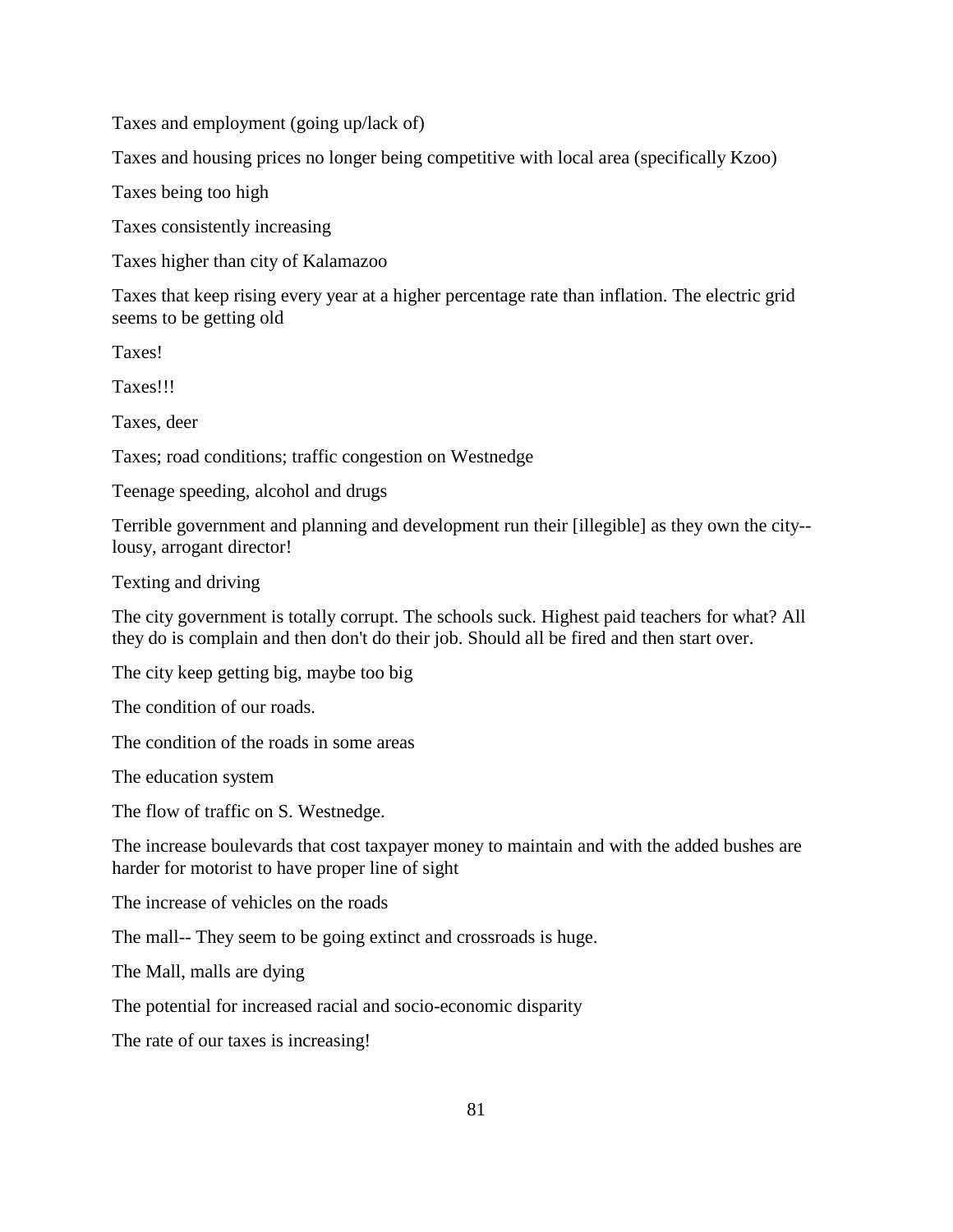The rise in rental housing--people buying houses then renting them out

The rising cost of maintaining streets and roads

The roads

The senior population in Portage has grown, but services to keep them in their own homes is stagnant or non-existent.

The single most important problem facing Portage is the Milham Meadows due to the quality of people Portage will downgrade.

The thugs-- speeders, tailgaters, and reckless drivers have taken over every street and road in Portage. No one ever gets ticketed. How can this be? It continually gets worse and no one cares.

There continues to be discussions by business owner I know about the negative attitude of the city toward businesses. Also people that build houses talk about unreasonable demands by inspectors

There is very limited space for families to build, which causes the city to be limited in terms of growth.

These surveys. These are pain in the ass

To keep Portage the fine city it is without increasing the tax burden on its' citizens

Too many Boulevards!

Too many families moving out of Portage. Must do more to keep well-paying employment in area

Too many people voting republican.

Too much construction of new buildings-businesses should have to purchase old building lots and rather than razing trees and starting new--businesses should be required to have parking plans

Too much expansion and lack of resources to enforce ordinances that go with increased expansion/population

Too much government/low cost housing - crime rates will increase.

Too much public housing

Too much unplanned growth. Too much reliance on Pfizer and Stryker for employment.

Tracking good jobs that do not depend on Pfizer or Striker

Traffic

Traffic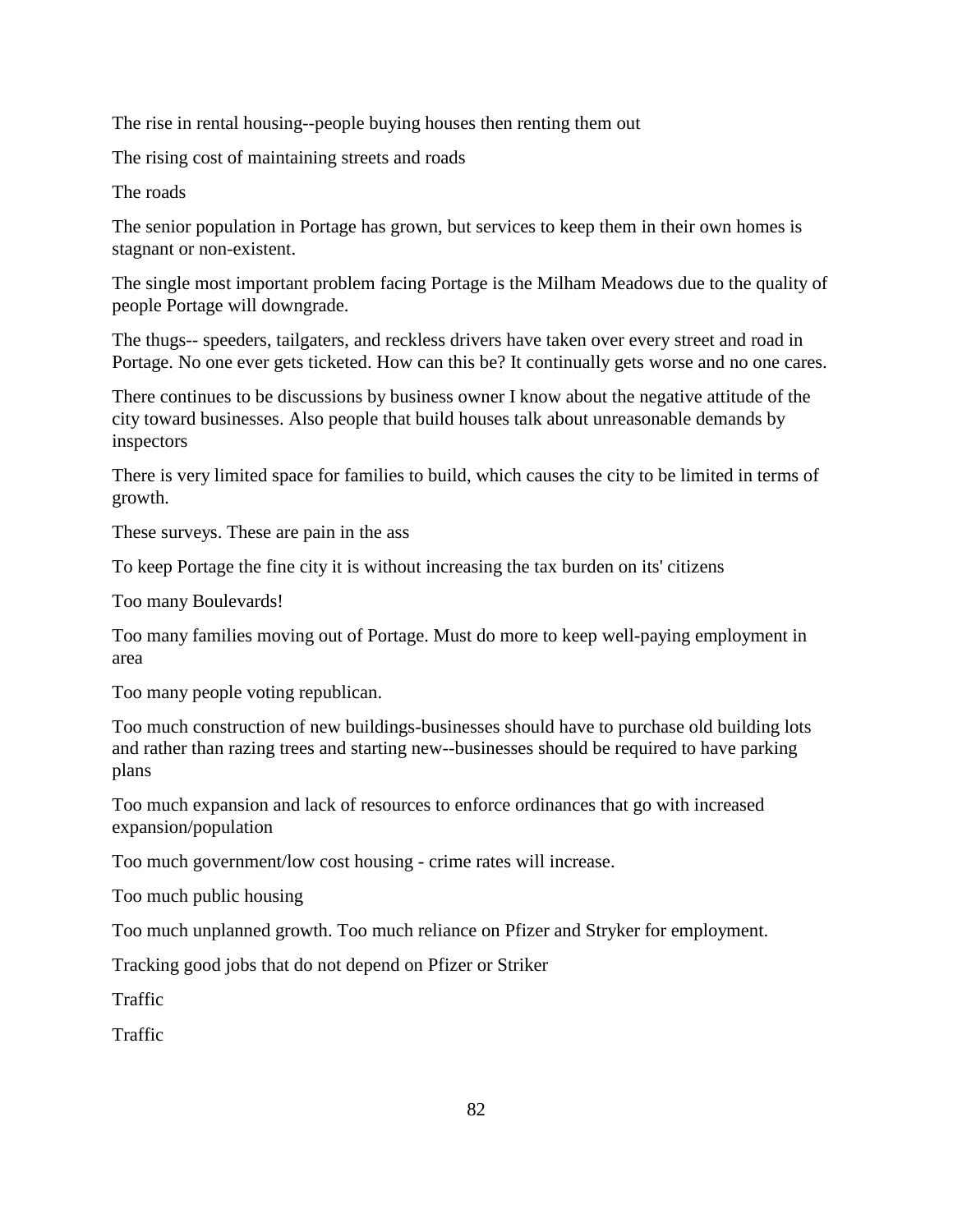Traffic Traffic Traffic Traffic Traffic Traffic Traffic Traffic Traffic Traffic Traffic Traffic Traffic Traffic Traffic Traffic Traffic Traffic Traffic Traffic Traffic Traffic Traffic Traffic

Traffic - congestion and additional road repairs.

Traffic - increased bicycle traffic alongside auto and truck - auto and bike should be educated in rules for both to increase safety

Traffic and business growth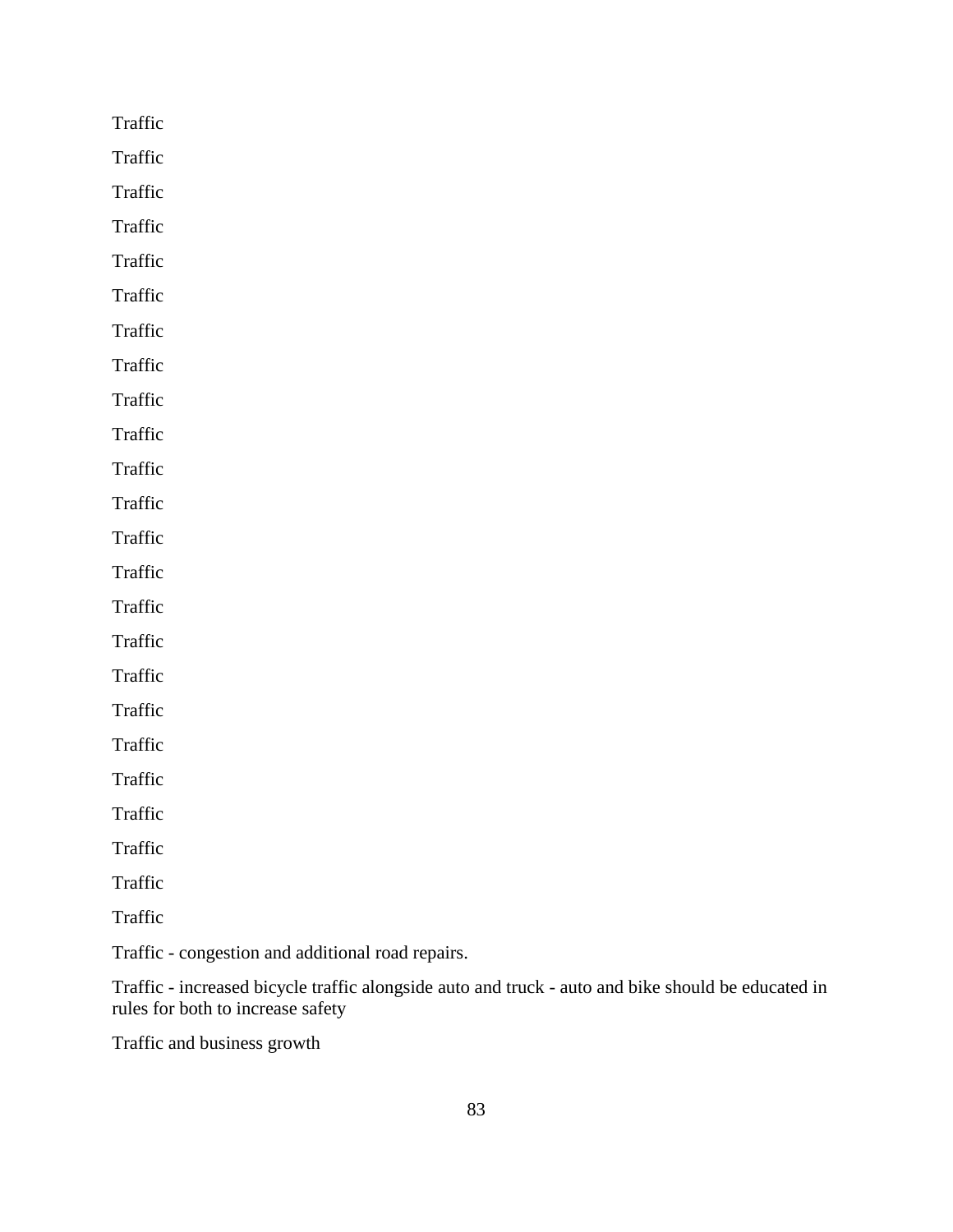Traffic and roads Traffic congestion Traffic control Traffic control and speed Traffic control. Being able to get around with ease. It's getting to be a hassle to go anywhere. Keep up with infrastructure needs. Traffic control/speed. Government Interference Traffic enforcement Traffic esp. Oakland and Westnedge Traffic flow Traffic flow Traffic flow from increased development Traffic flow on Westnedge Traffic flow. Lower taxes. Traffic from the new Stryker building. Traffic growth issues Traffic in front of central high school and middle school off points why do we have bussing. Traffic management Traffic on Centre and Oakland Traffic on the two main roads, Westnedge and Oakland Traffic on Westnedge and Centre Street Traffic on Westnedge. I worry about vacant businesses sitting/decomposing due to retail stores closing rapidly. Traffic- Westnedge Traffic!! Too many businesses. Traffic, deer Traffic, road conditions Traffic, water & sewer rates Traffic. Destruction of woodlands for development.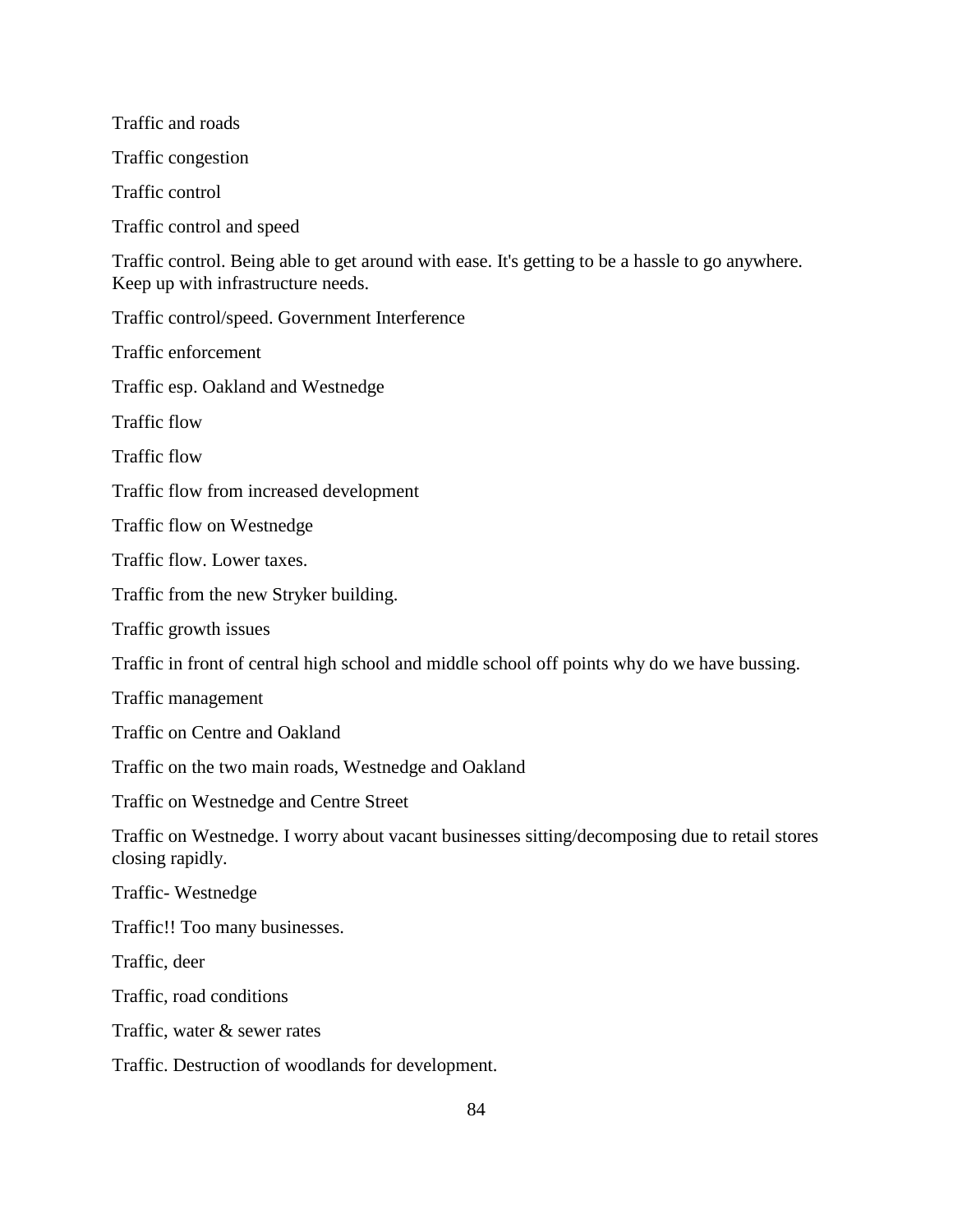Traffic. Need traffic light at Brookwood and Centre

Traffic/ over population

Traffic/parking space. Places to practice ballroom dancing (clubs or some other places)

Traffic; Roads

Traffic [illegible] growth

Uncontrollable growth

Unsustainable taxes

Updating schools to accommodate more kids

Upkeep of aging businesses and homes.

Upkeep of services. Clean drinking water

Urban sprawl

Using critical thinking and evidence-based decision-making in an era of "subjective facts." Applies to supporting job creation, what is taught in schools - heck, even the very existence of public schools! Etc., etc.

Violence and drug use brought in from bigger cities and Mexico.

Violence!!

Walkability/transit. Aging housing/infrastructure. Not much new construction, seems like.

Water to homes

Water too expensive. Cost needs to come down. Especially if neighbors are worried about the grass.

We have to balance growing population with not over developing land. We need green spaces.

We will probably run out of room to grow economically and still keep our green spaces.

Widening roads and providing better water quality. No more "orange" water and grey/white clothes!

Zoning, its real hodge podge. Nothing matches in design-Westnedge is cluttered-not attractive

## **46. How would you classify your racial or ethnic heritage? [Other – specify]**

Alien

American

American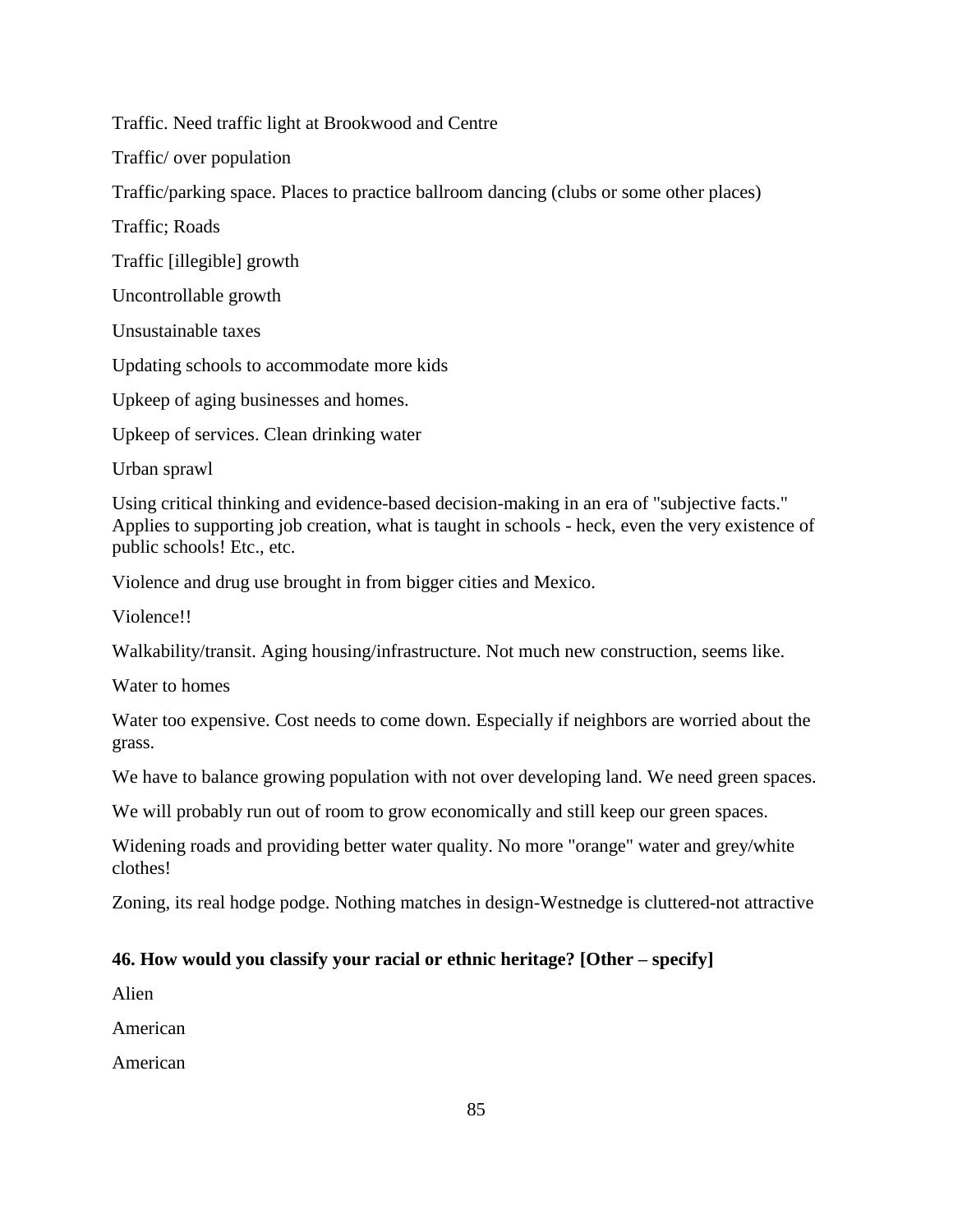American American American Indian/Caucasian Mix Doesn't matter European American Human Human Human race Human race--there is only one I don't believe race is a valid term. Indian Middle-Eastern decent  $N/A$ Pakistani American White White/ American Indian

## **48. Which of the following best describes where you live? [Other – specify]**

Apartment in a senior citizen residence Duplex Duplex Duplex Duplex I live in a complex where there are both apartments, condominiums and lofts Married town home Senior Apartments Senior housing apt. complex Senior Housing Complex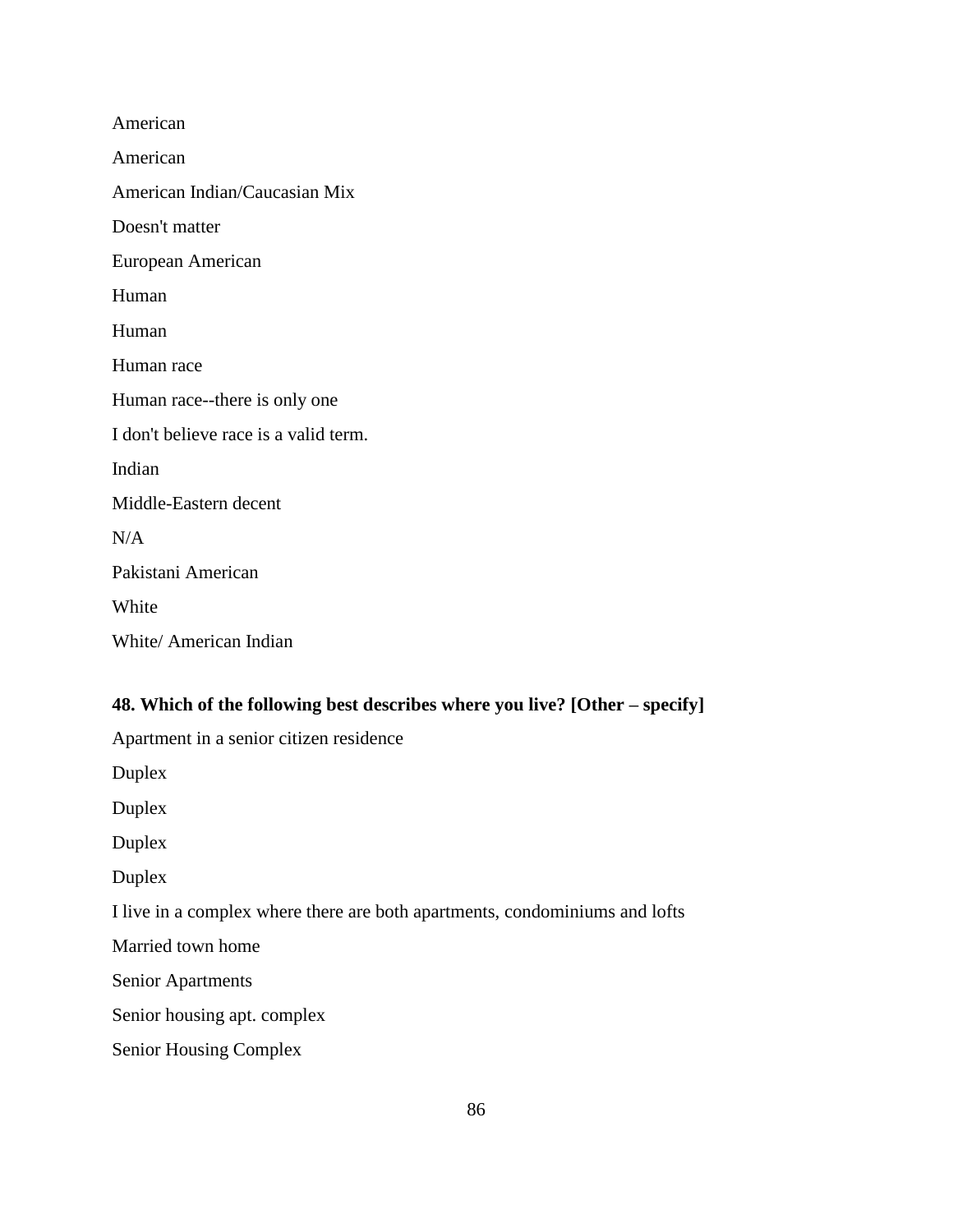Senior Living Senior service apartment Senior Townhomes - Hearthside Townhome Townhome Townhome Townhouse complex

## **51. Please indicate below any other comments, concerns, or suggestions you may have for the City of Portage.**

#6: My answer might change if location and cost were known. #9: Impossible to answer without knowing what a "diversity event" might be. #16: Would appreciate twice a year and would pay for it.

(Page 1, question 2) I didn't know these programs existed. How many are there? (Page 3, Question 13) I believe the standards of alcohol should be the same as far as the amount inside a vehicle and packaging as well as consumption.

1. Keep up the good work. 2. Happy to pay taxes for city services that are provided to all.

1. Please more thoroughly scrutinize contractors - not hire strictly on cost. 2. be more conscious of tree removal - replant versus cut down.

94 Kilgore needs real bicycle lanes. What is there now is very dangerous.

A community splash pad would be nice. I have been very upset with how communication has been handled about new sidewalks being installed in my neighborhood. The department and people in charge of this project last summer and this summer have done a HORRIBLE job! Absolutely pathetic and unprofessional.

A great city to be living in. Keep the emphasis that it is a "tree city."

A light (traffic) on the corner of Centre and Brookwood. Lower the speed limit on Centre from 45 mph to 35 mph (between Shaver and Oakland Drive)

A park or promenade where people can hang out/walk even at night.

Accommodating seniors

Add more trails to connect with existing trail system. Some major roads don't have sidewalks creating safety issues

Air conditioning for all elementary schools would be nice. Re-evaluation of elementary schools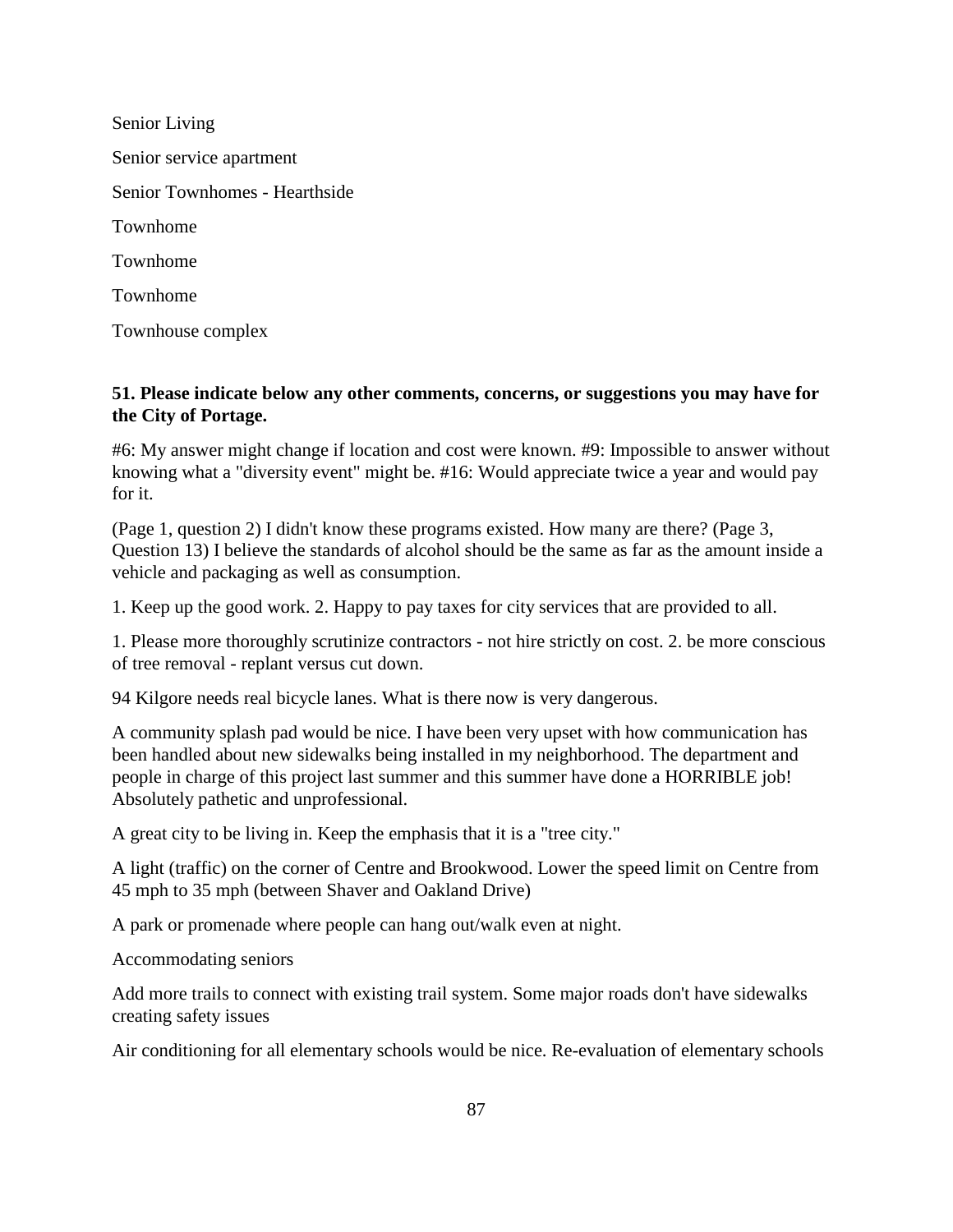should have been a higher priority over football fields.

Already noted that the city and employees in planning and development do more to hinder business groups than they do to encourage same

Appreciate the transparency and leadership of our community leaders!

As indicated earlier, rust in our water is quite a problem. I live in Oakland Hills Condos and I know our association has complained several times, but nothing seems to be done to correct the problem. Also, I must state that my taxes are, in my opinion, way too high! I live in a one bedroom, 2,000 square foot condo and my taxes are \$5,000 per year. Considering this I cannot support any additional expenditures or costs to our budget. This amount on this home is way out of line.

As the city continues to age please do what you can to prevent older homes from going into disrepair. Neighbors try less to keep up their own homes when they see the house next door is in ruins. I would support city tax dollars going towards demolition of blighted properties and minimum standards being enforced on current homes.

Be attentive to citizen concerns and input

Be diligent with repairs to structures and facilities at all levels!

Benches and more toilet facilities on the trails are important for the more senior members of our community. Also, trash/recycling containers. I love our park system and want everyone to be able to enjoy it.

Better snow removal, senior services, water and garbage removal.

Bicycles, think about this, they pay nothing to ride all over our roads and streets, but everybody else pay's for permits and plates to be on the streets. How much does the city pay for signs, markings and trails for them? Invoke a \$5.00 permit (one time) so we can listen to them groan, grip, complain & bellyache. A thought.

Bike lines on the roads, and who uses them and who doesn't. It is ludicrous to think people on bikes are as fast as cars. I'm a bicyclist. I do not belong on the street. The speed limits on the main roads are too fast for bikes. It is a danger to bikes and cars to put them in the same space. You want cars to be conscious of bikes, but many bikes on the road don't even know the rules of the road for bikes. Sun lights, don't signal, etc... Road rules only apply if it is convenient for them. Bikes belong on trails not main roadways.

Bike racks in front of stores, bike trail along Shaver to access Meijer and then further south. Have bike maps of Kalamazoo/Vicksburg/Schoolcraft available with the Portage bikeway. Information in Portager newsletter about trimming/removal of trees in Portage hell strip. More information about invasive and location of available bags for disposal. Maybe have an email sign-up for local government news like the city hall open house on Sept. 25. Would not have known if did not receive newspaper. The flashing yellow light at South West edge Park is really useless. I never notice it anymore. Would be better if it did not flash 24/7 and instead be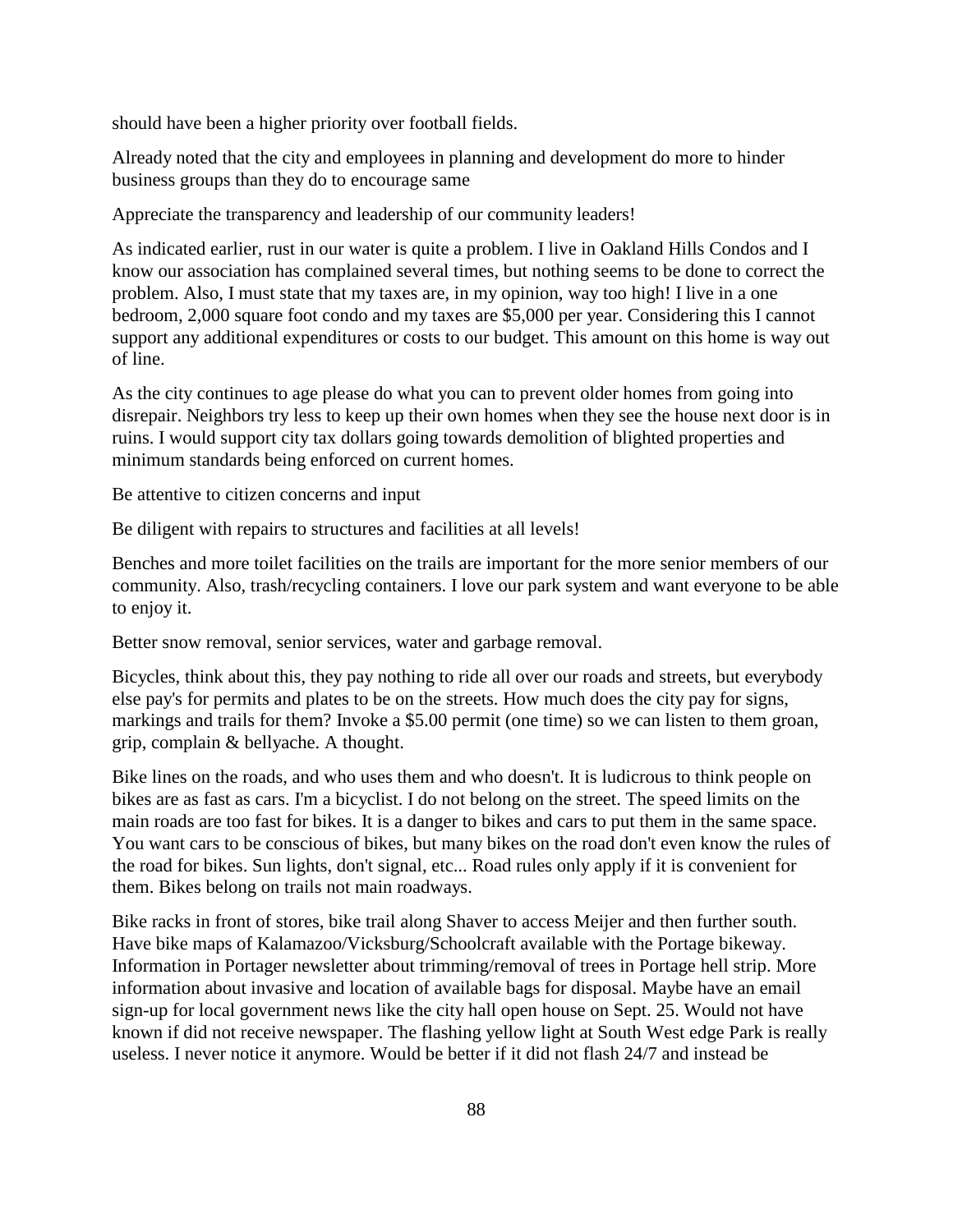pedestrian activated. Single stream recycling is FANTASTIC! Thank you for good quality water.

Bikeway, separate from road, along Sprinkle.

Bushes and leaves collect on the street near our drive way and the street sweeper seems to make it worse. Our street is virtually ignored for snow removal.

Catch drain outside of my house spews out foreign material with heavy rains. I have reported, stops for a while then repeats. My water from tap often smells like sulfur and that is a mild concern.

City of Portage Police provide excellent services as does the fire department. You should be very proud of them. Portage also has excellent schools! My only concerns lie with Public Ordinance on upkeep of property. My current neighborhood is fine but a number of problems were reported in the Southeast Portage area and no action was taken. Either ordinance does not exist or it is not enforced.

City officials need to be pro-active rather than re-active. They attack problems after an occurrence rather than trying to see, in advance, what could be an issue in the future. After school programs for kids and more resources for those over 60 (help with home maintenance, more affordable housing options, transportation) are two areas of great importance!

City officials should concentrate on providing good police and fire protection. They also need to get rid of services that do not meet the needs of the majority. Pay attention to realistic cost/benefits.

City parks are excellent - aesthetics etc. We've enjoyed living in this community for 30 yrs. now. I feel the city council pays attention to what's happening in our community. Only once did I see the city manager renege on a promise the city made to new police [illegible]. a pay raise each year for the first 4 years - the city reneged on the 4th year pay raise and because of it lost my son to KDPS along with several other excellent officers. That was wrong and dishonest. Scheduling at that time was also horrible because of an unyielding deputy city manager. Fortunately, that has been corrected in the last couple of years.

City road work (specifically Angling Road) took entirely too long to complete. A complete road closure for 4 months was not well-planned, especially when other local roads were having work done at the same time (Milham, Oakland, and Westnedge).

City water is very hard. Can it be softened without using salt?

Comments: Keep up the good work. Every little bit helps when it comes to our community.

Concern for goose population and the condition/disease they cause in the lakes

Concern: We moved into the area where zoning structures were in place. Apparently they have been changed allowing trucks, boats, and junk cars to be parked in side yards? We do not remember being notified of the changes. When we called we were told not to worry about it! We do! It affects our house value!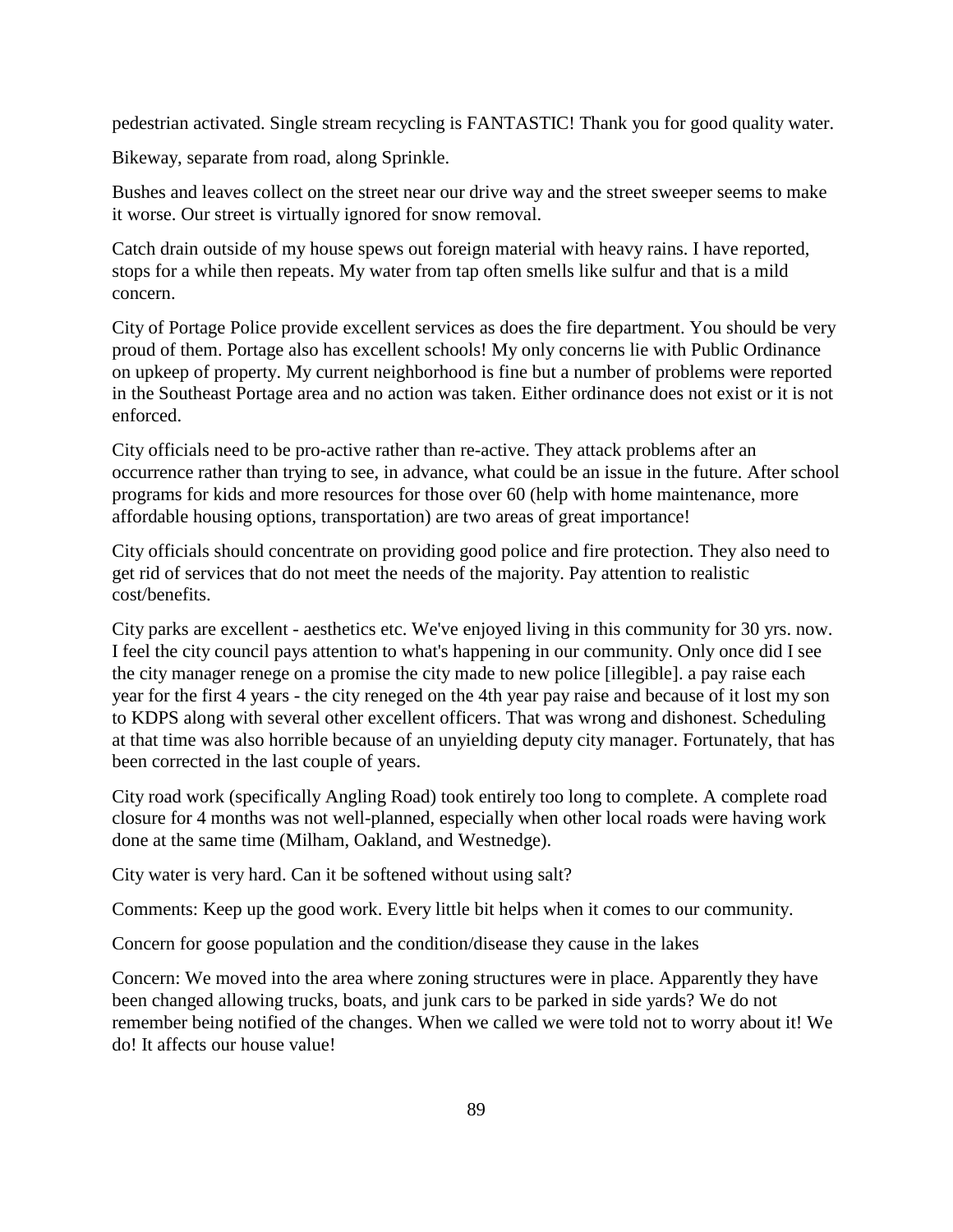Concerned about the number of wild animals in the city and especially people feeding them (skunks!) maybe an ordinance against feeding would be in order (I know it is hard).

Concerned about traffic getting worse. Concerned about retail stores closing, leaving vacant buildings (i.e., arbys, gonder mountain). City services are great and just enough for our needs, i.e. leaf pickup, large trash pickup. City police and fire do a great job and make us feel safe.

Continue expanding bikeways and parks. Continue existing services (leaf and recycling, etc.). Maintain snow removal level of service. Maintain existing tax levels and match inflation or less

Continue good school facilities. Crack down on junky yards and houses. Try to keep traffic down, make handicapped accessible stores, parks, etc. Keep Crossroads Mall strong, keep youth sports a priority.

Continue to install sidewalks in the neighborhoods

Continue to keep portage a safe environment and continue to upgrade schools-The children are our future and we must continue to have the best of schools

Continue to maintain the park system. List Portage Central/Northern sporting events in the Portager.

Control deer population. We live along portage creek across from Oakland Hills condos and they messed with the creek which created a virtual swamp. Also flooding happening over the road on Oakland dr. just south of Centre Ave.

Control lakes more for loud noise that boats have using Radio! All vehicles should have headlights turned on always (but this may be a state issue). There is too much congestion around PCHS when school gets out - a different solution needs to be addressed by school and police department.

Crime in my neighborhood; auto and home break-ins

Do more to get rid of the deer.

Do not allow jogger's runners or bikers to wear headphones. Take up half of traffic lanes. Ticket them when they don't obey traffic laws. i.e., running red lights, stop signs, etc.

Dogs need to be on leashes in parks. We need to keep the Portage Creek Clean!

Doing a good job

Doing a great job for all of us - Could use a little more dialogue with public safety. Called them late at night and report an accident that damaged lawn - never heard who it was or possible injury.

Drivers in Portage often go through crosswalks with pedestrians also in the crosswalk. Pedestrian and bicyclists in the roadways are injured or killed following the law. There needs to be a driver awareness campaign using police officers to enforce safety. Drivers need to be aware of pedestrian culture and the city should assist in developing a pedestrian culture.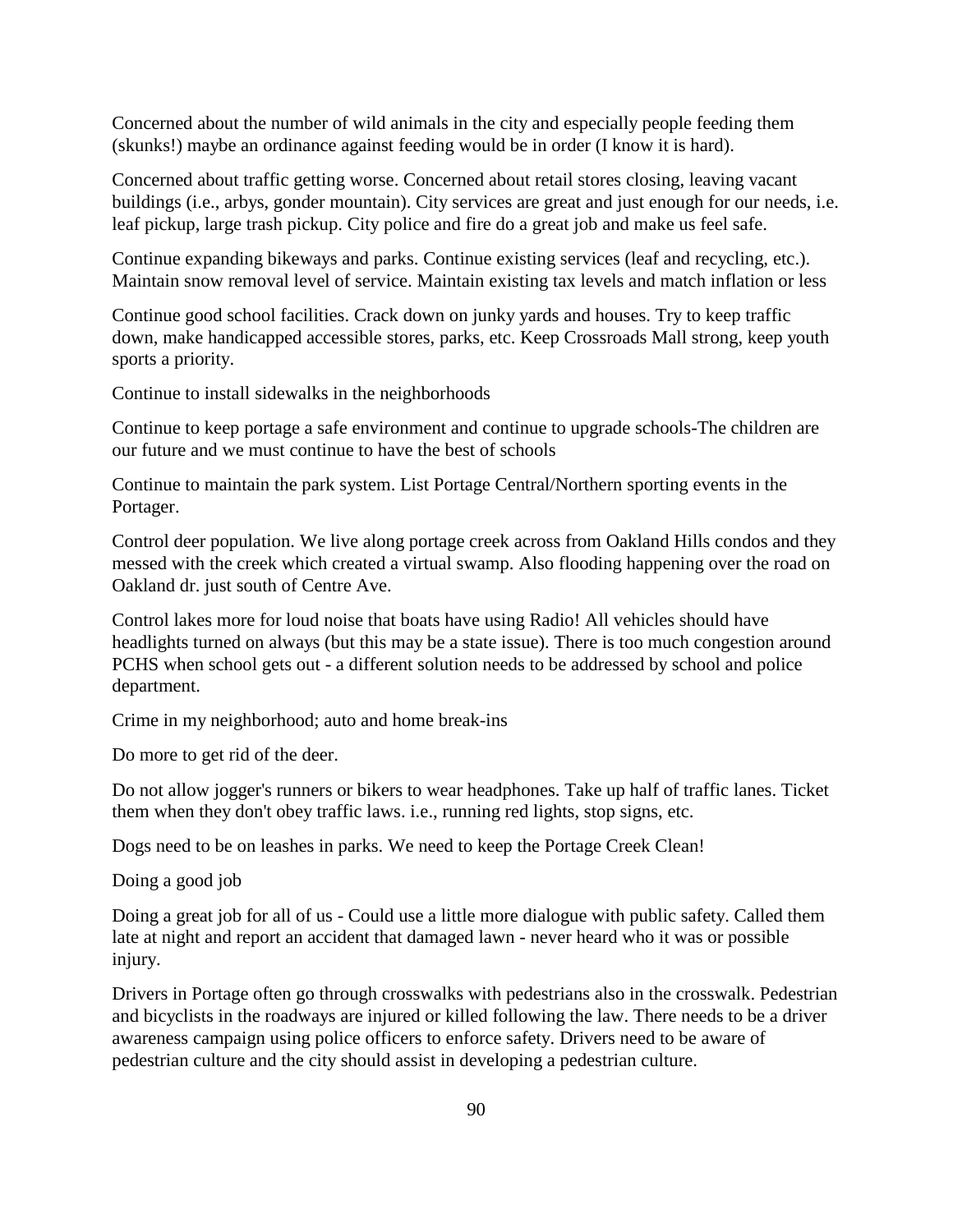Drugs remain a universal problem. Education in our primary schools is important so our young population is informed about 1. Physical and mental impact 2. Consequence of illegally using controlled drugs i.e., kids taking prescription meds from parents

During the winter the roads are not plowed as promptly as they should be

Eliminate personal fireworks in neighborhood to improve live of veterans and pets

Eliminate all individual driveways on S. Westnedge--connect all parking lots so traffic must enter and exit businesses at the traffic lights. Neater leaf pick up and sweeping all streets afterward. Eliminate beggars at stoplights and intersections. Keeping all drains cleared so drainage can happen

Enforce the city ordinances more. Do something about fireworks. I live in an area that houses are very close. Have a lot of litter from them in my yard after

Enforce the ordinances that impact property values (storing RVs on lots, broken down cars on drive ways, residential building permits)

Enforce fines for junk cars, boats, trailers etc. in yards. Snow removal at intersections of side roads to major roads. Water/sewer rates make it not affordable to water lawns, much higher than Kalamazoo

Enjoy how landscaping is constantly being added in common areas, roadside etc.!

Enjoy living in Portage overall.

Enough school projects!

Excessive speed of school buses and traffic in general on Evergreen Street.

Expansion of bikeway to cover Southwest Portage, specifically Centre Ave.

Fall leaf pickup starts way too early

Finish a job before starting a new job. Have someone go and look at a jobs while they are being done. And after they are finished, don't let people use city cars for personal use.

Fireworks are a big problem - should be limited to July 4th - As it stands, now we have [?] stop a day before and after every holiday - Families are trying to celebrate Christmas Eve. It was a much nicer area without all the noise from too much fireworks.

Fix roads and traffic flow/timing

Fix the sewer system in the Lexington Green Neighborhood. Fix the tree roots and erosion on bike trails. The bike trails need to be more like KRVT where it connects and isn't just bike lanes on the road. It would be nice for all neighborhoods to somehow connect to bike trails without concern for busy roadways.

Free Wi-Fi, a program to promote TV antennas so we can cut the cord! Bike lanes! Ride your bike month on Oakland past 94 and it disappears. Allow jeepers or whatever you call them...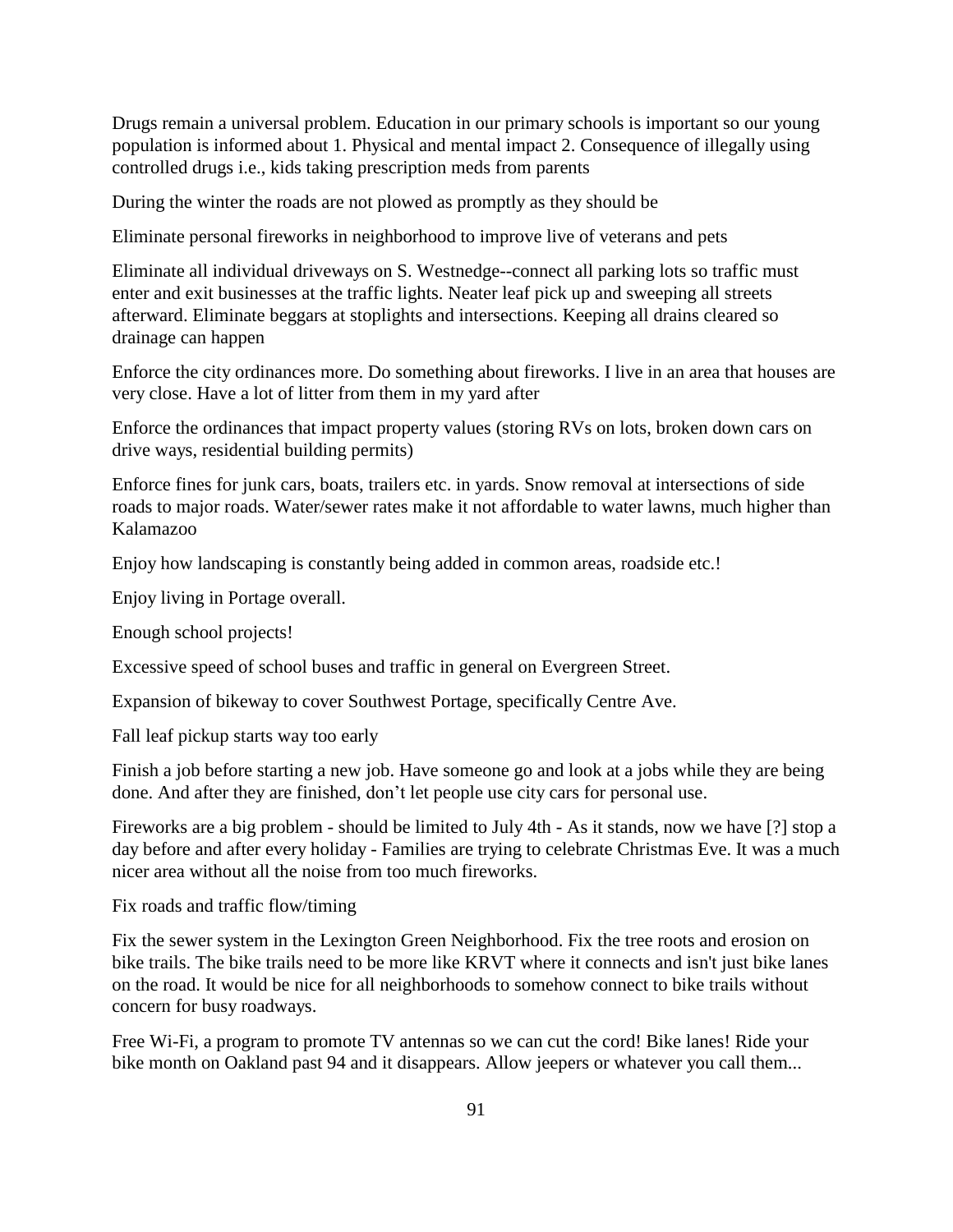Private vehicle in multiple rides, cheap friendly and available. Thank you for caring what I think. I love living here, my family will drag me out of Portage kicking and screaming!! (2 daughters one on each coast).

Good job! The mayor has done a great job! Keep up the good work!

Great city. City should take care of bikeways in winter.

Great library. I support continuing to invest resources to keep it relevant, especially to those with limited resources. Would like to see a program to help people renovate their homes. Important with the aging homes in Portage, and continuing to draw people to live in the city rather than moving out. Should have more options for internet service. Maybe not a city government scope, but it is annoying to only have shitty Charter.

Great place to live!

Great place to live! Good schools. Need to take care of our infrastructure. Thank you!

Great place to work and live!

Have more flashing lights on Westnedge late at night and early morning hours.

Higher taxes for families on fixed incomes. Good job with bikes, trails, parks, and library.

Honestly integrity in city government which has been lacking in the past. (Citizens aren't as ignorant as you many think.) Listening to, and respecting citizens' opinions. Transparency in government. Stop the B.S. It is recognized whether it's acknowledged or not.

Hope city will work with small businesses on Portage Rd to many empty buildings.

I absolutely love being a Portage resident!

I am a senior citizen on fixed income. Taxes! I am satisfied with the amount I actually pay for my property but that is only about 1/3 of the total bill. The other assessments are for items I voted against. Seniors are forced to pay for things we don't use or endorse.

I am concerned about the ever increasing cost of city sewer and water rates. The lane obstruction and road hazards caused by school parents providing private transportation for their children attending the portage central campus is a nightmare for legitimate traffic, both AM and PM. The free flow of traffic should be the prime objective. Parents should not be allowed to impose road blockades on others.

I am concerned if Portage Road south of I-94 to Romence will last with all of the additional truck traffic. My thought is when the time comes to rebuild Portage Road, Stryker should cost share with the city.

I am very concerned with the city council's decision to provide funding for the 911 facility. The popular vote should have be followed. Otherwise, don't waste our time with a symbolic vote-the council-members who voted for the measure have not given me reason to trust them.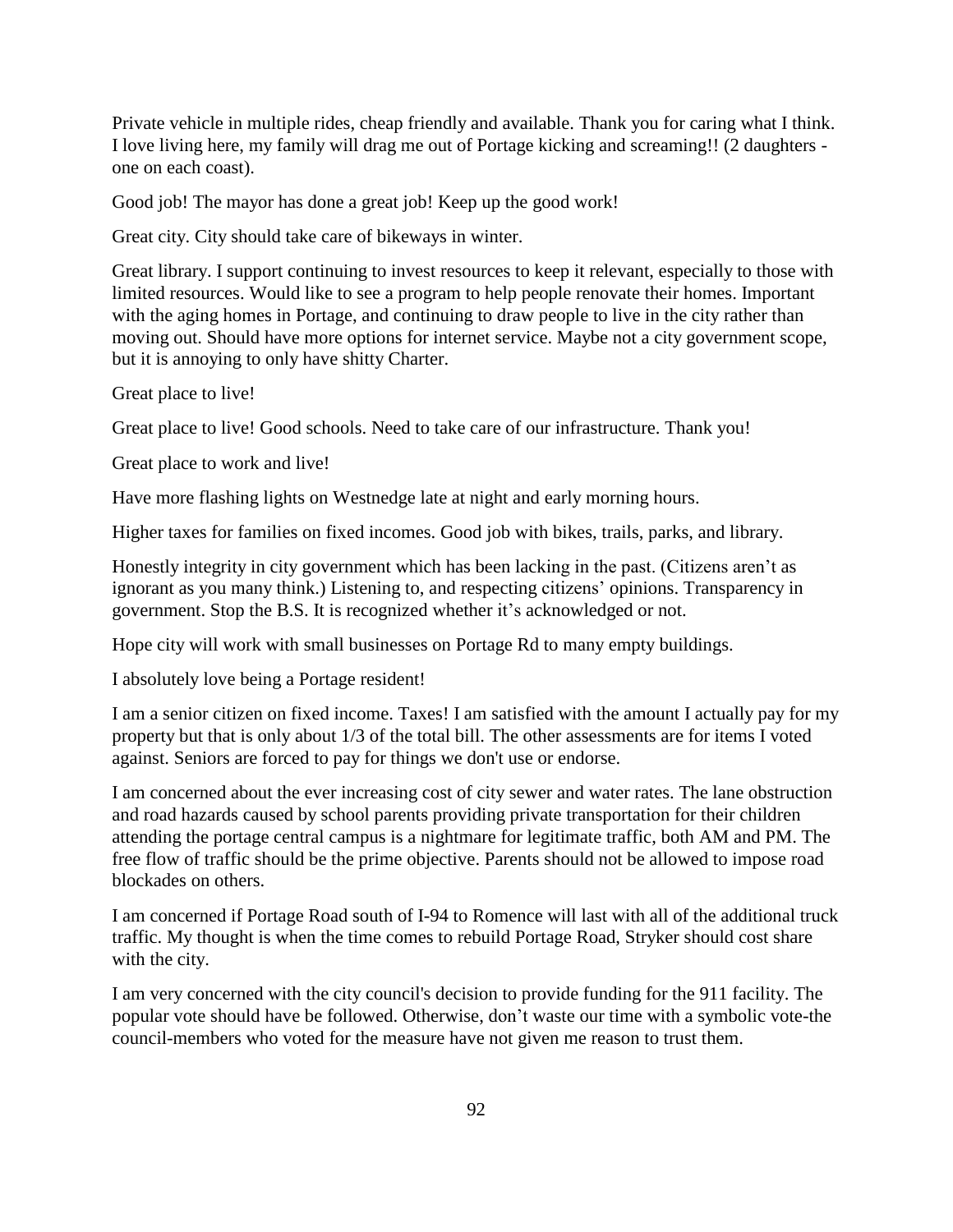I appreciate the option of a bonfire permit being available to residents. Need more acknowledgement of Portage historical properties, settlers.

I didn't even know Portage had a website.

I do not like high cost of sewer and water. My sister pays for less in Kalamazoo. Both of us live alone in condos with same usage.

I do not understand why home assessment values do not correlate to property value. Clarity in the property tax/home assessment determinations would be appreciated.

I don't know

I don't think a round-a-bout is necessary on Portage Rd and Osterhoot. It seems to be a waste of taxpayer money. I'd rather see better care of snow and clearing the roads.

I feel it is a shame, that I have never been able to use the trail behind my house at [Westnedge address]. You have signs, no motorized carts. I do not have the use of my legs. It would be nice if you looked into this.

I find this funny as the city has already helped developers swindle us out of state land all along Center ST and Angling Rd. First 30 years of my life I only saw 4 deer in all of portage. So explain the stupidity of all the city officials and rich folks that now live on all this land they get what they asked for they can all just shut up and live with what they created. Portage the natural place to live what a joke should be called the rich prick town the rest need to get out.

I get water from Kalamazoo. Portage charges me way too much for sewer. I use lots of water in hot weather on my lawn. This water does not go into the sewer, but Portage charges me for watering my lawn.

I had to give up walking my dogs on Lakeview because the speed in too high with unimproved road (no sidewalks, too narrow, no curbs). You have to drive into people's yards to avoid being hit. Not only by neighbors, but garbage trucks, school buses (which break check right in front of you) and city parks vehicles. I have to load my dogs into my car twice a day and take them to portage central to walk around which costs me gas money and time out of my day. Not saying I want sidewalks because that would encourage bicycles, but I want the speed lowered and Lakeview made a private road.

I have a Portage address, but I live outside of Portage City limits.

I have always had concerns with Pfizer and the oversight of their operations and possible water contamination and air quality in the surrounding neighborhoods. In my house I can predict when the city treats the water because my water smells like chlorine. I'm not sure if this is a problem that can be solved, but we can't drink water for a day or two after.

I have been here since before Portage become a city. It is my home and I am proud to say I am from Portage.

I have had some medical issues so we were not the best people for this survey.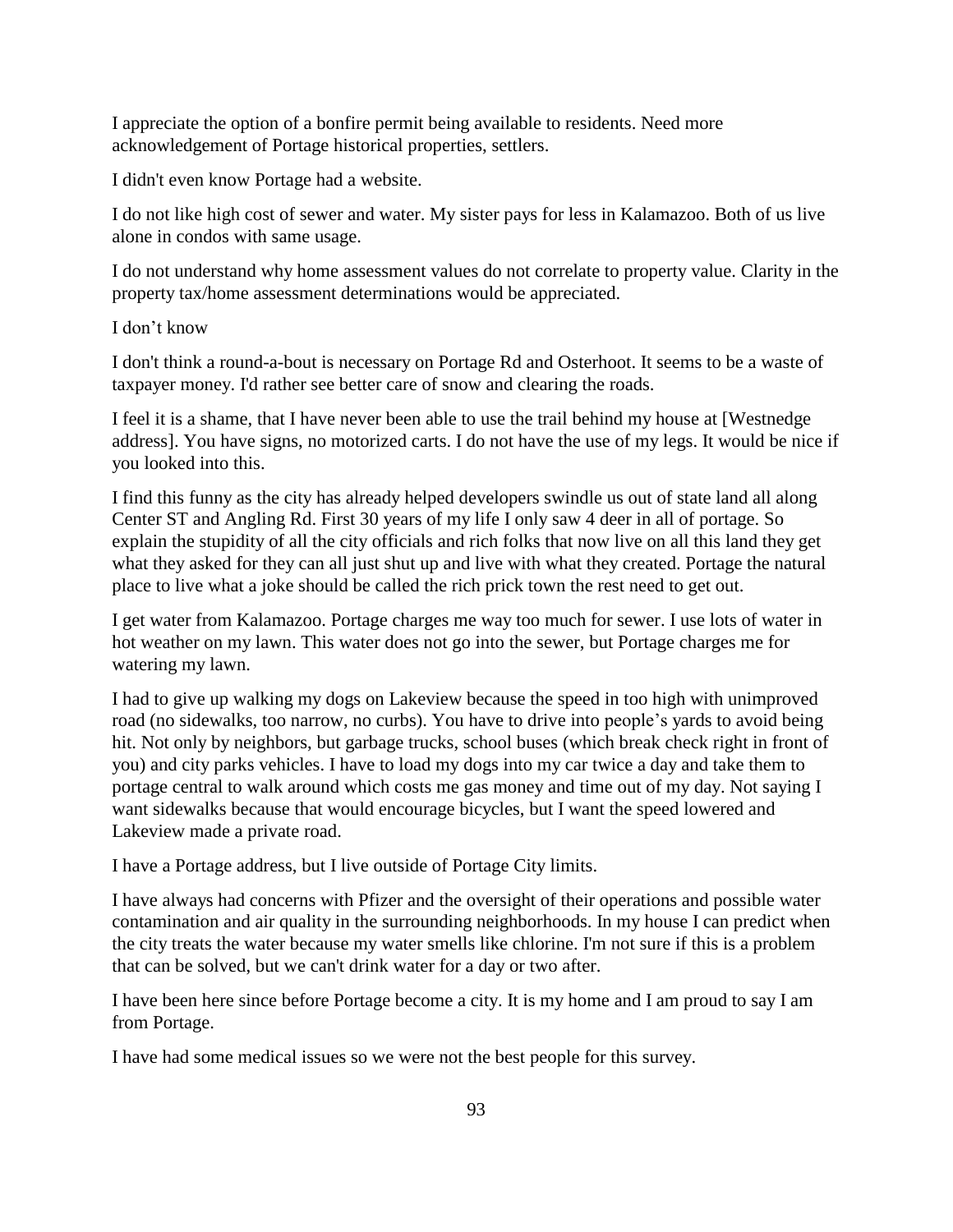I have lived here for 40 years and I have not had any problems with the city operating process.

I have lived in a number of states and towns. Portage is a good place to live.

I have some concerns regarding Traffic Lights on Westnedge and Centre Streets. If you are traveling East or West and trying to cross Westnedge, the wait time going East or West is way too long. And the same for going north and south trying to cross Centre Street. Why is the traffic on Westnedge and Centre given much more time with a green light than the traffic trying to cross those streets and why is the traffic on Westnedge and Centre more important than the traffic trying to cross those streets?

I know a lot of people disliked Mike Stampfler. However, one thing he was a stickler on was keeping areas clean. It appears after he left that idea changed. Businesses don't clean their parking lots (just look at Meijer North on South). Several homes are in need of repair. We need to do better to keep our community looking good. Thank you!

I know this is a problem most places but schools particularly because of young-non-thinking [drivers]. I live across from Northern schools (houses on one side of roads-schools on west side. I have children I care for & when I take them outdoors, way too many speeders on street. Schools need more watchful eyes by police when in session.

I like living in Portage a quiet clean,

I like the community, especially my neighborhood.

I like the current size of the park system. I don't see expansion as a good way to spend tax money. Reducing or freezing tax levels would keep more money in peoples' pockets. That money will be partially spend in the community stimulating our already robust economy.

I live in Shannondale area, break-ins are way up, better street lights, too much action in the apartment complex along Milham into the Shannondale area.

I love living in Portage. I feel safe, have good neighbors, and love Celery Flats

I love Portage!

I love the emphasis on our parks; our police and fire increase them they are invaluable; winter months sidewalk snow removal is a problem; some people not maintaining; fees and fines stronger; put more liens on homes

I love using the walking/biking/etc. paths - would love to see even more pathways.

I moved to Portage with my family 20 years ago because I was led to believe it was a nice place. Since then I've experienced: my property being searched for pipe bombs, police sending flyers telling me to lock doors and windows due to crime, neighbors who had a meth lab in their house, neighbor's house that became a frat house, neighbors cutting my telephone lines, and I have to be quick to check my mail so I don't get run down every single day! Kids are grown and I/we are looking to get out of here!!! :)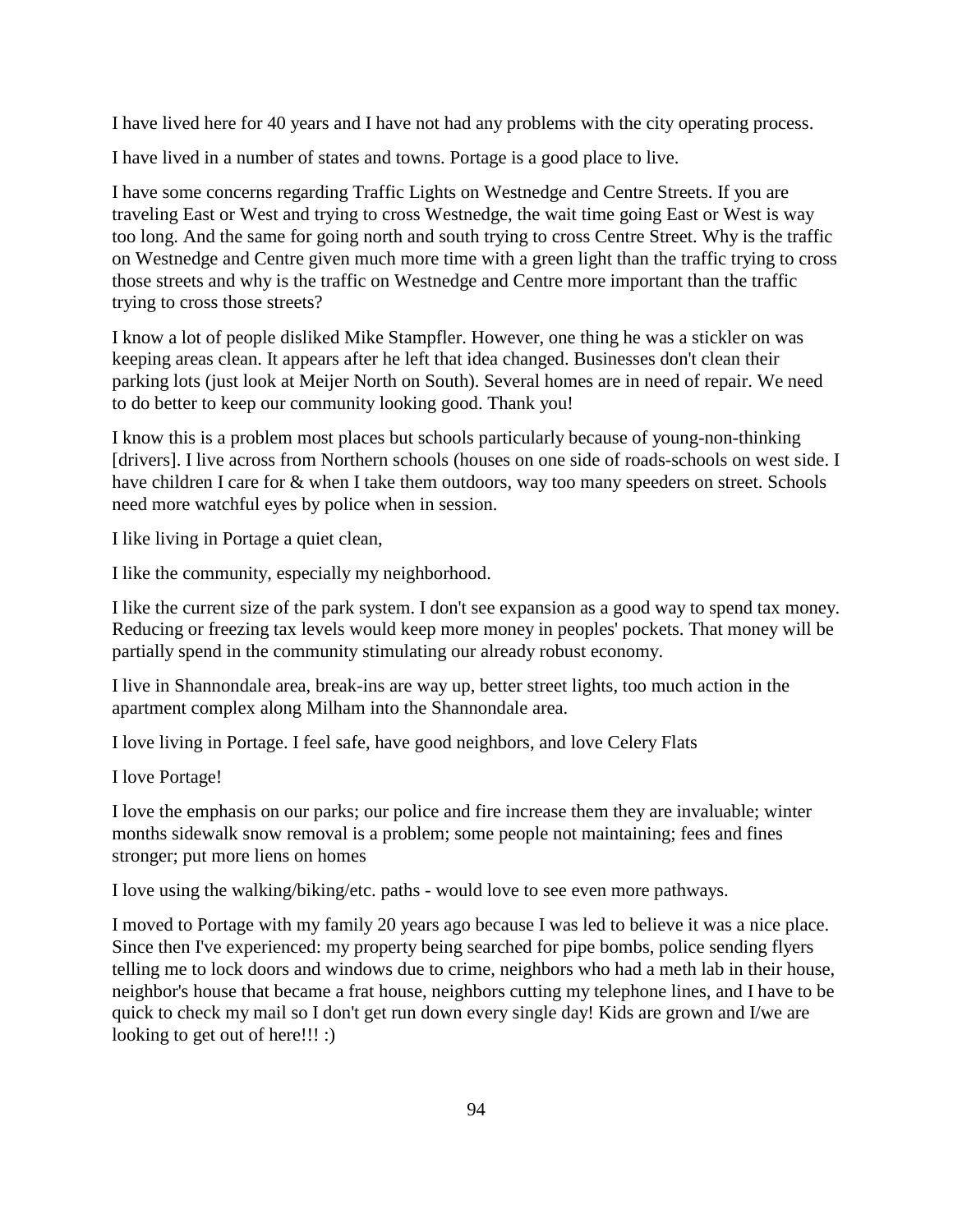I really do not want fluoride in the water supply. I would like to see more green energy used and modeled by the city, and actively encouraged for residents. I would like more focus on using Native Michigan plants in city parks and opportunities to volunteer to help protect and maintain the ecosystem.

I think a "no turn on red" sign should come on for north bound Portage Road turning onto Zylman. I have turned right onto Zylman from Portage and had left turners heading south almost hit me not knowing that they have a green turn arrow on their side. Use surplus dollars to fix side streets. Seems like the main roads get fixed more times and side streets never get touched.

I think the board of education should come up with programs for the Portage schools to help push technical studies. Not everyone is academically inclined and there shouldn't be a push for college so much. Technical and vocational schools should be mentioned when telling students about moving on after high school. We need electricians, carpenters and masons. We really need to let our students know that you don't have to go to college to be a success in life. Hopefully this doesn't fall on deaf ears. Thank you. They are our future.

I think the crews doing the leaf and brush pickup are sloppy. They need to do a better job of completely cleaning up the piles. Also, why weren't the streets swept by a street sweeper this year?

I totally disagree with having medical marihuana dispensaries in our city. It presents too many opportunities for corruption.

I understand why Portage went to the new recycling bins on schedule, but even the smallest bins now available take up too much space in a one car garage. Since the bins are so big, many people in my neighborhood no longer recycle causing the condo complexes garbage bins to overflow.

I walk a lot at night and I have to carry my phone, mace in my hand in order to feel safe at night. It's hard to tell if somebody is hiding or ready to attack you. That seems to be my only comment/concern

I was born and brought up in Massachusetts. I have lived in Portage for over 50 years. Have brought up 5 children here and now have 13 grandchildren and 9 great grandchildren. They have all attended good Portage schools, have gone on to college and have done very well for themselves. Our neighborhood was family oriented and we never had to worry if they were safe in it. My husband is gone now, but he and I both were active with our kids and I have many family memories of my life here in Portage. It is a great place to live.

I was born in Pawpaw, moved north to Ludington at 14 yrs., and returned at 19 yrs. Portage was farm country when I left, now it's just "Wow"!

I worry about if the school are getting the proper attention, as well as the library.

I would like a rule about lighting off fireworks. My neighborhood is too loud and lit up between June and the end of July.

I would like more involvement and growth. I enjoy the festivals that Kalamazoo had it would be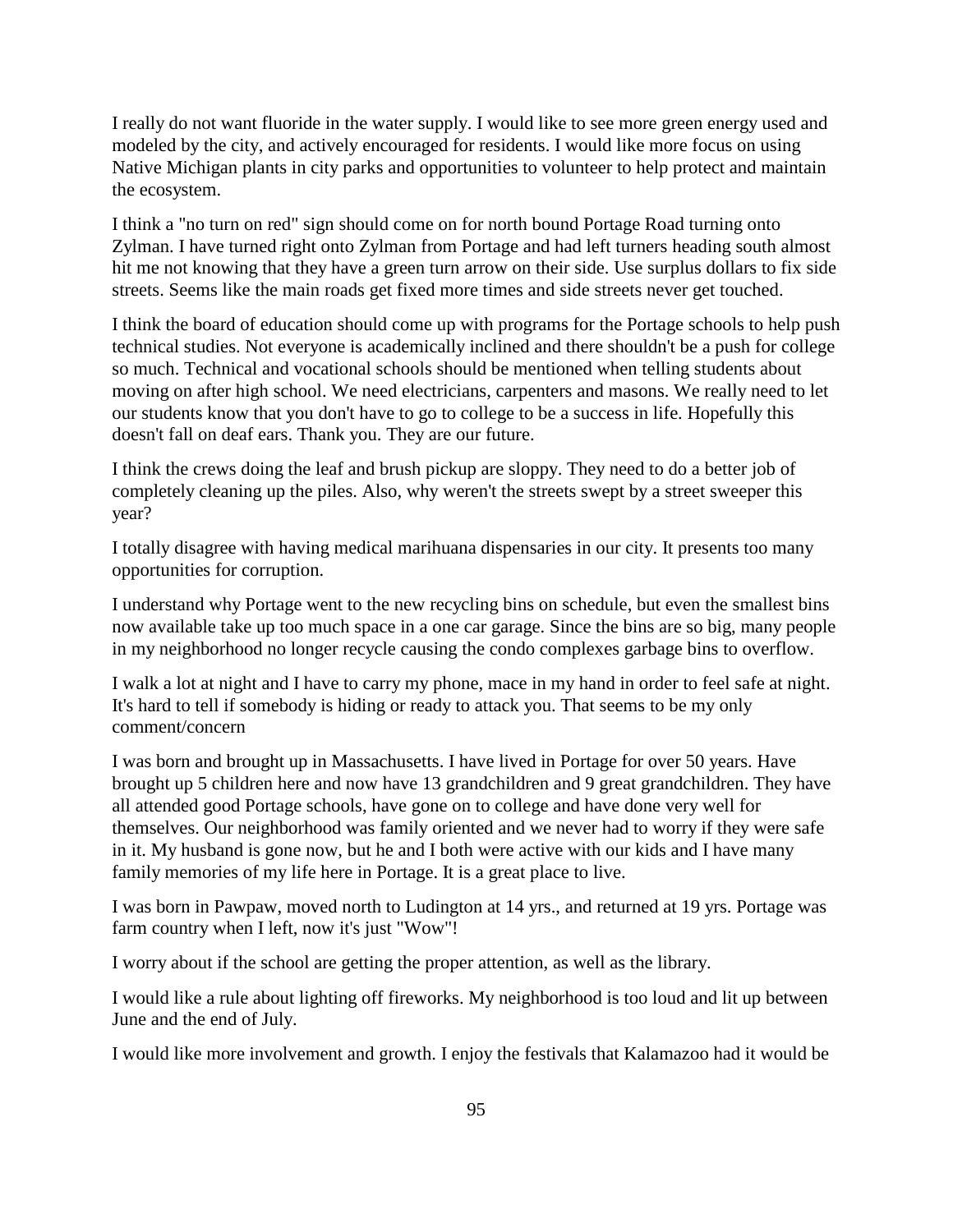nice to have similar things in Portage.

I would like regular/more frequent brush pickups; I appreciate and enjoy the summer concert series and would like more

I would like to see pools at the schools which are paid by my taxes, opened up to the public for use either weekly or monthly. This is being done in Plainwell currently and it works out well. A. HS senior who is certified as a life guard is paid to be there during open swim.

I would like to see the City eliminate all of the Boulevards on Centre Street, Portage Road, Shaver Road, Angling Road, and Milham Road as it does not add any value, but is a perpetual maintenance issue throughout the year and the left turn lands are not long enough to allow a safe flow of traffic.

I would like to see the trail system expanded and connected up to Kalamazoo's trails. Also, I think curbside recycling should be every week. Also, as stated earlier, I would like to see housing for the homeless. And again, expand businesses on other roads other than Westnedge. Westnedge is way too crowded already! Lastly, try to make speed limits more uniform on a given road. For example, Lovers Lane changes speed limits four times in a 4-5 mile period. Everywhere, except between Centre and Forrest, it should be 40 mph, not change over and over. There are several roads that are like this, and it needs to be addressed. Also, Westnedge should be at least 40 mph.

I would love to see a splash for kids as well as library drop offs around town

I would rather see turn lanes than boulevards. They may look nice, but they're a pain. Especially for the snow plows. Can't wait for the new school improvements!

I would really like a second pickup for the falls, in other words, fall cleanup.

I'd like to see trash pickup every other week and recycling every week. I'd also like to see sidewalk installed along 12th Street, north of Centre to Romence. Currently, very unsafe for pedestrians and cyclists.

If the tax rate continues to increase at its current rate, you'll eventually drive me out of Portage!

If you know don't pay someone else to read this. If you're too lazy to read don't ask.

I'm very happy living in Portage. I like the progress being made on the roads and I hope it continues.

I'm very proud to live in the city of portage. It is a beautiful community. "God Bless America"!!

Improve bike/walking areas around Austin Lake - some shoulders missing - evening speeds problem - cars and motorcycles - better streetlights along dark roads.

In general, city of portage is a wonderful place to live and raise a family. The schools are excellent it's a very clean city and we feel very safe in our neighborhoods and homes.

In need of nice facility for farmers market. Invest into infrastructure. Replacement of aging playgrounds in parks.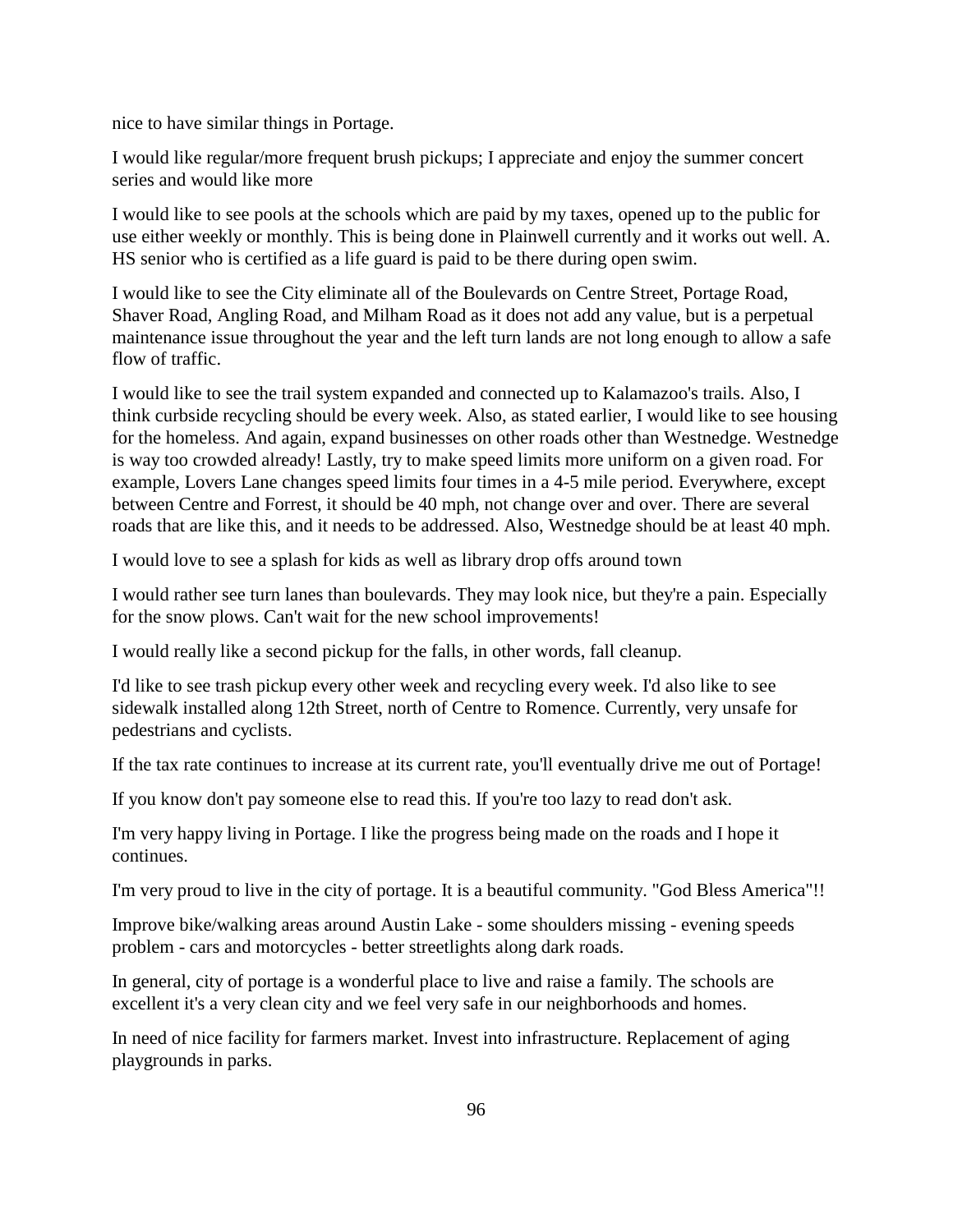In our 45+ years in Portage we have been impressed with the way growth has been handled (businesses, homes, service). We have enjoyed the library, concerts in the band hall, PSC, health services available and the schools. It is a fine community with good leadership and services to be proud of. Also, elections are well handled by city hall.

It has been great living in Portage

It is a great place to live. You seem to do everything right.

It is vital we maintain our tax base from business to keep our schools funded and our neighborhoods desirable for our community to stay a place for those of all ethnicities and trades to come and thrive.

It was where I was born. Lived here all my life, raised our family, and look forward to living out our lives here. I love our town.

It would be nice to have a public preschool

It would greatly improve the city image if the Holiday motel at Westnedge and I-94 could be removed. Keep the Ice Rink open! It is great for families and visitors to our city.

It's going to be increasingly important to work with employers/unemployed to get people the education and services (transportation, ESL, certifications, etc.) they need to be employable/employed. Look at model of momentum working with KVCC and the success rate they are having as an example.

Keep planting trees! Concerned about the cost of living here-- taxes and water bill.

Keep revisiting the need for affordable housing for seniors (and others).

Keep the schools as good as they are. Water is expensive, can you reduce the cost? Stricter enforcement of upkeep of rental properties. Better enforcement of ordinances concerning upkeep of homes.

Keep the sidewalks free of broken glass and yard debris

Keep up the great work. The road updates are fantastic. Please issue more speeding tickets to keep speeding down.

Legalize recreational marijuana!

Legalize recreational marihuana

Light at Westnedge and Milham arrow only. Left turn-there are plenty of times no traffic should be all green with caution not just a turn signal. (Same with other intersections) I agree with having [illegible] "House hold junk" PU more than once a year.

Limit welfare apartments and housing. Clean storm sewers more often. Take care of excess turkeys and clean up street after leaf pick ups

Longer light at Monticello & Milham especially on holidays and the light work on Sunday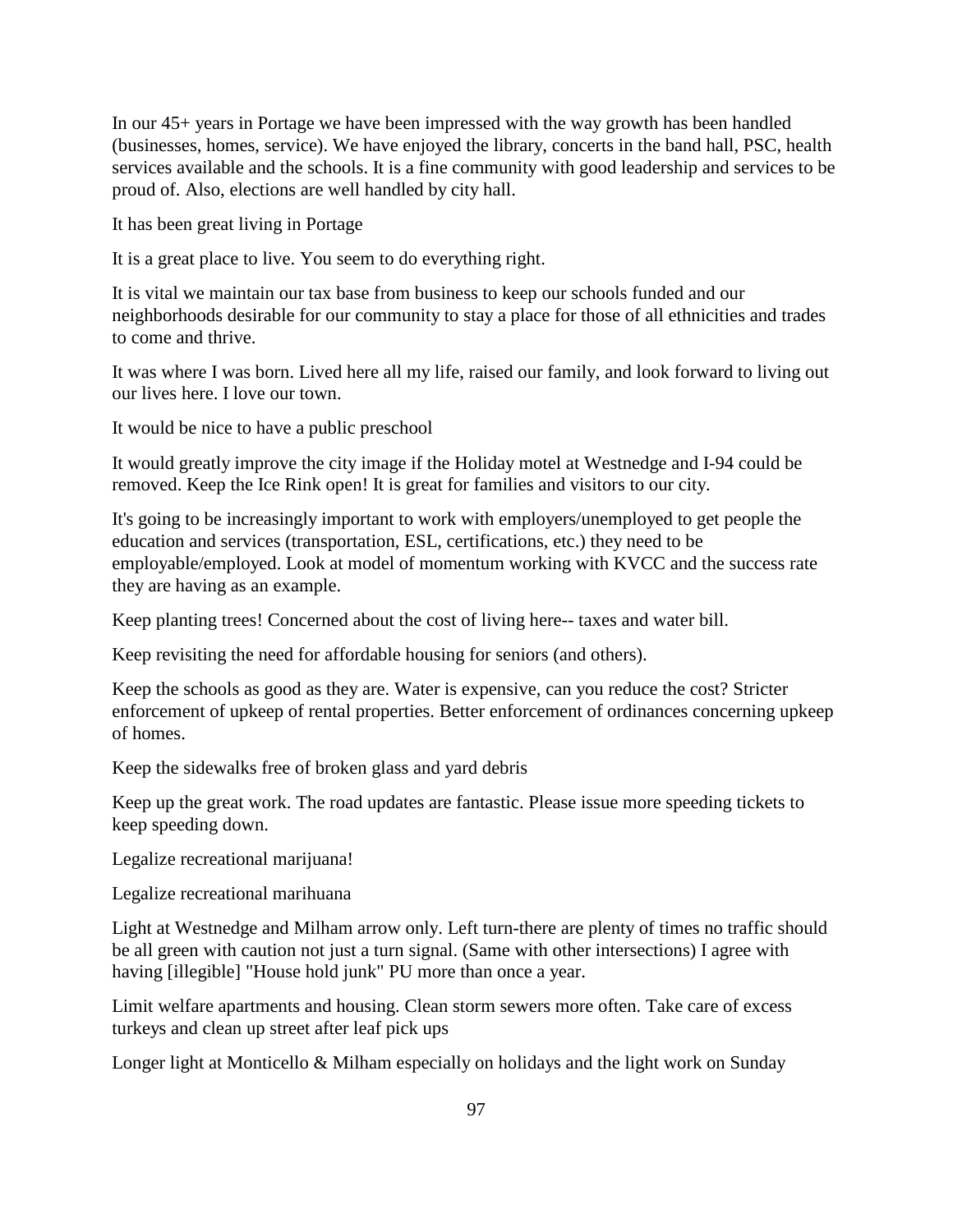Look at the possibilities of a city income tax and do away with property tax altogether. Find more private funding for special projects. Stop building Blvd. that cut off access to business and public buildings.

Lots of parks but not many events at the parks.

Love the bike lanes on Milham/Donald, would like to see more of hose pop us. I enjoy riding to work and would really enjoy more of those safer bike lanes.

Lower our taxes. Keep skateboards off roads and sidewalks

Lower taxes at least for seniors.

Lower taxes!!!

Make recycling mandatory; Portage Northern High School traffic flow

Making sure people keep their houses up so it will stay a nice, attractive city - if they don't want to keep the house up - don't buy it. Make sure people can afford the home. Landlords who rent out homes should have the same standards.

Mapping location of industrial and commercial establishments to improve tourism and commercial identity.

More city-wide functions (like the tree lighting) or city festival (such as food, music, beer, crafts). It would feel more like a community. These could take place at any of our city parks or at the proposed new senior center. If there is a place such as banquet hall, gymnasium.

More events for middle age people. Lawn mowing of parks and trails needs improvement.

More extensive public transportation (bus) grid. Regular rigorous enforcement of sidewalk snow removal. Business lighting turned down or off at set time in PM. My compliments to city workers and volunteers for keeping city center area always attractive and well maintained!!

More leaf pickup please

More leaf pickups and clean up the blight.

More LEO presence in neighborhoods. Tree trimming, general cleaning of streets, etc.

More people are walking and biking around Portage. Making this safer and more pleasant is important... Especially along major streets and at big intersections. Many drivers are not expecting bikes or pedestrians and crossing lights/walkways need more emphasis and visibility.

More police presence. Having a handicap plate myself I notice there are many that park in handicap parking that are not-- this should be a priority! Tickets should be written. Sidewalk needs to be shoveled on high traffic streets like Westnedge and Centre

More protection for the amount of greenspace in Portage

More restaurants, art, concerts, cultural events! We always go to downtown Kalamazoo. Bring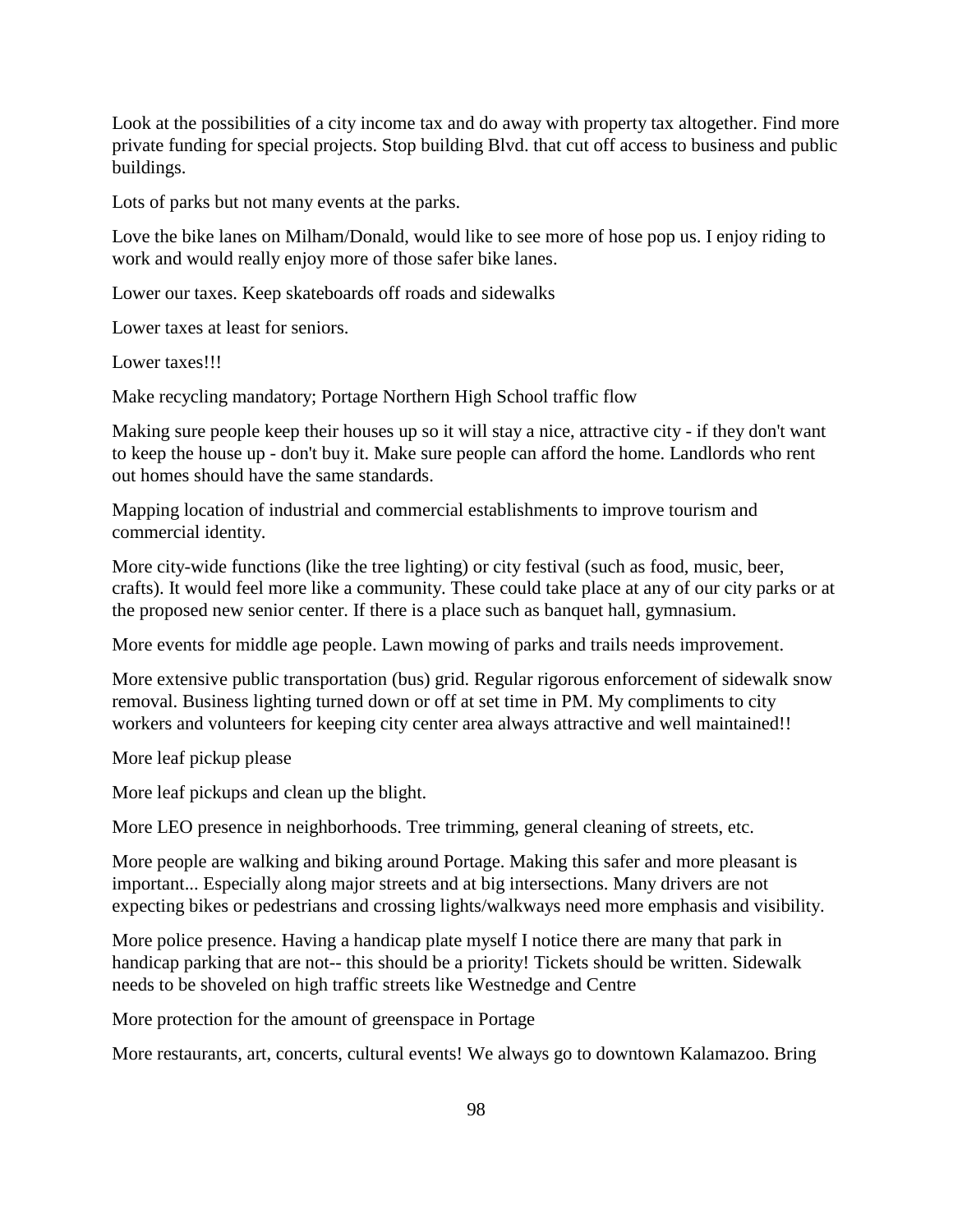back taste of Portage!

Moved to my house because of the deer/turkey population. If they are a problem I would be happy to shoot a few. Police need to enforce traffic laws better, especially speeding.

Moving from G.R. in 2001, Portage has been an amazing place for me and my family. As a not yet retired pastor, I know many people who count on transportation resources with the Portage senior center. Likewise many marginally income persons count on community support services so I advocate tax dollars in those areas.

My kids are too old for this but Portage could benefit from a similar program like the Kalamazoo promise. Since the schools here are great and there is a lot of opportunity I think it would bring more growth (people, biz, etc.)

My neighborhood is stable with increasing housing value but as i look at older neighborhoods I see declining interest in house upkeep and improvements. How do we encourage owners to "Care" for the house, improve it.

My only concern, and it is a minor concern, is that I think the fall leaf pickup should be moved later in the season. I still have many leaves to pick up after the final pickup. This has occurred for the past few seasons.

My suggestion was going to be a second "junk" collection. Since you put the question on the survey, no need for suggestion. My kids loved growing up in portage and now that they have left home, miss it and want to come back. Great job running the city!

My wife is a new Girl Scout leader for our granddaughter. Portage schools no longer allows troops to meet in schools after school, and charges a fee for room use. She has had an EXTREMELY difficult time trying to find a troop meeting place. Portage (city and schools) should be encouraging positive activities for kids in our community rather than making it so difficult. A center/building in the Portage area is a must.

My wife who wanted to participate in the beach volleyball could not come up with enough people to play. Could your web site have a single person sign-up so they could be paired with people also interested, that way they could form a team. Thanks. Oh and neighborhood Halloween decoration competition and Christmas lights/decoration competition would be awesome.

Need to increase walkability. Move sidewalks. Get rid of and recycle plastic bags. Great jobs that attract and keep young people in community

Need to upgrade/handle the water issues between the lakes as properties flood frequently

Need to work on paving the roads, though some progress was made this year (thank you)

Neighbor with too many cars and boats. Also collection of junk left outside [Wedgwood Drive address]

New restaurants, banks, credit unions, retail stores, and Stryker - with all this tax revenue, why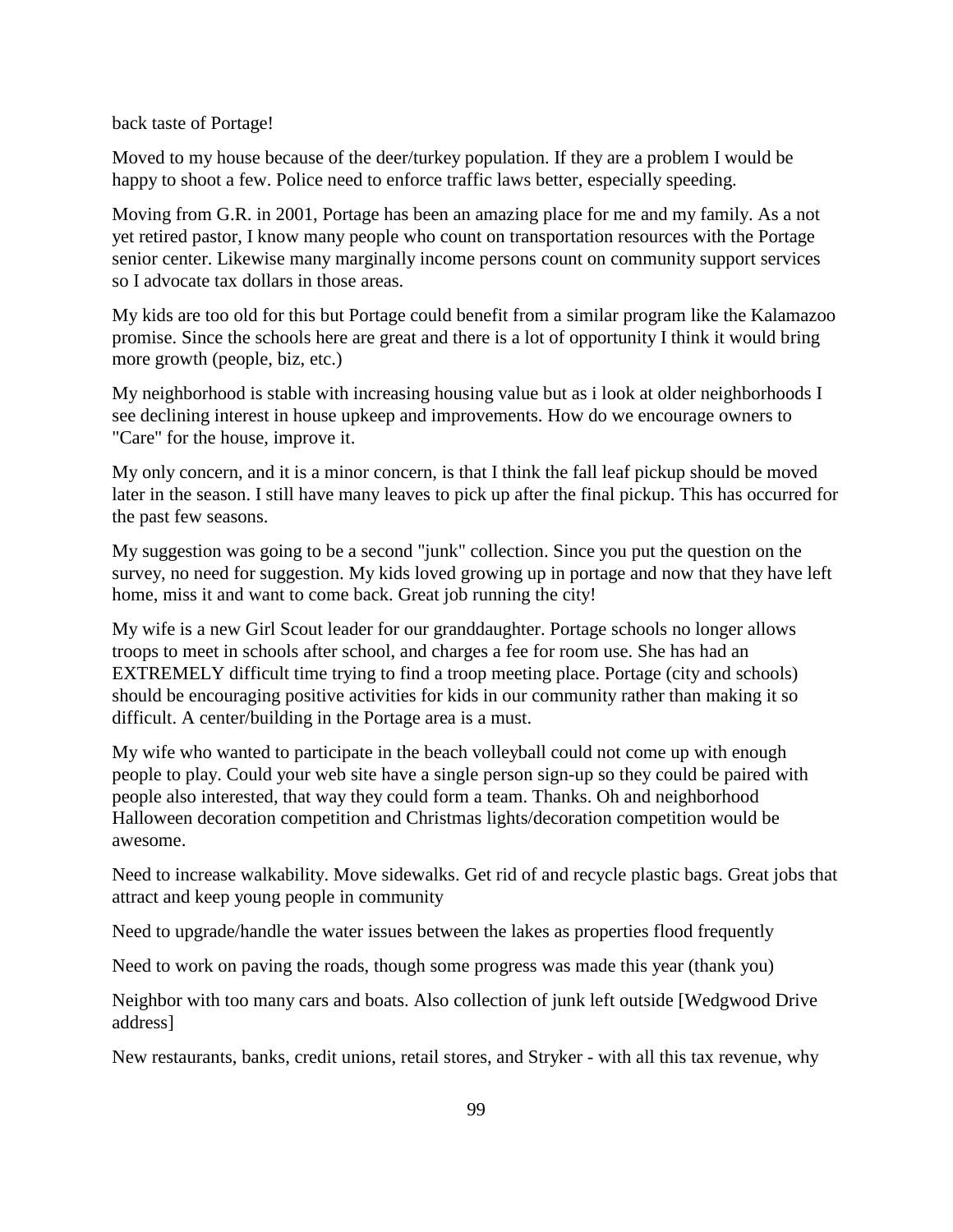aren't my taxes lower? How much money do you really need? It appears you already have too much! Try being more responsible with what you have (like I have to) - quit acting like Washington D.C.!

No AC in older elementary schools. On hot days kids and staff suffer from the heat. There's AC in the main offices and teachers lounges but not in class rooms.

No round-about - Sprinkle road is a travesty. Portage-Kilgore intersection is just stupid. Serious and sensible traffic is sorely needed.

None

None

None at this time.

None at this time. Keep up the great work in Portage, Michigan. As we all will together. For all other cities in southwest Michigan.

None, I love Portage close to highways and it's beautiful.

Not a fan of the boulevards. The crosswalks on Portage Rd near the lakes are useless due to placement.

Not to leave town at mercy of school students to solve deer problem. - Item 19: Regardless of what the town says, the damage to roads from vehicles in higher with higher speed limits. - Town may want to consider getting regular input from 4 quadrants. - Wise use of Portage newspaper beyond seasonal mowing threats. - Parks and trails seem underutilized. - get realistic about mailbox compensation. - Deer crossing signs? - make greater efforts to maintain aging population

Offer water tests. Make water odorless

Our neighbors and we are concerned with the base fee of water. You want the yards to look nice but when the base fee is \$120 or more before you use water, it is ridiculous. One family of 4 that includes 2 little kids who don't shower every day and our water bill is \$600.That's uncalled for.

Our street: Connecticut Dr. is in horrible condition and just gets patched all of the time - We were told in 2007 that we were going to get a new street in 2009. And have been told different stories every year since while other streets get done. We think we got street, curbs and gutters in the late 70s. Why?

Overall great job! Traffic lights don't always sense cross traffic and so we run them at times.

Overall A+ community to live in. More sidewalks!

Overall great community, very happy to live in the area! Great schools! I do worry about drugs and high taxes! I do not think it's a good place to retire due to high taxes, plan to move when kids are done with school unfortunately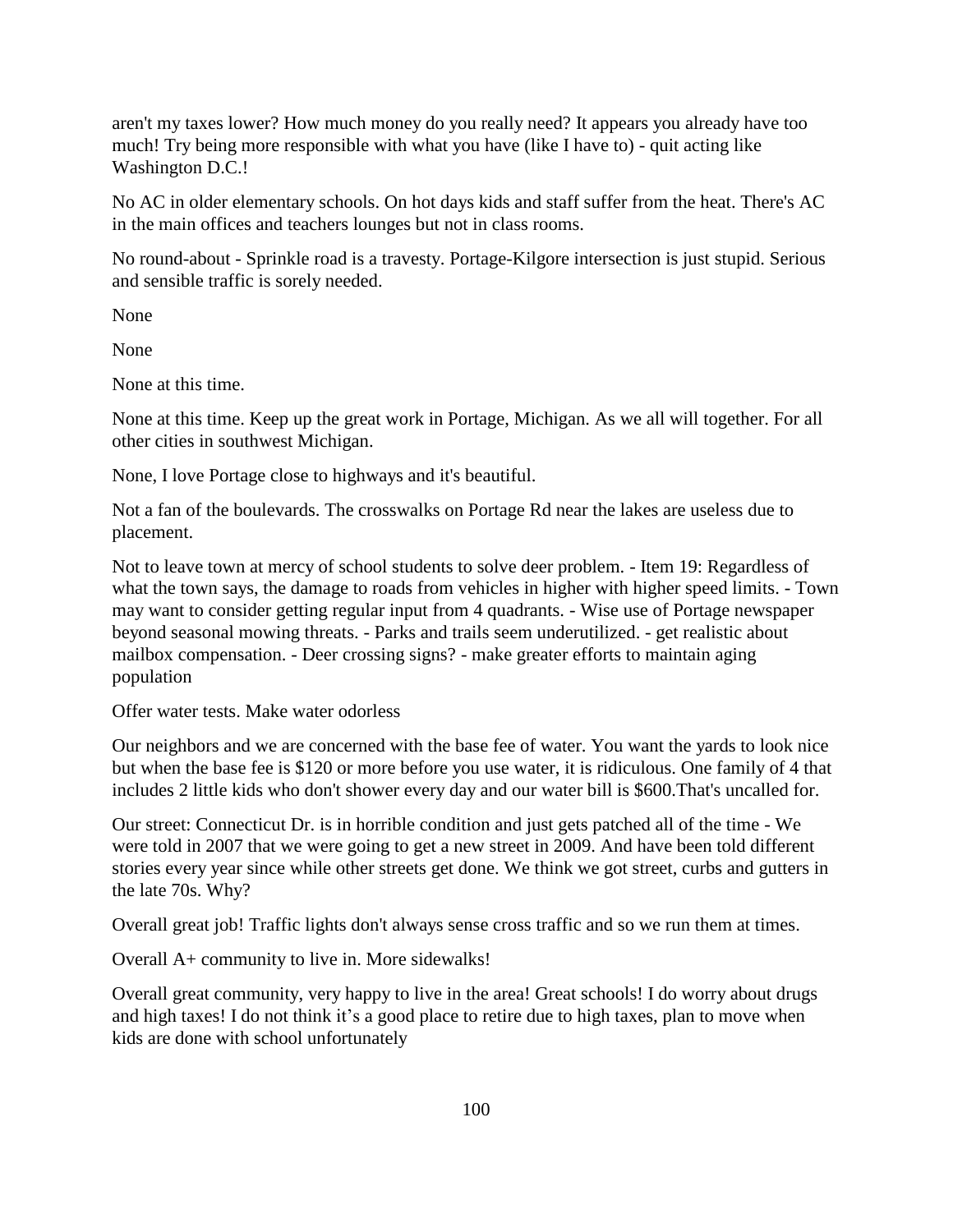Overall I believe the city does a great a job. I would like the see the city be a little nice to small business with regulations. The big mystery was why wasn't Menard's able to redo the building they left? It is still empty. Help support business that pay taxes.

Overall I love living in Portage. I live near Ramona Park, I hope they keep the woods that surround the park, and I think it adds to the nature and lake. Gray Street by the park has poor road conditions, would be good to look at fixing that.

Overall, a great place to live

Overall, I'm very happy living in Portage and raising my children here. I'm also very pleased with the increase in local and independently-owned businesses.

Parking for wheelchair at Stuart Manor

Pet crap on roadsides and lawns. Barking dogs!

Plan the growth of city with adequate infrastructure (roads, signals, traffic flow, water, fiber optics and cell towers, snow removal and leaf pick-up, and public safety [police and fire])

Please allow for a deer cull in the city of Portage

Please bring more unique stores and eateries to the city!

Please consider doing mosquito control applications on all trails and bike trails. Most trails (other than Celery Flats) are unbearable due to mosquitos in summer months

Please consider stoplights on Westnedge. Keep up the good work! Please keep an eye on infrastructure.

Please dont allow too many more plazas. I think we have close to enough of those. Portage has some beautiful parks and bikeways. Please keep those maintained and even expanded

Please fix the traffic problem with lights and exits and side streets on Centre Ave. bridge and exits from 131. That would really help traffic flow, because I do illegal U-turns all the time there.

Please fix timing or position of car sensor for west bound Milham/Oakland traffic signal. You sit at the light for 3 cycles before being able to drive westbound on Milham.

Please keep bike lane plowed. We need MORE bike lanes.

Please make the parks and bike trails nonsmoking. Many children use these facilities and deserve clean healthy air!

Please stop clear cutting greenspaces to build establishments we do not need and already have! These areas are what give Portage its beauty and it's a shame they are sold for "progress" and profit.

Please train all police officers to not jump to conclusions. See Proverbs 18:13 and 18:17.

Please work on clearing out and staying on top of street gutters. They overflow when it rains.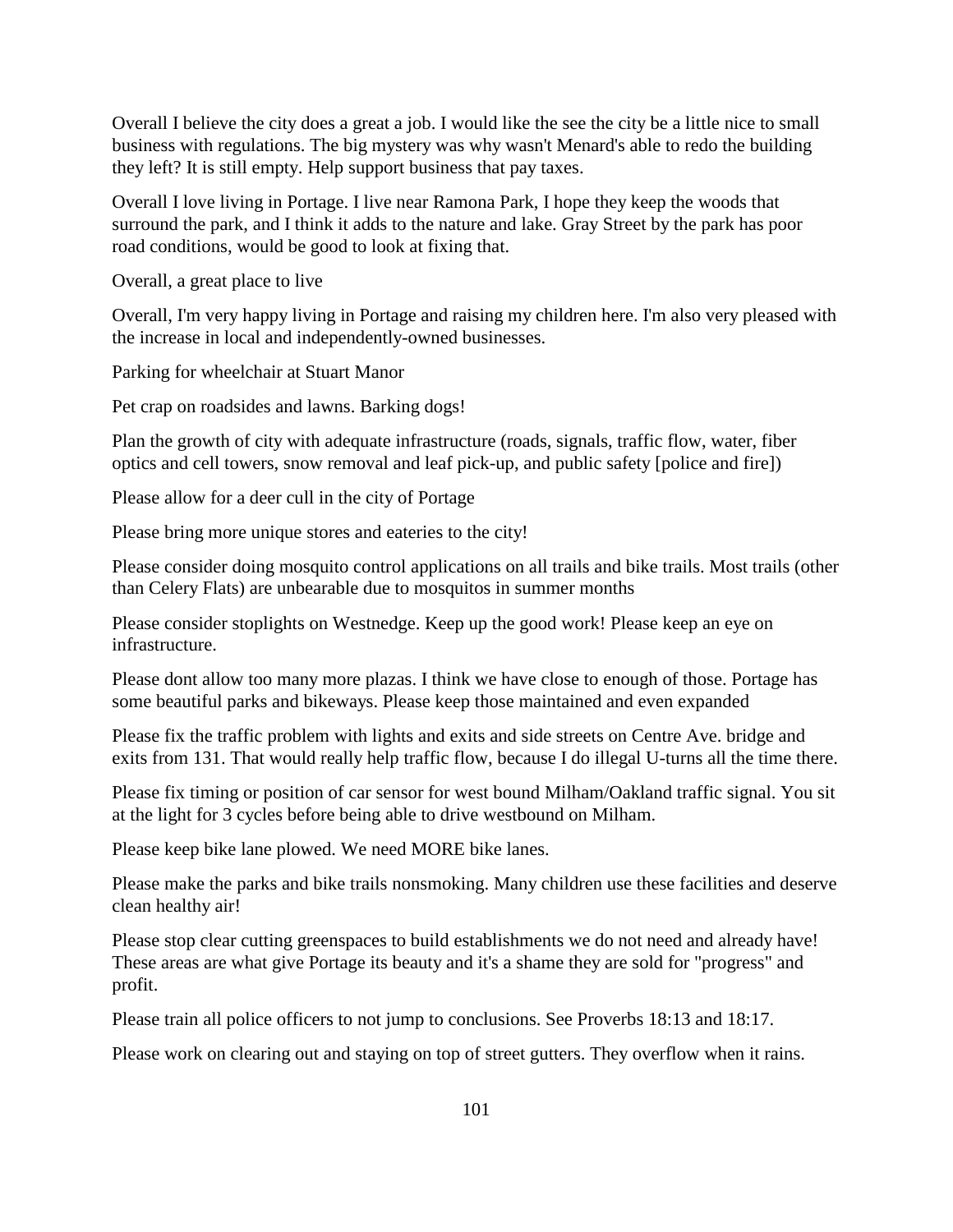Other than that, our family loves living in Portage.

Plumbing inspector is sub-qualified

Police and Fire dept. are the best!

Poor cleaning of streets after leaf +brush pickups. No cleaning of street drains

Portage had been and continues to be a great city. Please keep up with infrastructure with population growth. Getting to be a hassle going anywhere. Portage needs some live entertainment venues, currently all in Kalamazoo.

Portage is a beautiful city in every way. I would not care to move.

Portage is a nice community. I hope it can still keep the feel of a small city with the big city amenities. Also, keep it a good community to make a family. Maybe do more family type activities to keep families involved so we keep that small town, family knit, neighborly vibe! Thank you.

Portage is a wonderful city and a great place to raise a family.

Portage is a wonderful community. Thank you.

Portage is exceptional in its daily operations. We have a diverse population and for the most part a safe environment to live in. Our police and fire fighters work hard and I'd hope to believe most of our citizens respect them both. There is however way too many vacant businesses, strip malls. I feel portage has made some very bad choices in letting in Dicks Sporting at the expense of Gander Mt, MC sporting goods

Portage needs a testing facility like the SPOH lab for testing cannabis.

Problems that need to be looked at seriously: 1. Fireworks - major hazard. 2. Fire pits - major nuisance. Often can't open windows on a nice evening! 3. Noise - traffic noise, many more cars with window-rattling bass, barking dogs in probably 10-20% of homes. 4. Irresponsible pet owners not cleaning up in neighborhoods and city paths. 5. Unsafe/distracted driving. 6. Proactive city inspectors needed to walk neighborhoods to check on issues.

Property taxes are high - please do not add more services that can be provided by private entities.

Putting as many powerlines underground as possible would help reduce the danger and expense of trees falling on them in storms.

Question 12 and 13: support for "marihuana" based in part on assumption that other local communities will have dispensaries... but if no other local cities are supporting, then I would not want Portage to be only city that allows. No questions here about chicken coops but would note that we hate that city has allowed this and would support change to reduce chickens.

Questionnaire does not clearly designed to cover needs assessment of Portage residents. Survey does not justify the professionalism of WMU Kercher Center. If only city employee or elected person helped to design this survey, then it is not a valid survey and is only to satisfy city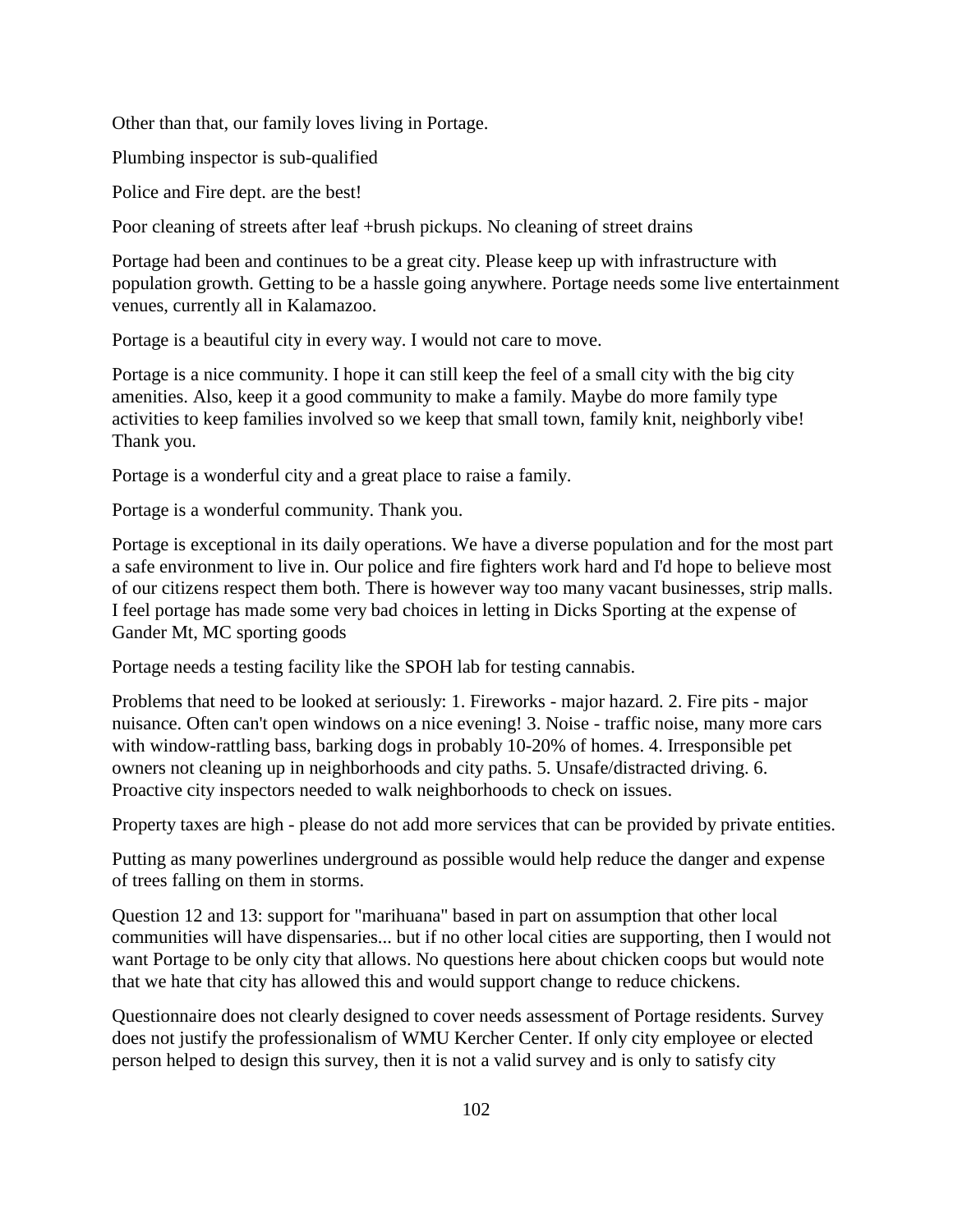employees or elected officials. Why there are no questions to evaluate the performance and accountability of city employees or elected officials.

Re: 23, 31-33: Because there is increasingly more crime in Portage, neighborhoods and quality of life are deteriorating. Taxes are very high! Re: 19 - When removing snow, plows tear up my lawn.

Really miss music in the park. I ride my bike to do my grocery shopping and would really appreciate side walk all the way to Meijer. Love our town!

Recommend barriers not be used on the 4th of July to make it impossible to get to the east side of Shaver on Centre.

Return envelopes that this survey will actually fit in

Review budget spending and focus on areas for efficiencies to reduce taxes

Road construction was rough this summer! Portage @ Mandigo, Angling Road, Shaver Road - a lot all at once!

Rush hour traffic

Scherer Park trails lack upkeep. The trail around the wooded part of the park is not kept up well at all.

School system is very good. The landscaping is really pretty and creative by the library. Patrol the trails so women feel safe using the trails

Separate bike traffic and vehicle. Promote use of the trail systems we have rather than public roadways. There are accidents "waiting" to happen. Street sweeping frequency would also be appreciated. Very happy with the quality of water and sewer work to keep our taxes down / afterschool millage

Since I have received mail through USPS from 2 people running for Portage public office. I wonder if they have access to the city database. Maybe they just looked at an online directory? I hope the city of portage does not give people access to our addresses

Slow drivers down on Portage Road and all roads in Portage! The City of Portage is a very good place to live - keep up the good work.

Slowing people down in the residential areas where the speed limits are 25mph. I watch people all the time driving way too fast.

Snow plowing the outer streets of portage like 12th is one of my corners, it never gets done till. I also suggest any family that has kids in Portage should pay a school fee, if that family doesn't pay property taxes. Improvements of school should be shared for anyone that uses that schools, cost.

Snow plows throw all the snow at the end of my drive way blocking me in + forcing me to have to "plow" that crap AGAIN! Get help for the BUMS!!! Get them off the streets! Demo the trailer parks and low income housing. Or at least clean it/them up. Eliminate all the sex offenders. Need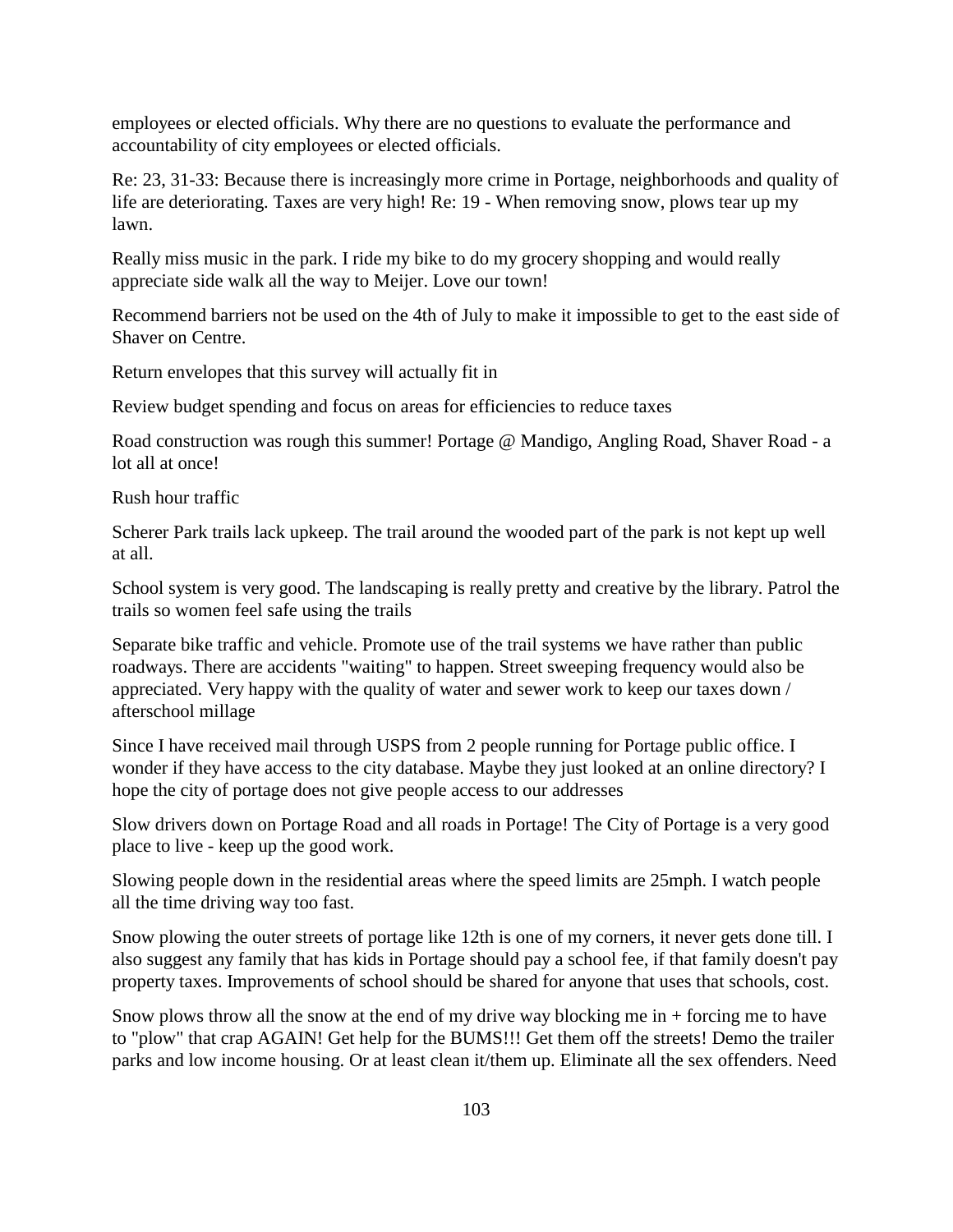more sidewalks so my kids can ride bikes and I can walk my dog. Please =)

Snow removal is frequently insufficient at the bend in a road. Living on the outside of the corner, snow plows frequently cut the corner forcing me to clear a significant amount of street so that I can exit my driveway.

Snow removal is poor

Snow Removal- It can take 2-3 days before we see a plow truck, and up to a week for snow removal on the cul-de-sac. That's too long. Kalamazoo does a fantastic job. Model yourself after them.

Snow removal on the side streets.

Snow Removal- This is one service that is second rate. Sometimes we wait 3-4 days for our neighborhood to be plowed. We live in the Amberly neighborhood and if we wait that long service in other areas is also poor. This is one of the few areas where the city of Kalamazoo SMOKES us! Did I say that snow removal is BAD. You shouldn't need a 4x4 to get out of a portage neighborhood 3 days after a snow storm. Come on!

So far, it seems the people elected have really cared about Portage and the people. They have good ideas. I hope and pray this continues. Keep it simple!

Some of the properties in my neighborhood (Mapleview/Sugarloaf area) are not being kept up. Additionally, there are too many cars in driveways and front yards. This needs to be investigated and addressed. It's reducing property values.

Some paving strategies seem odd - i.e., Oakland Drive - middle lane not repaved, looks junky.

Some streets need more street lighting (older plats)

Some traffic lights on Westnedge are not synched with traffic flow in the early morning IE Andy Ave +Westnedge

Something needs to be done about water/sewer expenses and quality. Portage needs to negotiate lower cost from Kalamazoo.

Sometimes traffic lights do not cycle through in all directions, so you have sit through it a few times before you can go. I've noticed this mainly at Lovers and Centre, also Portage and Centre later in the evening.

Speeders in Shannon-Dale neighborhoods should be better policed as well as stopping at intersections. Lots of children in the neighborhood. Police should sit in neighborhood. Police should sit in neighborhood after high school lets out (1st 3 blocks off Milham) and off onto feeder street (Evergreen) at 5:00 pm.

Speeding on Oakland from Kilgore South... Westnedge

State game area is not properly patrolled, at times gun fire is rampant, with little or no response from Portage pd. Underage drinking happens weekly, no parental supervision. Centre Ave in the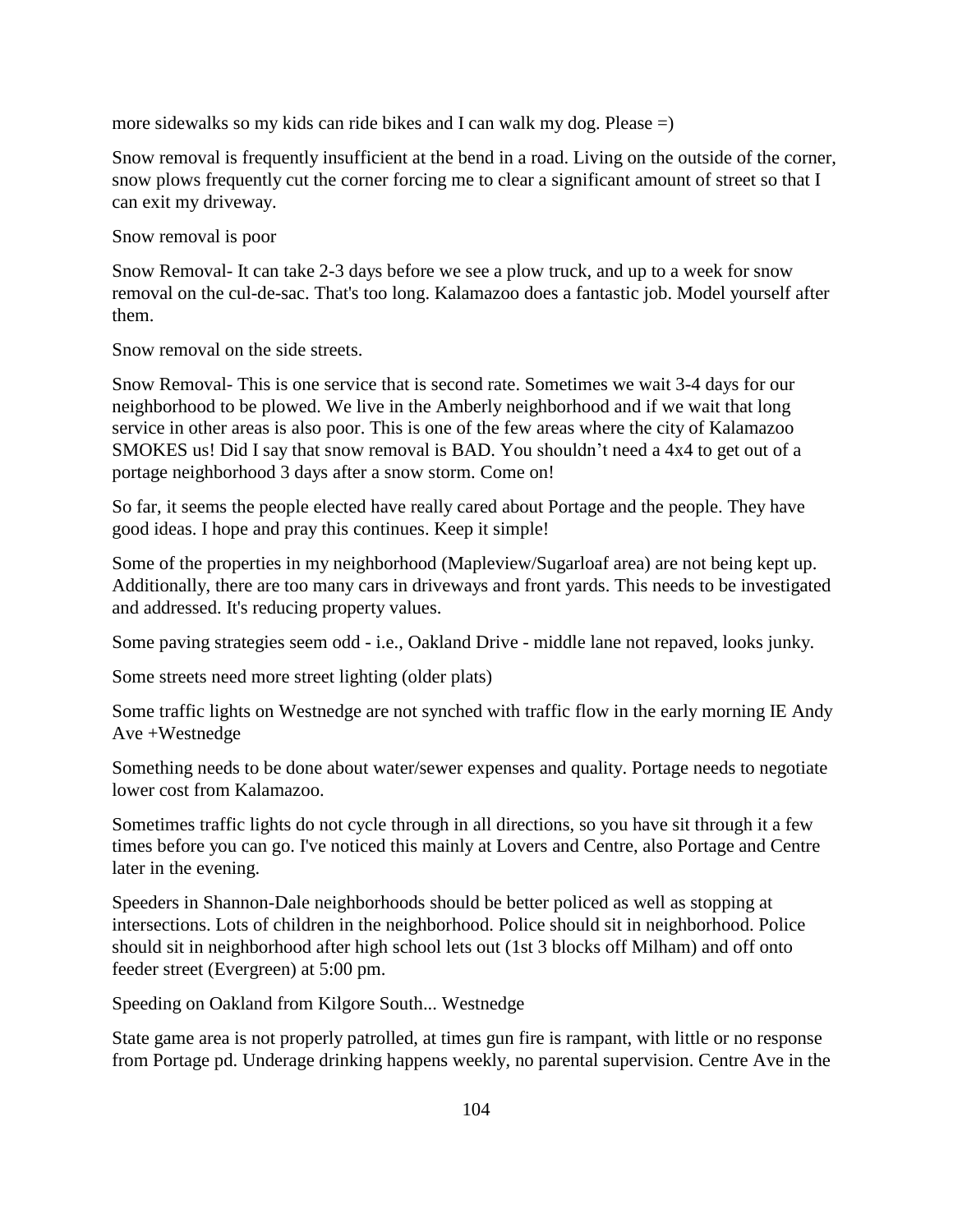morning and 3-3:30 hour is dangerous, no police presence. Erratic driving is rampant

Stay forward thinking about short and long term goals. Coordinate structural sewer repairs so we are not wasting money and treat the city as it were your house! Who and how would you want that to look 10 years from now.

Stop raising taxes. Continue to maintain the "trees" as our name states. City of trees not buildings

Stop sending these fucking surveys and don't call me either. You just wasted 1/2 hr. of my time don't try it again. Next one will come to you after i run it thru my paper shredder

Stop signs that flash are good. Trees hanging over roads need to be trimmed. Do something with police attitude, could be better. Do away with boulevards in roads, they are dangerous.

Stop speeders; stop red light running

Streets in disrepair; Portage Pathway grounds by Milham Meadows neglected. Lots of nice parks.

Synchronize traffic lights on Westnedge (set for 35 mph).

Taxes are going higher and the quality of services provided are less. Unacceptable.

Thank you for adding extra lights at Centre Street. I travel this daily and work at one of the new lights intersection. There have been too many accidents there.

Thank you for how the residents are serviced with our taxes. Strong bonding with city gov. and our public schools makes this a great city to live in.

Thank you for the opportunity to participate.

Thank you for working to improve our town. Additional trash pickup would be lovely!!

Thank you Portage for giving me a place to call home this past year - I'll miss you. And will miss living here :)

Thank you! I love living and raising my family here!

Thanks for keeping the roads in good condition - I am disappointed in the new Angling construction - the bike lanes are/seem smaller. Thanks for keeping the parks in good condition.

Thanks for your service. Since I don't drive and have no sense of direction this is the best I can do! I use a walker and a cane. The fire alarm goes off frequently when I boil water. It's embarrassing and shouldn't happen. Even with the vent on. Others notice. I hope our water is checked daily. So far what comes from my tap is clear but is it clean?

Thanks to the mayor, city manager, public officials, city council, et al., for a good job!

The access on Long Lake need more work. The shore at kayak entering spots has ruts so deep, I fell in one when rain water had filled it, a child would have been under water. Not safe. The shore is eroding to driveway.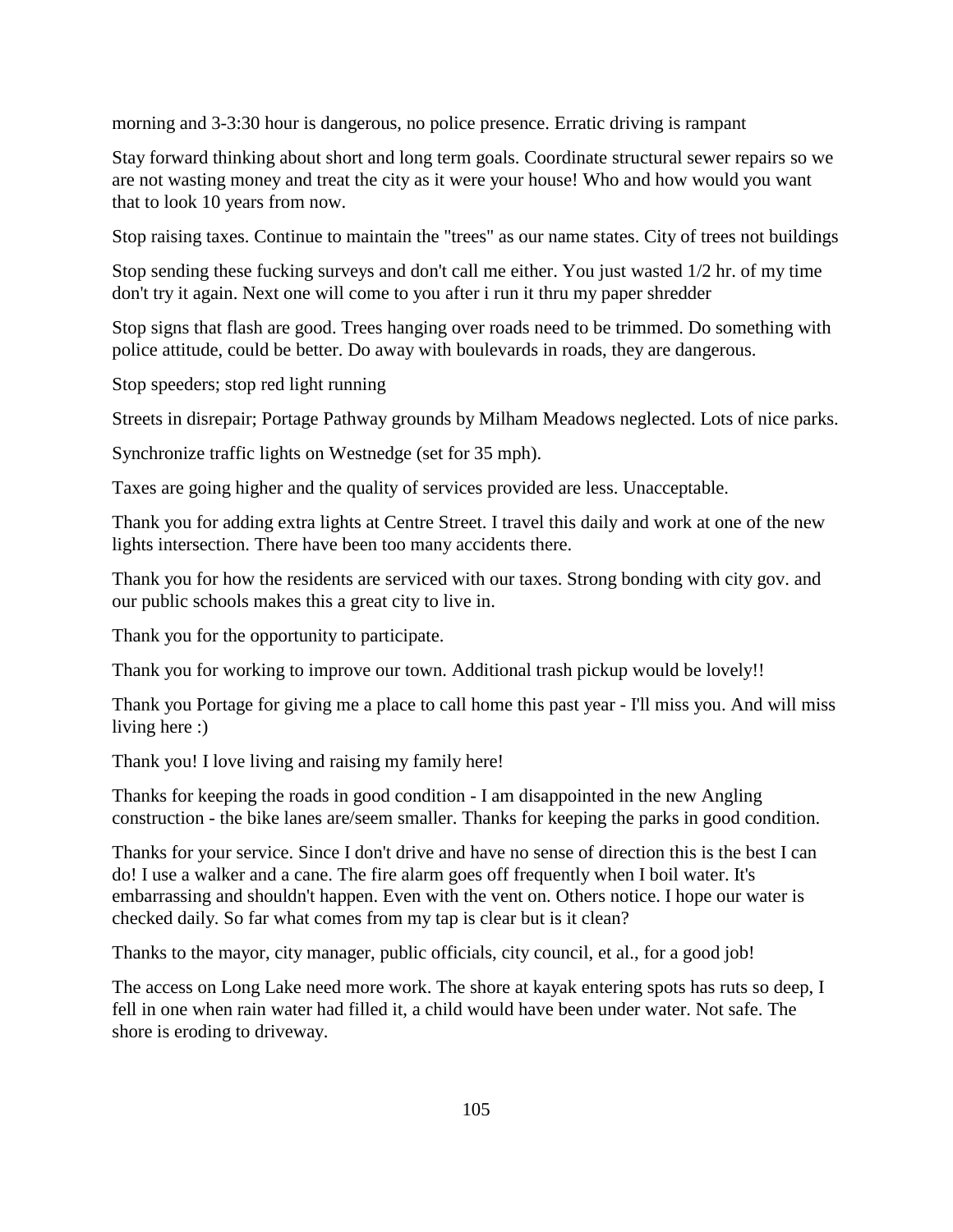The city must take into consideration of walkers, joggers on the pathway of Celery Flats and Bicentennial. Bikes endanger lives. No signs or speedbumps that will slow down speeds. Cyclists have no respect for pedestrians using trails. The city should also enforce bikes to have lights and wear high visibility clothes. Bikes are often lost in the shadows, this will increase safety. Police patrols needed for speeding on Kingston between Centre and garden lane.

The city of Portage has always offered the best in diversity/economics/education, etc. to its residents. I moved to Portage with my family in 1960, left for 5 years and couldn't wait to move back. Thank you City of Portage for your overall commitment to serving all residents.

The city of Portage is a beautiful city with beautiful homes, roads, and lakes. The main attraction to new families into Portage is the remarkable schooling. Secondly, plan and establish more institutions that give career to the talent pool in the city itself. The schools generate amazing talent - what has the city got to do to absorb this talent? Finally, could we establish a train station in Portage and get connected to Lansing, Grand Rapids, Detroit, or Chicago. This public transportation will lead to more revenues to city and ease on traffic of roads. Improve the airline services. We have to scale up the airport to at least get flights from or to popular cities of the USA. More business units also bring revenue. We need to attract technology companies to set up here as that gives a great opportunity for the local talent to get hired into the information technology sector or biotechnology sector or any manufacturing company. May the communities unite and support the betterment of this city. Thanks and regards.

The corruption is on a level with Chicago, New Orleans, and Las Vegas. City workers break the law, steal, then get paid to quit? Taxes are way too high. The waste goes on and on. City workers are rude, incompetent and dishonest. Roundabouts? Most stupid idea ever and will waste more money. Portage Road 2-lanes? Stupid and more waste. Drainage ponds? Stupid and kids will drown in them someday. Celery Flats? Stupid idea to begin with, of course a total waste of money. Now, going to tear it down and build more crap no one will use. Boulevards? Stupid idea. The pavement is awful bit it is a Boulevard? Take care of the roads first. Before making a crappy road look better. Tree limbs over the sidewalk, 12 feet? City sends out notices but has all kinds of tree limbs less than 12 feet on city property sidewalks. When told to city worker, they just laugh. The city can be as corrupt as they want. Eminent domain? City railroads Pizza [illegible] to make stupid useless park. Through city corruption they were not notified until it was too late to fight. They should have been paid enough to stay on Westnedge. City mails me a letter that I am getting a survey, mails survey, then mails a reminder. Two wasted mailings. The waste and corruption for the city of Portage is endless.

The curve on Angling Road, just south of Centre street intersection needs a boardwalk to bypass it. It is dangerous for walkers and runners!

The fee to join Senior Services is too high. The people paid for this we should be able to use it at a reasonable cost!! Working with the lower income people needs to be addressed, it makes everything look better, makes you feel better which adds to the wellbeing and attitude of Portage residents.

The mayor pro-tem should be the second highest vote getter in elections.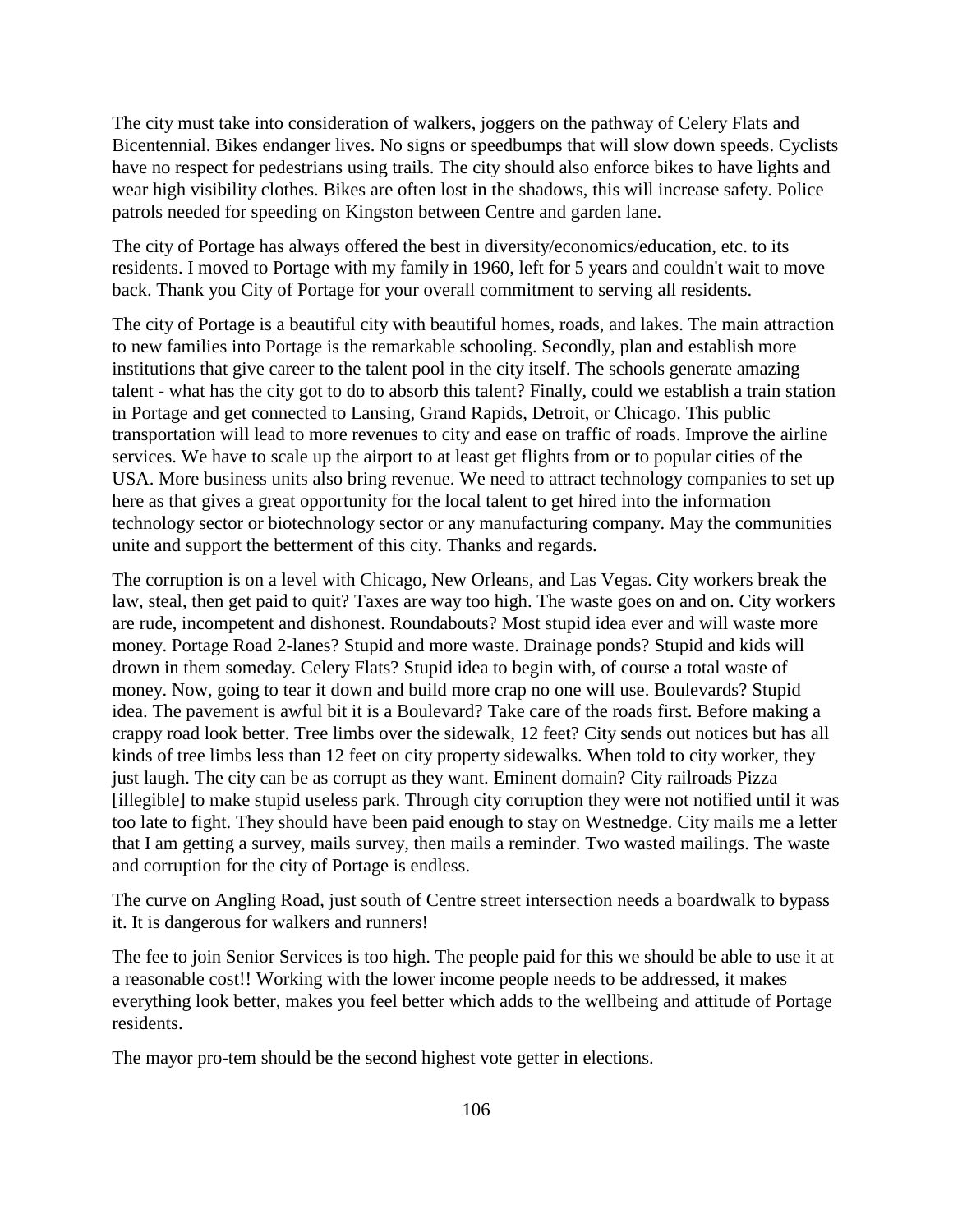The noise level is high at Milham Meadows. Kids come in and out front locked doors slamming them leaving garbage in hallways. Walls are thin can hear kids banging around both back side and upper side of apartment. Cannot hear T.V. in living room - no noise control. Too much time spent in apartment for unusual [illegible] inspections. For full week at a time [illegible] limited to 1 to 2 days at a time then reschedule - not a week of [illegible] entry. Cars parked too close together - my car scratched with keys - knives - backed into - no answers, no carports available no security. No home safety - people can climb through air conditioning wall hole spaces and can open storage doors with knives - loud music slamming of in and outside doors supposed to be locked. Manager rude and uncooperative.

The only thing I would recommend is taking those walkway/boulevard dividers out of Portage road. There is no use for them, just a hazard

The portage road business climate seems to be suffering from issues with construction on the road. From center street south we have lost 4 business buildings are becoming an eye sore to the street

The recreation program are a fun idea, but past ones have been underwhelming. The 2016 fall program and 2017 fish festival at Schrier and Ramona Park had huge turn out with little to no activities to handle the crowd.

The Senior Center doesn't have enough things for older people to do. The City of Portage needs more activities in the summer for older people or adults, bands, more at the Shetter. I go to Ramona Park to swim and picnic and this year 3 cars parked over behind the parking attendant and walked right in free. I had a season pass, but this isn't right or fair. Moorsbridge Road either needs a "bump" in the road or a cop waiting up at the school (West) because the cars go about 80.

The snow plows drive WAY TOO FAST in the small neighborhoods. They go over 40 mph between stop signs.

The speed on south Westnedge and traffic jam at the school in the morning and afternoon. "Middle school only" cars line up to my house. I should not have to go out of my way to go to work. Because of the cars I cannot get out of driveway. This is BS

The use of marijuana has no place in Portage

The water in south portage. It is dirty, rusty, etc. We have called city hall a number of times. The only response is, "Well, you live in south portage, there's nothing we can do. But EVERY YEAR you raise the water rates. No service!

There is a perception that police focus on traffic enforcement and not crime prevention.

There needs to be more street lighting on residential streets - I live on Ludington Ave and at dark it is totally dark - street lights sometimes do not come on and/or not enough of them.

This is a great idea--do you post any online web-based surveys? Expected other info questions like planning/ zoning/ school district/ sustainability. Use more comments in sections.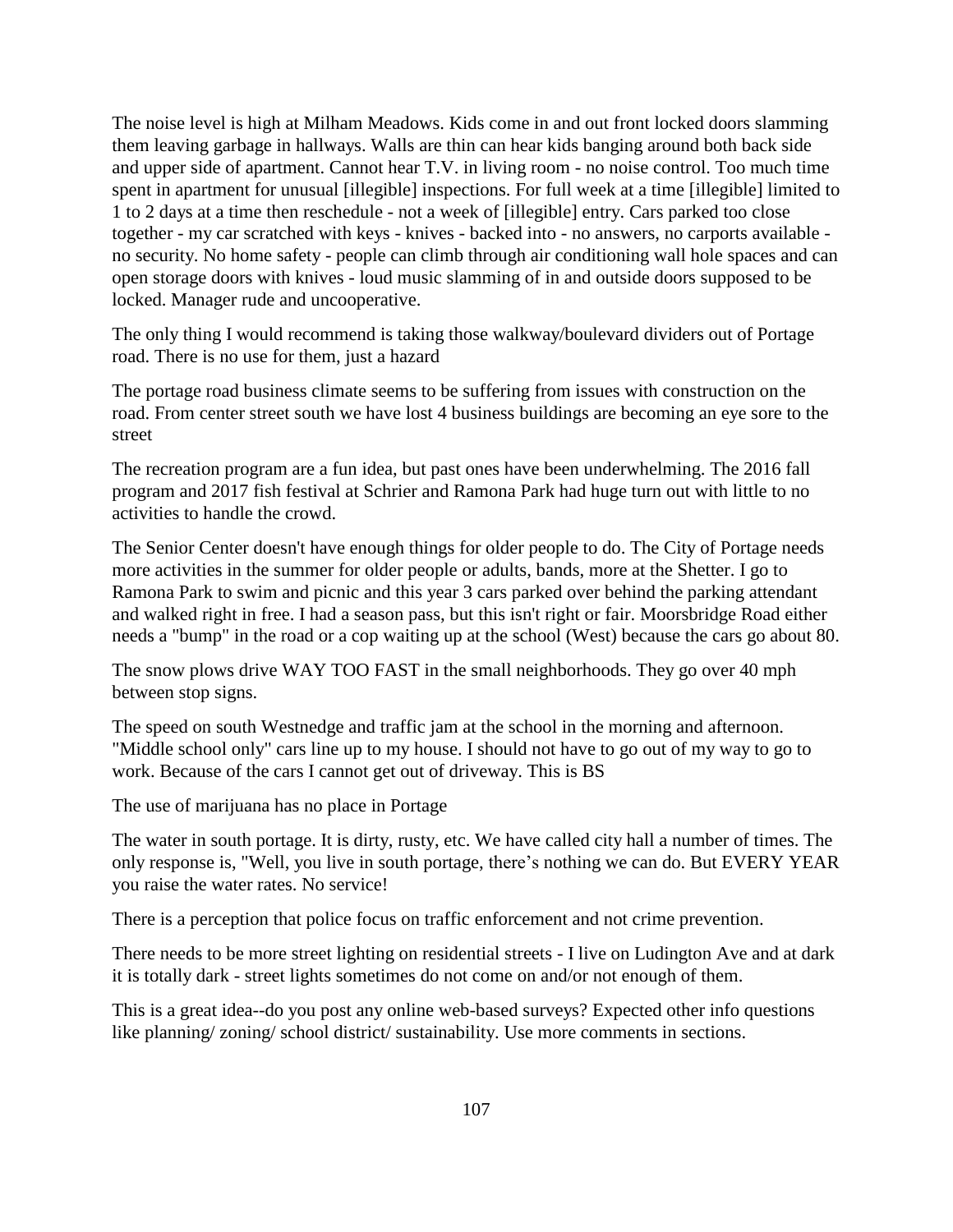Thrilled the mayor is not running again. Time for new leadership. I will be supporting Randall.

Ticketing speeders and reckless drivers

Time demands we always move forward. May Portage do the same. It is what you do!

Too many bars, constant drunk driving accidents. With legalizing drugs and added bars, illegal drugs are killing people more than ever. In my opinion, endorsing more bars and breweries while drunk driving and illegal drugs escalate is the cause. Making marijuana legal opens the door to heroin, LSD, opioids and any other drugs illegal or legal.

Too many people disregard pet leash law. More street sweeping-sewer grates are clogging up in my neighborhood. Empty properties ar Oosterhout and Rolling Hill are a blight. I worry that Portage will be PC and become a sanctuary city.

Traffic and long wait time traffic lights.

Traffic flow

Traffic flows well on Westnedge but light for Kilgore, Milburn and Romence take too long for these streets and traffic backs up. As the city grows older, so will neighborhoods. Need to stay on top of trash and junk on residential properties. Community is growing older (baby boomers turning 65) so an effort should be made to increase the size and staff of the senior center. Bring in Marijuana dispensaries and I am gone.

Traffic gets [illegible] with more people moving into our community, and I'm worried about people getting impatient x [illegible].

Traffic signlas are functioning better but some improvements still needed. Traffic speeding and not yielding to pedestrians are issues.

Traffic; more police stops for running red lights. This is becoming the "norm" and extremely dangerous @ all intersections

Treat everyone with a Portage address the same. I and other friends live in 49002 zip code and get no services like pickup household, leaf, county services. Don't have Portage address go to Vicksburg schools, Schoolcraft taxes work with other areas and figure this out. Kzoo Township go to Portage and Mattawan schools. They are bused... build their own schools and bus to them... Why do we support this? Change to Portage address and pay taxes, water etc. to Portage. It's been long enough. We are bigger and stronger community.

Use our tax dollars wisely. Don't spend more than we have. Keep us in the black.

Very disappointed in the city police department. My neighbor has been burglarized 3 times and there was no follow up. I can understand why the city doesn't publish crime statistics-- I don't think you solve many of the crimes. My house is for sale and I'm moving out of Portage ASAP. You can have fluff programs like leaf pick up and spring cleanup, but if someone doesn't feel safe in their home= that REALLY matters!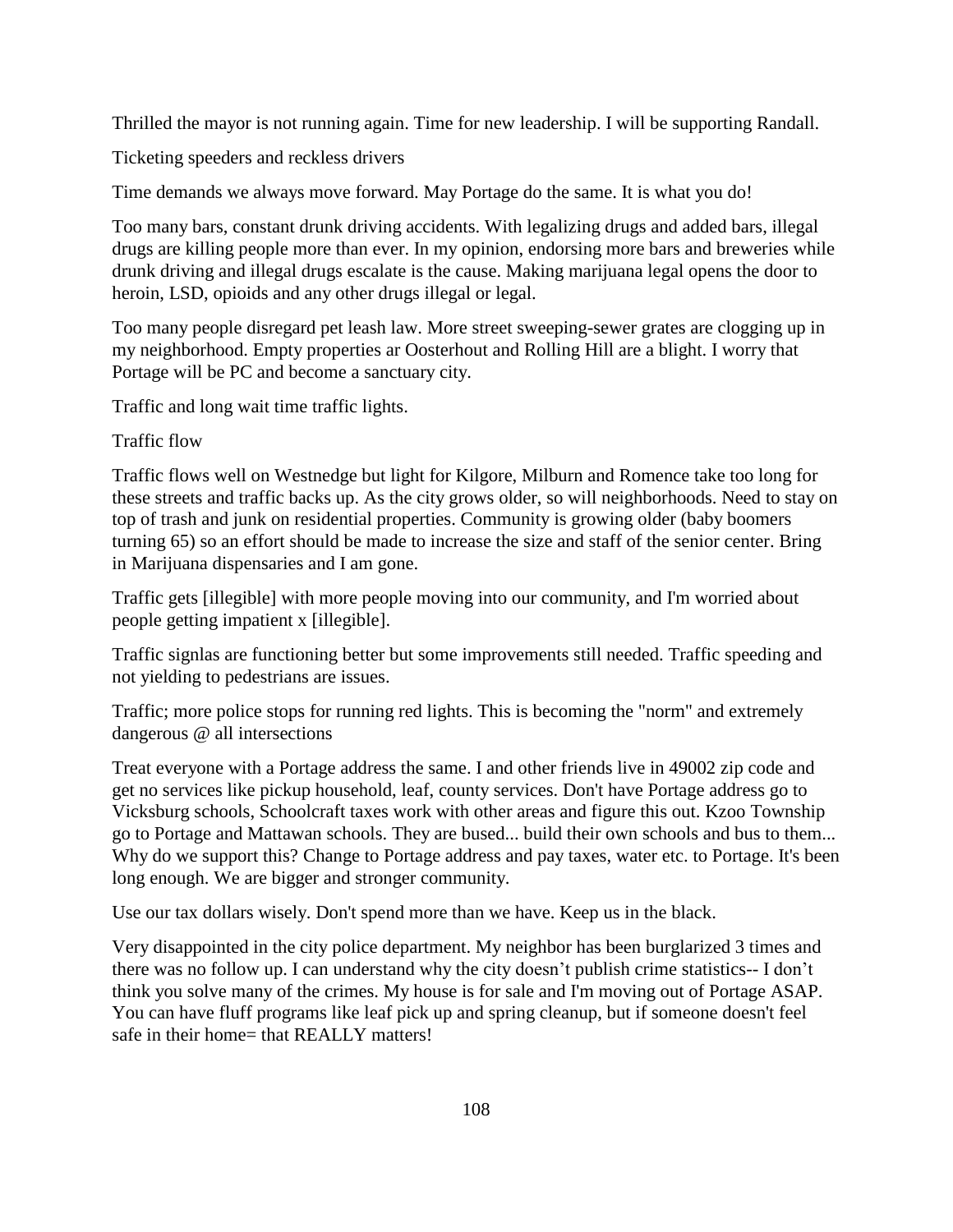Very happy to live in Portage all my life!

Want to ensure that our schools are top notch to encourage families to want to live in Portage vs. neighboring communities.

Want to thank Pete [illegible] for his service.

Water and sewer costs are expensive compared to other areas

Water is too expensive.

Water/ sewer costs are too high. Not enough police officers to provide traffic regulations, enforcement and crime prevention. I feel the city is providing too much money and resources to special interests groups and entitlement programs to the detriment of police/fire and infrastructure management.

We are ready to move out of Portage to somewhere where people are not allowed to park Travel Trailers, motor homes, boat trailers. Out street is full of all the above. If our neighborhoods want recreational toys. They should be required to park them elsewhere at least during the Winter Months when not in use.

We enjoy living in Portage and feel government has done a good job to date. We need to continue to focus on state of the art education for all and employ technology to manage our community. As we grow and enhance our city we also need to work hard to protect nature and wildlife. The environment we live in is critically important for all

We have a great community. It has a small town feeling with all the growth coming I am hoping it stays that way!

We have lived in Galesburg, Delton, Vicksburg, and Richland and now we have lived on long lake since Aug.2014. I feel the city is very well looked after, and we really like where we live now. No concerns or suggestions

We have many nice amenities in Portage, all of which cost tax payer funds. I ask that city government not lose sight of the fact that many home owners no longer have a paying income and tax increases are a problem. We have one of the highest tax base in the area. Taxes are a big issue for many people.

We love it here!

We love living here! It's a wonderful city!

We love living in Portage and are glad we chose to move here!

We love Portage. There is so much to do and see. Beautiful trails and amazing programs throughout the year

We need a way to recycle foam like packing food trays etc.

We need better stores (loft jcnew / Ann Taylor) in the mall and better restaurants like PF Changs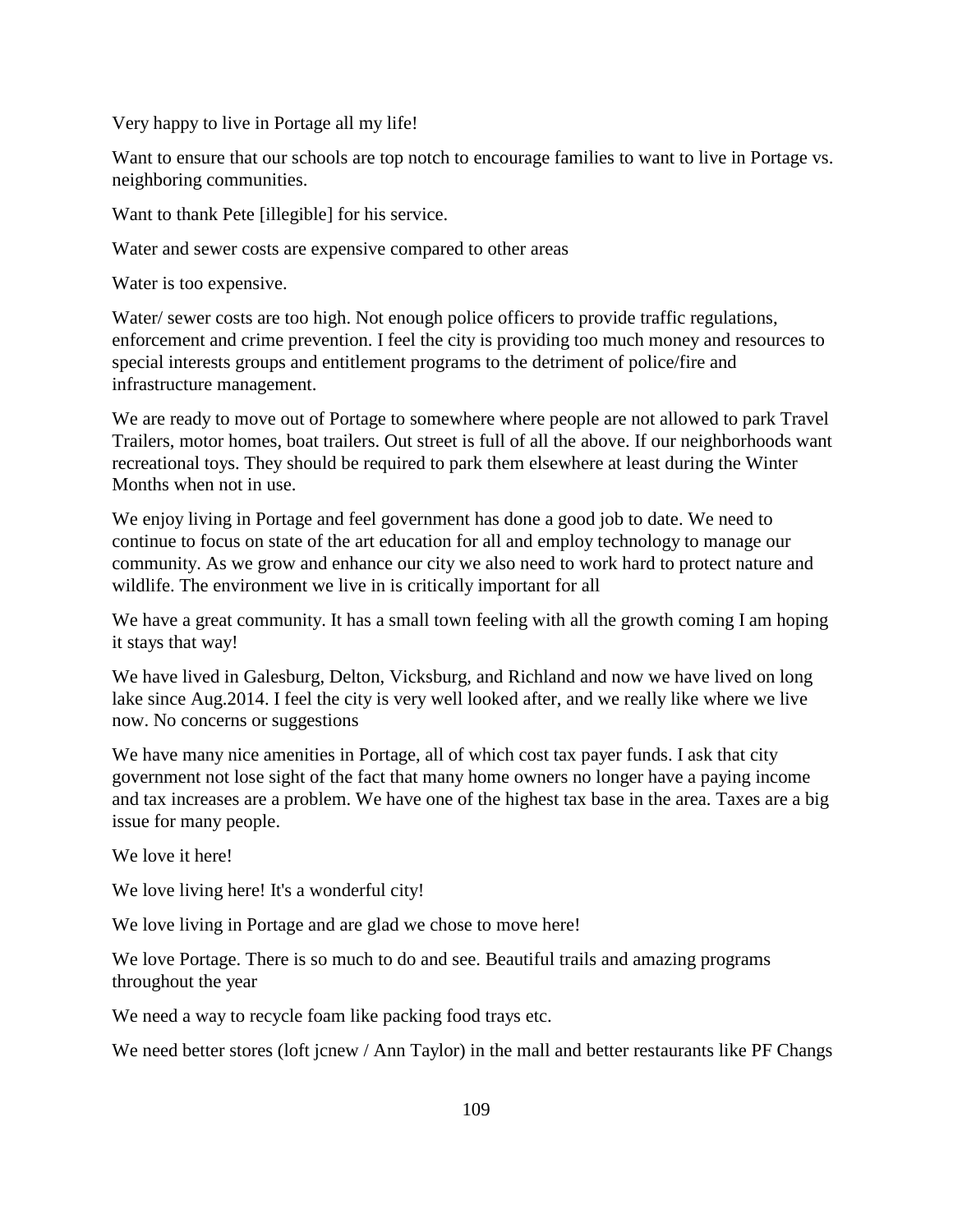#### and Yolk

We need more noise control on the lakes. The use of [illegible] and loudspeakers on boats destroys the tranquility for all home owners. ATUs are also a significant problem.

We pay a lot of money for taxes and the roads aren't great. Portage needs to do more within the roads. I have pot holes at the end of my driveway that need to get filled.

We really need a traffic light ar Brookwood and Centre. Takes four to five minutes to get on Centre. Many homes that uses this exit.

We recently moved within Portage but the taxes and fees made other surrounding communities more attractive to us as we searched.

We will be facing a situation where formerly rural areas like Texas Township will receive most of the younger families, so Portage will get older and probably less affluent. A "cool city" concept will help retain a trust of families. [illegible] great schools will help.

We would like to see a no kill shelter for cats and dogs like the other towns have, as well as working with Kalamazoo's pound to become a no kill shelter as well. So sad to see all those faces knowing they'll never get a chance. Please, we speak for those who cannot. Our neighborhood had streets repaved last year and within a few months cracking all over all the neighborhood streets. We understand this is a multibillion dollar project, so surprised to see the application of the streets didn't hold up.

We would like to see boat slips added to the Austin Lake shore at Lakeview Park. It'd be great to be able to tie up our boat and play/walk around at Lakeview Park. We would like to access West Lake from Austin Lake in a pontoon/speed boat.

We would love some type of downtown space. We also would like to see the trails connect so that little ones don't have to ride along the road, i.e., trail along Osterhout.

Website giving notice of road closures for running and bike events. Even when events don't use roads, events like West Michigan Invitational at West Middle create traffic.

Where I live off Ambly and Romence the traffic goes way too fast in the neighborhood to the schools. The school busses are bad they drive too fast and do not stop at the stop signs most days, or cut the corner and steer up into my yard. They need to be watched better. Kids are waiting as well as others.

Why can't the Portage police patrol the roads and ticket speeders? Isn't that their job? : Look at all the money that could be brought in, it's like an ATM machine out there. A lot of jerks should be fined, ticketed, receive points on their license, and see their insurance premiums go up. It's all good. The roads would be safer, lives might be saved. Also a good chance to look for alcohol, drugs, weapons, and outstanding warrants!

Why is Kalamazoo's city water so much better tasting and lacking rust/iron? Is there a good reason why this cannot be remedied?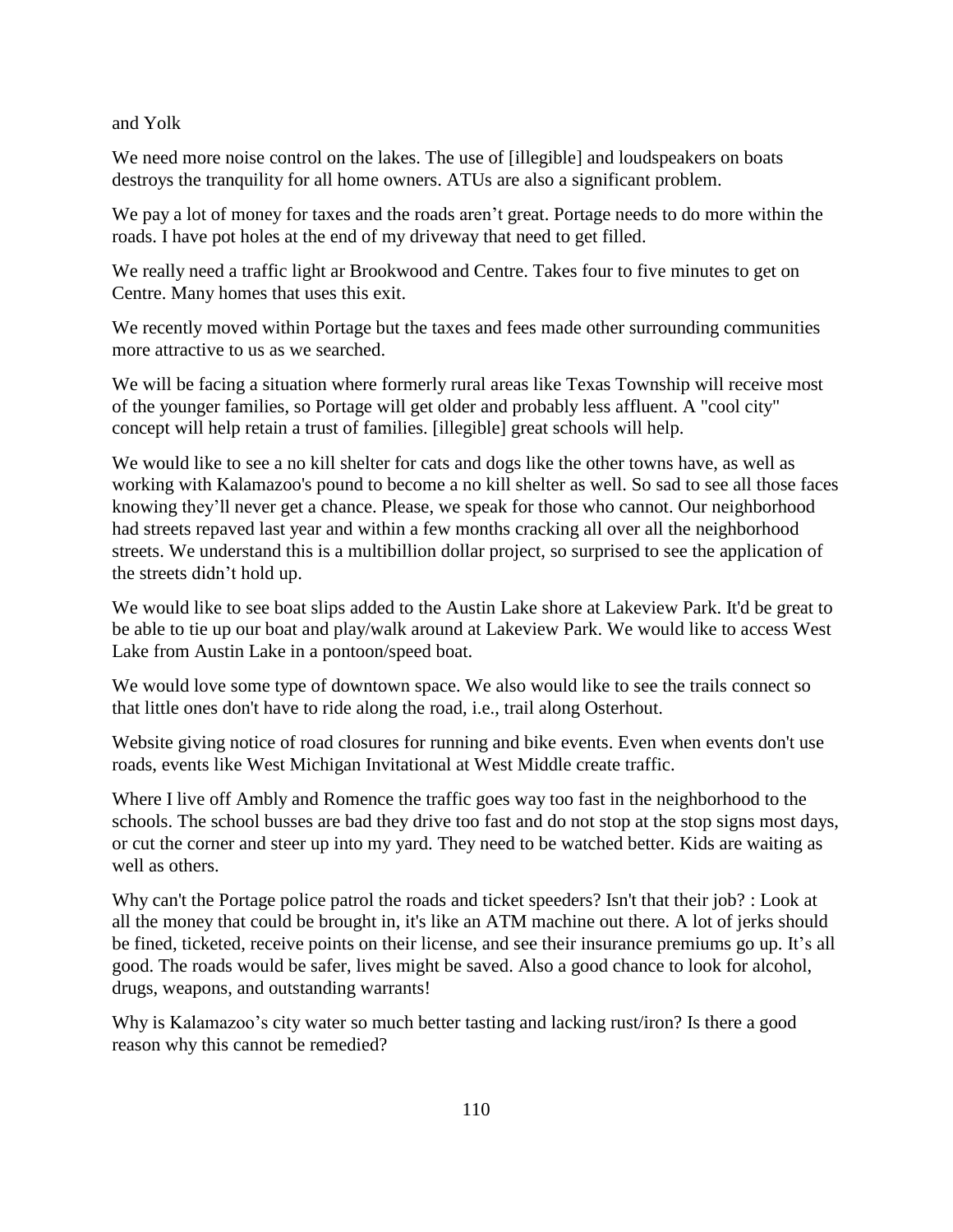With mayor Strazdas leaving I worry about a lack of common sense on the council

With the 2 new condo developments south of Centre on Oakland, the streets/light at Oakland and Centre needs to be proactive to accommodate all the residents and construction vehicles. Road at light widened? Etc...

With the continuous and future growth of the city, I hope we can continue to maintain the solid foundation of parks and proper land management without sacrificing the natural beauty of the surrounding areas.

Work with owners of empty buildings to return their use, without building new.

Would like to see bike lanes in Romence west of Oakland widened. Also need a wider sidewalk on Centre between Westnedge and Oakland that can accommodate bikes.

Would like to see more activities for little kids during the summer.

Would like to see something done to improve nursing homes. Care is terrible!

Would like to see traffic slowed down more on Constitution Blvd Many elderly in our building cross to shop at Crossroads Mall and without a light it is very dangerous

Would love to see the dog park reopen.

YAC is a wonderful program to introduce students to government, as well as allow opportunity to participate. Open school board meetings and participation in new school plan was wonderful.

Years ago all neighborhoods had the same city rules/laws to live by - that has changed. If you live in whatever the city considers a "better" neighborhood, people cannot park cars on their lawns. I know from friends that this is true. Also people who want to run businesses from their homes should not be allowed to take over street parking in front of their neighbors' houses or make noise beyond regular household chores.

Years ago when we first came to Portage, city water was not available. It's now very expensive to hook up. Why does it cost so much? Give people a break!

You ask about deer but nothing is mentioned about the huge Coyote problem! When is that going to be addressed? I'm on a fixed income and taxes keep increasing, water keeps increasing, you are pushing seniors out with all the fees!

You asked no questions about council members and how they're doing their jobs. Also nothing about the company who controls your whole utility bill. One suggestion-- use funds from the 3rd leaf pick up (which is un-needed) and put them towards a second junk pickup.

You do a great job!

You should bring back the Shnier Park Haunted Forest

You waste money. Fire department. Crosswalks are a joke (Portage Road by [illegible]). Get metro buses out of Portage. Keep the trash in Kzoo.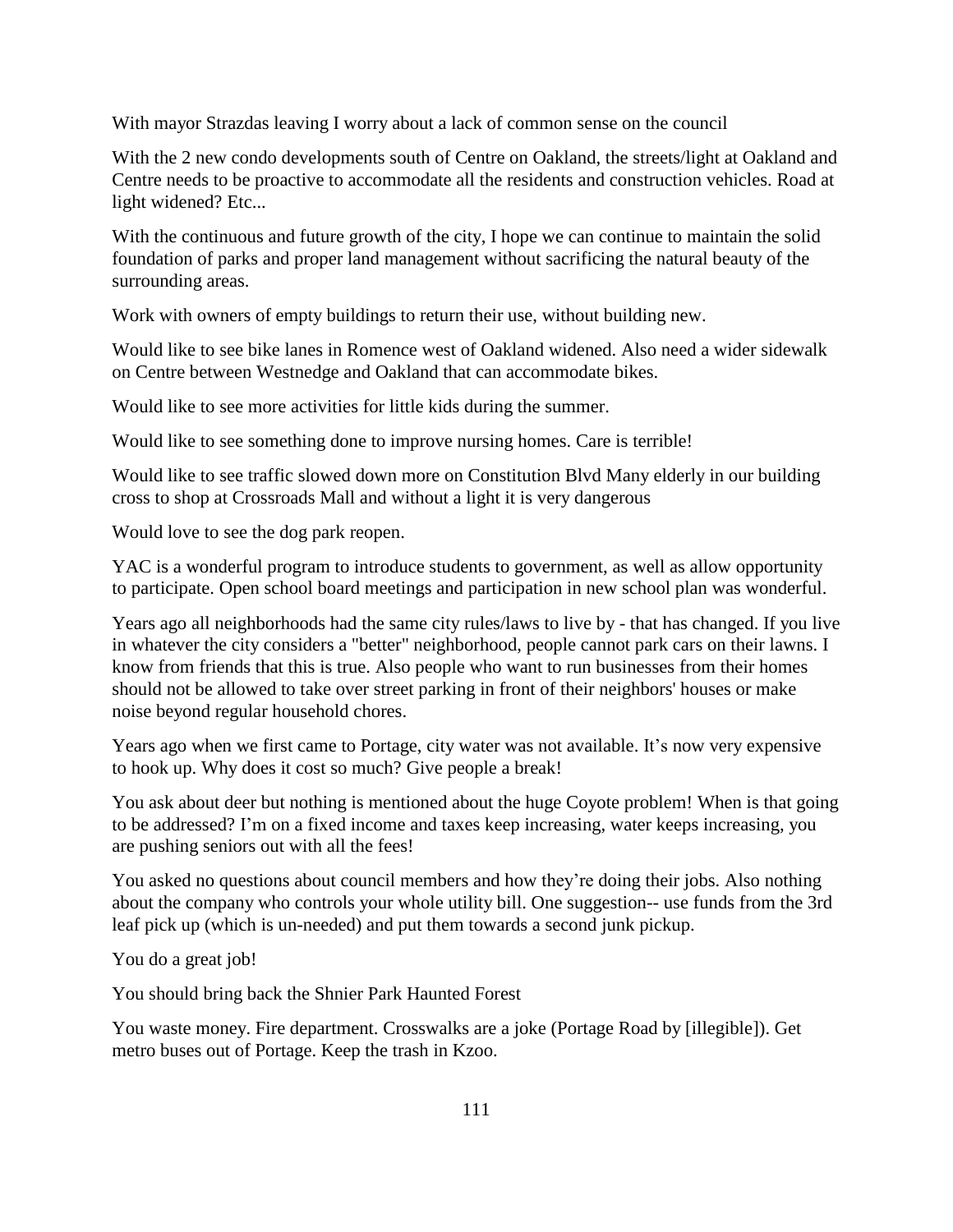### **2017 Portage Community Survey (Web) Responses to Open-ended Questions**

## **4. If you feel there is a problem with the deer population within the Portage City Limits, which of the following identifies your concerns? [Other – specify]**

A lot of near accidents when they dart across the road

All of above

All of the above

All of the above

All of the above

All of the above

All of the above

All of the above!

All of the above, survey wouldn't let me select all of the above

All of the above. It would not let me select all of them

Both A and B. Last week one literally ran into the side of my car on Constitution Blvd.!

Checking all doesn't work. All of the above

I have not had issues, but I see a lot of dead deer

I would check all 3 if I could the main one being deer / vehicle collisions

Over population

Program would not let me pick all of the above

Risk of vehicle collisions; show up in neighborhoods

Too populous, starvation, disease

Won't let me chose more than one. I select the first two.

Wouldn't let me check all of the above

You asked for all that apply yet only allow one choice, all 3 for me

# **10. If you have city water, is there a problem with the quality of the drinking water? [Yes, severe problem – specify]**

DO NOT KNOW water quality for my house!!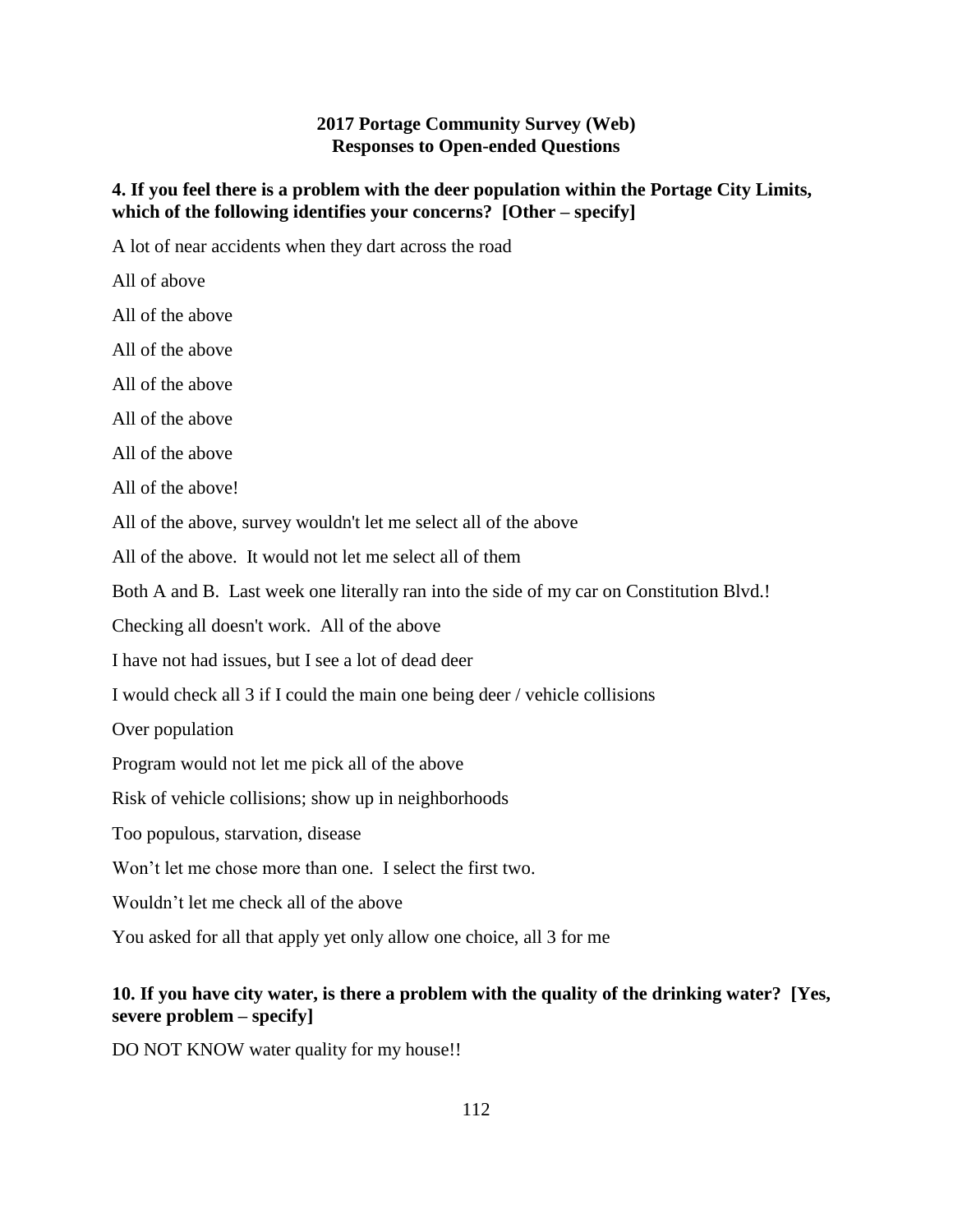Fill of rust, floated and smells like Sulphur

Fluoride is a neurotoxin that should NOT be added to the water. It is medication without consent, plus it costs the city \$ that could be used more effectively elsewhere, instead of poisoning our residents. I had severe health issues directly attributed to too much fluoride in my body.

Fluoride. It's toxic. Save money. Stop using it.

Have a water softener but doesn't do enough to get iron out and water taste horrible. Water always leaves a slime ring on toilets etc.

High levels of particulate matter

Horribly rusty

It doesn't taste all that great.

Minerals in auto, having to replace hot water tank every 3 years. If gone for a week, water smells like sulfur.

Pressure, cleanliness

Rust in the system when flushing the lines comes into the house supply

Rust not related to hydrant flushing

Sporadically high iron levels in the water.

The water turns brown every so often for a couple days and the city never provides notice or explanation to residents as to why this happening. I have a young child who takes baths and the water looks disgusting so I am not able to bathe my child.

Usually it is great, for a week or so over Labor Day weekend, my water had a noticeable solvent odor (like THF used in PVC piping connections) and was undrinkable. It has since returned to normal.

## **21. If you have had any direct contact with Portage city employees over the past year, how satisfied were you with the quality of service received from the employee? [Very dissatisfied – specify]**

Clerical personnel are very friendly but people within the departments seem to be rude and act like you are bothering them with your problems.

I left a message for one person and never received a call back

It's been 1 yr. but never had a chance for feedback, poor treatment & communication from city inspector while building our house.

They never followed through!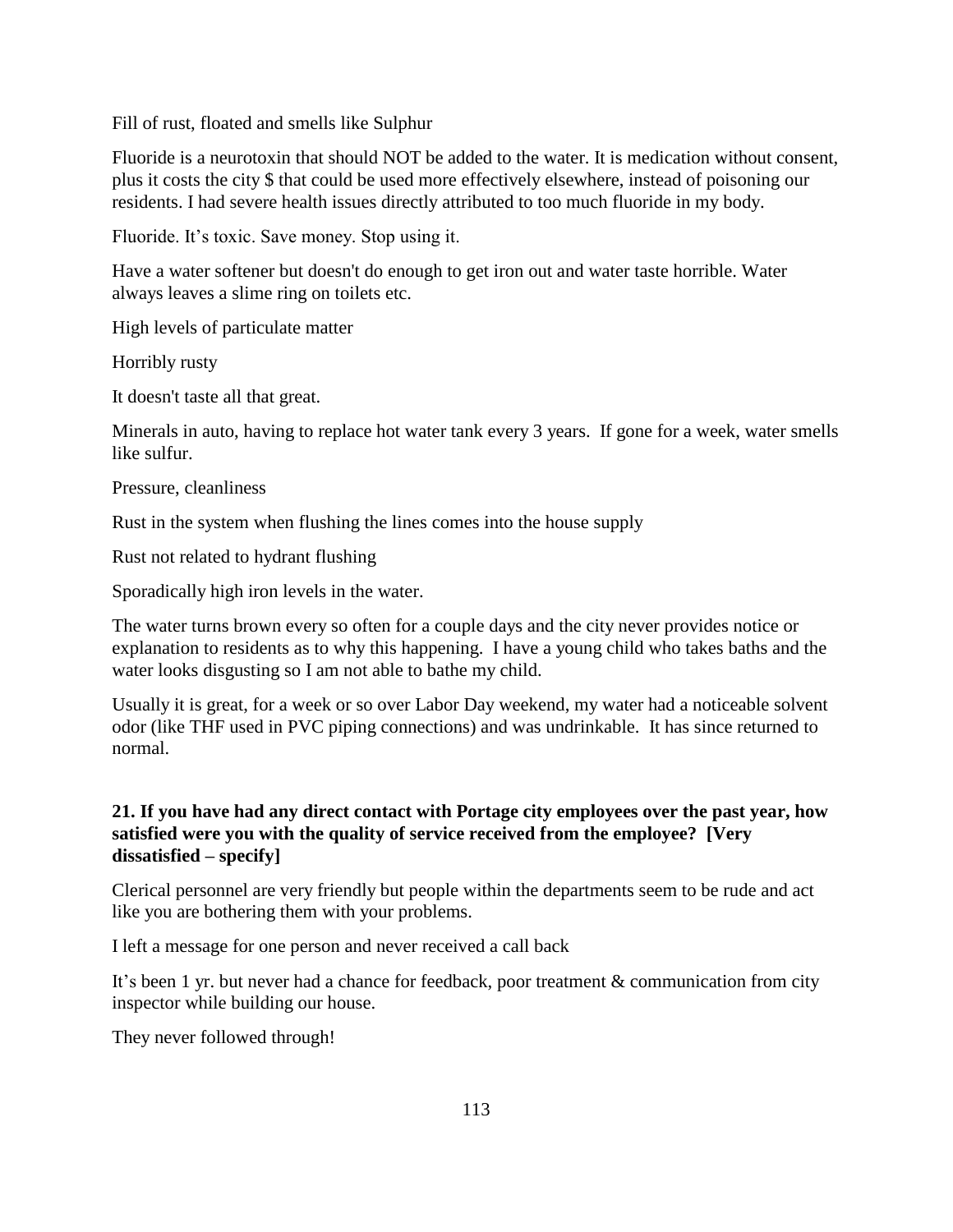Unapproachable and need coaching in dealing with public interaction

# **25. Do you think you are getting good services for your city tax dollars? [No – specify]**

City hall staff could be friendly, more helpful

Education system is not cost effective

Excessive amounts goes to education with the teachers continuing to complain about their benefits

Government Too Big

I feel the flat rates charged for city water and city sewer are too high given the high taxes. The "per 1,000 gallon" rates are reasonable.

I have 3 children so investing in the schools is a big deal but why does so much go into building all of these new stadiums and rebuilding a high school that was not that old in the first place. Perhaps investing in the staff that works there and the programs and technology provided would be better use of those monies rather than a big flashy building. Or you could just put more boulevards all over the damn place.

I think there may be frivolous or not needed spending in some areas

Leaf or brush pick up always leave a giant mess in the street and the street sweeper doesn't come by afterwards. Need better quality of snow removal. Streets need repair. Retention pond up keep needs to be improved (weeds!)

My child's school falls short in supporting advanced learner

My house is located on acreage that can't connect to city water/sewer/gas and means I have no need for some services (like leaf/brush pickup)

NOT satisfied with snow removal. Roads not cleared sufficiently frequently (and I live right near a school). And I have had my mailbox destroyed twice - 2nd time, I got the very UGLY free replacement from the city. That ugly mailbox is showing up all over the place and it just makes the neighborhood look bad. And the snowplows go too fast for conditions. One time they struck my mailbox and sent the box flying about 20 feet. This is dangerous.

Our neighborhood streets need resurfacing for at least two years. Hollywood neighborhood, Portage.

Projects are begun, but not completed. Orange cones in three areas on Constitution Boulevard with uncompleted work. One torn up section and Boulevard has been this way since early spring. Please put my tax dollars to work and have someone fix this.

Property taxes are too high

Property taxes spiked \$800 I think city hall processed something wrong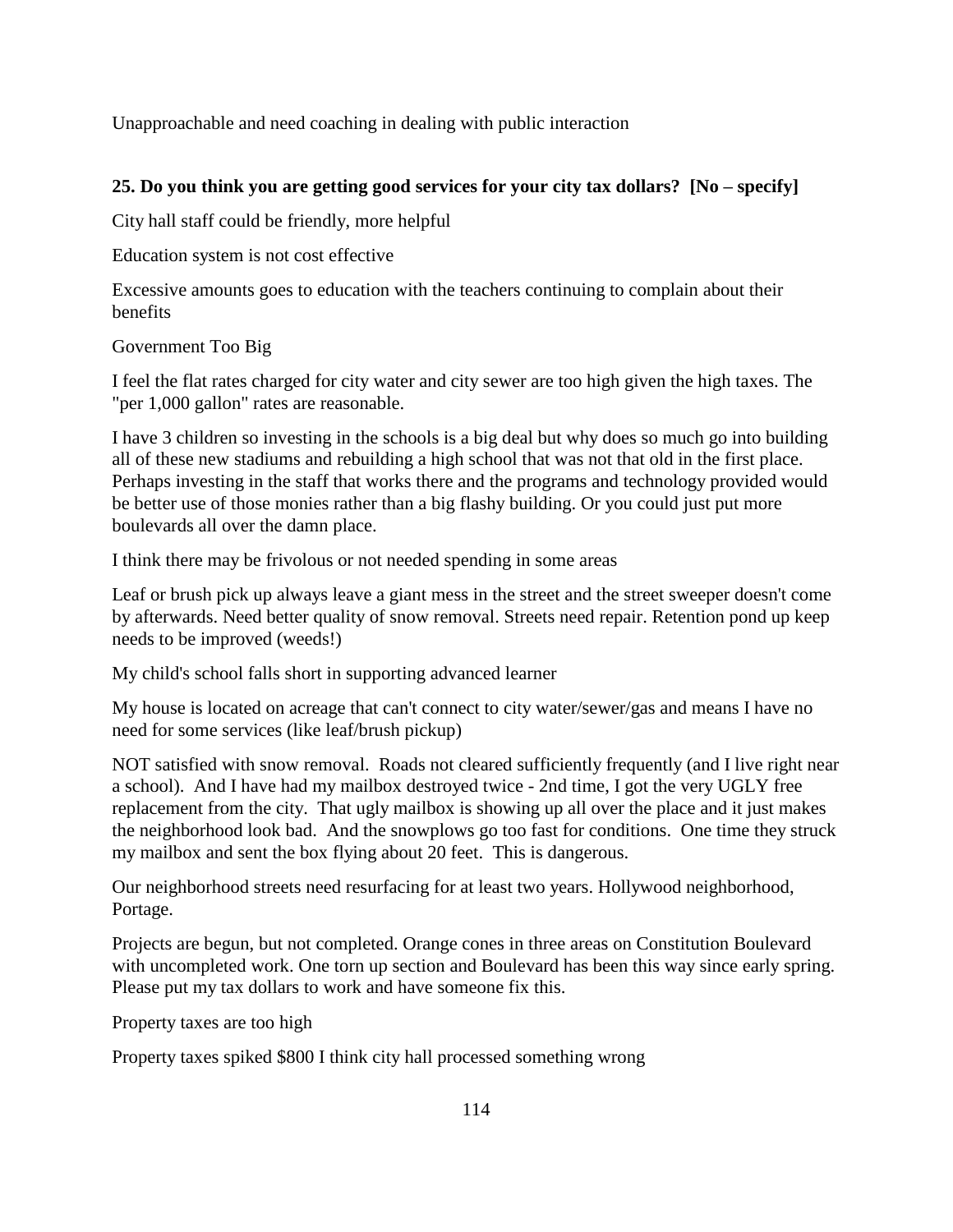Road conditions

Some street projects are excessive; e.g. brick pavers on street corners. Use of islands on Portage road.

Street repair or replace

Taxes are too high on Austin Lake

Taxes higher than prior city I lived in, with no difference in services.

The amount we pay in taxes, the streets could be better.

The emergency warning program is not utilized especially by the police dept.

There are services not available to condo plats.

There is a city tax?

Too long of a wait on Leadwood St. to have snow plowed. On heavy snow days often get plowed 2 days later, cannot get out of subdivision!

Too much duplication of road work over the years

Water pressure in my neighborhood is very bad

We expect a lot more for the high property tax.

We pay a lot of tax dollars for snow removal, police protection - etc. Snow removal is terrible in the subdivision especially around school areas. It also seems that you hardly see police patrolling in areas. A lot of homeless people at the public library hanging out on computers all day and out front of the building.

# **26. How do you** *currently* **obtain information about what is going on in Portage city government? [Other – specify]**

Direct contact with friends and relatives

Friends & Library

Library

Neighborhood conversation, portage city app

Neighbors

News letter from realtors

Posting at the parks

reddit.com/r/kzoo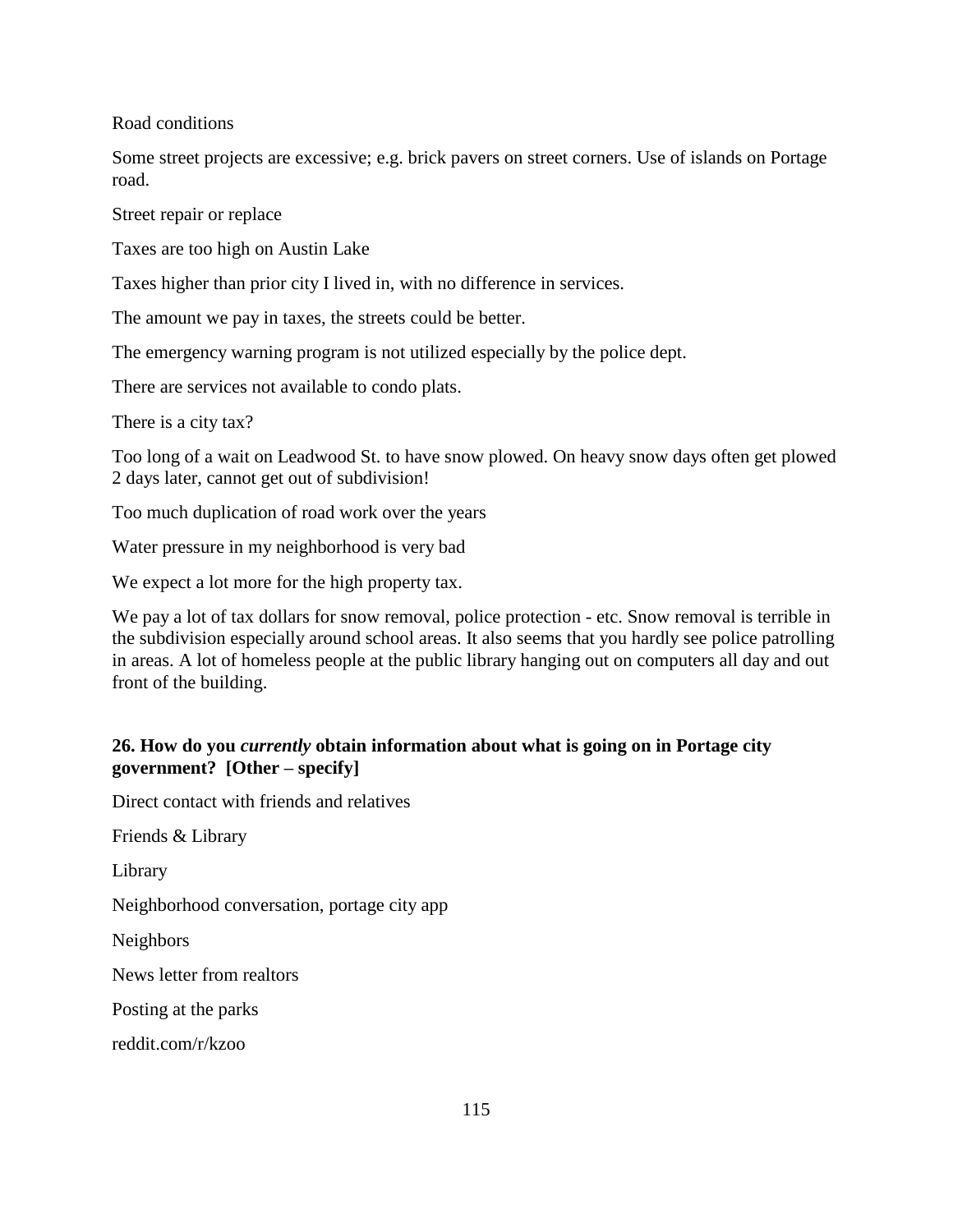# **27. What is your** *preferred* **method of obtaining information about what is going on in Portage city government? [Other – specify]**

Direct contact with friends and relatives

Email

Email Newsletter would be great

Email version of the Portager would be preferred

Emails

Text alerts

Through mail

# **30. Is there a problem with the condition of homes and yards in your neighborhood? [Yes, severe problem – specify]**

A few neighbors always have junk/toys/unused cars all over their yard and it's an eye sore.

Broken down cars allowed to sit out in driveway for over a year.

Construction equipment behind our property not nice to look at or smell

Do not like the fact that my backyard is shared with a foreclosed home on Bacon. This is going on for over 3 years now.

Not mowing and taking care of leaves. Also, not trimming dead tree limbs

One house with obvious hoarding problem.

Pine trees that have overgrown sidewalk, not allowing free access. Not shoveling walks in the winter.

Siding/Roof in poor condition. Too many cars. Abandoned homes (up for sale though)

Streets have not been resurfaced in years.

Weeds growing in street

You see people keep boats, campers and other junk in there yards and there is a city ordinance of some of these things but not enforced. People keep these items in their driveways and yards but never remove them. Make people who keep their homes and yards looking nice a little upset.

# **35. Is there a problem with the flow of traffic on any Portage streets other than South Westnedge Avenue? [Yes – specify]**

Any areas where Oakland Drive goes down to 1 lane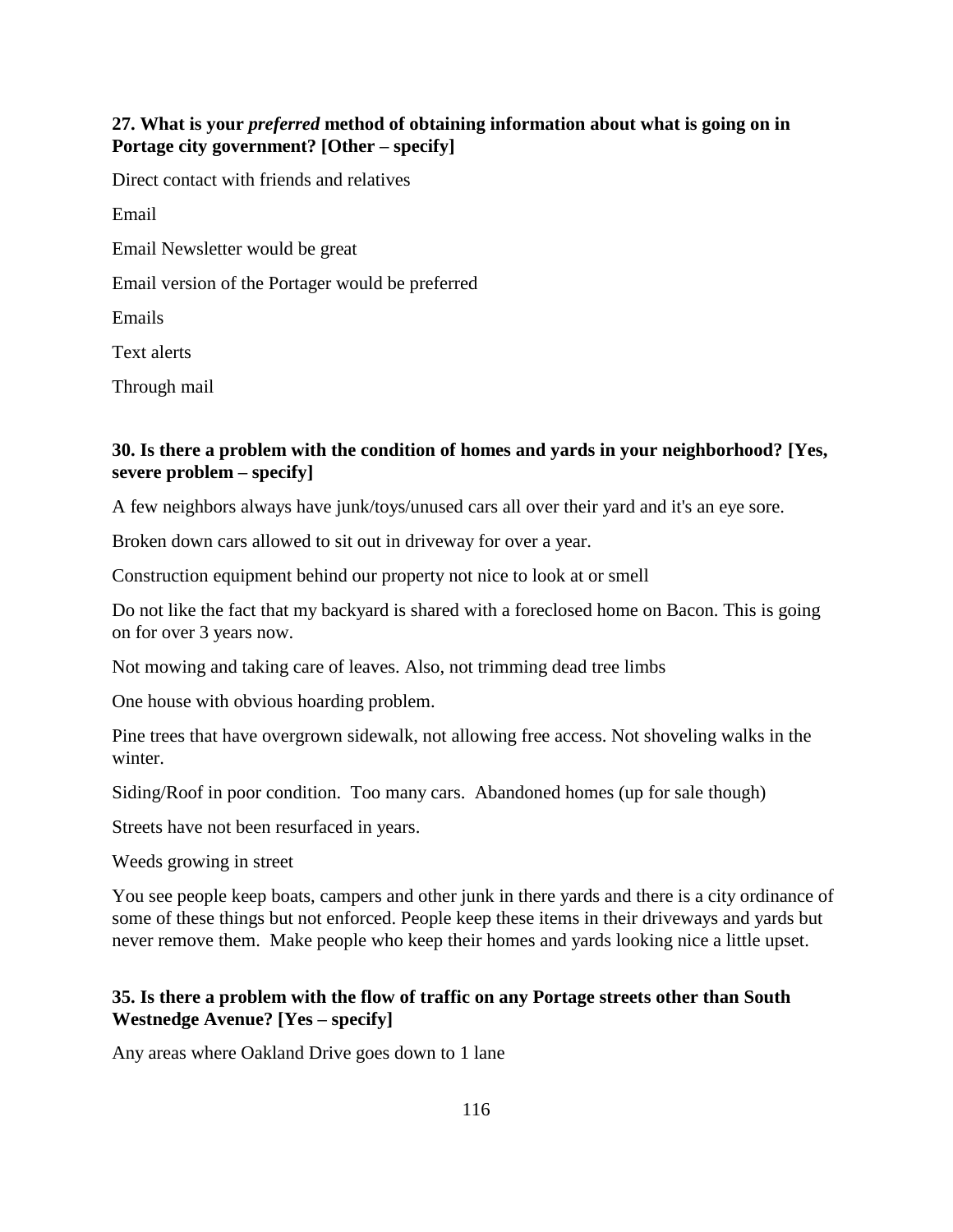Becoming very difficult to get out of the Amberly neighborhood. Almost impossible to turn right onto Milham in the mornings. Milham has too much traffic. Center at Westnedge Center Ave-Oakland to 131 Center St Center St Center street near the high school and 131/12 th streets Center Street. Better since lights were installed. Center, Oakland Centre **Centre** Centre & Shaver Centre and Shaver Centre Ave Centre Ave when under construction Centre Ave. Centre Ave. Centre Avenue Centre Road traffic volume has increased Centre St. Centre St., Oakland Dr. Centre Street Centre, especially near 131 at rush hour Centre, Shaver Concerned about Portage Rd, Road diet, etc. It carries a lot of traffic THRU Portage. Entering Portage Rd (going North) from Osterhout during morning rush; more & more traffic from Vicksburg

I think it is a dangerous when you're approaching Shaver Rd heading east on Centre St. The lanes shift and often the left lane drivers continue straight on into the right lane traffic and aren't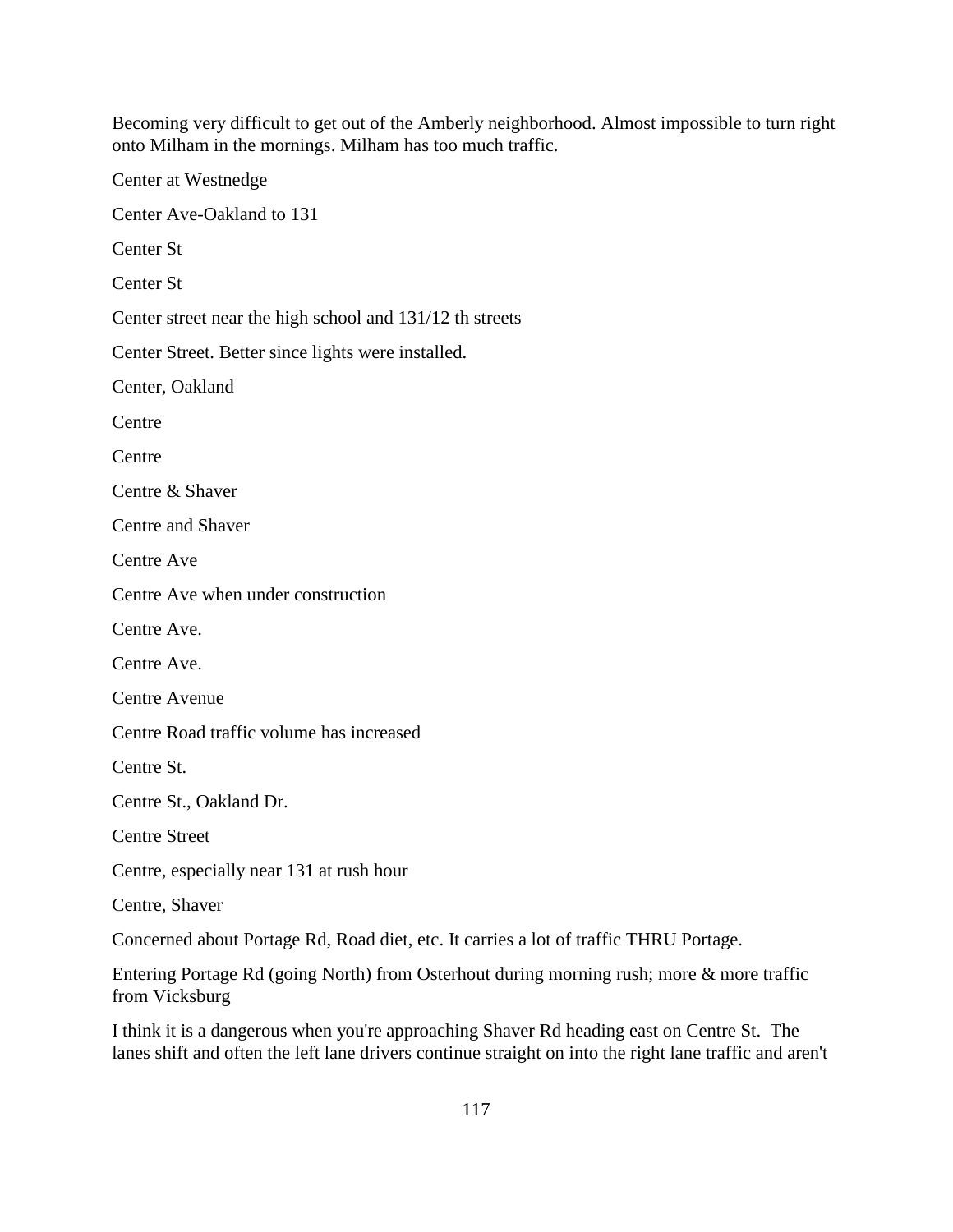minding the broken line that shows the shift in the road. I often drive that direction heading home and have had MULTIPLE drivers almost side swipe me because they drive into my lane. I don't think that the broken lines indicating the lane shift are obvious enough to drivers.

In front of Portage Central Middle school. Parent dropping off students and causing traffic to back up.

Kilgore

Meredith St has tons of speeders and additional stop signs or speed humps desperately need to be installed

Milham

Milham @ Oakland Dr. between 3 to 6 pm

Milham and Oakland can get jammed up during the school year.

Milham and Westnedge Intersection

Milham, Oakland, Centre (too many stop lights, a stoplight every quarter mile interferes with the flow of traffic, especially when the lights aren't timed to coordinate efficient flow i.e. getting a red light at the next intersection when the previous intersection had just turned green)

Milham. With the business across street from copperleaf neighborhood it makes it hard and dangerous at times to turn in and out of neighborhood.

Milham/Oakland Intersection

No problem and Westnedge are other streets, there's just a lot of traffic!

North bound Portage Road from the airport to I-94

Oakland **Oakland** Oakland Oakland Oakland Oakland Oakland Drive Oakland and Millham is a HUGE problem Oakland at 5 o'clock Oakland Dr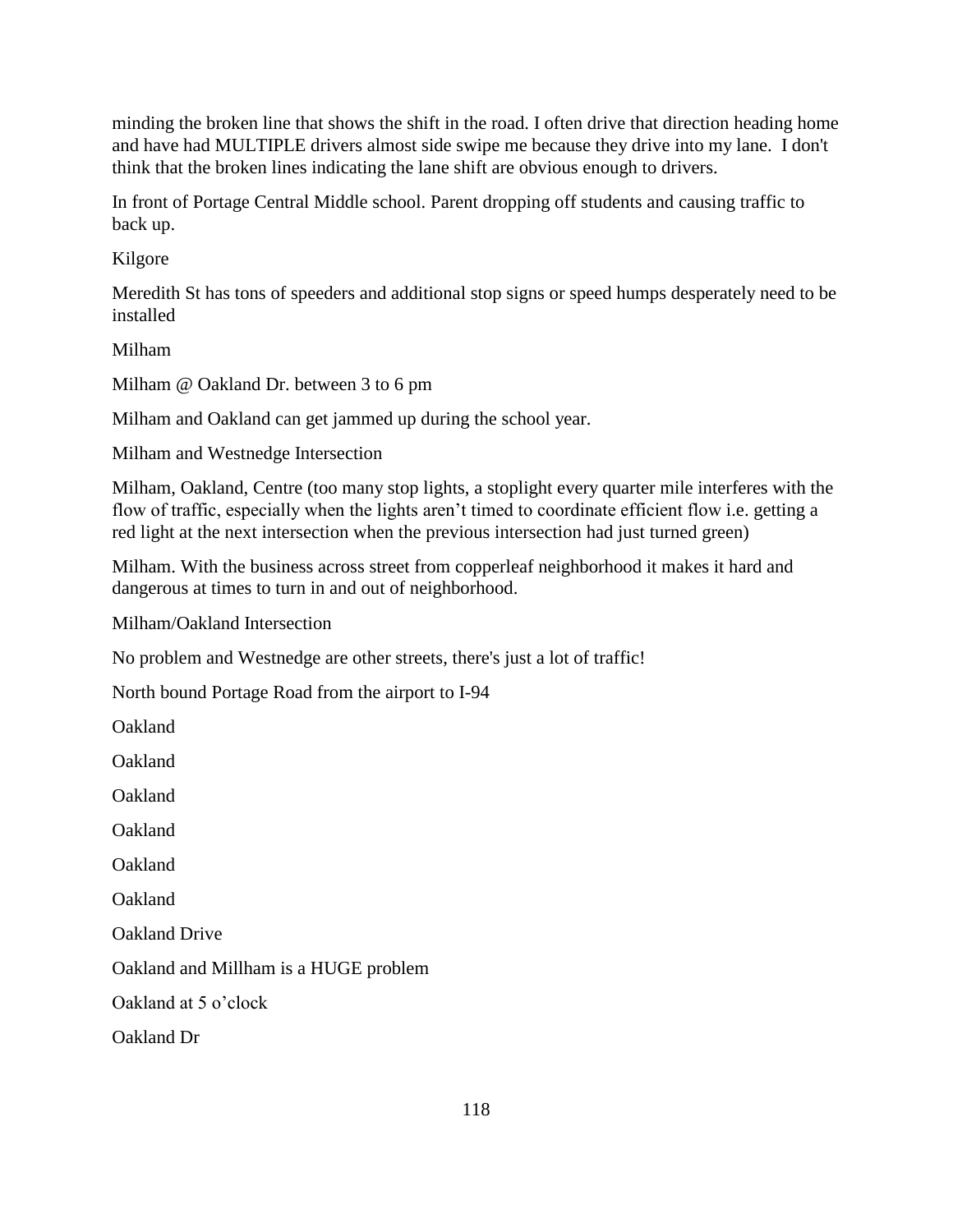Oakland Dr

Oakland Dr and Milham between 4 and 6

Oakland Dr south of Milham gets pretty congested

Oakland Dr, Milham

Oakland Dr, milham

Oakland Dr., West Center is getting better with the stop lights recently installed

Oakland Drive

Oakland Drive

Oakland Drive

Oakland drive

Oakland Drive

Oakland drive

Oakland drive

Oakland drive

Oakland Drive and Milham Road Intersection

Oakland Drive!!!!!!!!!!!!!!!!!!!!!!!!

Oakland Drive, just south of Milham where southbound traffic goes from 2 to 1 lane.

Oakland Drive, Shaver & Melody intersection.

Oakland Drive/ Milldam Ave.

Oakland is bad all the time. Romence road (from Oakland to Westnedge) becomes a nightmare between the hours of 0745-0830 & 1700-1815

Oakland near I94, Oakland and Centre

Oakland north of Milham

Oakland south of Centre

Oakland, Centre

Oakland, Milham, Centre

Oakland, north/south traffic light timing

Only when Road construction does heavy use streets concurrently or all N/S bound or E/W bound concurrently. Angling and Shaver took way too long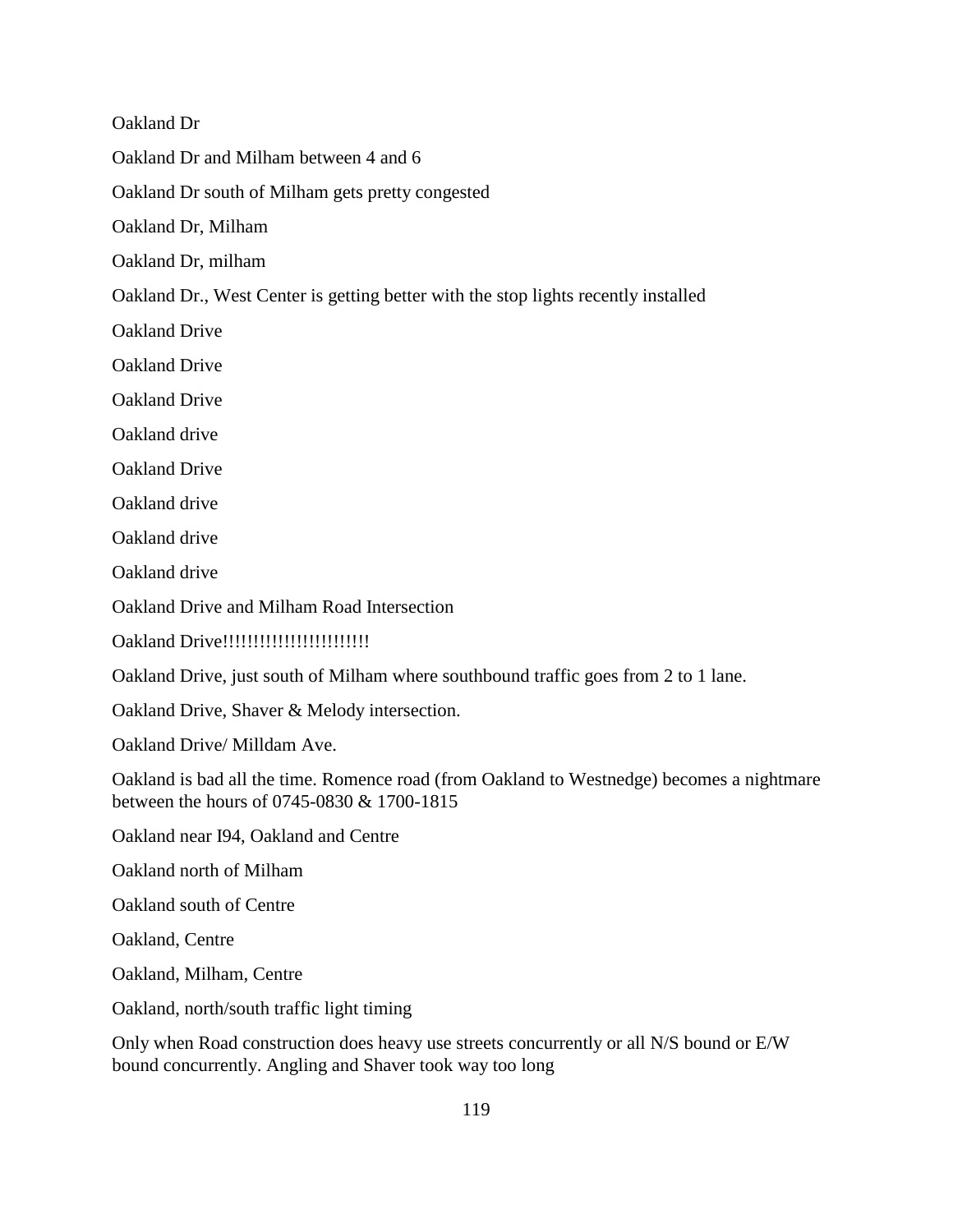Portage and I-9/Kilgore

Portage by air view. Timing of lights is terrible.

Portage rd. Centre St. Milham Rd.

Portage Road by the lakes

Portage Road. I commute up Portage Road to I-94 and the lights don't appear to be timed together. It would be nice if once you got moving and did the speed limit, you wouldn't be stopped (because the lights would be timed just so).

Portage Road/Street Construction

Romance near Oakland and Moorsbridge

Romence Road at Centre

Rush hour traffic at Oakland and Milham, and Oakland and Romence.

Shaver

Shaver, Westnedge, Centre triangle!!!!!

Shaver/Centre

Sit at lights too long

South shore drive

Speed Winters Drive

Speeders and failing to stop on residential streets and especially on Portage Rd school zone and business district and Sprinkle Rd Industrial district

Sprinkle

Sprinkle Rd south of Zylman gets pretty congested at times, would be nice if it were widened

Squeezing down Portage Road

The left turn light from Angling to Centre going East does not detect vehicle

Traffic light at Centre Ave & Lovers Lane

traffic light at Milham/Oakland going westbound, the light does not stay green long enough for 5PM traffic causing backups, only 7 cars allowed though at each cycle.

Vincent - Sunday only

Waiting to see flow of traffic on Portage Road in the Lake Center area

Westnedge at Melody - needs traffic light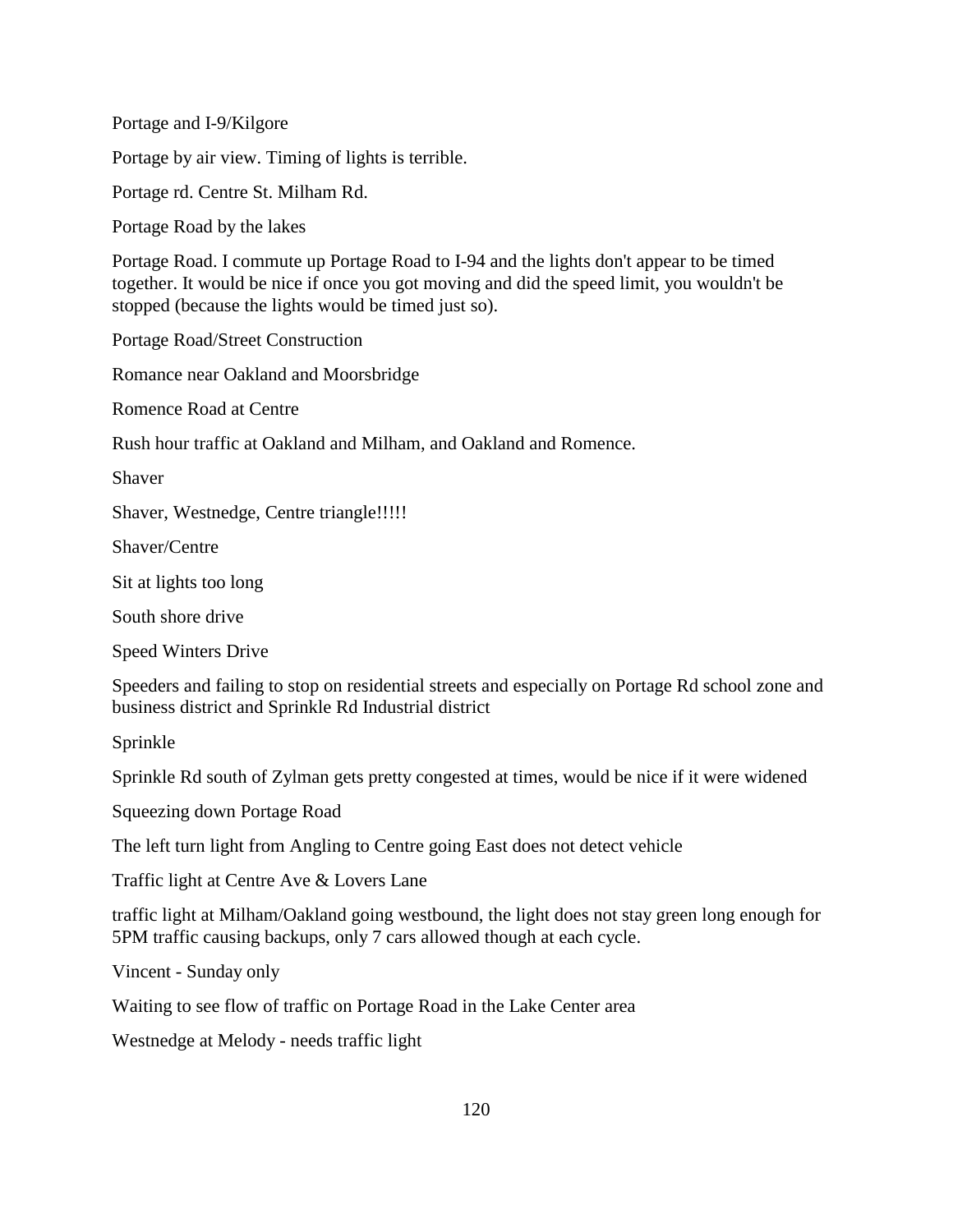Yes, Portage Rd from Centre through Bacon. It is absolutely asinine to reduce the traffic lanes, it takes forever to drive through there now with 4 lanes.

## **41. In general, what do you feel are the best two features of Portage?**

"Ease" of lifestyle; mostly friendly people

#1.The recreation areas are very nice. #2.The Library is also very nice.

1) Parks and trails throughout the city. 2) Relationship between police and other emergency personnel and the citizens of Portage.

1) Parks and trails. 2) Library

1) Strong efforts to improve the city, 2) Christmas tree lighting and memorial day parade.

1. The lakes 2. Low number of mailers where you ask people to type in the URL into the browser...seriously, get onboard with public marketing and start sending emails to people that live in the zip code. A piece of paper with a URL is kind of archaic.

Access to businesses, great public safety services

Access to government and access to public services like the community events, parks and library

Accessibility and cleanliness

Accessibility to businesses and schools

Adequate school system, feels fairly safe to live here

Availability of shopping and resources

Beautiful and friendly

Bike Path and schools

Bike paths

Bike paths and public parks

Bike paths, general road condition/infrastructure

Bike paths, parks

Bike paths/trails, schools

Bike trails and parks

Bike trails, curbside recycling

Bike trails, parks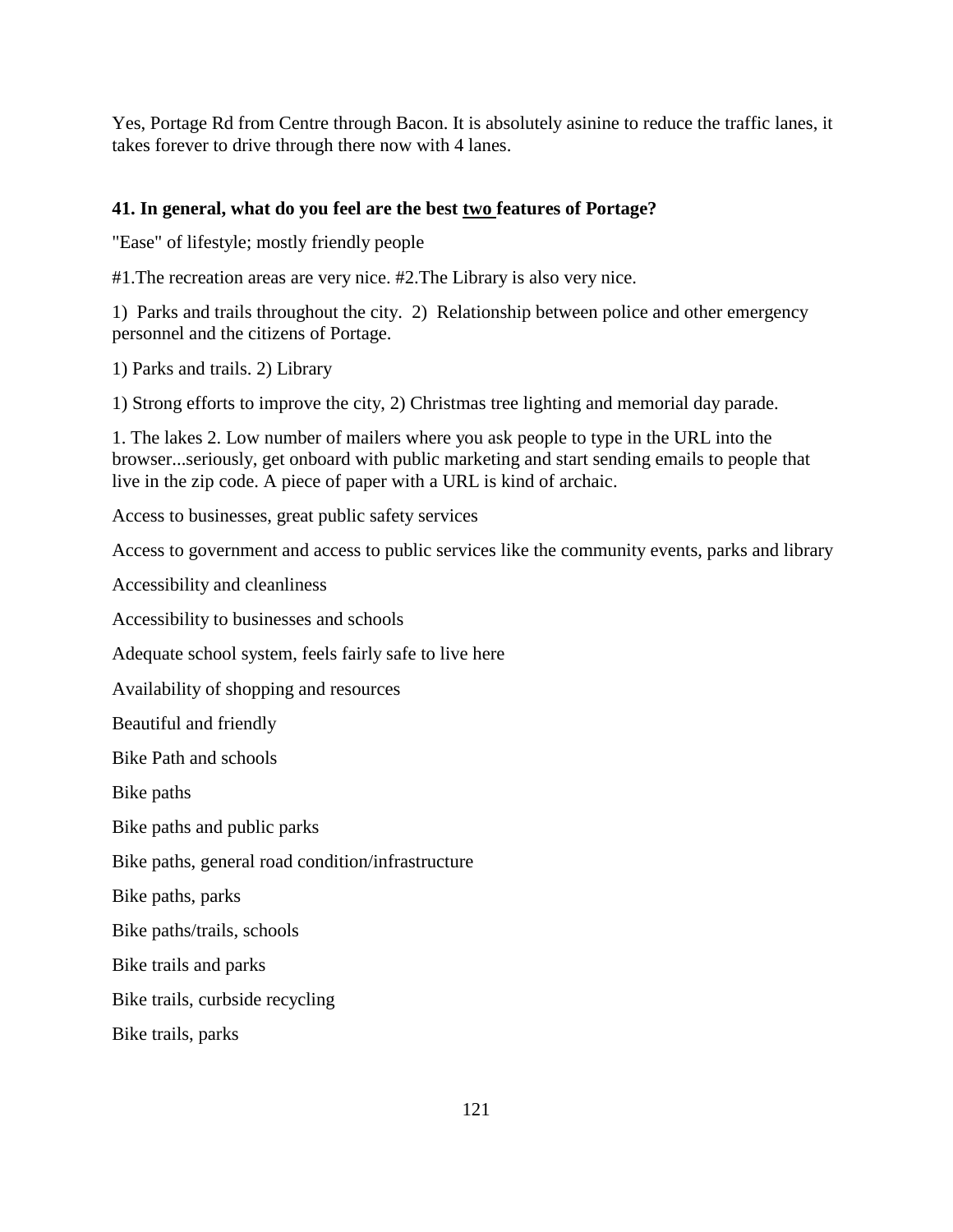Bike/walking trails and parks Celery Flats Park and Restaurants Celery flats, Library Central location and bike trails City conditions, Community events City Employees; Police protection City Parks and Schools. City parks with pickle ball courts City Staff and the many parks and bikeways Clean & Safe Clean and groomed areas ...feel safe in area. Clean city and good police and fire protection Clean repaired roads, parks and recreations Clean, generally safe Clean, safe neighborhoods. Good schools. Cleanliness, Services for our Tax dollars! Cleanliness and Nature /Parks Cleanliness and road conditions Cleanliness of most neighborhoods - availability of a variety of shops and stores. Close to venues clean and quite Community and safety Community, trails and park Continual upgrading of traffic lights/ continual upgrades of traffic lights/intersections. Strong neighborhood. Diverse activities and parks

Easy access to resources, shopping, restaurants, schools. Roads are in great shape. And the general condition of neighborhoods is excellent.

Excellent schools and concern for the environment

Feel of a small city but with the amenities of a larger city, trail system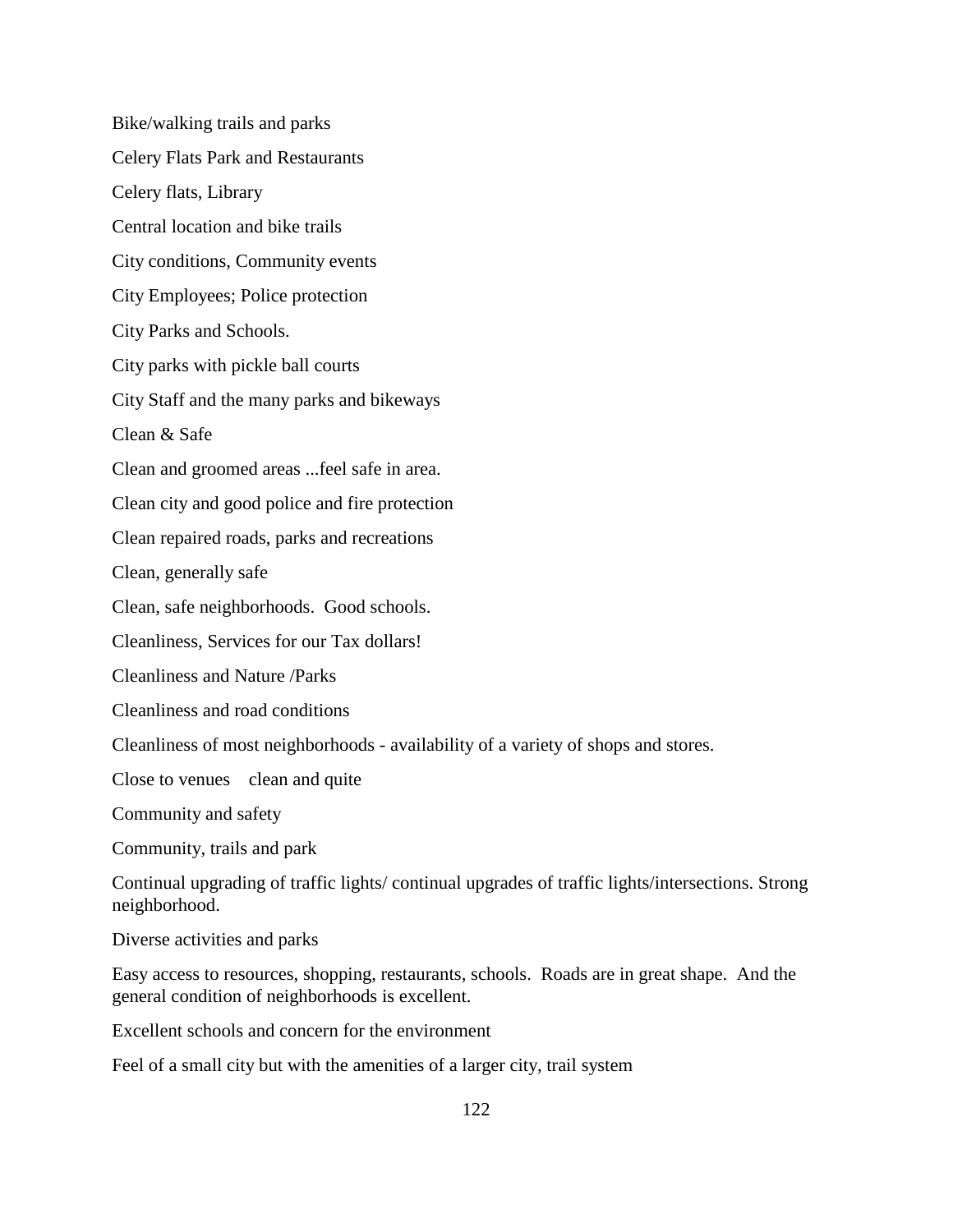General quality of life. Resources, mobility, accessibility Good mix of residential/commercial, parks and bike trails Good road conditions and minimal crime Good school system, and safe. Good services and opportunities for outdoor activities Great neighborhoods. Access to freeways and shopping. Great place to raise a family Good sense of community Great schools and fabulous parks Great schools and low crime Great schools, quality of life (access to restaurants/shops/culture/parks) Green spaces and good neighborhoods

Have a majority of all the major retailers, stop making it hard for people to meet the demand of the major retailers. These new businesses only want to be on a small segment of Westnedge and the city continually makes it hard for developers to deliver sites that these retailers want. Fiscal responsibility. Let's continue to provide a high level of services (physical, environmental, and human) at a good cost. A good cost doesn't mean to be cheap but to spend the proper amount to achieve the desired level of service.

I enjoy living in the Portage community. I feel very safe in the Centre St. area.

I love Portage and living here. Feel we receive services for taxes paid.

I love the Celery Park area and the connection of the trail ways. I also like the abundance of parks, trees, wildlife that we have while also having a little city at the same time.

I love the walking/running/bike trails in Portage. The recycling program is great.

I'm a new resident and I'm very pleased with Portage and love the community. I'm a new resident and I'm more than pleased with Portage.

it has Fantastic schools. It is a safe and nice place to live, raise a family.

It is a clean small city with good local services.

It is safe. Public projects, such as parks, are well funded and well maintained

It's bike friendly and generally safe

It's cleaner than Kalamazoo, I like the walking trails

Its people and housing options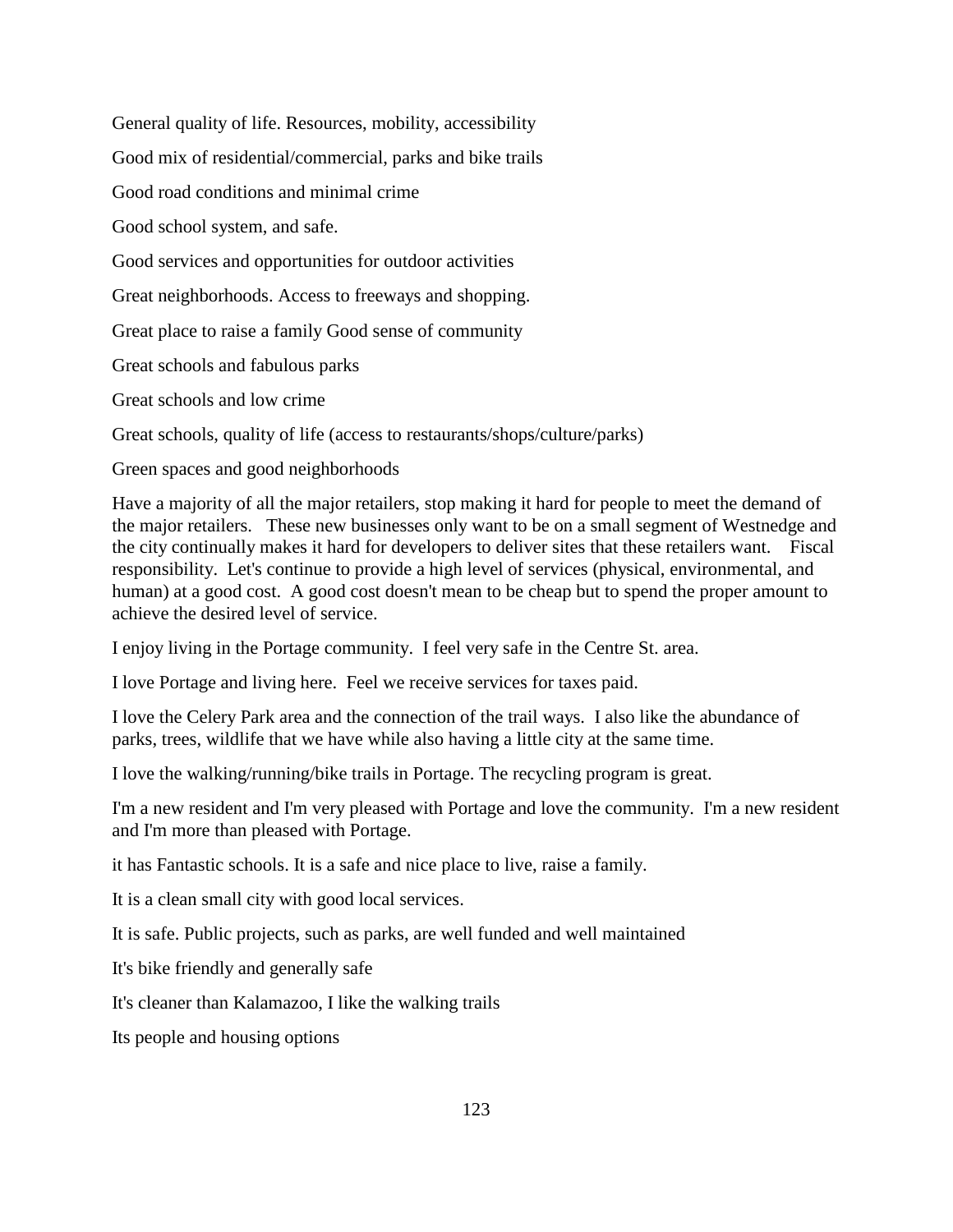Job opportunities and Public Education System Less crime, safe and clean area. Tree lined streets, nature parks. Library although I know it is independent of the city Library, schools Library. Parks. Like all features of Portage Location and moderately decent schools Location and services Location to major employers/retailers; cleanliness of community in general Location, cost of living Location, number of parks and bike paths Lots of trees & nature, a lot of restaurants to choose from Maintenance of streets/parks Millennium Trail, School System Mostly attractive neighborhoods. Recycling and junk/branch pick up programs. Multiple choices for consumer shopping and dining AND beautiful, well-kept neighborhoods Nature preserves. Cleanliness. Nature trails and cultural diversity Neighborhood schools (no bussing), safe neighborhoods Nice neighborhoods and good traffic Nice well-kept city and it's parks/bike trails/ al sabo/etc. None Overall fair tax rate, mostly clean and low crime Overall, I think Portage is a great place to live and raise a family. I believe it is being managed well. Park trail way system, retail/shopping Parks & schools Parks & trails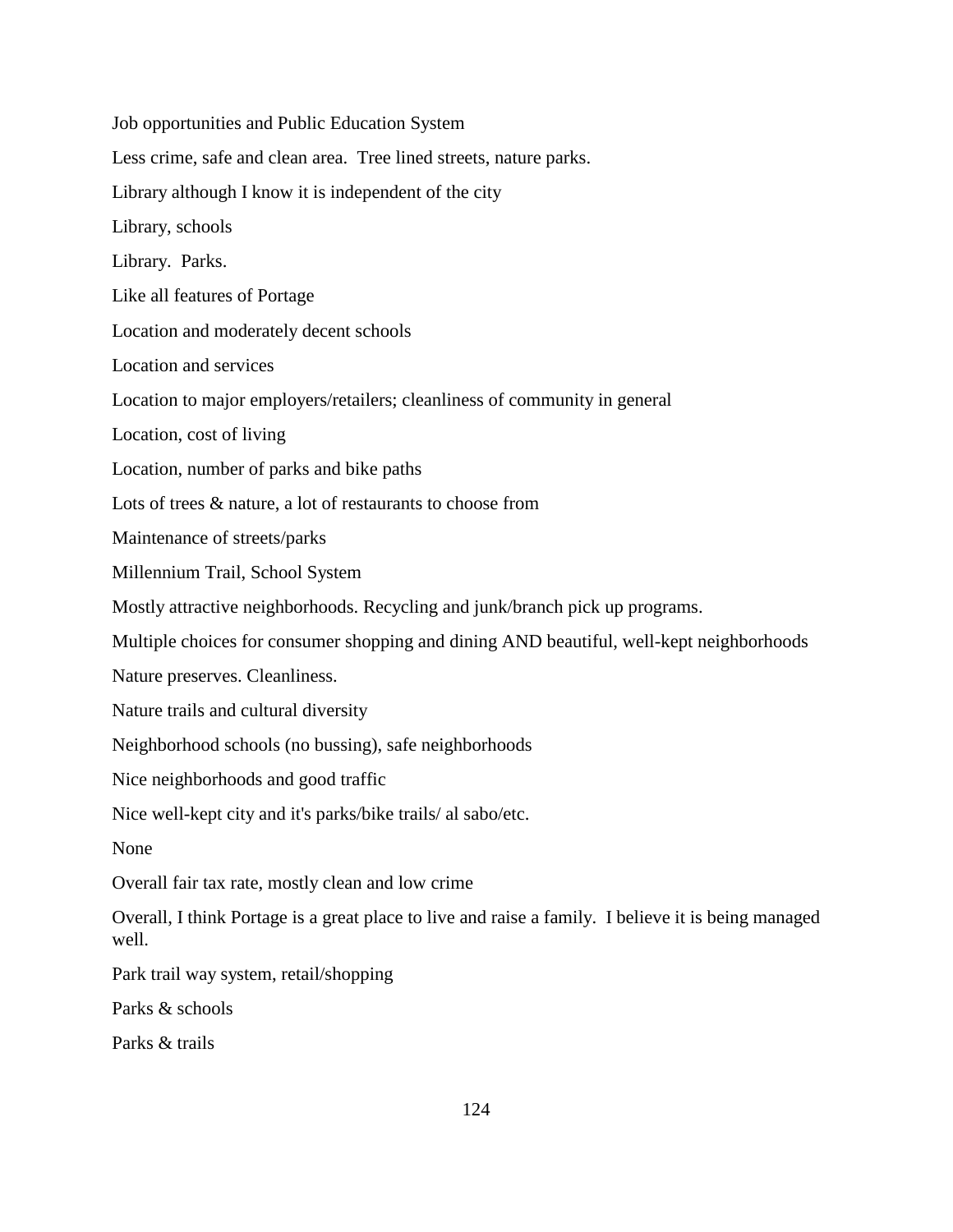Parks and bikeways and curbside recycling. Parks and Businesses! Parks and Communities Parks and community Parks and lakes Parks and lakes Parks and quality of schools Parks and recreation, businesses Parks and safe neighborhoods Parks and safety Parks and schools Parks and shopping (restaurants) Parks and trails Parks and Trails and I feel safe in Portage Parks and trails, library Parks system. Trash, leaf, etc. pickups Parks, commitment to quality Parks, keeping up with road conditions Parks, Parks and trails Parks, path/trails, open areas Parks, Safety Parks. My quiet neighborhood Parks/bike paths/etc. and maintenance Parks/Recreation and Feeling Safe Parks/trails & schools Parks/Trails and Trash pick-up/Recycling People and access to major highways People and the closeness to essential services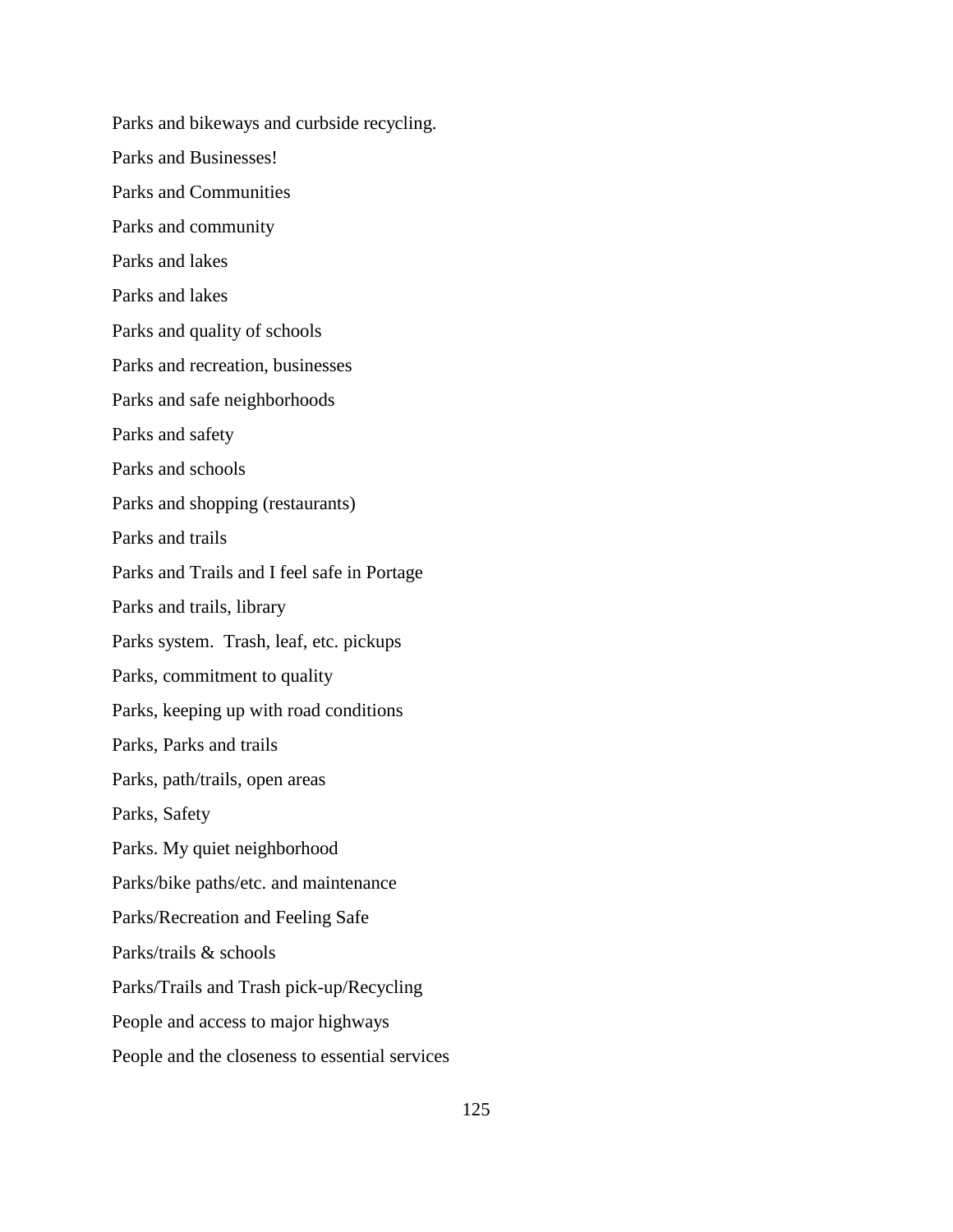Pick-up of leaves, etc. and Parks Plenty of places to shop and dine; nice neighborhoods Police and Fire department Police/Fire Police/Fire Department and Portage Schools Portage Bicentennial Trails. Portage Band shell. Portage Community Center and leaf pick-up Portage is a safe community with a City focused on meeting the needs of its citizens. Public Safety and Parks/Trail ways Quality of infrastructure and good schools Quality of life. Lakes and creeks Quality of life; access to retail and services Quality of staff at City Hall. And overall quality of city involvement in resident affairs. Quiet community, bike trails Recreation opportunities and public schools Recreation parks at the lakes/ restaurants Recycle and parks Recycling and trash/leaf/brush pickup Relatively safe and clean City. Relatively safe, not crowded Response time for Fire and Police so that's two Roads/traffic management, Police/Fire protection Safe Safe and clean Safe and clean Safe and friendly Safe and secure living environment, availability of consumer outlets such as restaurants and shopping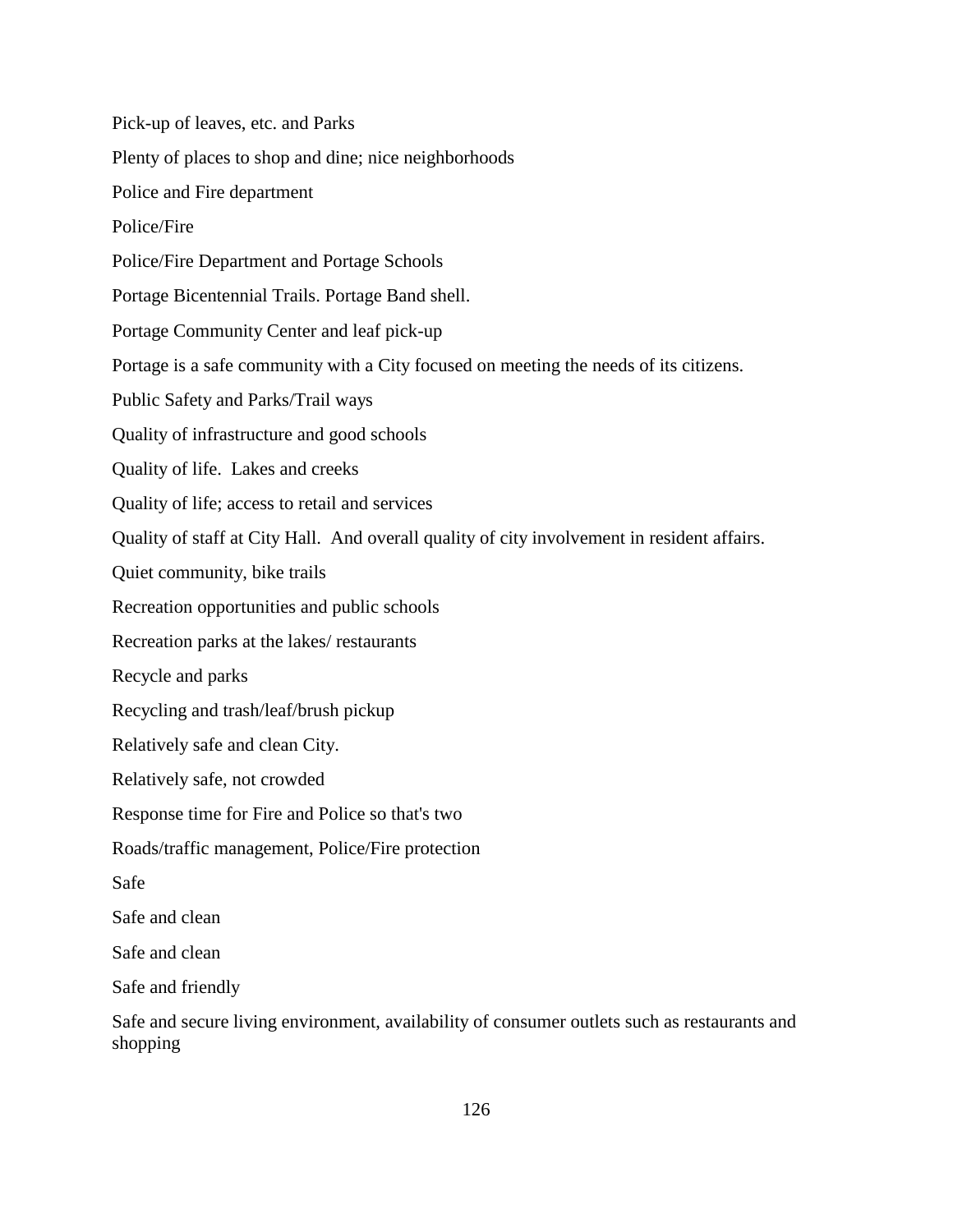Safe environment, Park and trail systems Safe place to live and ease of mobility. Safety and communication Safety and location Safety and proximity to locations within the county. Safety and public areas Safety and quality of education Safety and trails Safety, and parks School and parks School System, bike trails & parks School systems and family-oriented (including safety) **Schools** Schools and bike/walking pathways Schools and city services Schools and employment Schools and greenspace Schools and jobs Schools and location. Schools and low crime rate Schools and parks Schools and public safety Schools and safety Schools and well maintained condition of most roads Schools, convenience Schools, kept up neighborhoods Schools, parks/walk and bike paths Schools, retail stores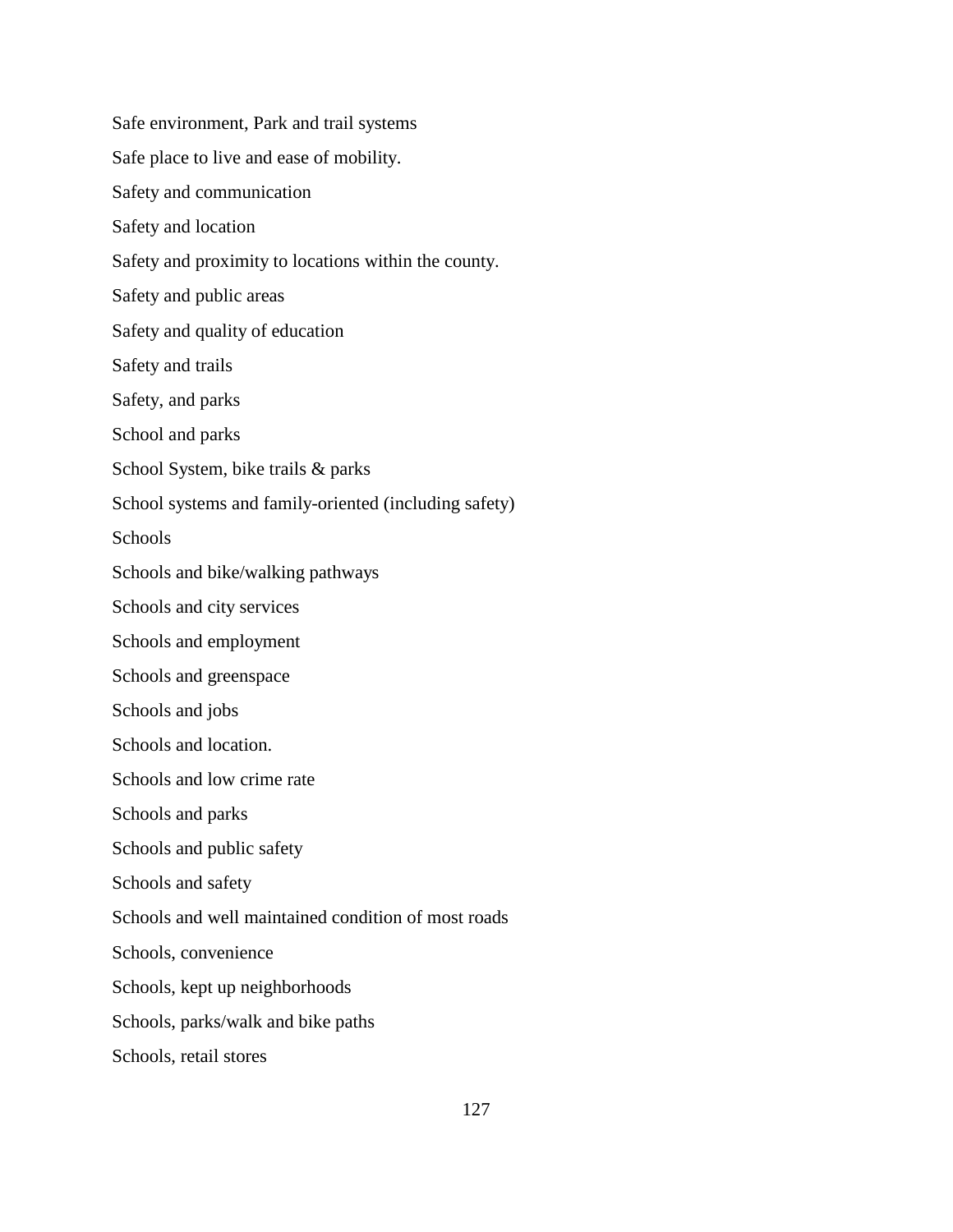Schools, senior center

Schools; friendly neighborhoods

Senior center & summer entertainment

Services and businesses

Services provided to community and safety and the park system, schools

Size and general lay out.

Small town feel with well-maintained facilities and services. Community Pride.

Stewardship of natural environment, PRO-active Senior Center

Stores are close, School system

The Art-Filled Lives and the Diversity of those who live here.

The bike and walking trails, ease of access to get around town

The bike paths and parks. There are many options for outdoor activities within the city and easy access to many homes.

The bike paths/parks are one of the best features, and access to stores/shopping.

The clean streets and aesthetics of the grass and sideways. It always looks inviting. I would also say the new businesses and restaurants.

The economy, and the quality of the public schools.

The feeling of community and the close proximity to green space.

The many local and variety of businesses and the quality of the schools

The multiple parks and the bike/trail system

The park system is great and overall I think the city does an outstanding job of using funding to maintain the city and provide excellent services.

The parks

The parks and bike trails

The Parks and Bike Trails / and the overall beauty of the area.

The Parks and the Community involvement

The parks are great and the library is fantastic. We enjoy all of the programs at both places.

The people and great balance between having many amenities and green space.

The Portage park system and the recycling service.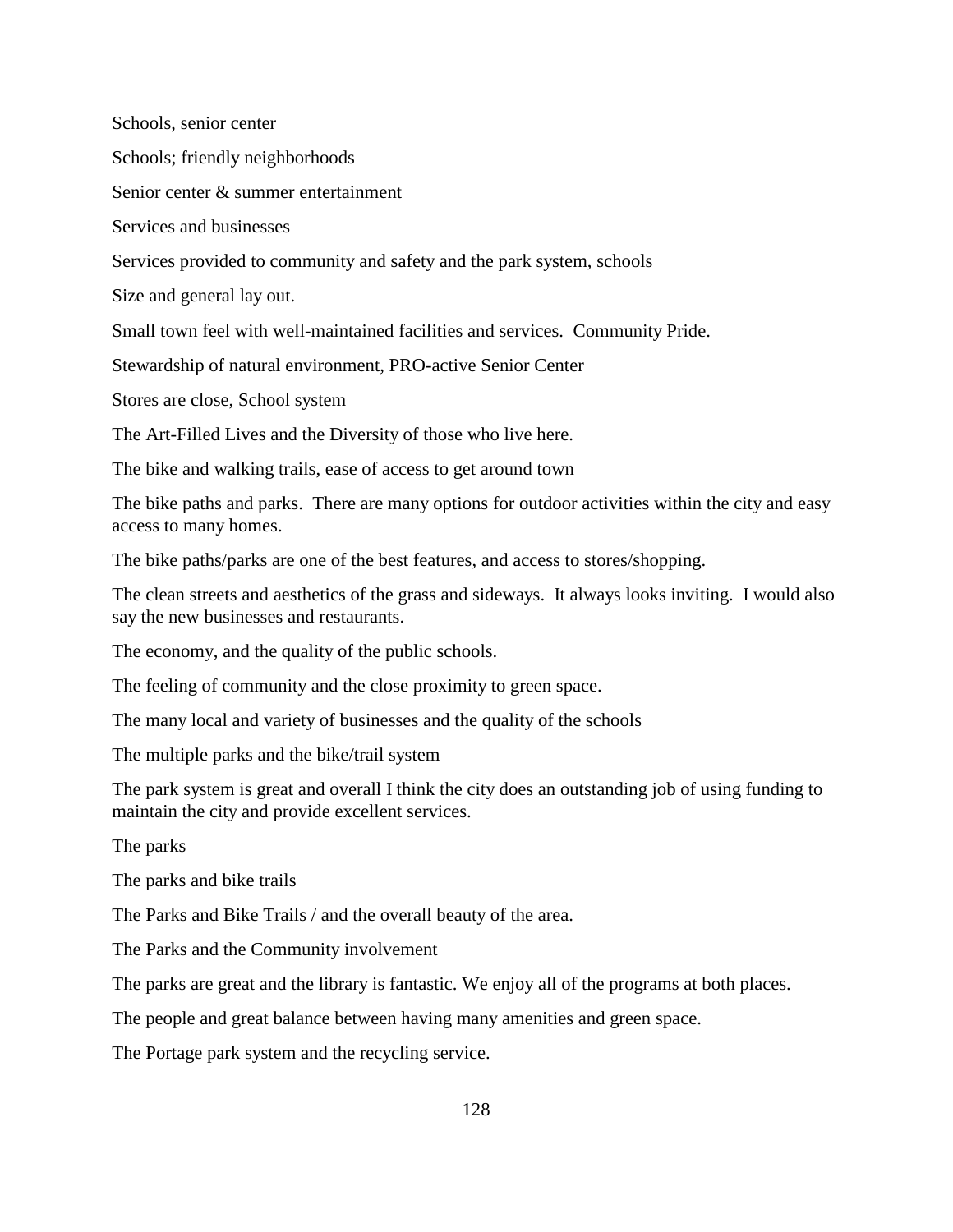The Public Safety offered and the city Parks

The school system, and property maintenance ( spring and fall pickup, brush pickup, recycling, leaf pickup

The school systems are ok from an educational perspective. There is not a lot of trash or "dirty" areas of town. Everything is well maintained.

The schools and friendly citizens

The schools and the safety of the areas.

Trail system and excellent City services.

Trail System and Parks

Trails and parks, schools

Trails and trees

Trails, general condition of community

Trails/parks and community events (outdoor concerts, farmers market)

Tranquility and access to stores and restaurants

Trials and parks

Very pretty city. Well taken care of city.

Walking trails and Harbors West Park

We have a great city manager who works hard to meet the needs of our citizens. 2nd Our former city engineer did a great job keeping our streets and trails and was constantly helping to make Portage a better place for motorist and non-motorists.

Well maintained neighborhoods and convenience to shopping

Well maintained parks and public areas of the city. Good schools.

## **42. Looking at the next ten years, what do you think is the single most important problem facing Portage?**

A city center that has walkable attractions. I don't want to have to drive my car to the coffee shop and then to another store, and then get in my car again to drive a block away because there is so much traffic.

A lot of houses in portage are in bad condition--due to past economic times. Maybe an incentive for improving their houses?

Ability to maintain the quality of the infrastructure as the population grows.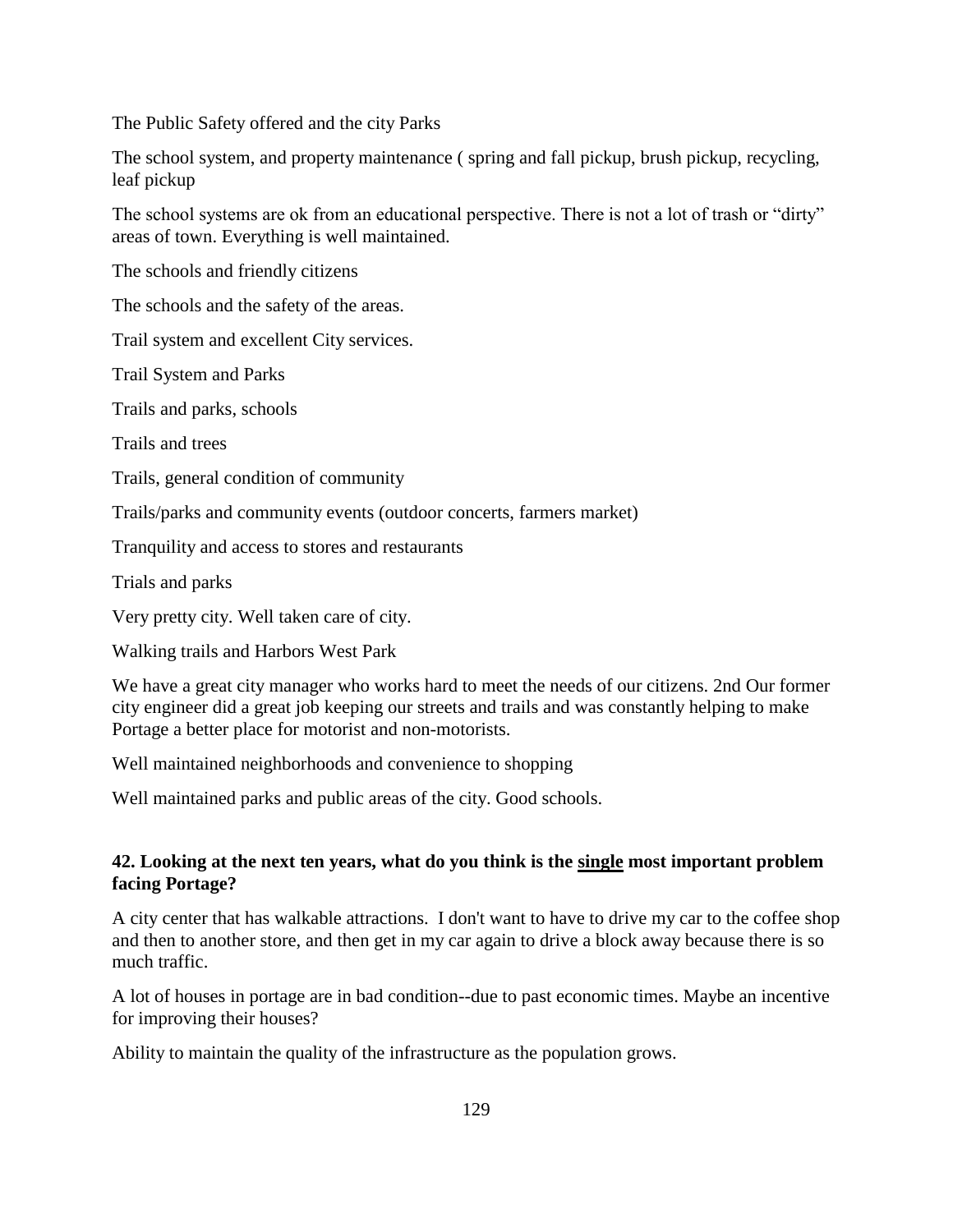Aging demographics / youth violence

Aging infrastructure.

Aging infrastructure...maintaining boulevards, sidewalks, trails, city park facilities and roads.

Aging water pipe lines, aging streets

All electric and cable should be underground. No more power poles.

All the new commercial developments are happening around Oshtemo, Kalamazoo west area. With Kalamazoo promise and low tax rates, some people are moving to Texas and Oshtemo townships. Without cultural heritage and diversity influenced by WMU and K college, Portage must find something unique features...

As Portage continues to grow, I think that traffic will become a bigger problem. Currently the main traffic problem is congestion on South Westnedge. With growth, traffic problems will extend to more of the major streets, i.e.; Center, Sprinkle, Romence, etc.

Attracting new businesses.

Balance between business/industry and parks/trails

Believe that we will continue to lose retail to on-line resources. You can tell at Christmas time that traffic is way down on Westnedge due to other alternatives. As stores close and leave, what will replace the large acreage devoted to shopping, i.e., Crossroads Mall.

#### Better jobs

Bike lanes. More and more people are biking as their form of transportation. Portage has a great start to the bike lanes, but it would be great to see more bike paths and to have all the paths connected. The bike lanes that are shared with the road get filled with trash cans, construction barrels, debris and fall leaf pick up and make them unusable for parts of the year. We love the paths that are dedicated to biking.

Building up apartment complexes and subsidized housing in communities near me and its impact on the housing market.

Business development

Changing face of retail and its impact on small business and the community. Is brick & mortar beginning to disappear?

Children are not being taught how to survive on their own through the school system. Classes on finance, budgeting and banking would go a long way to help them. Child rearing is so important that it too should be a class required along with sex education so that once they know how to make babies, they learn all the rest of taking care of the results of making babies! A tour of the area hospitals cancer wings might help them to understand the effects of smoking when caught smoking on school property or near the grounds, we live a couple blocks from PNHS and the kids gather on the corner and smoke so I know it is a problem.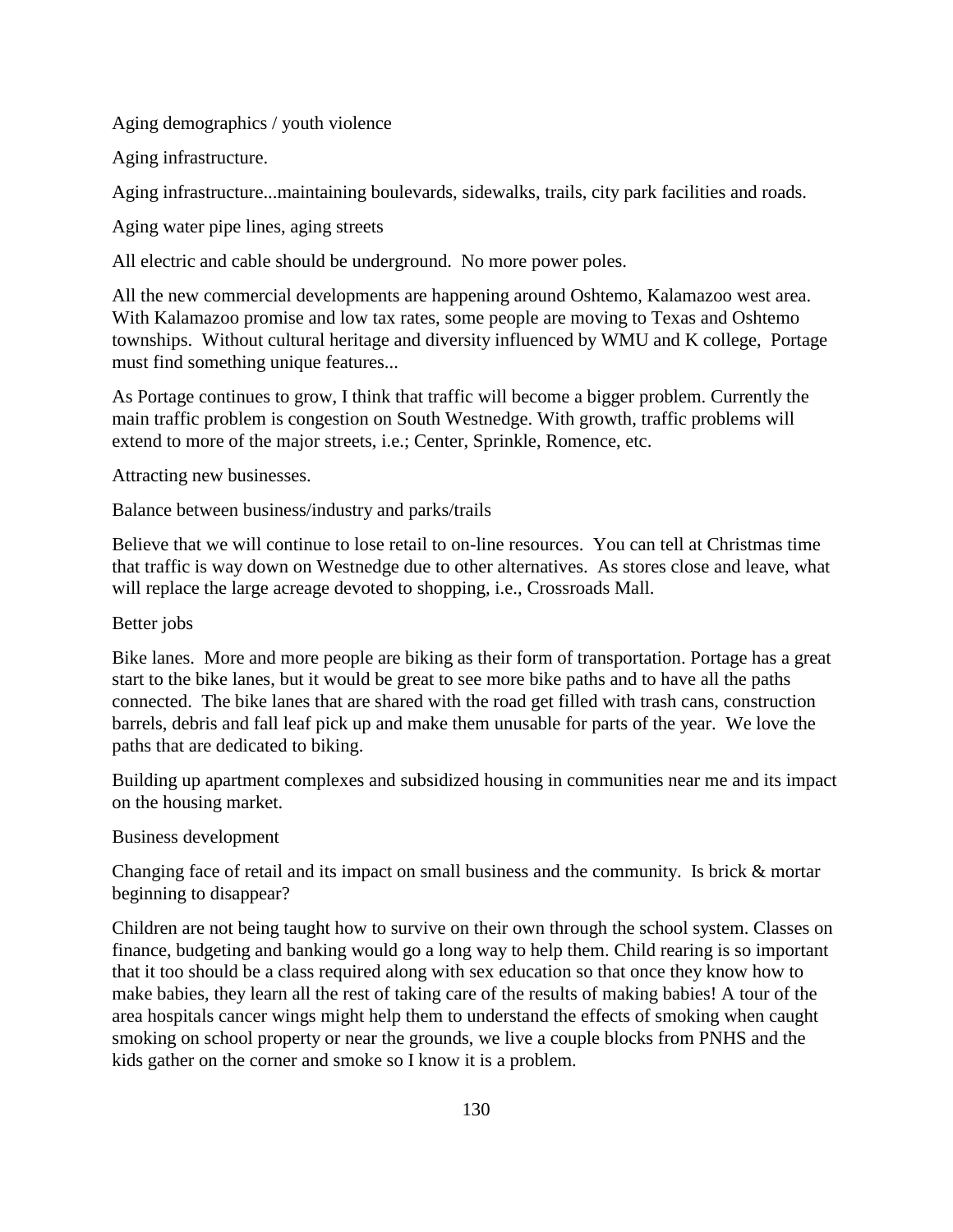City/community planning, specifically as it pertains to "older neighborhoods" (as in the Lexington Green are and the residential community surrounding Portage Northern High School).

Climate change.

Continuing to attract large employers with good paying jobs.

Continuing to ignore the needs of the less advantaged (seemingly with the hope that they will just move out of Portage). Could use a homeless shelter or at a minimum, better support with temporary housing for those pushed out of their current living situation.

Cost of expenses going up and the cancellation of services.

Crime or the upkeep of our neighborhoods.

Distracted drivers. I see people of all ages on their phone while driving. It's an epidemic. I would strongly support a tougher local ordinance on drivers caught using their phones while driving.

Diversifying the local economy to ensure stability of the tax base.

Diversity. I think the city government officials are doing a good job and setting a precedent of diversity and inclusion but some of the residence may need more. I don't know exactly what this looks like, maybe more cultural community events, maybe partnering with programs like the Lewis Walker Institute and having free movie screenings or guest speakers.

Don't know

Don't know.

Driving in this town is a terrible experience, mostly due to driver behavior, not street conditions. Some stop light timing or function is part of the problem (like Oakland/Centre, Constitution/Mall Dr). Average speed on Westnedge seems to be 45 mph, and enforcement of the 35 limit seems very rare. Portage is full of agressive drivers, it is either very difficult to control them or the police don't care.

Drug use and disregard for established law, like the influx of illegals

Drugs and crime from low income housing projects. People in low income housing need more support and opportunities to improve their situations. Education and higher income will move them up and out of poverty, thus decreasing drug abuse and crime.

Ease of travel on Westnedge Ave as businesses develop/expand; Diversity

Economic development to create jobs

Effective maintenance of all streets and city parks/facilities.

Encourage commercial growth to support funding.

Expanding population of seniors. Need more affordable senior housing.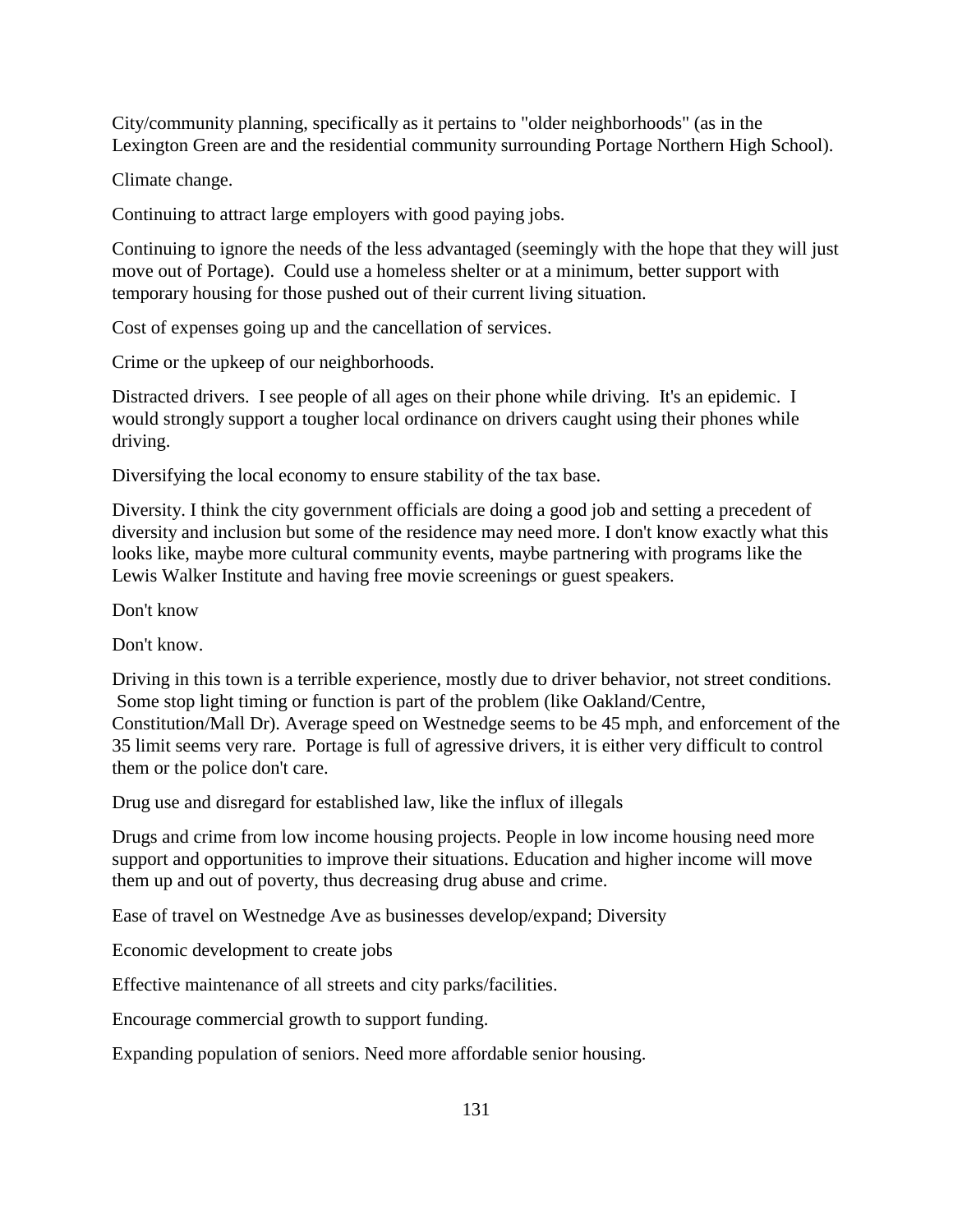Expansion of the city and maintaining appropriate public safety numbers/street maintenance numbers to ensure the city is safe and the roads/sidewalks are safe and clear in the winter.

First: Dealing with empty retail space. Second: Maintaining the quality of the older housing stock.

Gentrification.

Growth

Growth and keeping Portage a safe place to live.

Growth causing problems with traffic

Growth in the commercial corridors brings greater traffic

Having affordable housing (no more apt sprawl. staying a conservative area. keeping tax rate low.

High tax rate

Housing and resources for low income

Housing shortages, and redevelopment potential of the mall, and other big box stores in Portage that will most likely continue to see declining customer bases and revenue.

Housing/ building growth and roads not capable of handling the traffic. We live off the corner of Milham Ave. and Oakland Dr. and the traffic in the morning just to get out of the subdivisions and to work is a mess. Ingresses and egresses are poorly handled, and there are not enough lanes to handle traffic. And, Portage doesn't really have a "downtown". It's grown so much, not sure how you do events that actually bring people together. There are no Community festivals/events. The taxes are high, houses in our neighborhood are going downhill and the values are not where they should be. Lawns not mowed, homes not taken care of, drugs and crime in Milham meadows... disgusting.

How to manage Crossroads shopping appeal if we lose major anchors like Sears and Penney's.

I am going based on my experience mentioned above. We had BIG issues with our builder, the city was no help, no guidance, honestly had a "God" complex, I was literally told that our permits were being held "hostage". That is the EXACT word. I had LOVED living in Portage until THAT moment. That was the moment I finally realized what so many other Portage citizens had complained about for the last 12+ yrs that we had lived here. I don't expect homeowner's hands to be held but I have heard of many stories where citizens have not had a voice in their situation or have been treated poorly. Or times where the "city" wants their documents or whatever "yesterday" but when it is vice-versa it takes an unacceptable amount of time.

I don't know. Maybe becoming more of a city like Kalamazoo rather than a community.

I would appreciate having shops that people could walk to and walk between. In some ways the commercial areas of Portage are giant, contiguous parking lots. I would greatly appreciate a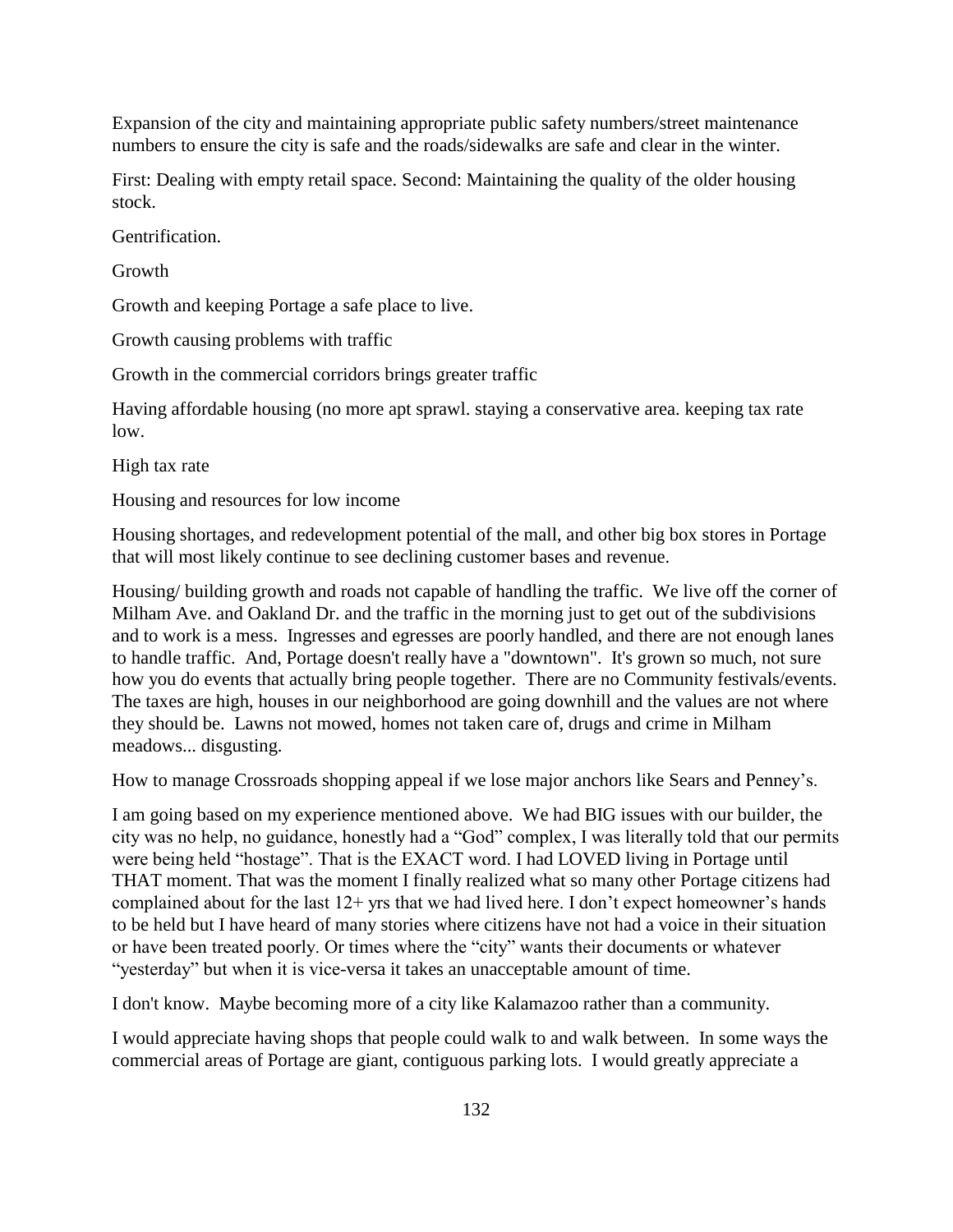sidewalk along Shaver Rd from Meijer to the Shaver x Oakland intersection. Mobility in forms other than car automobiles need to be given greater priority.

Illegal drugs

Increase in drug related crime.

Increased taxes preventing seniors being able to afford to remain in Portage.

Increasing taxes to support social programs.

Increasing traffic volume

Infrastructure i.e.: Roads, Intersection control etc.

Influx of crimes and gun violence (as elsewhere)

Infrastructure.

Infrastructure.

Infrastructure/attracting new business

Involvement by the community including responsibility and financial limitations

It is very important to have proper snow removal of sidewalks along Westnedge. It is all too often that I see older people and people in wheelchairs being in the roads during winter because there is nowhere for them to walk. This has been a major problem for many years. We cannot let our unfortunate citizens endure this.

Job growth

Keeping and attracting new companies and business to keep people employed and the economy strong

Keeping focus on the school system to ensure it is stays attractive to families moving to Portage.

Keeping harmony; avoiding white flight as the city becomes more racially/economically diverse.

Keeping landscaping, trails and parks updated and fresh looking.

Keeping local business flourishing and open.

Keeping property taxes affordable for average working families.

Keeping tax and water rates down. Compared to what is happening in Kalamazoo with the decrease in taxes, the low water rates, the Promise, etc. I think those factors will be affecting a lot of choices in where people buy homes, etc. in the future.

Keeping taxes as close as possible to the current rates

Keeping the city safe and having it continue to grow in a way that it does not lose its charm thus keeping it a desired place to live and enjoy.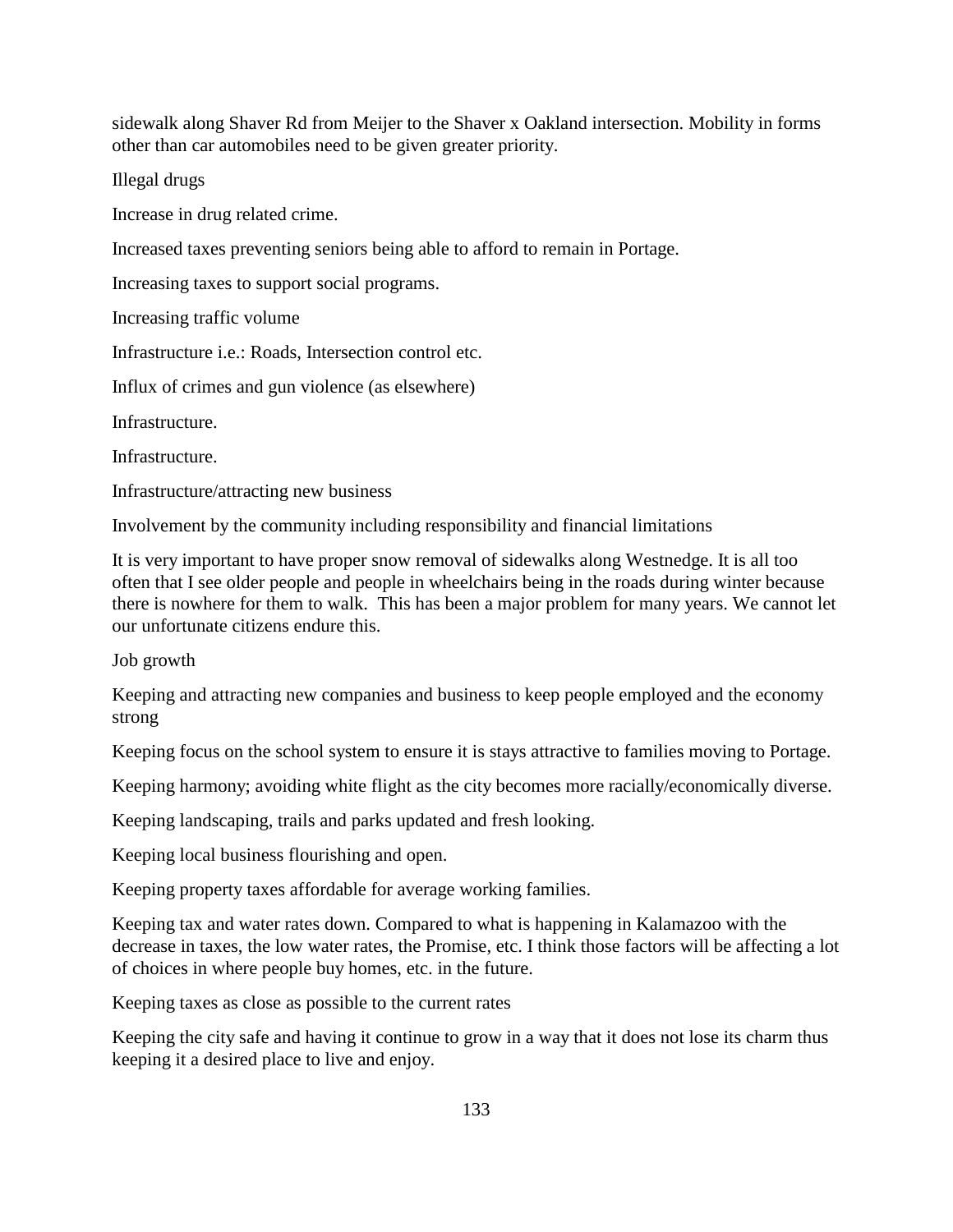Keeping the homeless population in check. I've seen more and more move into the city from Kalamazoo in the past few years. I don't think it would be a horrible idea to set up funding for a homeless shelter or something along those lines. I'd rather they get the care they need (physical and mental) than see them on the street.

Keeping up infrastructure i.e. Roads. Parks, city services.

Keeping up with Growth

Keeping up with growth so that portage remains a pleasant place to live.

Keeping up with the growing population in terms of roads, businesses, and schools and also maintaining an appropriate amount of green space coupled with new construction.

Lack of HOUSING choices (types). Both Portage  $&$  Kalamazoo are equally backward in the area of housing options that will be needed for a growing & diverse population. As for older adults, many BOOMERS don't want to live the CCRC style of living such as the Fountains, Friendship Village or StoryPoint, even if they could afford it. For those who DO plan to stay in their own homes (as long as possible), we need to create a model virtual village like Beacon Hill Village (Boston, MA). Battle Creek is ALREADY working on one. We also need to look at the house-sharing and co-housing options---Ann Arbor offers both. More types of housing are needed (birth to death) for these changing times for both individuals, families, and extended families. PLANNING for housing appears to be missing from the agenda. I attended the PortageVision2025. The housing topic was NOT addressed with a vision other than what currently exists. I am connecting with others who are concerned about this situation and we would welcome

Lack of inclusiveness and diversity to some degree.

Lack of police concern/response with neighborly disputes, including noise violations.

Like Kalamazoo and Oshtemo townships, Portage depends to a great degree on the educational (WMU, KVCC) cultural and infrastructure (low income housing) attributes of the City of Kalamazoo yet provides little direct financial support to these largely tax-free or non-profit entities. Portage will not prosper with a declining Kalamazoo that has 40% of its property taxable institutions considered tax free. The challenge is to grow not only as a vibrant city but as a vibrant area. Not much is being done in this area.

#### Limiting growth

Looking at the last few years, property taxes have risen nearly 25%. With the increased spending and increased taxation, I'm afraid that people will leave and Portage will no longer be an attractive place to live.

Loss of retail stores. There are a lot of vacant storefronts.

Maintaining a strong corporate tax base

Maintaining an acceptable level of public services with the continued expansion of residential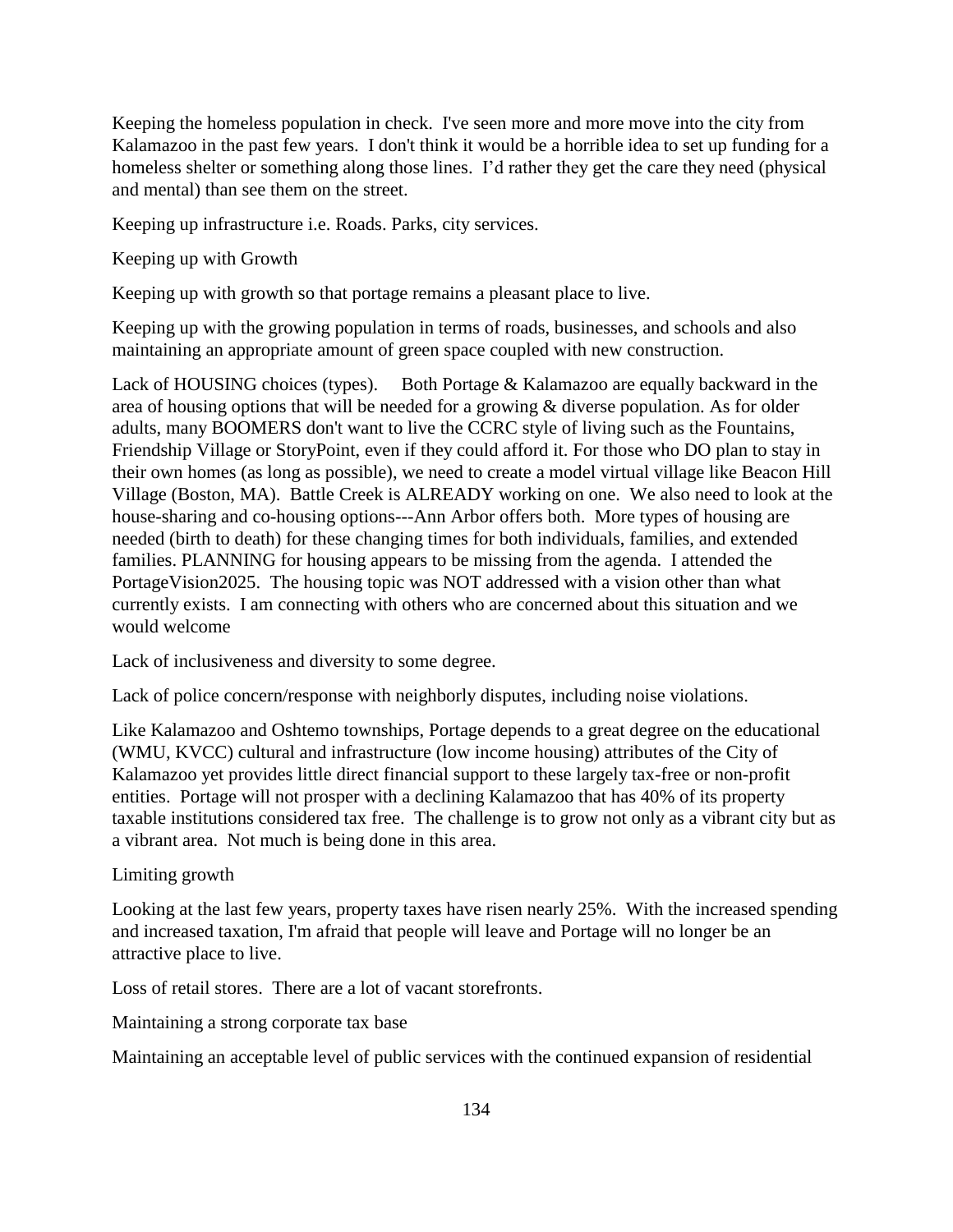neighborhoods.

Maintaining an adequate infrastructure to accommodate increased traffic flow.

Maintaining and upgrading its infrastructure.

Maintaining financial integrity of the city.

Maintaining great school systems.

Maintaining high quality services while remaining fiscally efficient and responsible.

Maintaining level of support as the community grows, given the expansion of Stryker, new business on Westnedge, and other growth

Maintaining our infrastructure and roads at a high level, while dealing with increased traffic. The traffic around schools at drop off and pickup time is ridiculous, and paralyzes movement for homes in the area.

Maintaining the high standards that encompass PORTAGE!!!!

Maintaining the lovely environment that we reside in.

Maintaining the quality and safety of roadways

Maintaining the quality of the schools and community while not raising property tax on residents.

Maintenance of infrastructure

Making sure there is an economic/social bridge between portage and Kalamazoo.

Making sure we keep our neighborhoods single family dwellings without possible B&Bs invading.

Management of homeless in public places such as library and Panera. There are homeless that are in the library from opening to closing... sometimes they are not wearing their shoes, sleep at various places throughout the library, and have strong odors. My friends and I have stopped meeting at the Panera on S. Westnedge/Milham because there is a homeless man that wanders around inside/smokes outside for hours and hours... making us feel unsettled. I am greatly concerned that there are no enforceable laws that prevent the homeless from taking over the Portage facilities that my tax dollars fund. I know there are services available for them that they often refuse..... This needs to be addressed as the problem is continuing to increase throughout our city. I am also concerned about the loitering at the Crossroads Mall. I no longer feel safe going there by myself.

Managing growth

Managing growth with the required infrastructure

Managing traffic and ensuring growth.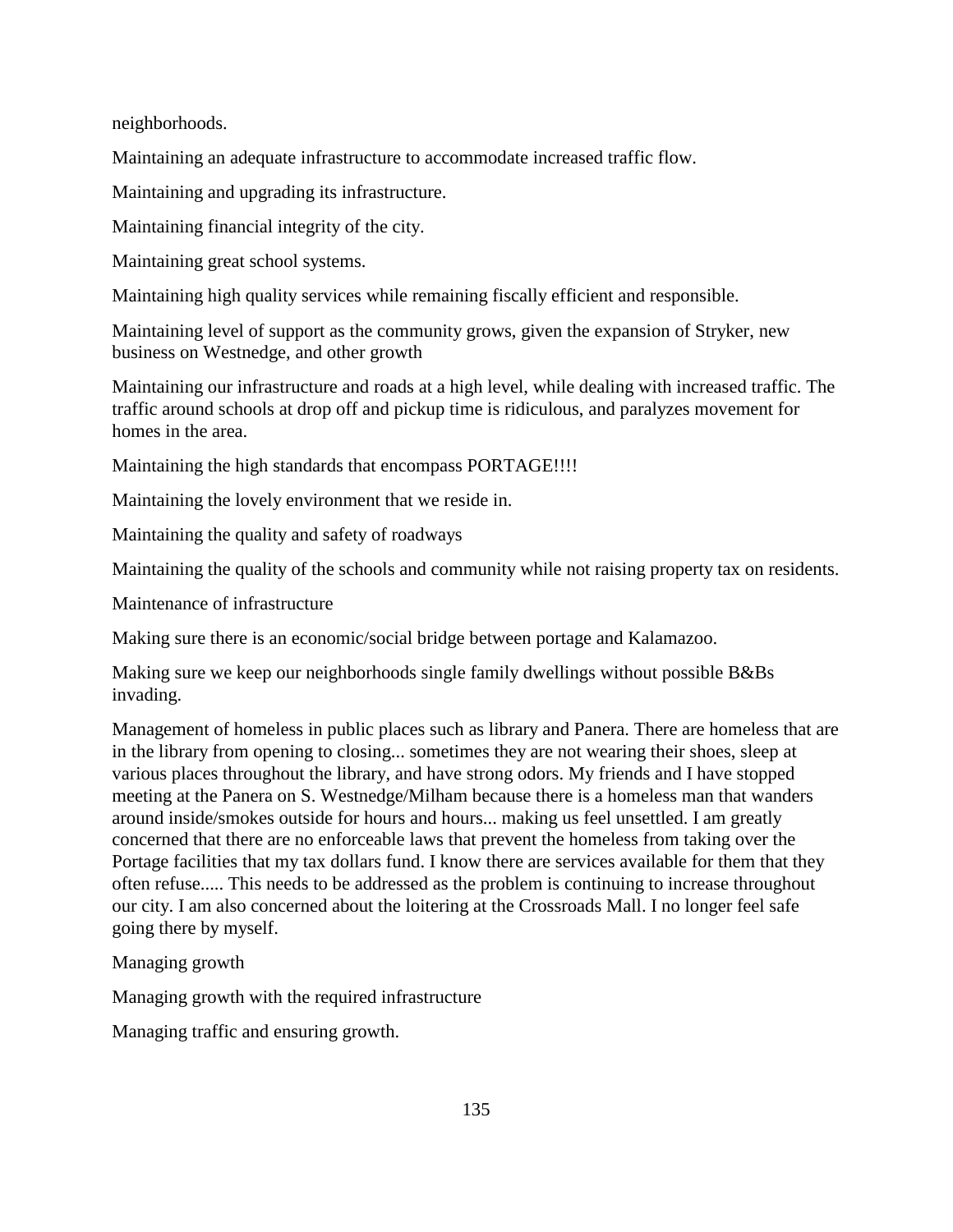More congestion on the roads

Need a location for large fundraiser & community events

Need more pickle ball courts at the same location

No city center or "walkable" main street, doesn't feel like its own town.

No new businesses coming in for employment (excluding food service or retail)

Not allowing overbuilding on key corridors in Portage making traffic flow become a serious issue. Upgrading and maintaining our city streets. Upgrading roadways in neighborhoods with curbs and storm drains and new asphalt. Waruf Ave and the streets feeding into it from Sprinkle road are an absolute embarrassment. They were destroyed by all the traffic diverted through the neighborhood when Sprinkle road was closed and upgraded in 2011. The city has done nothing in decades to these streets. During heavy rains garages and driveways flood. I do not know of a single street in Portage that are worse than the Waruf Ave and connecting streets by Long Lake. Newer neighborhoods with house values similar to those on Long lake and the nearby neighborhoods have much better streets.

Not being prepared for growth

Not sure

Not sure

Not sure.

Old, long held parcels not being utilized for new neighborhoods. There are several parcels that could be connected to existing neighborhoods once these individuals sell. They probably want a good amount of money for property. Incentivize residential developers by helping to offset the costs so they can build reasonably priced homes, not just \$500,000 houses like AVB.

Over development of business and less family homes.

Over population causing congestion on the streets.

**Overcrowding** 

Overdevelopment

Overdevelopment of empty spaces. Development of all the empty space is going on at a rapid pace - while some old neighborhoods are languishing.

Portage Public schools should support "advanced students" at a much greater level. Don't just let them sit still in the classroom without differentiated instruction / teaching, or even tell them to daydream / kill time at school. That's ridiculous. Manhattan schools provide support for advanced students at each grade level. Portage is far behind in this regard.

Portage Schools obsolete Microsoft Software training in an absolute Microsoft world. We are being told there is NO plan to upgrade any Microsoft software. Why shouldn't our Portage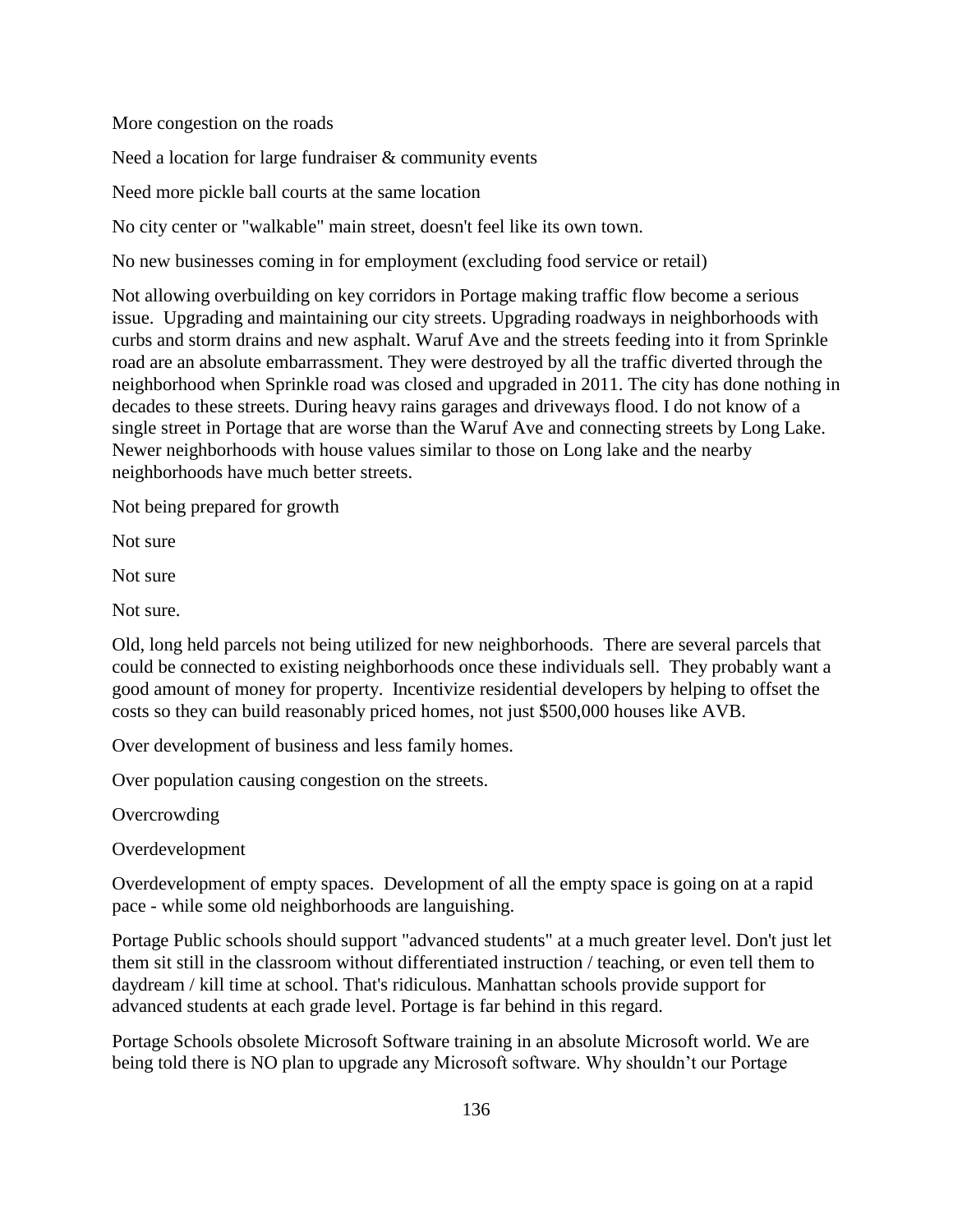students get the best software training? The current Microsoft software in our schools, is more than two software generations old. Our Portage School students are being denied proper training on Microsoft products which will be necessary for them when they finish Portage High schools. It is unconscionable to deny proper technical training to our students while building swimming pools and stadiums. Please upgrade seriously lagging Microsoft software to the current best available for our students.

Power lines... the trees in our neighborhood haven't received a good trim from consumers in quite a few years

Probably a weakened tax base as homes are not up kept and home prices fall. Which brings in the rift-raft.

Property Taxes

Providing services and accommodates for seniors. Population is growing, services are not

Public police and fire protection for a growing city.

Public school funding

Reduce spending

Remain financially solvent and continued growth.

Retailers vacating the malls, which are a good source of tax revenue.

Retaining our tax base

Rise in property taxes based on actual value, this has increased too fast and inaccurate. Numbers do not reflect actual value, only perceived value. Especially for seniors. Any boom in home sales is not an accurate barometer.

Road conditions

Road conditions and crap apartments/mobile home parks

Road conditions getting worse (pot holes, cracks, uneven surfaces).

Road congestion

Roads and expanding community.

Roads and increasing traffic flow. Portage is constantly growing and traffic just get worse and worse.

Safety

Safety

School systems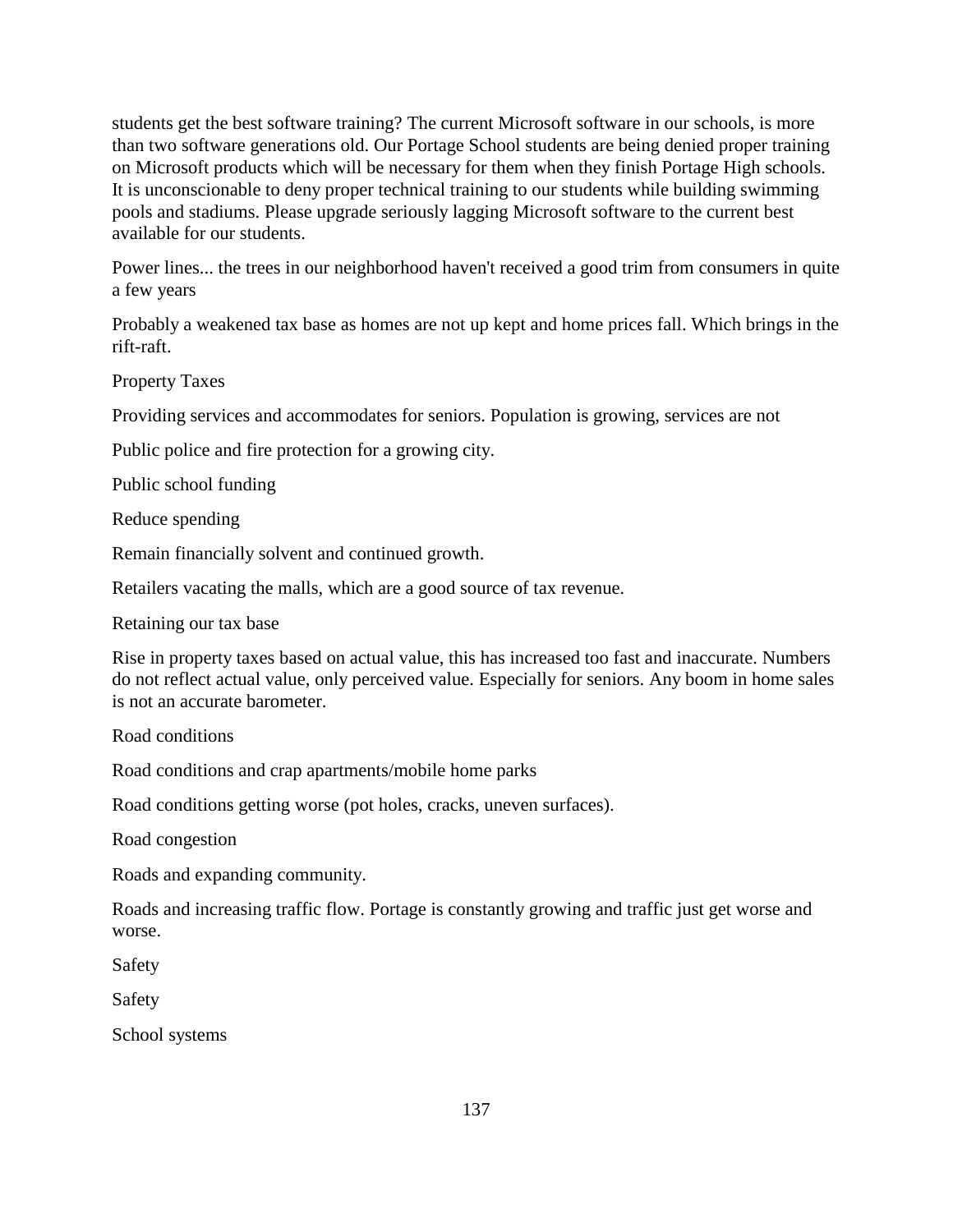Schools and busing of the children to schools.

Social abuse of drugs and alcohol

Some of the old neighborhoods are degrading and becoming less desirable.

Street repair. Not the wet tar and loose stone temporary fix.

Streets to be taken care of better (paving) Streets are much busier now with vehicles and semitrucks-We need to find a way to better traffic flow in our City.

Support to schools

Supporting schools and youth

Sustaining development and economy

Tax revenue (baby boomers retiring)

Tax revenue losses due to consumer spending habits changing may or may not be a major problem in the future. Brick and mortar retailers still dominate consumer spending; however, if the Crossroads mall closes how would that effect the City of Portage? How would U.S. consumers spending 10% less at physical stores change Portage?

#### Taxes

Taxes are getting too high.

Taxes are higher than surrounding newer neighborhoods. People want new and luxury, especially the younger generation. As houses continue to get older, house prices may be impacted. Extensive renovations could be required to compete with other areas where a new house may only be slighltly higher than an old house in Portage. We have the advantage of location, but there is not much room left to build new. If we want to continue to attract the next generation of working professionals, we need to maintain nice neighborhoods and parks while keeping our neighborhoods quiet and safe.

Taxes from constantly upgrading schools

Taxes. If the taxes go much higher you're going to price me right out of my home. I've lived here for 20 years and taxes have really gone up.

The ability to accommodate for a growing population while maintaining quaint / slightly-country ambiance that Portage currently delivers.

The increase in drugs in young individuals. Individuals who want to use and sell marijuana will become a problem if it gets passed.

The lack of a "downtown" development. Not sure if there is an existing DDA, but you will see a huge influx of a younger generation trying to move here. There should be "the spot" that people of all ages can come visit. Lack of entertainment in Portage is killing me as a young professional. Get AVB or any other developer involved, and build a decent plaza where millennials and their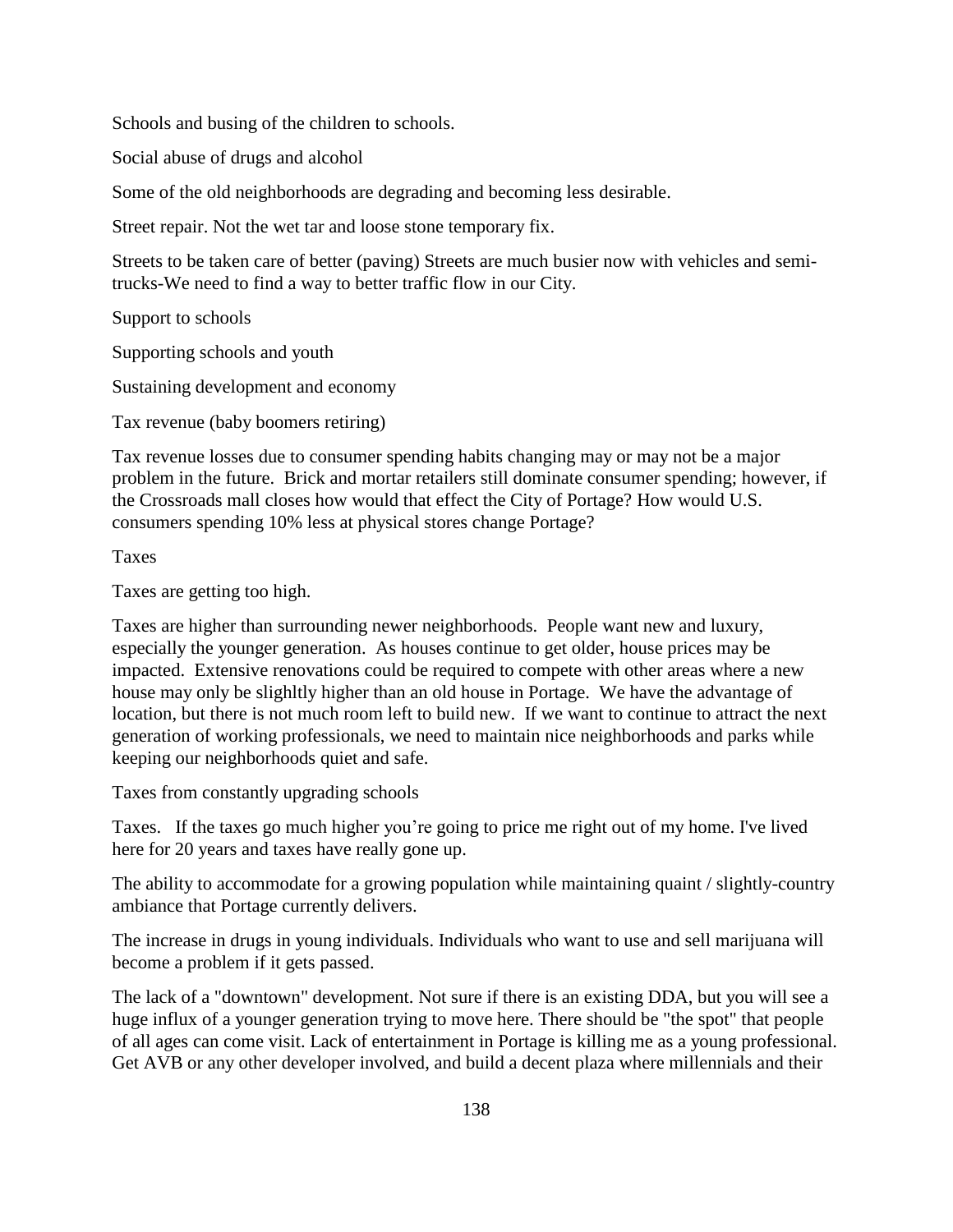parents can hang out. A cinema (that's not by a mall), few bars, arcade, etc. Take example of Novi MI and Fountain Walk. Don't let a mediocre mall and Pfizer/Stryker dictate your demographic, that is a set up for failure.

The need for more single family housing

The oldest neighborhoods in Portage are having a shift in socio-economic demographics that is changing the type of student who attends Portage Public Schools. That is not a bad problem, just one that needs to be addressed as we enter into future of Portage. Along with that shift comes the need for more assistance in the food pantries, clothing drives for children, lower income housing concerns.

The roads are deteriorating fast, side streets need the fogging or chip and seal to slow the deterioration. Traffic lights should be timed better, also utilize the traffic cameras. Currently the lights on S. Westnedge in the morning stop traffic when there isn't any traffic from the side streets.

The roads, especially the stones.

The traffic issue on public roadways with speeding and people running through traffic control signals. I have been driving down most of the city roadways and I have to say that I observe at least 50% of drivers on cell phones or texting. There needs to be a concerted effort made to enforce the laws of the roads. I have not observed any speeding enforcement or cell phone enforcement. Most of my neighbors have not either. I am really concerned with the way people are driving with disregard for their actions. Put some unmarked vehicles on the streets along with an officer running hand held radar guns and then have marked cars make the stops much like the seatbelt enforcement program.

The traffic jams in the morning on Westnedge in front of Portage Central Elementary. This area should have a police officer directing traffic in the morning. Traffic lights are not in sync causing jam ups.

Too many businesses on Westnedge.

To many rich or better off parents indirectly giving their kids drug money

Too fast growth and the delay in infrastructure to support the growth.

Traffic

Traffic

**Traffic** 

Traffic

Traffic

Traffic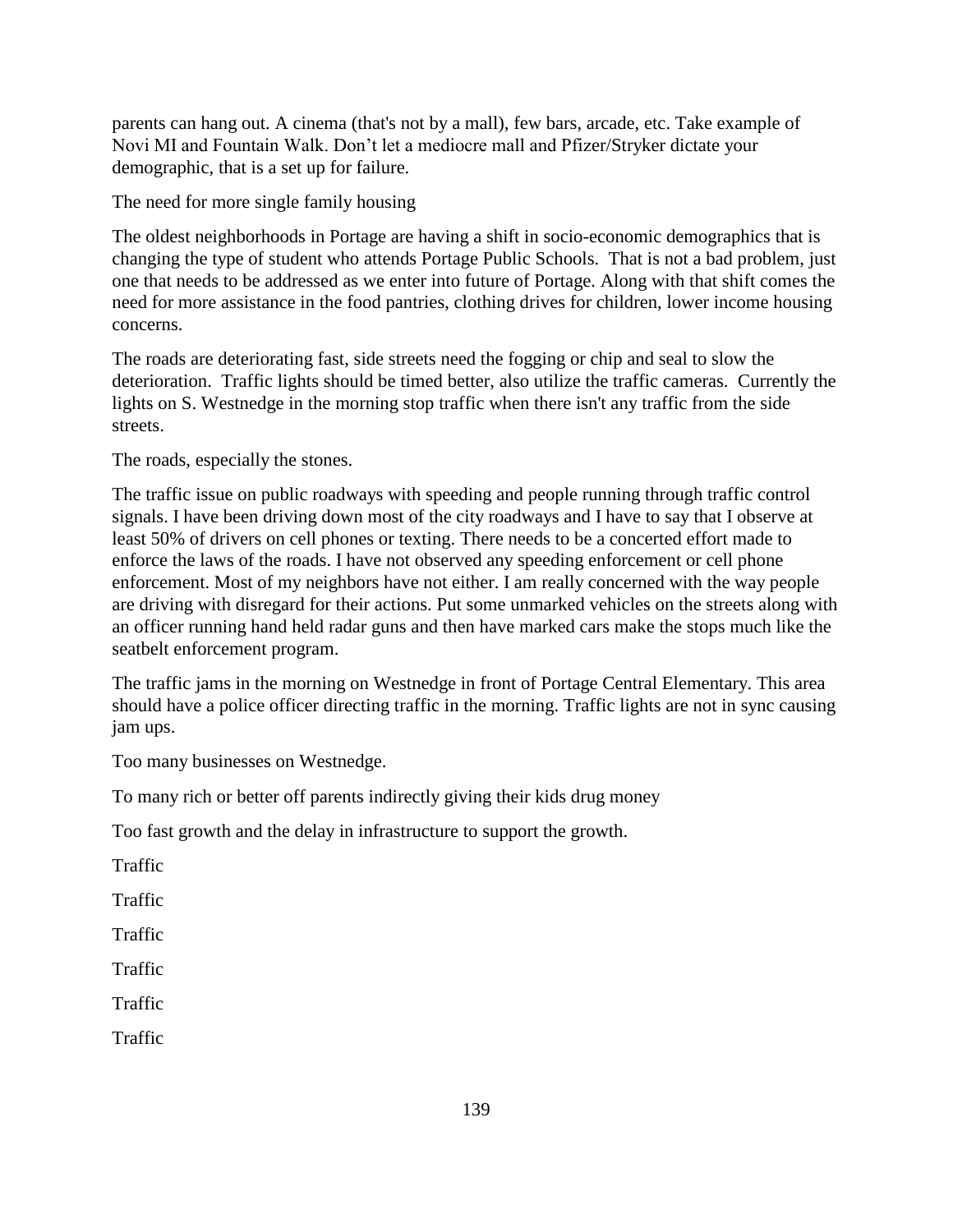Traffic congestion

Traffic patterns

Traffic routing, flow, and control.

Traffic violations - drivers not paying attention, constantly pulling out in front of you, turning or running red lights, not following driving laws in general and police or city not doing anything about it. It feels pretty dangerous driving around here especially on main roads even though traffic flow might be alright, most drivers think they can do whatever they want and put others at risk. Speed violations are not being enforced.

Traffic with all the new housing

Traffic.

Traffic.

Traffic congestion due population increase

Trying to keep open spaces as we grow

Uncontrolled housing development that does not keep the greenery and preserves nature and forested areas.

Unsafe driving conditions because of the loss of road shoulders and having to drive in the oncoming lane to "protect" people on bikes.

Unsure

Urban sprawl...Very upset about the money that is paid to add fluoride to our water. What is wrong with everyone? We have fluoride in our toothpaste and mouthwashes...why are we drinking this toxin. Not only the money that is spent putting this in our water supply but, the health effects and other problems caused by ingesting this poison.

Vacant wooded land don't want to see it destroyed

Water Quality

We need to promote economic development. We need to work on attracting more businesses to Portage. We are worried about what will happen if the Crossroads Mall closes in Portage.

We need to protect our wild areas. Development is good, but it is removing habitat. There is no reason for Stryker, Pfizer and others to have acres of mowed grass. They could block off most of their lawns and allow them to go wild. When the new bus garage was built on Zylman, the vegetation was mostly removed. During construction there was a beautiful row of natural vegetation which blocked the view of the garage. Right at the end of the project it was removed, so now the building is easily visible as you drive down Zylman. The new Stryker building has a vegetation barrier now which I fear will also be removed.

Westnedge Avenue, I wish there were bridges over the road for pedestrians. I would like to cross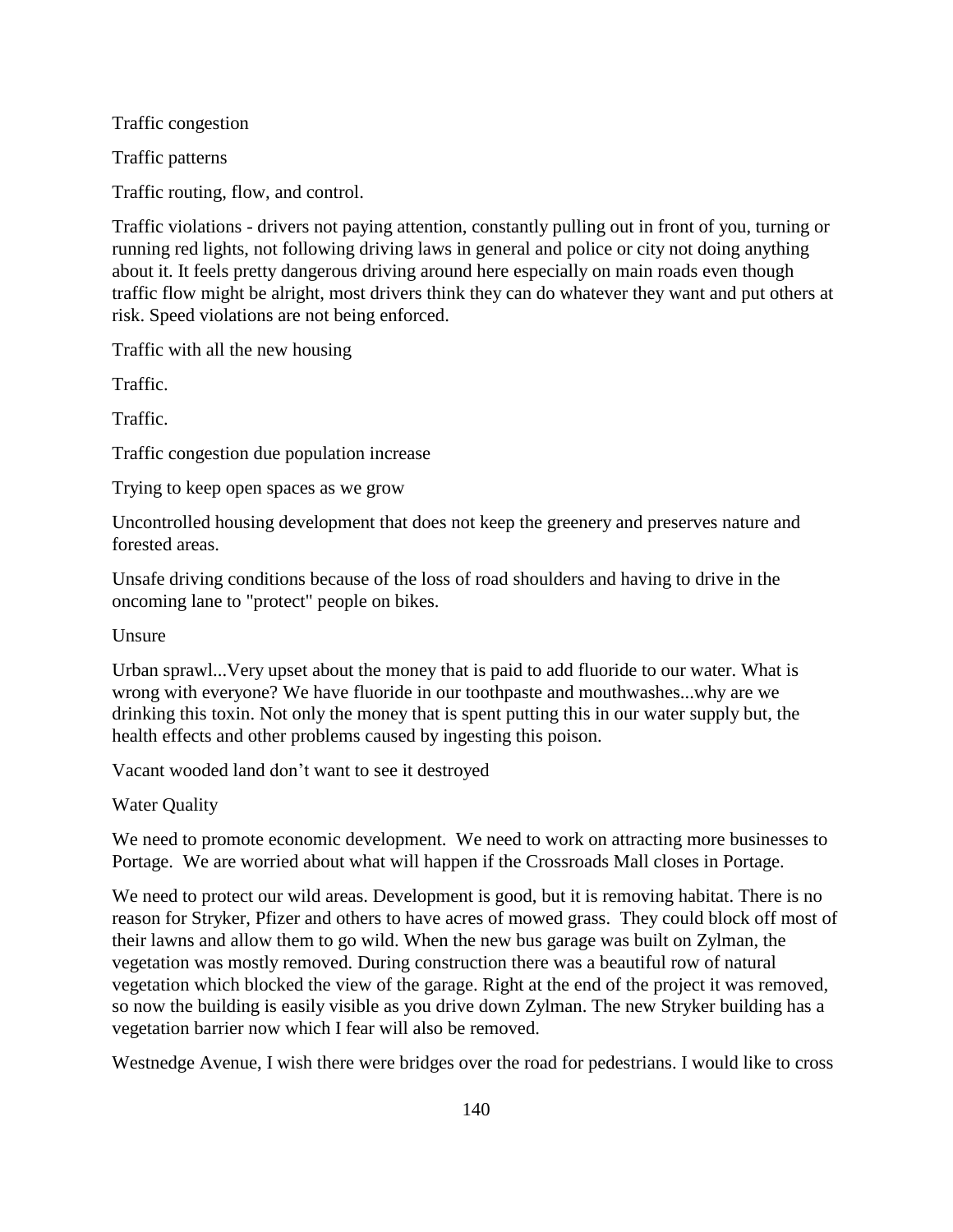the road in the crosswalk with my children but we generally drive. If there were pedestrian bridges we could walk across safely and maybe a lot of people would decide to walk and shop instead of driving to every parking lot.

Westnedge traffic

Zombie apocalypse.

#### **46. How would you classify your racial or ethnic heritage? [Other – specify]**

American Don't discriminate by classification Native American, Irish, German Race is a social construct and does not actually exist.

This question should not be asked

Whitey McWhiterson

#### **48. Which of the following best describes where you live? [Other – specify]**

Duplex

Duplex

Over 55 Community town home

## **51. Please indicate below any other comments, concerns, or suggestions you may have for the City of Portage.**

# 1 our parks lately have been renovated with nice equipment but all the parks are designed for kids 5 and older. They should have never have taken the equipment out that was designed for younger children unless it was planned to be replaced. We need to immediately install equipment for younger children 1-5 to ensure families and all children can utilize our parks. # 2 we need to continue to add more linear parks and trails. They are highly used and continue to grow in use. We need more to connect with our neighboring communities such as Vicksburg and Texas Township as well as others. Connecting our Portage trails to the Vicksburg trail would have a huge impact on developing positive relationships between the two cities. Also, a bridge or tunnel under or over US 131 for non-motorized traffic such as at Romance Road would be a huge benefit to our citizens. Also adding more trails along the consumer power line easements greatly benefits all parties involved. A good example would be to extend the Garden Lane trail along the powerlines from Lovers Lane eastward to the city limits.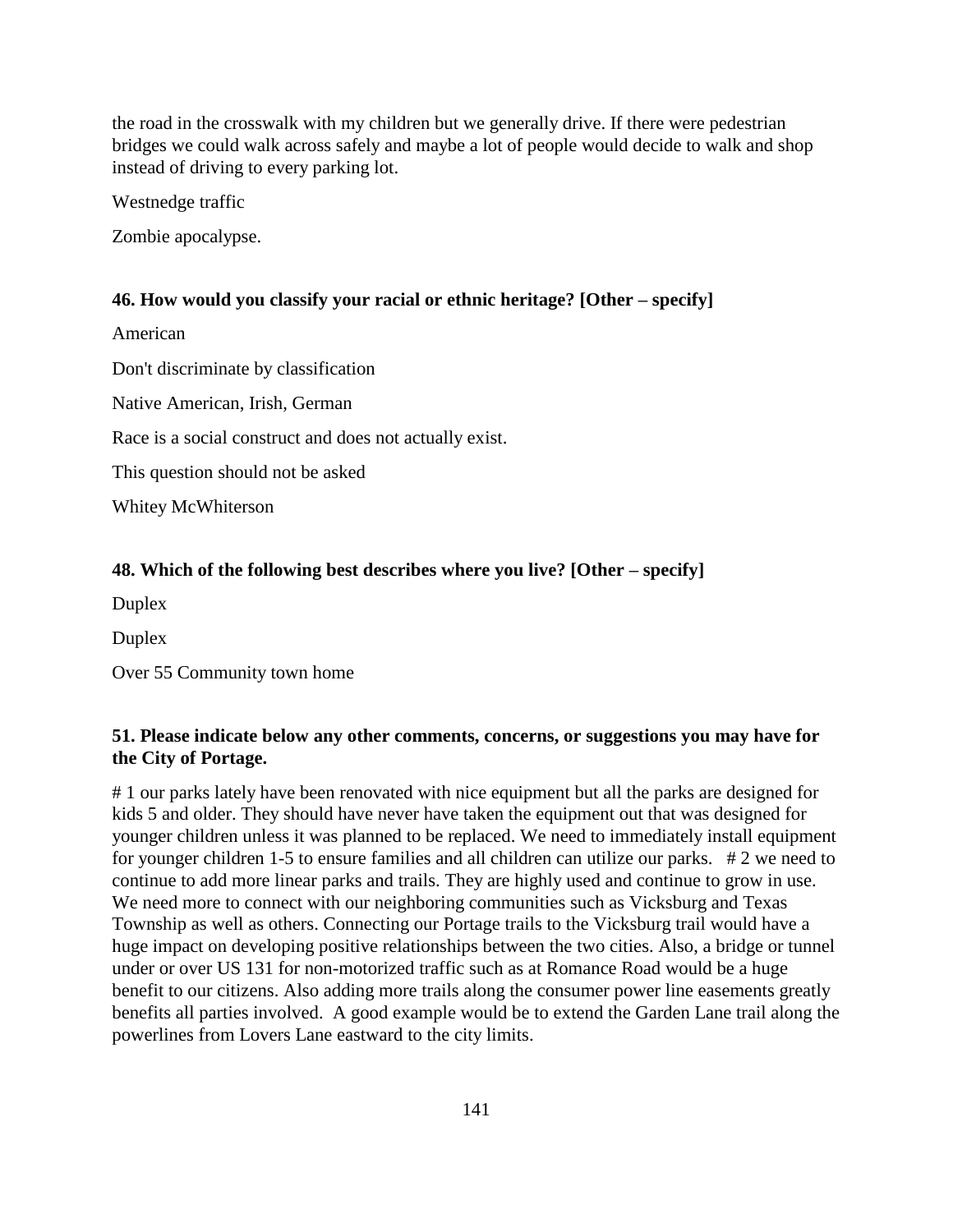1) Get rid of spring junk pick up and do a fall pick up only. It is too early in the spring. 2) Somehow do a local hazardous waste collection in Portage. Driving to the Kazoo one is not easy. 3) Do an electronics recycle event(s). 4) Parking on streets has become crazy in neighborhoods. People parking all their cars on the street, in any which direction. Police don't seem to do anything about it. People storing crap cars/RV's/boats all over the place.. 5) Forget the Deer questions...how about all the skunks! Seriously... Thanks for the curbside recycling - It is the best thing we have!

1. Better solution for Milham Meadows housing. We have had to install cameras, and have even had an attempted break-in this summer. Car break-ins all over the neighborhood. A continual crossing of people at the intersection of Oakland and Milham from the apartments to the quick mart, none of them using cross walks. People arguing on the bike path at night. 2. Better solution for traffic coming from the housing west of Oakland Dr. on Milldam Ave. The morning commutes are horrible waiting for stoplights, and the CDC school on Oakland has no one monitoring their flow of traffic and out during school high times. Residents can't get out of the subdivision, as the people turning into the school to drop off are then allowed to come back out onto Oakland Dr. and turn back in the same direction. 3. More community based events that draw people in to connect to their community. 4. Care of subdivisions. We have no sidewalks, no curbs (some have them, some don't) Street lights are out. Residents not taking care of homes and lawns, too many "rental" properties allowed with no follow up care with owners. We have lived here for over 23 years and raised our children here. We have made many friends, but recently have talked about moving out of this community because of the above issues. I love that we have roots here, but we also don't want to see our investment go down the drain either. Thank you for taking the time to talk to your residents!

1. As a researcher, I am concerned about the double-barrel questions used in this survey and their results yielded from such questions. (I.e. question 28 indicates private donors and then asks about public funds in addition which leads the question). Additionally, question 25, one the most important questions on this list, should have been a Likert scale rather than binary. 2. The increased support for subsidized housing reporters have followed is financially concerning for the decrease in the housing value and overall the housing market (near Centre and Lovers Ln).

1. Street replacement schedule for neighborhood Streets. Hemlock Ave in particular. Traffic count needed for this street. 2. Stop Light synchronization for traffic flow and Left turn light standardization either at the beginning or end of the stop light cycle.

14. If you have utilized the services offered at the Portage Senior Center, how satisfied are you with these services? -------- I'm not sure what kind of responses you're going to get with this question. I'm a member of PSC and I'm aware of their programs and activities--but I'm unclear about to what services this question refers.

A lot of parents in Portage struggle to give their kids the basic needs, we need to lower taxed and somehow take equal care of everyone

A wonderful place to live. I feel safe here. My daughter, a teenager, is getting an excellent education. I love to see the deer and turkeys on the way to work, especially down Romence.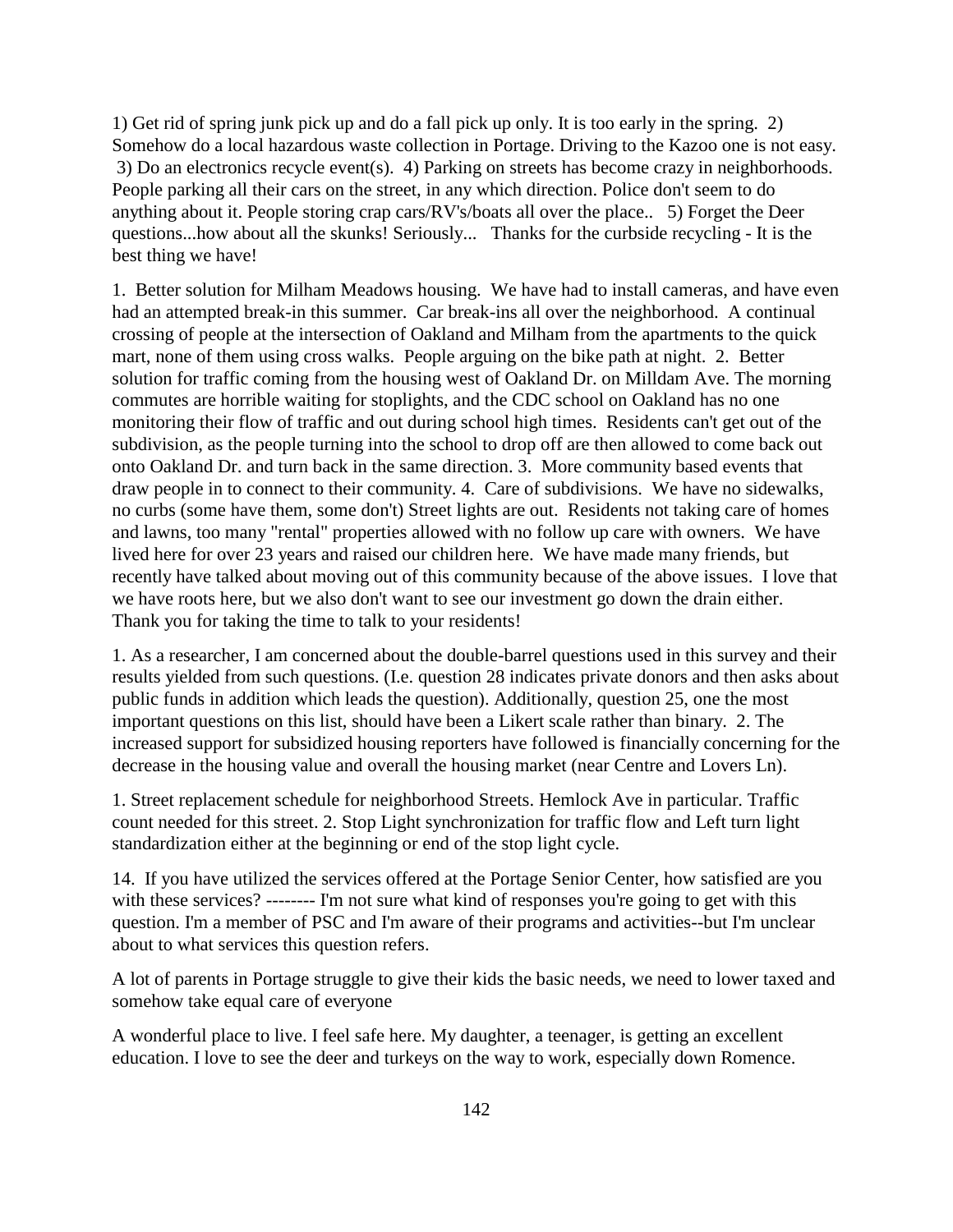Keep up the good work!! Would it be possible to have a City controlled sidewalk snow removal? Could it be rolled into the city public transportation budget?

Access to medical cannabis will be important in regulated commercial environments. I support passage of ordinances that will accommodate this in our community. I also support the continued bike and running trail networks throughout the city. I would like to see the celery flats trail network find its way through the industrial corridor and over to the Lexington green neighborhood and park. It's one of the few areas of portage left that does not have any trail network. Thank you for your time

After living in Kalamazoo for a number of years and now in Portage for the past 14, I am always sad to still hear comments about the white flight of the 1970's. Portage is still seen as conservative and white instead of diverse. I would love to see our image reflect a vast people who are living and working together in this vibrant community.

Although road improvements are great, unmarked manhole cover recesses can be damaging to vehicles and hazardous when struck. I wish they could be painted/marked so they are easier to see and avoid.

As a daily bike commuter in the warm weather (and even when it gets cold, but not snow), I would love to see even more connectivity with our existing trails and bike paths within the city and also connecting us to Kalamazoo and other communities.

Better diversify your workforce, especially police and fire departments and City Hall Executive Staff.

Better patrolling the neighborhoods

Brush pick up, if 4x year, may be better served in April, June, August & October. Jan, Apr, July & Oct does not benefit as many residents. The snowplow drivers do a nice job of keeping our streets clear but need to slow down in neighborhoods and not fill driveways as deep and full by driving too fast and driving in lawns. Also should be mindful of residents who take the time to shovel out the storm drains. Crews picking up leaves should not pile leaves in a giant mound and not pick them up for a day or two. If their piles can't be collected the same day they should leave them alongside the road until it can be done in one day. The increase in quarterly water bills had made it unaffordable to water lawns for many residents.

City seems to take pride in the community; doesn't let problems linger on; I like the boulevards that have been constructed but always wonder just how expensive they are!!

Connect the trail way to Kalamazoo. Find a way to connect at Kilgore and get a path to downtown. Do you know how nice that would be to ride safely from city to city and not have to get on very busy streets? That would be great, I know it is probably a Kalamazoo cost but it would certainly help.

Continue to build a partnership with Kalamazoo. This is key to helping build a community, both socially, and financially.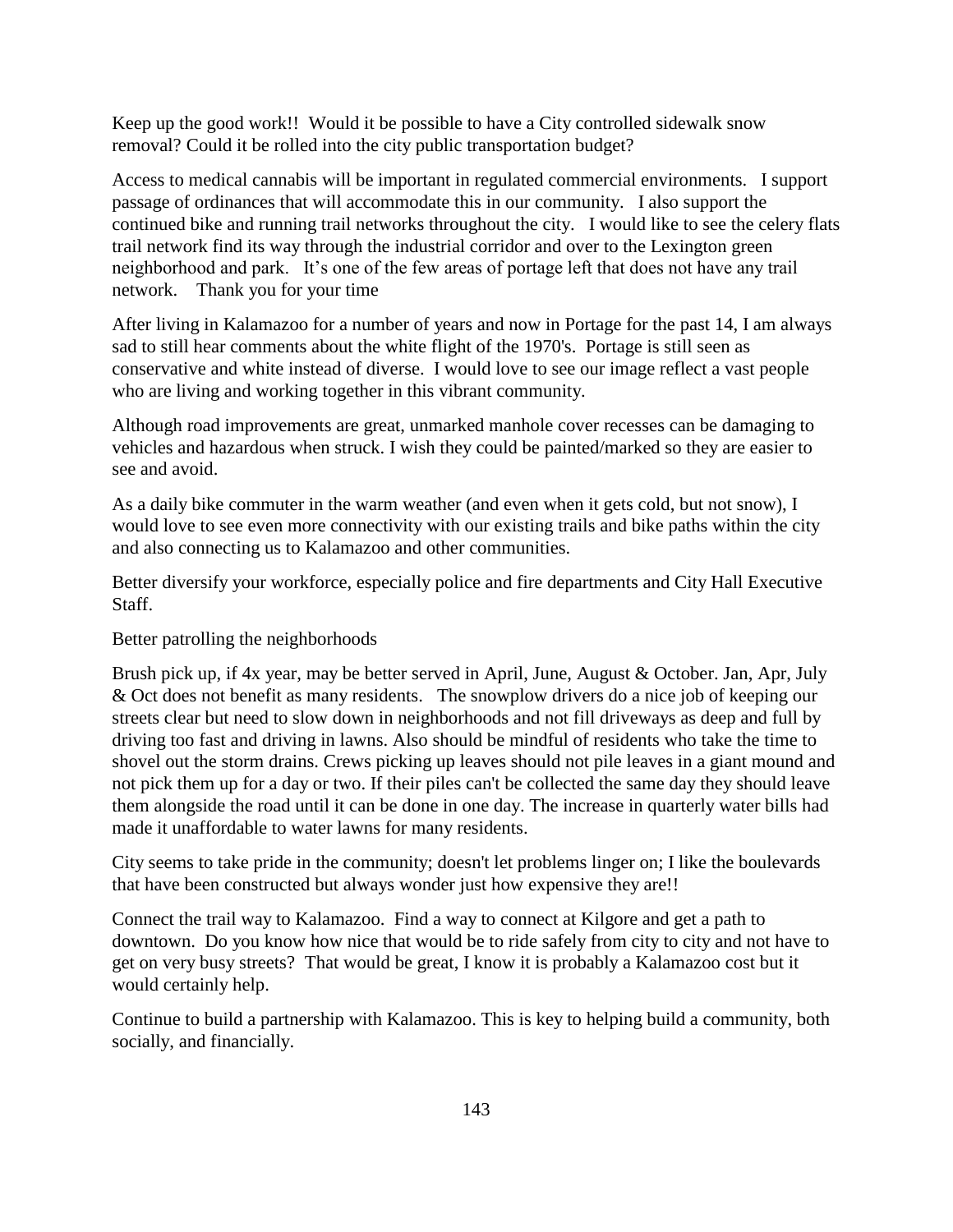Continue to manage the budget within our resources and be prepared for contingencies like Stryker or Pfizer leaving or downsizing. Also prepare for what happens if shopping keeps going toward on line options.

Disappointed in the loss of Shakespeare in the Park and similar cultural events.

Don't touch my money and don't tell me what to do.

Drugs with adults and especially the youth in Portage is a growing issue. The dispensaries need to be closed and no more added to the City. I understand some citizens need medical marijuana for good reasons and the few in the region that "really need it" should go to a regional medical center to get it safely. Most that have a card use it for recreation and so many youth are exposed to it. Any elected official that wants to add more of this needs to be voted out of office!

dude, too many boulevards, the cost to maintain them is too high, and it adds a buffet for deer to eat at 4:00am and I hate when they jump in front of me on romance, and Milham, and center east of portage... stop putting them in. I see the plows hit them in winter, I see guys mowing them and throwing rocks with the mowers into traffic in summer, sprinkler repairs (or lack there-of when they just spray into the street and into my window...lol) and the deer love them... please don't put any more in.

Found it a bit curious that you spelled the word "marijuana" with an h. Kind of old fashioned. In fact, it got me to google it to learn about the history of the spelling. Long story short, it would be a nice idea if you would spell it with a "j" in the future. Also, I want to add more on the issue of snow removal. I believe strongly that we have been lucky that nobody has been killed or seriously injured by a snow plow (or the flying mailboxes) that they set into flight. I have called about this - I'm told that they stay under the speed limit. Even if this is true, they should NOT be going the speed limit! Any vehicle that big that is pushing snow should be going well under the speed limit. And it simply is unacceptable to destroy so many mailboxes and offer as a replacement the extremely UGLY replacement - a short unpainted stick with a mailbox sitting on top. It hurts the appearance of the neighborhood. I chose this option only because I cannot afford to replace my mailbox year after year. Also, my street is not kept passable by any means, despite its proximity to a school. This leaves anyone who is physically vulnerable (the elderly, for example), locked in their homes because they cannot risk getting stuck.

Get feedback on specific goals; past, present and future.

#### Good community!

Hardly a day goes by where I don't see at least one vehicle running a red light and the frequency has increased greatly over the last few years. Many times the cross street signal has turned green and one or two vehicles are still blowing through the red. Police should be doing more monitoring of some of these major intersections in addition to clocking speed.

I am a fan of Portage's phone apps - Portage Alert and the See Click Fix.

I am a lifelong Kalamazooian who ended up in Portage merely because of housing. I confess to having thought that people in Portage were stereotypically uppity and ostentatious. For the most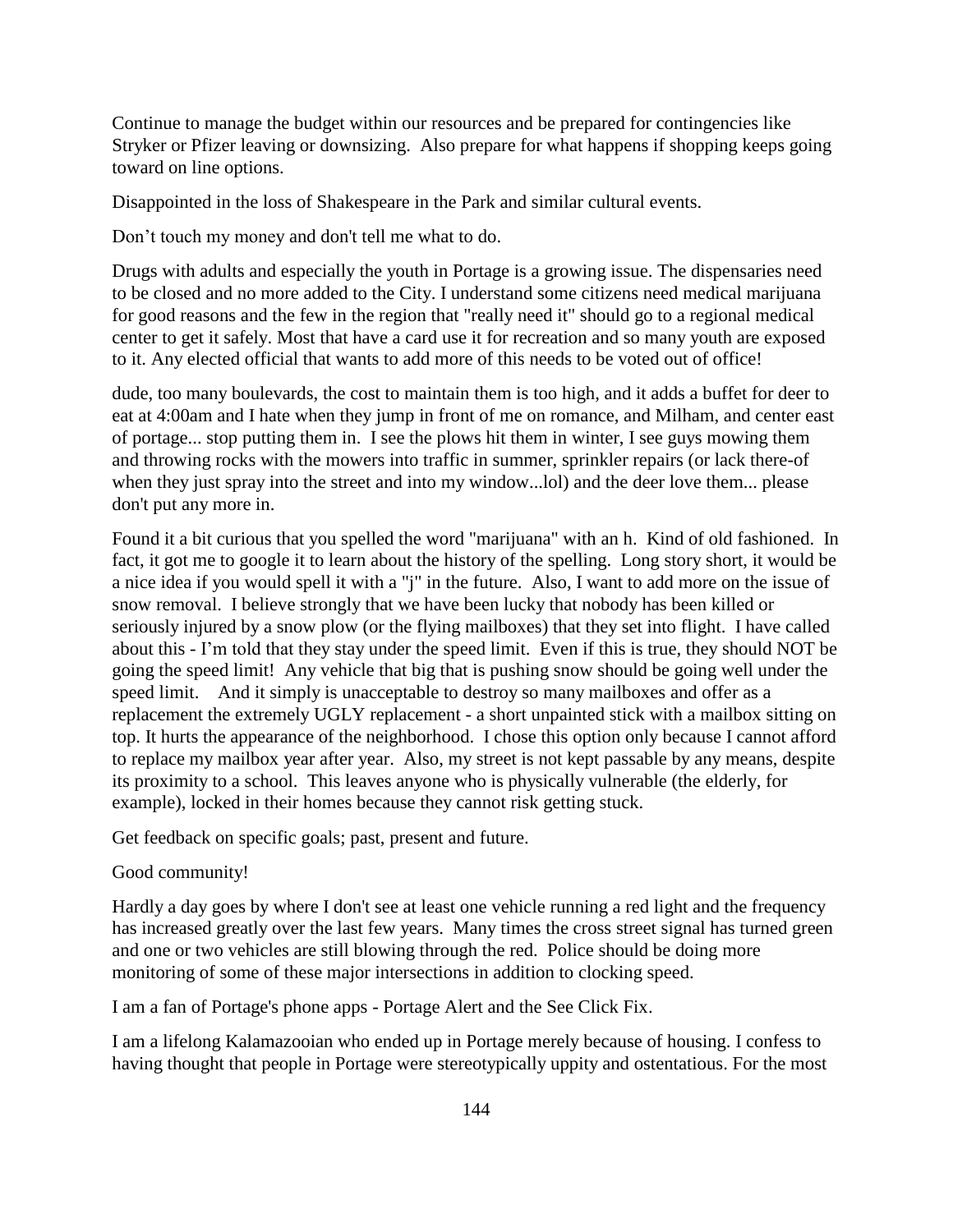part, I was very wrong, many of the things I love about Kalamazoo are true for Portage also; community, the arts, easy access to government. I have found though that Portage distances itself from Kalamazoo County while also letting the city of Kalamazoo carry the bulk of diversity services. When I do a google search for 'LGBT services Portage MI', the only hits are located in Kalamazoo. In search of a doula program, I cannot find anything in Portage. Now I do have to consider that Kalamazoo hosts the hospitals however a search for 'Portage MI diversity' brings up events from 2010. The racial demographics do not match the National average, Portage lists 13.1% minority in 2010 while nationally sits at about 39%. Perhaps this has gone under my radar, but I have not heard anything from the city of Portage on its stance on offering the city as a sanctuary to people who are undocumented or regarding the housing of refugees. Portage has become personal to me, I now have a Granddaughter attending Portage schools and I would like to be one of the many continuing to make Portage an even better, more inclusive home.

I appreciate the Police Department's presence in my neighborhood, especially at school start and end times. The parks and the bikeways are wonderful, but there are large cracks appearing in the pavement, enough to twist an ankle if you are a walker or runner. Please keep these maintained and safe!

I believe we should support diversity as much as possible (age, race, income level, sexual orientation, etc. I also believe our zoning laws should support renewable energy and home based businesses which don't interfere with neighbors.

I do not know if this information is accurate but I heard the EMS services in Portage has been outsourced to another company outside the fire department. Having competent and prompt EMS service is extremely important to my household and a key reason why we live in Portage.

I have concerns about the speed of traffic on our street. It is posted 25 mph but traffic is going much faster than that. Our street is a cut through to Romance Rd. off Shuring Rd. It would be nice to have this patrolled for speeders. Very dangerous for walkers or bikers.

I have discovered the Portage Bikeway trail this year and I love it. I would love to see more trails added over time. I would like to see the trails swept clean from time to time. I'm not sure if there is a schedule for that or not. Also I've seen people smoking cigarettes and marijuana on the trails. I think the trails and all public parks should be designated no smoking areas with signs posted.

I have had issues with conflicting city parking ordinances and their enforcement and what appears to be the understanding of them by law enforcement. Specifically the ordinances as they pertain to R.V. parking on public streets.

I noticed a marked improvement in water quality after the recent water system upgrades. Thank you.

I question at times if Portage has enough Police because I don't see them very often but that might also be a good thing reflecting the safety of the city. I know I don't investigate enough but it would be nice if there was more evening entertainment for adults in Portage.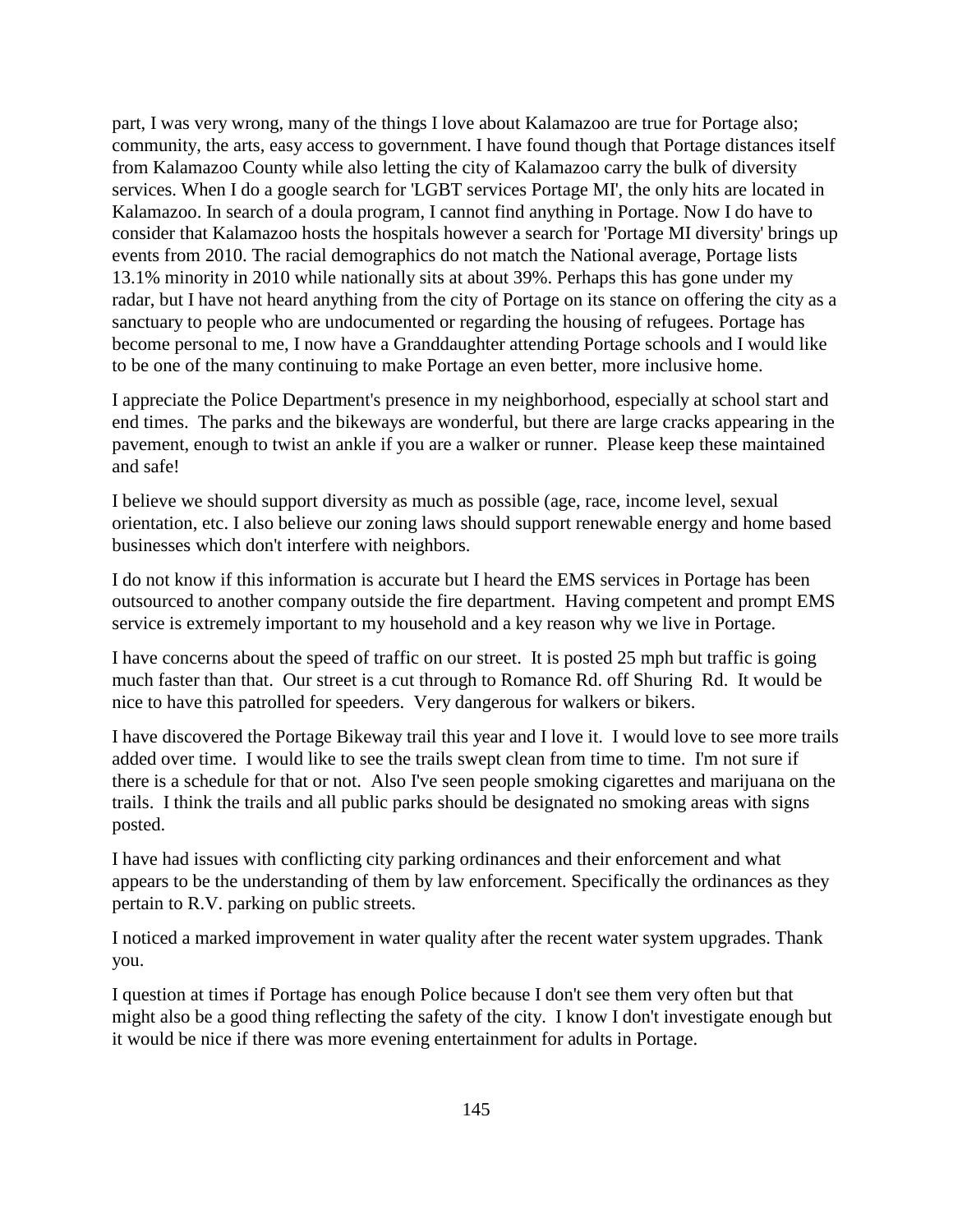I really appreciate the ClickFix app that I used once this summer due to a home in our area that has a definite hoarding issue. The timeliness of the communication was great. There was nothing being done about it so when I called and talked to someone, I really appreciated the information I was given. The home was taken care off (all junk removed) but unfortunately it is piling up again. Portage is a great safe city. I just feel with the increases in taxes and water rates there will be real competition with Kalamazoo.

I sometimes wonder if there should be a community hunt to bring down the deer population, possibly with bow hunting. (Because of the car/deer issue) It could also provide families or homeless people with extra food. Another concern is that we have a lot of people harassing the animals in our neighborhood, I wonder what could be done about that. Lastly, we live in a neighborhood with a rent-a-car car wash at the end of the road. On somedays cars speed at high rates and there are a few children in our neighborhood, I have called about a speed limit sign in the Milham Road, Willoughby area but haven't seen one posted yet.

I still don't like the way they are squeezing down Portage Road. I can remember when it was a two lane road and it was terrible; very slow traffic (driving way under the speed limit) holding up other drivers. With the expansion of Stryker and Pfizer growing along with other development in that area (new housing to the south of Portage) is going to make traveling Portage Road a nightmare.

I think that the width of bike lanes are to narrow. They do not take into account the chance of an accidental spill. They should be 1/2 the width of a traffic lane. And when vehicles are approaching, riders should be required to ride single lane farthest to the right of the lane.

I think you're doing well and enjoy the city. Please don't overdevelop it and build on every tiny plot. Keep it "natural" as your slogan implies. A little more police presence would be appreciated. Traffic on Milham between Oakland and 12th speeds often, passes in the left hand turn lane (at Heverly), etc. Cars speeding in the subdivision is another problem, but I suppose that's a problem most everywhere. Thank you for asking these questions.

I use the trail system in Portage 4-6 times a week and greatly appreciate the way the trails are maintained and the easy access. For the most part, I have always felt safe when on the trails. I would love to see the trails extended.

I was very disappointed to find out the Bicentennial Trail section between Kilgore and Milham was being moved and straightened. I didn't know about it until I tried to use it and it was closed for renovation, and even that sign didn't explain the reason. I would have liked wider advance notice and explanation (although maybe there was and I just missed it). I found out later that it had to be moved over a borderline to accommodate a longtime contract, so I grudgingly see that the move was necessary, though I miss the particular scenery from the original sections. I also really miss the curves! They were far more interesting to travel than a straight section, and gave me a better workout because they made the trail longer. Don't get me wrong, I love Portage and the trail overall; this change just struck me to the heart more than I would have expected it to. Thanks.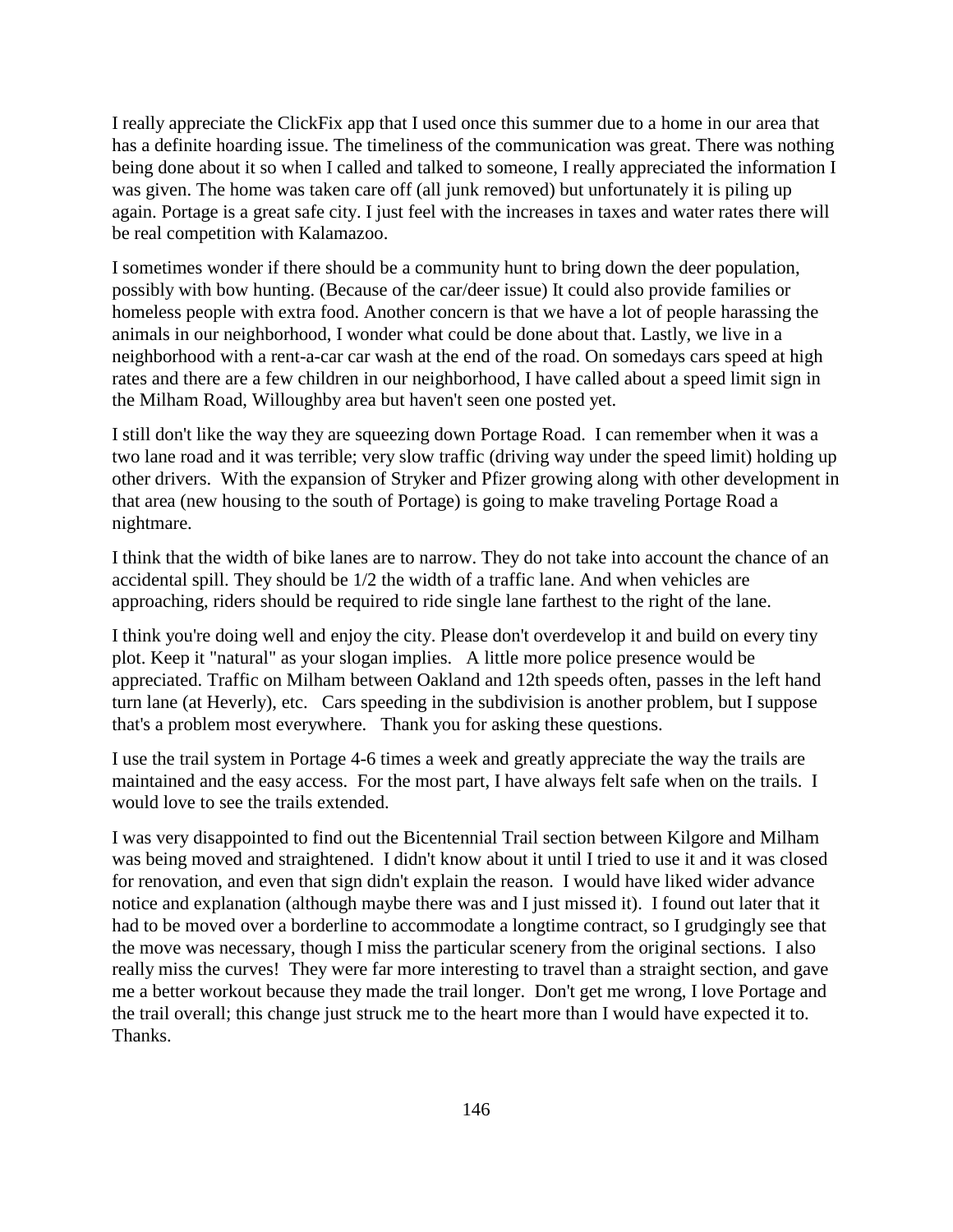I wish I could drive 38 mph on Westnedge and not be passed on the right or fear being hit by aggressive drivers. I HATE driving in this city. I fear drivers who are texting (see them all the time and often honk at them). So many drivers are looking down (at phones) or talking on phones while driving, scary. My biggest complaint is FOOLISH DRIVERS threatening my safety. Also a lot of blowing through red lights. How about some enforcement effort??? Do we ever write traffic tickets in Portage? Also my street is a low snow plow priority so I often have to stay up until 10:30 or 11:00 pm to go out and clear the 2 foot berm that appears after plowing at the end of my driveway so I don't have to get up early, waking my neighbors with snow blower noise at 5:30 am. Not looking forward to the next winter.................

I wish there was a dedicated Portage "town square." I previously lived in the western suburbs of Chicago (St. Charles/Geneva) and loved the community feel and having a place where festivals were held and people met up. I do love the people of Michigan though and living here has been great!

I wish you would continue to publish the map and dates of leaf pickup or trash pickup in the Portager. It is helpful and easier then looking it up online.

I would like it if the City of Portage would go over snow removal procedures with its employees, specifically as it applies to cul-de-sacs. We live on a cul-de-sac and when they remove the snow, they push the snow into our driveway (we live in the center of the cul-de-sac) instead of scooping it throughout the entire cul-de-sac, coming around the "horseshoe" and pushing it out. We have had 1 1/2 feet of pushed snow at the end of our driveway numerous times over the years and sometimes it is hard as a rock and takes a lot of time to remove. It is especially frustrating when we spend a lot of time clearing the entire driveway the night before and then wake up to find a foot and a half of snowplowed snow at the end while our neighbors only have a few inches at the end of theirs.

I would like to see attention paid to increasing the shoulders on roads to allow for safer bike riding. My husband no longer goes for rides on his road bike due to too many close calls and an accident. He only bikes at Al Sabo on his mountain bike now.

I would like to see the traffic light cycle shortened between 12-6am.

I'd love to see further work on natural areas and trails

I'm a new resident and I love the community and how well it is taken care of. A very friendly place to live.

Increased WIFI availability at parks will be a plus. Possibly Lakeview & Ramona. Thank you for all you do!

It is VERY hard to find out what services the city offers. There isn't a good way to find out what is going on (the website is bad) with the city (events, government, etc.). The recent  $$1+$  million investments in improving the roads is already showing wear, close to needing repair. This seems to have been a waste of city funds. There is a problem in my neighborhood with high school students smoking marijuana and drinking at night. This happened nearly every single day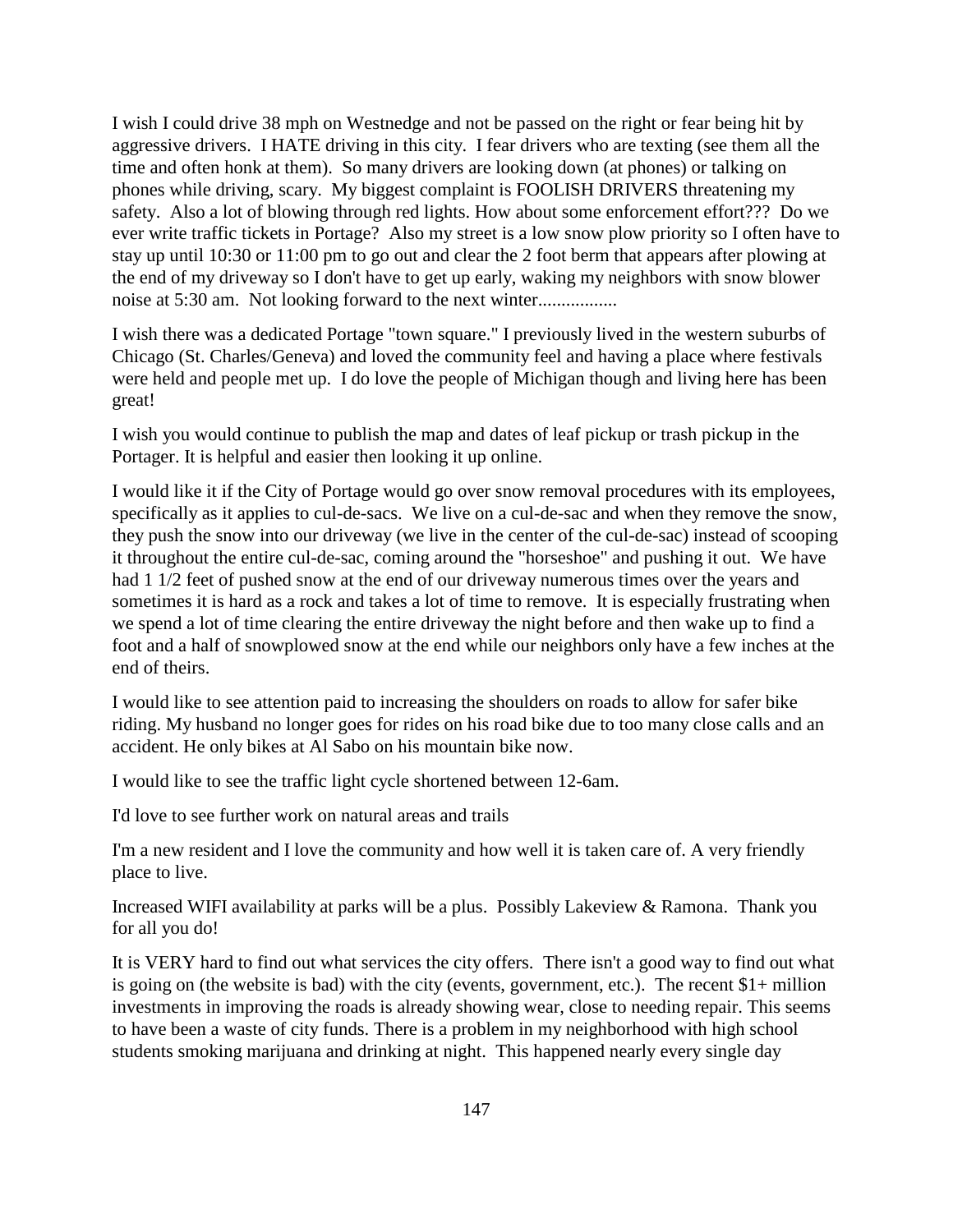through the summer but a police car never made a patrol down my street. While I generally feel safe in Portage, it is of great concern that my neighborhood is not part of any patrol.

It would be nice in planning future neighborhoods, to consider more green spaces within the neighborhood and mixed zoning so you could have some stores and restaurants within easy and safe walking distance.

Keep adding bike and walking paths.

Keep investing in the school system and youth programs, we have a great school system and is a huge benefit to everyone that lives in the area.

Keep up the good work and support the Police and Fire Departments with the best equipment to do their jobs safely so they may return home after each shift!!

Keeping driveways clear of junk! Making sure neighborhoods stay as single family dwellings without Airbnb's or other B&Bs.

Living in a condo trash removal, snow removal and street repair are done through our Assn.

Living in Sterling Oaks West, we utilize few of the city resources and yet pay very high taxes. I have only one simple request. Please plow the streets coming into Sterling Oaks West as a priority as if it were on a bus route. Many residents are elderly and need to get out for appointments, etc. We need the connector streets plowed. This is mainly Gulfport Trail. Thank you.

Living on Long Lake, I think it would be great to see city water available around the whole of the lake.

Looking forward to Pat Randall as Mayor!

Lower the housing taxes on Austin Lake.

Make sure police/fire services are adequate for the size of Portage. Balance all aspects of family life in Portage; arts, sports, community events and services, schools.

More and more young adults are gathering in public places. I am a little concerned about gangs forming.

More curbside pickups; large herby-kirbies for curbside recycling; fewer programs to segregate seniors from the rest of the population and more to integrate them with the families.

More discounts for seniors...water bill especially

More PR for what you do now. Additional cleanup pickups - helps to clean the houses and the neighborhoods. More support for the police - seems like they are needed more now than ever.

Moved here 5 years ago from another state far away, feel that the City services for the taxes payed are great! Also it appears that the City actually cares and attempts to correct problems.

My family of 4 is surviving on my disability pittance. I really wish there were programs in place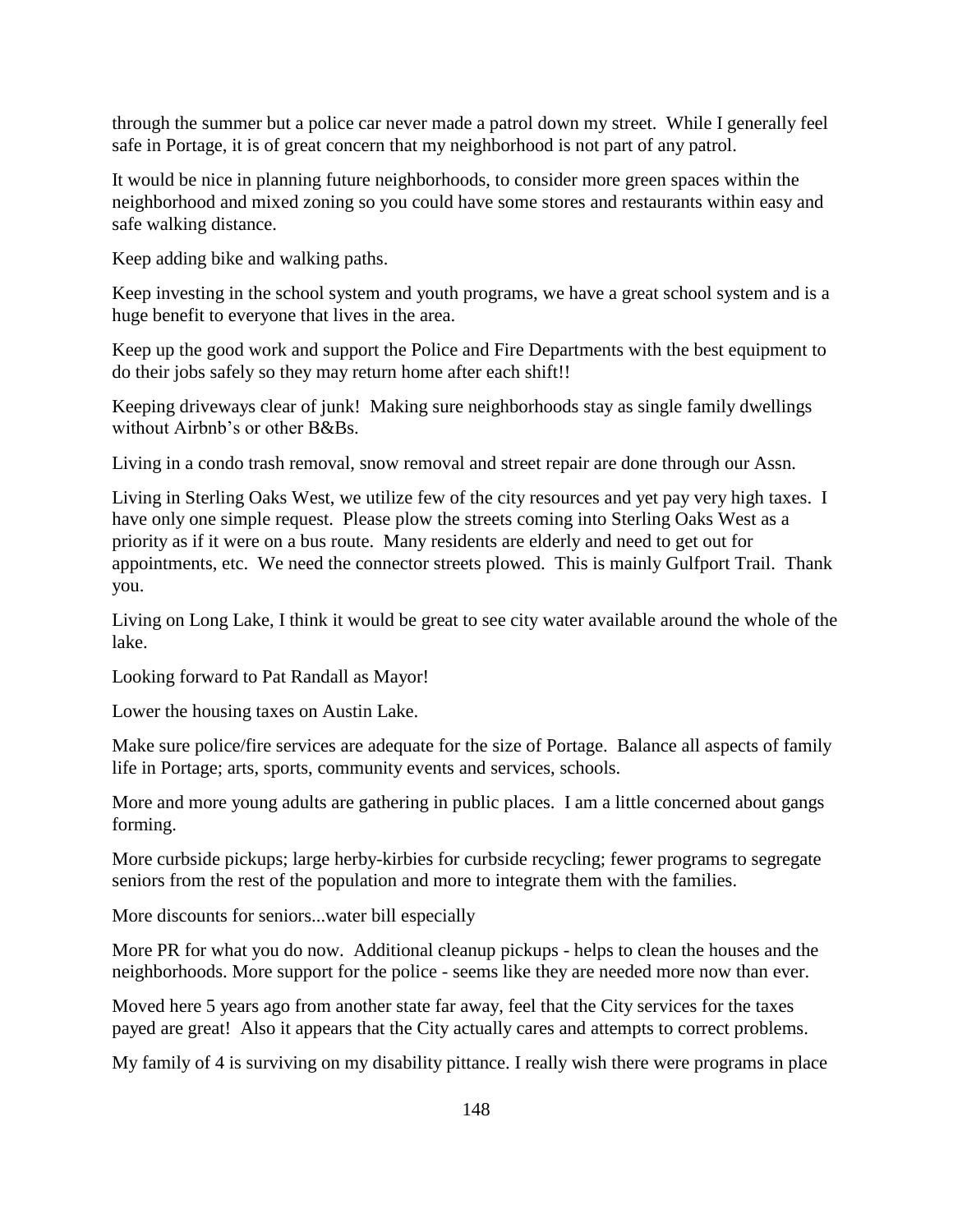to lower property tax for low income folks. We currently pay over 20% of our family income to property tax. Overall we like living in Portage.

My wife and I have enjoyed living in portage the last 11yrs.The roads and parks are well maintained (no thanks to the state). Would like to see better timing of lights along Westnedge and portage rd. The school board needs to start thinking more about the students than the politics there playing. All in all it's a great place to live.

None

None.

Our neighborhood needs curbs badly and there are a few oak trees on our lot (that belong to the city) that need attending to

Parks system is maintained well. Roads are needing improvement in some areas but understandable as to why due to our winters. Also, why do we stripe a road then do crack sealing/loose gravel patching over the top of new lines, rendering the paint job moot? Seems like a waste of funds. Stripe later in the season when most repairs are done and this will allow the lines to be seen better at night/low light conditions. Also, quite a few intersections need arrows/stop lines re-painted.

People speed way too much on Milham and Centre. Could use additional police to patrol area and write tickets. Also copperleaf could use speed bumps as it's a neighborhood but people go fast through it and with the additional phases being added, will create a long stretch of road that is straight. Would also support more bike trails as having bike paths on roads are nice but don't trust drivers when everyone is on phones these days.

Please don't cave in to special interests!

Please fix the streets in the neighborhood south of Ramona Park, they are a disaster completely crumbling, watershed is bad, garages and driveways flood, water mains have ruptured over the years and a terrible patch job was done each time, the road sinks due to not properly preparing the road base. I believe in the time I have lived here the streets around Austin Lake have been repaved twice. Portage is aggressively raising taxable values on properties on Long Lake, we would like to have streets in our neighborhood representative of the value of homes in this neighborhood. Other than that Portage is a great place to live, work and shop. Our family feels safe and travel freely throughout Portage. Parks & Trails are amazing! Police and Fire are very good! Proud to be a resident of Portage

Please plan for the future using the principles of protecting our city for people, prosperity and planet. 1) New housing developments should include sidewalks and trails to connect people to schools, parks, community centers, stores, businesses, and workplaces. The new trails should be protected from vehicular traffic, pleasant, and be a shorter distance to the desired destination than by road. The City of Portage should require a public right of way for pedestrians and bicyclists between properties where necessary. 2) Each residential neighborhood should have a park or open space, safely accessed without crossing busy roads. 3) Consider burying electrical and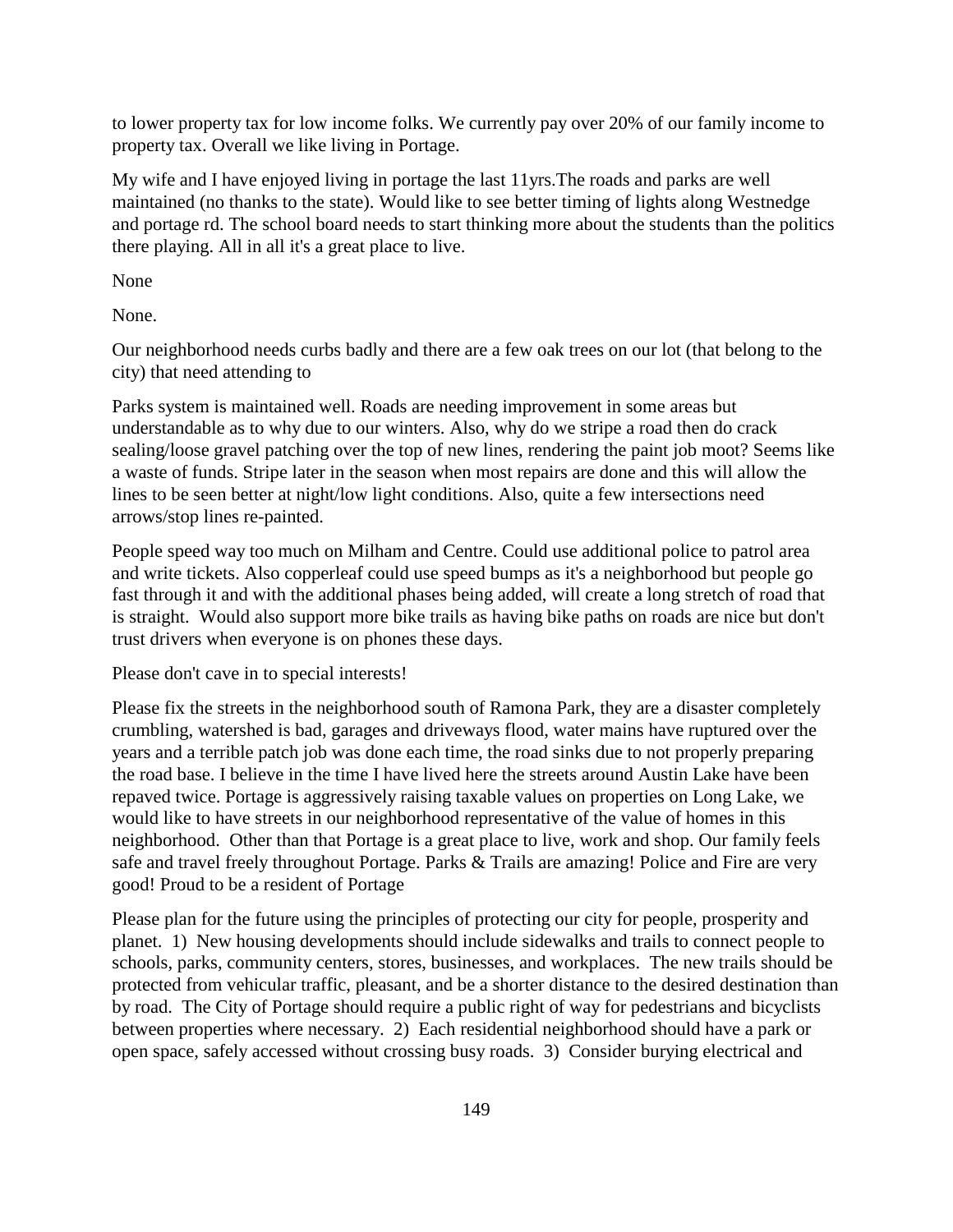communications cables. 4) Give tax credits for LEED certified energy-efficient new commercial and residential construction, including low gas, low electricity, and low water usage.

Please repair the tennis court pavement at Haverhill Park. Thank you for your dedication and service! Thanks to the Portage Police, Fire, Teachers/Coaches/Admins, Medical Professionals, Parks Department, Post Office, Street/Snow/Trash crews, and all others who make this a great place to live!

Please work to maintain bike paths Keep maintenance on roads and streets (no potholes) Add noise ordinance...no lawn mowing or using high noise machines (like leaf blowers, brush trimmers etc.) before 10 AM Saturdays and 11 AM Sundays, Many times there is noise pollution early in the morning. We must maintain the beautiful tranquility in City of Portage. Thank You

PLOW THE STREETS IN THE WINTER, PLEASE! Yes, I was shouting on purpose. I've had to call in sick because I couldn't get out of my neighborhood. While you send plows down Milham and Westnedge every 30 seconds, you ignore for 24 to 36 hours the subdivisions.

Portage has a wonderful library

Portage is a GREAT place to live...grew up here, moved away for about 20 years, and (thankfully) moved back! Love it! I'll be proud to die here in my home town.

Portage is truly great and I am lucky to raise my child here, work here and live here. It's safe, clean, quiet, and there is a lot to do here. I have zero plans to move in the next 10 years, it's not where I am, it's where I want to be.

Portage Schools obsolete Microsoft Software training in an absolute Microsoft world. We are being told there is NO plan to upgrade any Microsoft software. Why shouldn't our Portage students get the best software training? The current Microsoft software in our schools, is more than two software generations old. Our Portage School students are being denied proper training on Microsoft products which will be necessary for them when they finish Portage High schools. It is unconscionable to deny proper technical training to our students while building swimming pools and stadiums. Please upgrade seriously lagging Microsoft software to the current best available for our students.

Portage should be proud of its bike paths and consider further expansion. They are used regularly by a variety of citizens and add to "green space" in a busy community.

Pretty well satisfied.

Promotion of a city center identity

Question 4 indicated more than one reply could be checked.... However system would not take more than one reply

Regarding the softball program: As a former head coach of a Softball team my significant other has met many ballplayers who play in other leagues outside of Portage, like Comstock or Kalamazoo. Comstock in particular is significantly less money per team to play yet they have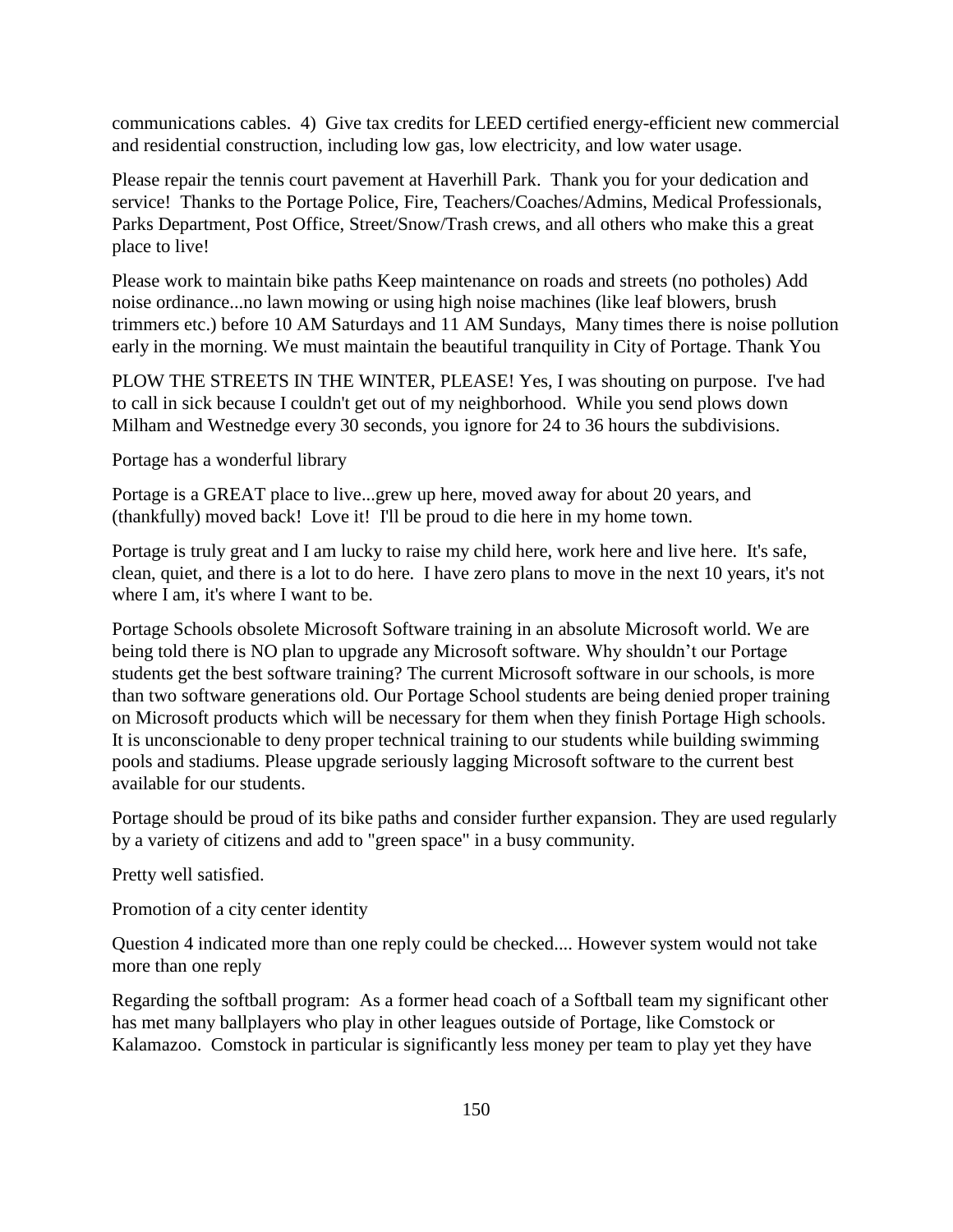MUCH greater improvements to their fields, for example they have covered dug outs. After two seasons he failed to see any new additions to the fields in Portage. Also, the non-resident fee that Portage has is only a deterrent for people who would otherwise want to play in Portage, they already have to pay more money to get here (gas) and to then on top of that have to pay more than resident players who are receiving the same service is unfair. These things were part of the reason he decided not to have a Portage team anymore. Pedestrian traffic at Garden Ln @ Celery Flats: There always seems to be a state of confusion as to who has the right of way at the pedestrian crosswalk. Most vehicle traffic does not yield to pedestrians, while occasionally one vehicle may stop creating a dangerous situation. If one car stops for pedestrians while another car from the other direction does not stop (because there is no sign there telling him to do so) a pedestrian could be injured. I drive through this area extremely frequently as I live in the neighborhood. I think that either it should be VERY clear to pedestrians that traffic is not stopping or put up a new sign that makes all vehicle traffic yield to pedestrians. I am aware that there is a crosswalk sign but it isn't telling drivers that they have to yield. Regarding the condition of the city water: I think the city should do something about the brown water that we get every so often or at least explain to residents what is going on and when we will be effected so that we can prepare. Regarding another junk pick up: I would not support another junk pick up, a lot of people come out driving around during the junk pick up usually for a two week period, people that are not normally in the area. People go through your things and are looking all around your house/surrounding property I don't think it is particularly safe and wouldn't like having that multiple times a year. I would like more notification about parades/events in the city. I know many events are listed in the newsletter but I don't recall the parades being listed, or at least listed in an obvious manner, I have missed so many parades because we didn't know they were going on but would have been there if we knew. Lastly, I think the city should get on board with the medical marijuana (incorrectly spelled multiple in the survey) and stop fighting it. The residents voted in favor of decriminalization but it seems city government tries to fight against it in any way they can... I think it is better to be an innovator in this situation. States that have legalized are seeing large revenues bolstering their economies. I think there is something to be learned from that and as long as it isn't a direct danger to residents we need to move past wanting to put up a battle due to personal bias and see how we can all use this to our benefit.

Regarding snow removal I feel the service stops over the weekend.

Sidewalks in my neighborhood! Needs a water park for kids.

Since I live in a condo and it is considered a private street, I do not have access to programs such as the Household Junk Collection. It would be nice if this was an option for houses on private streets as we pay taxes that fund these programs as well. Thank you for maintaining the parks and areas such as tennis courts and basketball courts. I see these being used all the time and if they are not maintained, people don't use them. I really enjoy living in the city of portage and it has been a great community for my husband and me to begin our life together!

Speed of snow removal trucks (from wet snows' impact) continuing to take mail boxes out

Stop wasting money on boulevards and use the money to fix the streets. Don't put slippery gravel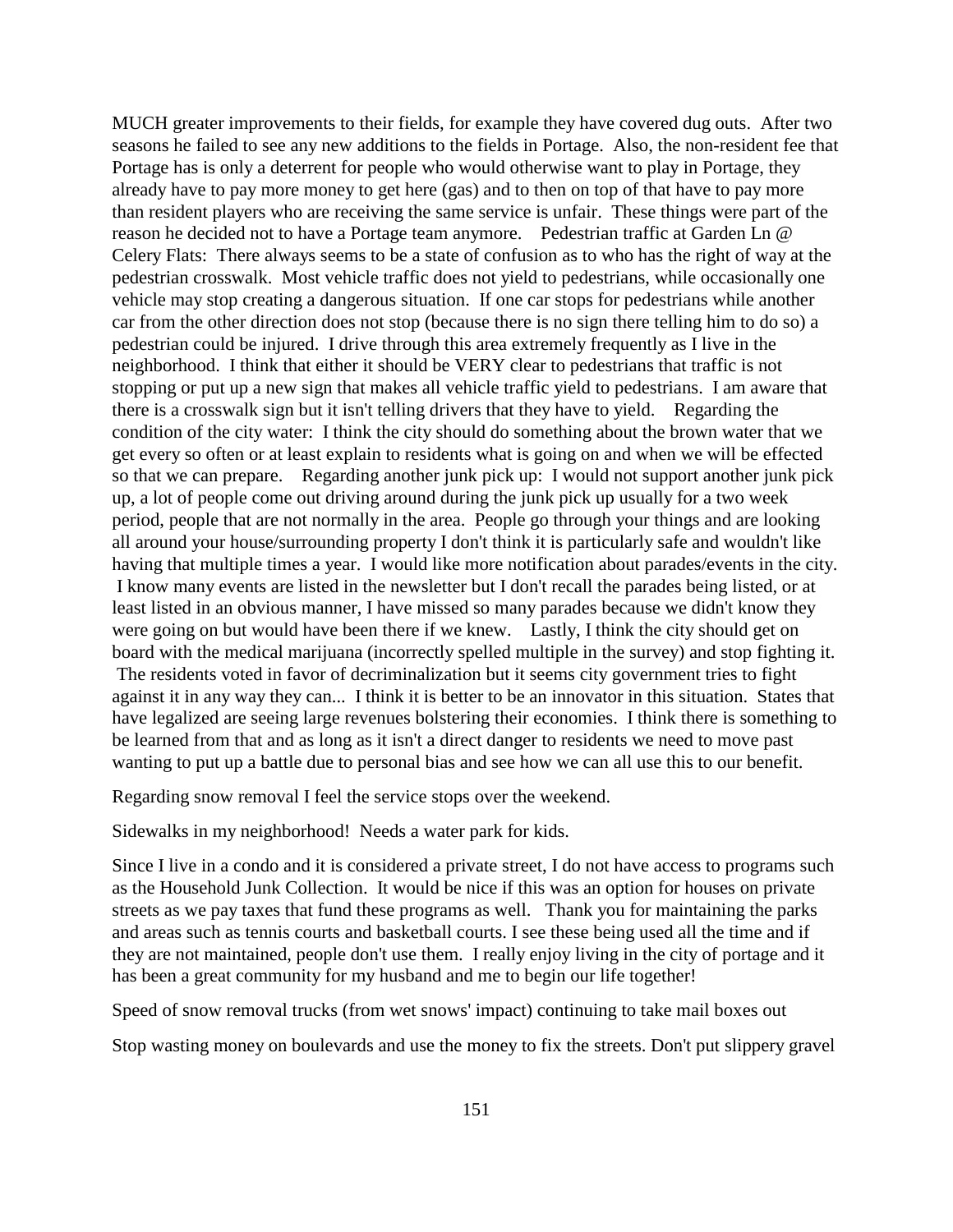on the road to fix holes because it's extremely dangerous especially for motorcycle riders. Not sure how we will be able to afford to live here if taxes keep going up by so much every year. Snowplows drive too fast in residential areas.

Take care of those darn orange cones and uncompleted work on Constitution Boulevard. It's been 7 to 8 months since the bricks were torn out and replaced with orange cones. Let's continue to make Portage the city of trees, and not the city of cones! Thank you for the opportunity to contribute to the survey.

Taxes seem high; need to work on efficiency and costs control. I live near the lakes, but not on a lake. I'm concerned that high lake property values cause my assessed value and taxes to go up disproportionately. Would appreciate better speed monitoring on Woodhams Ave; an electronic "reminder" or occasional patrol car monitoring would help. It is a long street but residential all the way. Some perceive it as a shortcut. I would like an option to get a fire permit for burning brush (not leaves). The pickups are helpful, but I have a lot that does not qualify for pick up and bags etc are not a practical option.

Thank You for doing a great job!!!

Thanks for doing this

The 5 foot bike law is very hard to maintain on most streets especially in neighborhoods

The bike problem. These bikers seem to think they own the roads. They are not cars. They do not follow the law. They do not have the same rights, no, they do not. This is getting out of hand. Especially at rush hour on Oakland drive. They do not contribute anything to the roads, yet seem to think, the roads are there for them. It is getting out of hand.. Know with this dumb. Give them 5 feet non-sense.

The bikeway needs to be extended down Zylman Ave on the park side at Ramona Park. Too many people (many children) are walking, biking, etc. on the road. Please add to the sidewalk starting at the fire station and down the south side of Zylman towards the lake. I suggest using the old roadway that runs through the woods and connecting it back to the sidewalk by the gazebos at the northeast corner of Ramona by the lake. Please let me know if you have questions about this. 269-217-1824 Rod Pieper

The council should not fight among themselves

The intersection of Milham and Oregon during morning drop off and after school. I have a junior in high school and one in middle. I drive them to school every day and people are running the red light all the time and not watching for the kids. I have seen 3 different times where kids have been hit by cars. Thank god everything they went going too fast and two of them were with the side mirrors but the people don't even get out to their cars. They just yell at the kid to see if their ok and then drive off. It is not a safe! I hope someone looks into this. Thanks

The only problem I have is the snow plows in winter piling up snow and ice at end of sidewalk. I live on corner of Romence & Leawood. I never used to have problem but then they redid sidewalk and curb design. Now plows come down Leawood and leave piles of ice and snow at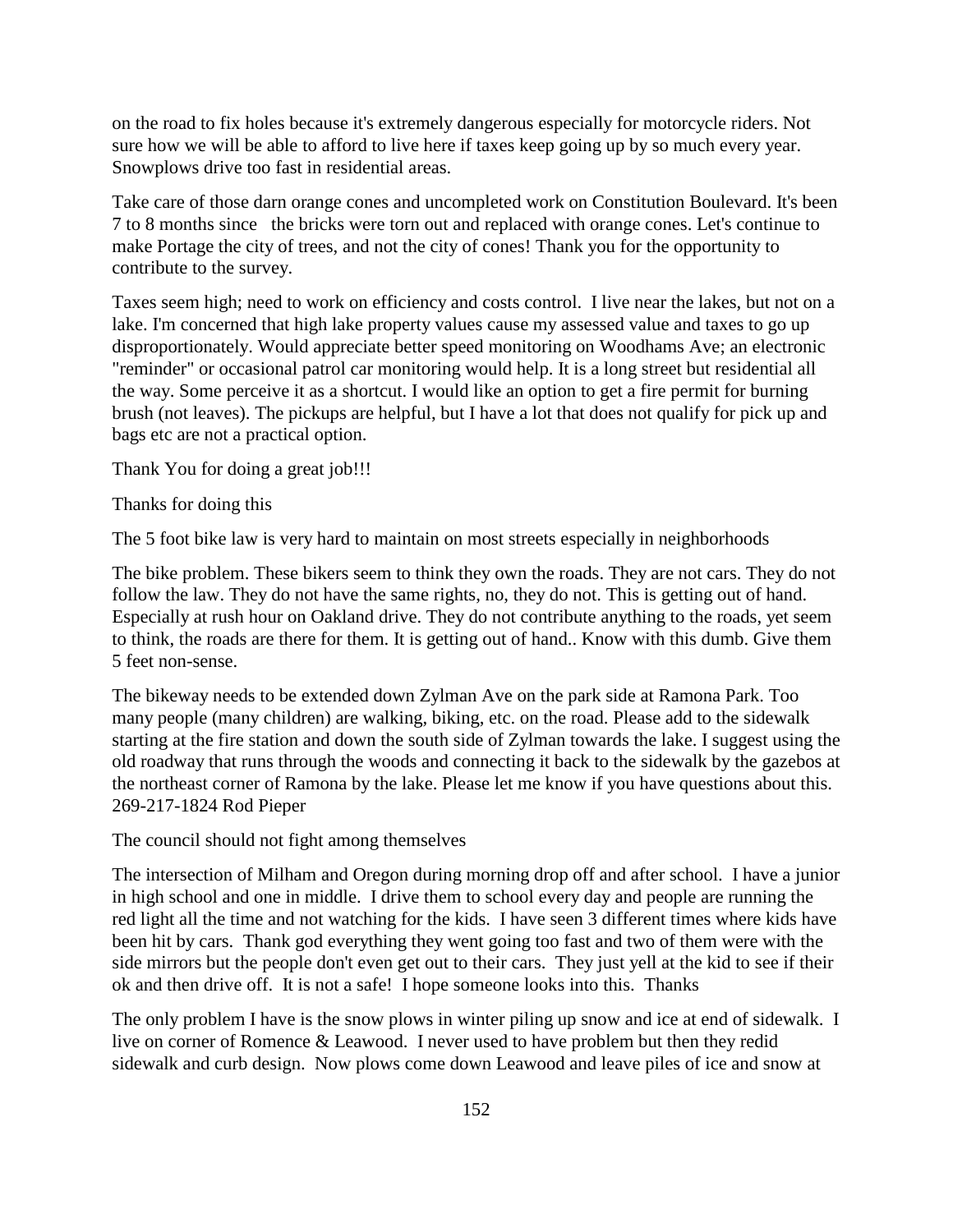end of sidewalk. I have mobility issues and if left overnight it freezes into an ice mountain and very hard to remove. My only complaint of Portage services.

The park rangers at Harbors West Park are very friendly and the park is kept very clean. I would like for leaf pickup to be potentially adjusted according to season condition (this year was very dry and I have had to bag many leaves due to them falling early and no pick up until late October). Overall very satisfied with the city of Portage services.

There are no sidewalks on my street (Fairfield), so people just walk in the middle of the road which is unsafe.

There are no sidewalks on Portage Rd past Milham toward Kilgore. If we could get sidewalk that would be awesome.

There are some neighborhoods that show signs of deterioration. More publicity about the funds that are available to help low income, disabled, and seniors receive assistance should be increased.

There was a question asking about the "weekly" curbside recycling program. It is not weekly at all. It gets picked up every other week and it's not enough. We have the biggest container and still fill it completely up every week. We love the recycling program and wish it could be expanded to weekly pickups.

Things seem better since Adams left but still need more transparency in all areas of gov. and services. Even more information output to affected residents.

This city has a lot of potential, but is very offsetting to a younger generation. If you want to grow as a community, start catering to the wants of the future of this state and country.

Too much spending and taxing

Urban blight is taking over the "States Streets", Connecticut, New Hampshire, Idaho, the entire area. Rental properties are beginning to trash the neighborhoods. Take a drive down Connecticut Ave and observe. We have contacted the City and nothing is happening. Our housing values are dropping. The schools are doing a nice job with their building improvements. Utilize roundabouts at key intersections to improve traffic flow instead of more traffic lights.

Very happy with City of Portage.

Very honestly I am quite satisfied with the city as a whole. I feel that the law enforcement division could use a jump start with traffic enforcement on many of the roadways. Also the city needs to inform the public of the crimes and illegal activities that are going on. Use the help of the public to gain information and stop being so politically correct with information regarding crimes and issues that affect the public. Put some extra patrols in the big store parking lots during the day and night. Or start a civilian watch program to do some of this. You ask for volunteer Handicap parking enforcement then pay the park rangers? The reserve police officers could have done a lot of that, but they were eliminated. Take a look at higher visibility in public areas and I'm confident it will help.